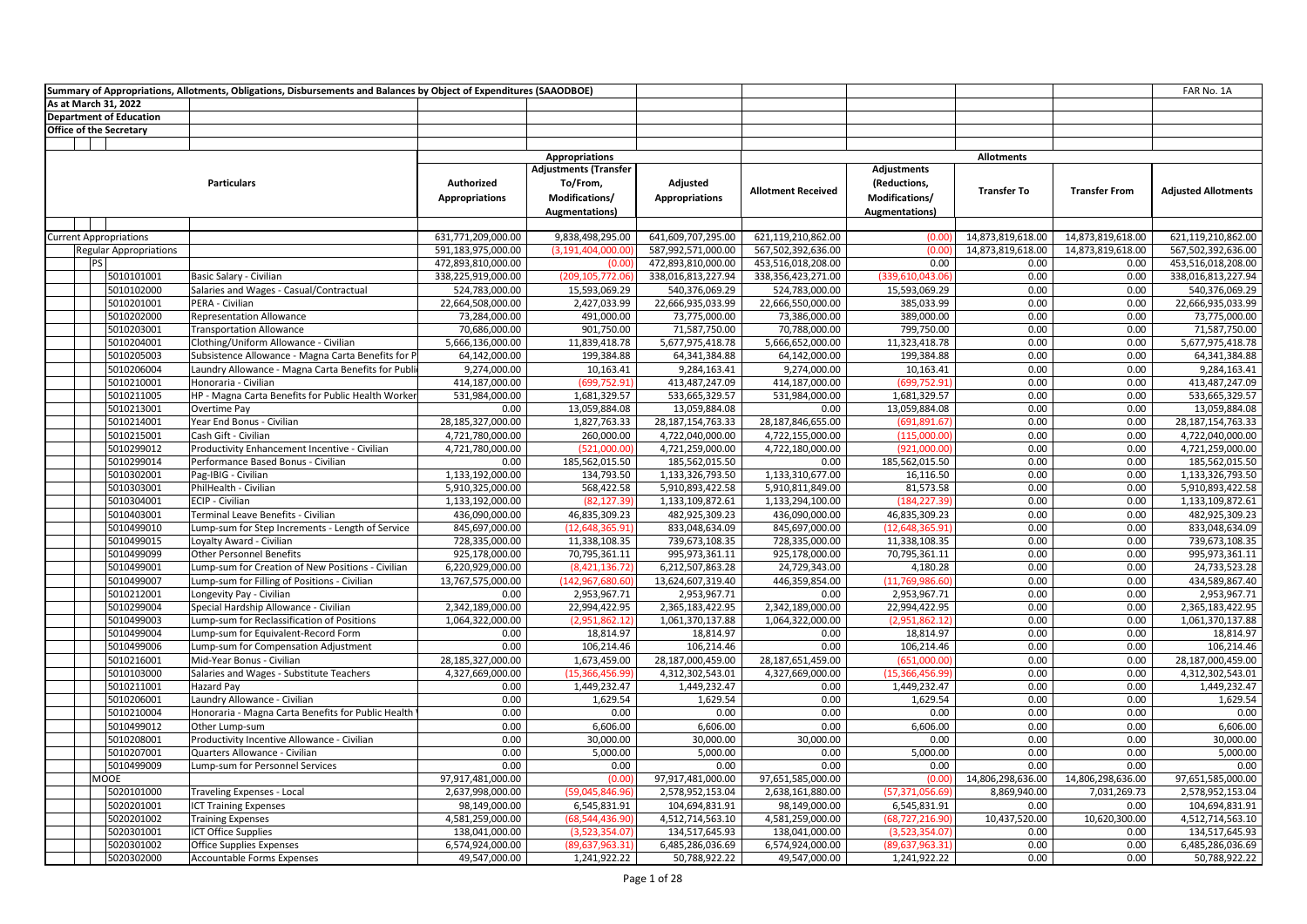|            |                                | Summary of Appropriations, Allotments, Obligations, Disbursements and Balances |                                       |                               |                                       |                                      | FAR No. 1A         |
|------------|--------------------------------|--------------------------------------------------------------------------------|---------------------------------------|-------------------------------|---------------------------------------|--------------------------------------|--------------------|
|            | As at March 31, 2022           |                                                                                |                                       |                               |                                       |                                      |                    |
|            | <b>Department of Education</b> |                                                                                |                                       |                               |                                       |                                      |                    |
|            | <b>Office of the Secretary</b> |                                                                                |                                       |                               |                                       |                                      |                    |
|            |                                |                                                                                |                                       |                               |                                       |                                      |                    |
|            |                                |                                                                                |                                       |                               | <b>Obligations</b>                    |                                      |                    |
|            |                                | <b>Particulars</b>                                                             | <b>1st Quarter Ending</b><br>March 31 | 2nd Quarter Ending<br>June 30 | <b>3rd Quarter Ending</b><br>Sept. 30 | <b>4th Quarter Ending</b><br>Dec. 31 | <b>Total</b>       |
|            |                                |                                                                                |                                       |                               |                                       |                                      |                    |
|            | <b>Current Appropriations</b>  |                                                                                | 135,153,409,658.19                    | 0.00                          | 0.00                                  | 0.00                                 | 135,153,409,658.19 |
|            | <b>Regular Appropriations</b>  |                                                                                | 112,579,839,884.26                    | 0.00                          | 0.00                                  | 0.00                                 | 112,579,839,884.26 |
|            | PS                             |                                                                                | 93,610,585,365.00                     | 0.00                          | 0.00                                  | 0.00                                 | 93,610,585,365.00  |
|            | 5010101001                     | Basic Salary - Civilian                                                        | 84,163,665,804.89                     | 0.00                          | 0.00                                  | 0.00                                 | 84,163,665,804.89  |
|            | 5010102000                     | Salaries and Wages - Casual/Contractual                                        | 84,974,896.40                         | 0.00                          | 0.00                                  | 0.00                                 | 84,974,896.40      |
|            | 5010201001                     | PERA - Civilian                                                                | 5,589,019,441.17                      | 0.00                          | 0.00                                  | 0.00                                 | 5,589,019,441.17   |
|            | 5010202000                     | <b>Representation Allowance</b>                                                | 20,628,995.60                         | 0.00                          | 0.00                                  | 0.00                                 | 20,628,995.60      |
|            | 5010203001                     | <b>Transportation Allowance</b>                                                | 16,862,004.64                         | 0.00                          | 0.00                                  | 0.00                                 | 16,862,004.64      |
|            | 5010204001                     | Clothing/Uniform Allowance - Civilian                                          | 1,197,782,781.16                      | 0.00                          | 0.00                                  | 0.00                                 | 1,197,782,781.16   |
|            | 5010205003                     | Subsistence Allowance - Magna Carta Benefits for P                             | 3,179,204.70                          | 0.00                          | 0.00                                  | 0.00                                 | 3,179,204.70       |
|            | 5010206004                     | Laundry Allowance - Magna Carta Benefits for Publi                             | 480,211.34                            | 0.00                          | 0.00                                  | 0.00                                 | 480,211.34         |
|            | 5010210001                     | Honoraria - Civilian                                                           | 967,705.51                            | 0.00                          | 0.00                                  | 0.00                                 | 967,705.51         |
|            | 5010211005                     | HP - Magna Carta Benefits for Public Health Worker                             | 32,214,568.84                         | 0.00                          | 0.00                                  | 0.00                                 | 32,214,568.84      |
|            | 5010213001                     | Overtime Pay                                                                   | 11,072,616.65                         | 0.00                          | 0.00                                  | 0.00                                 | 11,072,616.65      |
|            | 5010214001                     | Year End Bonus - Civilian                                                      | 11,427,517.44                         | 0.00                          | 0.00                                  | 0.00                                 | 11,427,517.44      |
|            | 5010215001                     | Cash Gift - Civilian                                                           | 996,223.70                            | 0.00                          | 0.00                                  | 0.00                                 | 996,223.70         |
|            | 5010299012                     | Productivity Enhancement Incentive - Civilian                                  | 912,765.00                            | 0.00                          | 0.00                                  | 0.00                                 | 912,765.00         |
|            | 5010299014                     | Performance Based Bonus - Civilian                                             | 60,075,283.54                         | 0.00                          | 0.00                                  | 0.00                                 | 60,075,283.54      |
|            | 5010302001                     | Pag-IBIG - Civilian                                                            | 275,412,953.07                        | 0.00                          | 0.00                                  | 0.00                                 | 275,412,953.07     |
|            | 5010303001                     | PhilHealth - Civilian                                                          | 1,199,223,148.44                      | 0.00                          | 0.00                                  | 0.00                                 | 1,199,223,148.44   |
|            | 5010304001                     | ECIP - Civilian                                                                | 273,617,599.17                        | 0.00                          | 0.00                                  | 0.00                                 | 273,617,599.17     |
|            | 5010403001                     | Terminal Leave Benefits - Civilian                                             | 199,919,129.82                        | 0.00                          | 0.00                                  | 0.00                                 | 199,919,129.82     |
|            | 5010499010                     | Lump-sum for Step Increments - Length of Service                               | 40,240,994.80                         | 0.00                          | 0.00                                  | 0.00                                 | 40,240,994.80      |
|            | 5010499015                     | Loyalty Award - Civilian                                                       | 26,789,864.48                         | 0.00                          | 0.00                                  | 0.00                                 | 26,789,864.48      |
|            | 5010499099                     | <b>Other Personnel Benefits</b>                                                | 70,312,003.08                         | 0.00                          | 0.00                                  | 0.00                                 | 70,312,003.08      |
|            | 5010499001                     | Lump-sum for Creation of New Positions - Civilian                              | 2,116,357.28                          | 0.00                          | 0.00                                  | 0.00                                 | 2,116,357.28       |
|            | 5010499007                     | Lump-sum for Filling of Positions - Civilian                                   | 104,468.52                            | 0.00                          | 0.00                                  | 0.00                                 | 104,468.52         |
|            | 5010212001                     | Longevity Pay - Civilian                                                       | 2,461,720.97                          | 0.00                          | 0.00                                  | 0.00                                 | 2,461,720.97       |
|            | 5010299004                     | Special Hardship Allowance - Civilian                                          | 40,729,105.71                         | 0.00                          | 0.00                                  | 0.00                                 | 40,729,105.71      |
|            | 5010499003                     | Lump-sum for Reclassification of Positions                                     | 2,247,043.30                          | 0.00                          | 0.00                                  | 0.00                                 | 2,247,043.30       |
|            | 5010499004                     | Lump-sum for Equivalent-Record Form                                            | 18,814.97                             | 0.00                          | 0.00                                  | 0.00                                 | 18,814.97          |
|            | 5010499006                     | Lump-sum for Compensation Adjustment                                           | 106,214.46                            | 0.00                          | 0.00                                  | 0.00                                 | 106,214.46         |
|            | 5010216001                     | Mid-Year Bonus - Civilian                                                      | 1,283,812.00                          | 0.00                          | 0.00                                  | 0.00                                 | 1,283,812.00       |
|            | 5010103000                     | Salaries and Wages - Substitute Teachers                                       | 280,279,646.32                        | 0.00                          | 0.00                                  | 0.00                                 | 280,279,646.32     |
|            | 5010211001                     | <b>Hazard Pay</b>                                                              | 1,449,232.47                          | 0.00                          | 0.00                                  | 0.00                                 | 1,449,232.47       |
|            | 5010206001                     | Laundry Allowance - Civilian                                                   | 1,629.54                              | 0.00                          | 0.00                                  | 0.00                                 | 1,629.54           |
|            | 5010210004                     | Honoraria - Magna Carta Benefits for Public Health                             | 0.00                                  | 0.00                          | 0.00                                  | 0.00                                 | 0.00               |
|            | 5010499012                     | Other Lump-sum                                                                 | 6,606.00                              | 0.00                          | 0.00                                  | 0.00                                 | 6,606.00           |
|            | 5010208001                     | Productivity Incentive Allowance - Civilian                                    | 0.00                                  | 0.00                          | 0.00                                  | 0.00                                 | 0.00               |
|            | 5010207001                     | Quarters Allowance - Civilian                                                  | 5,000.00                              | 0.00                          | 0.00                                  | 0.00                                 | 5,000.00           |
| 5010499009 |                                | Lump-sum for Personnel Services                                                | 0.00                                  | 0.00                          | 0.00                                  | 0.00                                 | 0.00               |
|            | <b>MOOE</b>                    |                                                                                | 18,951,681,754.89                     | 0.00                          | 0.00                                  | 0.00                                 | 18,951,681,754.89  |
|            | 5020101000                     | Traveling Expenses - Local                                                     | 220,713,202.56                        | 0.00                          | 0.00                                  | 0.00                                 | 220,713,202.56     |
|            | 5020201001                     | <b>ICT Training Expenses</b>                                                   | 642,113.06                            | 0.00                          | 0.00                                  | 0.00                                 | 642,113.06         |
|            | 5020201002                     | <b>Training Expenses</b>                                                       | 351,483,308.92                        | 0.00                          | 0.00                                  | 0.00                                 | 351,483,308.92     |
|            | 5020301001                     | <b>ICT Office Supplies</b>                                                     | 37,398,451.67                         | 0.00                          | 0.00                                  | 0.00                                 | 37,398,451.67      |
|            | 5020301002                     | Office Supplies Expenses                                                       | 2,172,325,568.05                      | 0.00                          | 0.00                                  | 0.00                                 | 2,172,325,568.05   |
|            | 5020302000                     | Accountable Forms Expenses                                                     | 5,122,864.99                          | 0.00                          | 0.00                                  | 0.00                                 | 5,122,864.99       |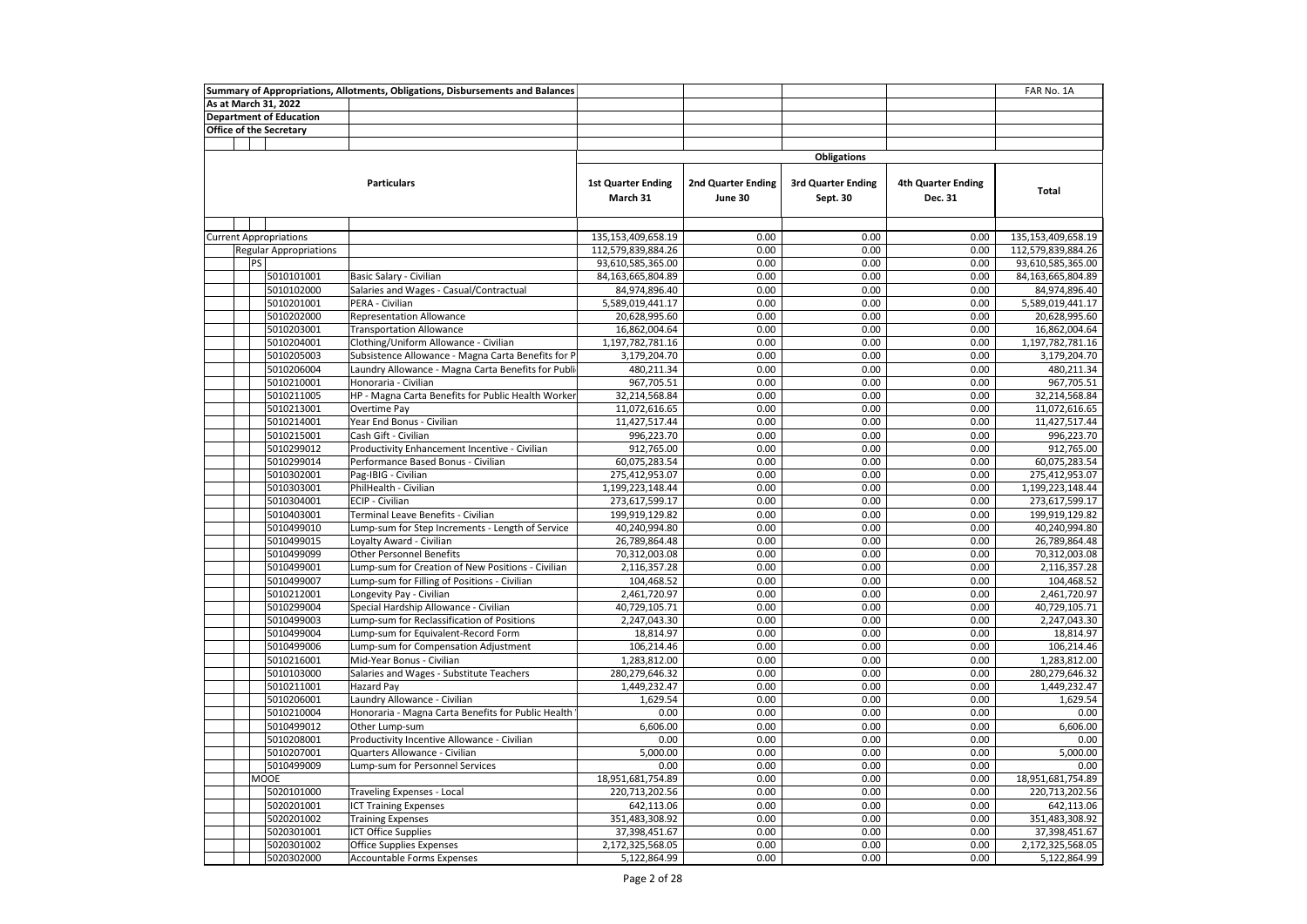| As at March 31, 2022<br><b>Department of Education</b><br><b>Office of the Secretary</b><br><b>Disbursements</b><br><b>Particulars</b><br><b>1st Quarter Ending</b><br>2nd Quarter Ending<br><b>3rd Quarter Ending</b><br>4th Quarter Ending<br>Total<br>March 31<br>June 30<br>Sept. 30<br>Dec. 31<br>0.00<br>0.00<br>0.00<br>125,417,067,370.05<br><b>Current Appropriations</b><br>125,417,067,370.05<br>103,564,598,252.62<br>0.00<br>0.00<br>0.00<br>103,564,598,252.62<br><b>Regular Appropriations</b><br>0.00<br>0.00<br>0.00<br><b>PS</b><br>89,982,009,846.92<br>89,982,009,846.92<br>5010101001<br>Basic Salary - Civilian<br>81,678,375,312.03<br>0.00<br>0.00<br>0.00<br>81,678,375,312.03<br>5010102000<br>Salaries and Wages - Casual/Contractual<br>0.00<br>0.00<br>0.00<br>82,861,493.83<br>82,861,493.83<br>5010201001<br>PERA - Civilian<br>5,556,920,176.44<br>0.00<br>0.00<br>0.00<br>5,556,920,176.44<br>5010202000<br><b>Representation Allowance</b><br>0.00<br>0.00<br>0.00<br>20,066,180.52<br>20,066,180.52<br>0.00<br>0.00<br>0.00<br>5010203001<br><b>Transportation Allowance</b><br>16,385,252.06<br>16,385,252.06<br>5010204001<br>Clothing/Uniform Allowance - Civilian<br>294,112,915.38<br>0.00<br>0.00<br>0.00<br>294,112,915.38<br>0.00<br>0.00<br>5010205003<br>Subsistence Allowance - Magna Carta Benefits for P<br>2,275,012.80<br>0.00<br>2,275,012.80<br>0.00<br>5010206004<br>Laundry Allowance - Magna Carta Benefits for Publi<br>358,026.30<br>0.00<br>0.00<br>358,026.30<br>5010210001<br>954,021.30<br>0.00<br>0.00<br>0.00<br>954,021.30<br>Honoraria - Civilian<br>HP - Magna Carta Benefits for Public Health Worker<br>5010211005<br>22,744,999.39<br>0.00<br>0.00<br>0.00<br>22,744,999.39<br>0.00<br>0.00<br>0.00<br>10,383,976.48<br>5010213001<br>Overtime Pay<br>10,383,976.48<br>Year End Bonus - Civilian<br>0.00<br>0.00<br>5010214001<br>9,449,482.24<br>0.00<br>9,449,482.24<br>Cash Gift - Civilian<br>932,178.25<br>0.00<br>0.00<br>0.00<br>5010215001<br>932,178.25<br>5010299012<br>Productivity Enhancement Incentive - Civilian<br>841,000.00<br>0.00<br>0.00<br>0.00<br>841,000.00<br>0.00<br>0.00<br>0.00<br>5010299014<br>Performance Based Bonus - Civilian<br>59,911,477.55<br>59,911,477.55<br>0.00<br>5010302001<br>Pag-IBIG - Civilian<br>261,225,200.78<br>0.00<br>0.00<br>261,225,200.78<br>5010303001<br>PhilHealth - Civilian<br>1,139,552,212.83<br>0.00<br>0.00<br>0.00<br>1,139,552,212.83<br>5010304001<br>ECIP - Civilian<br>256,605,265.81<br>0.00<br>0.00<br>0.00<br>256,605,265.81<br>5010403001<br>Terminal Leave Benefits - Civilian<br>169,611,552.46<br>0.00<br>0.00<br>0.00<br>169,611,552.46<br>0.00<br>0.00<br>0.00<br>5010499010<br>Lump-sum for Step Increments - Length of Service<br>36,363,763.79<br>36, 363, 763. 79<br>5010499015<br>Loyalty Award - Civilian<br>22,076,763.94<br>0.00<br>0.00<br>0.00<br>22,076,763.94<br>5010499099<br>0.00<br>0.00<br>0.00<br><b>Other Personnel Benefits</b><br>53,340,848.28<br>53,340,848.28<br>0.00<br>5010499001<br>Lump-sum for Creation of New Positions - Civilian<br>2,116,357.28<br>0.00<br>0.00<br>2,116,357.28<br>5010499007<br>Lump-sum for Filling of Positions - Civilian<br>0.00<br>0.00<br>0.00<br>104,468.52<br>104,468.52<br>5010212001<br>Longevity Pay - Civilian<br>2,461,720.97<br>0.00<br>0.00<br>0.00<br>2,461,720.97<br>5010299004<br>Special Hardship Allowance - Civilian<br>0.00<br>0.00<br>0.00<br>32,615,602.00<br>32,615,602.00<br>Lump-sum for Reclassification of Positions<br>0.00<br>0.00<br>0.00<br>1,937,619.79<br>5010499003<br>1,937,619.79<br>0.00<br>Lump-sum for Equivalent-Record Form<br>18,814.97<br>0.00<br>0.00<br>18,814.97<br>5010499004<br>0.00<br>0.00<br>0.00<br>106,214.46<br>5010499006<br>Lump-sum for Compensation Adjustment<br>106,214.46<br>0.00<br>5010216001<br>Mid-Year Bonus - Civilian<br>1,247,185.99<br>0.00<br>0.00<br>1,247,185.99<br>5010103000<br>Salaries and Wages - Substitute Teachers<br>244,699,550.37<br>0.00<br>0.00<br>0.00<br>244,699,550.37<br>0.00<br>0.00<br>0.00<br>5010211001<br><b>Hazard Pay</b><br>1,351,831.55<br>1,351,831.55<br>5010206001<br>Laundry Allowance - Civilian<br>1,629.54<br>0.00<br>0.00<br>0.00<br>1,629.54<br>Honoraria - Magna Carta Benefits for Public Health<br>0.00<br>0.00<br>0.00<br>0.00<br>5010210004<br>0.00<br>1,739.00<br>5010499012<br>Other Lump-sum<br>1,739.00<br>0.00<br>0.00<br>0.00<br>Productivity Incentive Allowance - Civilian<br>0.00<br>0.00<br>0.00<br>5010208001<br>0.00<br>0.00<br>5010207001<br>Quarters Allowance - Civilian<br>0.00<br>0.00<br>0.00<br>0.00<br>0.00<br>0.00<br>0.00<br>0.00<br>0.00<br>5010499009<br>Lump-sum for Personnel Services<br>0.00<br><b>MOOE</b><br>13,572,005,329.73<br>0.00<br>0.00<br>0.00<br>13,572,005,329.73<br>5020101000<br>Traveling Expenses - Local<br>203,929,923.24<br>0.00<br>0.00<br>0.00<br>203,929,923.24<br>5020201001<br><b>ICT Training Expenses</b><br>406,113.06<br>0.00<br>0.00<br>0.00<br>406,113.06<br>5020201002<br><b>Training Expenses</b><br>259,832,046.51<br>0.00<br>0.00<br>0.00<br>259,832,046.51<br>0.00<br>0.00<br>0.00<br>5020301001<br>ICT Office Supplies<br>30,871,325.60<br>30,871,325.60<br>5020301002<br>1,988,947,878.89<br>0.00<br>0.00<br>0.00<br>1,988,947,878.89<br>Office Supplies Expenses |  | Summary of Appropriations, Allotments, Obligations, Disbursements and Balances |  |  | FAR No. 1A |
|-------------------------------------------------------------------------------------------------------------------------------------------------------------------------------------------------------------------------------------------------------------------------------------------------------------------------------------------------------------------------------------------------------------------------------------------------------------------------------------------------------------------------------------------------------------------------------------------------------------------------------------------------------------------------------------------------------------------------------------------------------------------------------------------------------------------------------------------------------------------------------------------------------------------------------------------------------------------------------------------------------------------------------------------------------------------------------------------------------------------------------------------------------------------------------------------------------------------------------------------------------------------------------------------------------------------------------------------------------------------------------------------------------------------------------------------------------------------------------------------------------------------------------------------------------------------------------------------------------------------------------------------------------------------------------------------------------------------------------------------------------------------------------------------------------------------------------------------------------------------------------------------------------------------------------------------------------------------------------------------------------------------------------------------------------------------------------------------------------------------------------------------------------------------------------------------------------------------------------------------------------------------------------------------------------------------------------------------------------------------------------------------------------------------------------------------------------------------------------------------------------------------------------------------------------------------------------------------------------------------------------------------------------------------------------------------------------------------------------------------------------------------------------------------------------------------------------------------------------------------------------------------------------------------------------------------------------------------------------------------------------------------------------------------------------------------------------------------------------------------------------------------------------------------------------------------------------------------------------------------------------------------------------------------------------------------------------------------------------------------------------------------------------------------------------------------------------------------------------------------------------------------------------------------------------------------------------------------------------------------------------------------------------------------------------------------------------------------------------------------------------------------------------------------------------------------------------------------------------------------------------------------------------------------------------------------------------------------------------------------------------------------------------------------------------------------------------------------------------------------------------------------------------------------------------------------------------------------------------------------------------------------------------------------------------------------------------------------------------------------------------------------------------------------------------------------------------------------------------------------------------------------------------------------------------------------------------------------------------------------------------------------------------------------------------------------------------------------------------------------------------------------------------------------------------------------------------------------------------------------------------------------------------------------------------------------------------------------------------------------------------------------------------------------------------------------------------------------------------------------------------------------------------------------------------------------------------------------------------------------------------------------------------------------------------------------------------------------------------------|--|--------------------------------------------------------------------------------|--|--|------------|
|                                                                                                                                                                                                                                                                                                                                                                                                                                                                                                                                                                                                                                                                                                                                                                                                                                                                                                                                                                                                                                                                                                                                                                                                                                                                                                                                                                                                                                                                                                                                                                                                                                                                                                                                                                                                                                                                                                                                                                                                                                                                                                                                                                                                                                                                                                                                                                                                                                                                                                                                                                                                                                                                                                                                                                                                                                                                                                                                                                                                                                                                                                                                                                                                                                                                                                                                                                                                                                                                                                                                                                                                                                                                                                                                                                                                                                                                                                                                                                                                                                                                                                                                                                                                                                                                                                                                                                                                                                                                                                                                                                                                                                                                                                                                                                                                                                                                                                                                                                                                                                                                                                                                                                                                                                                                                                                                                             |  |                                                                                |  |  |            |
|                                                                                                                                                                                                                                                                                                                                                                                                                                                                                                                                                                                                                                                                                                                                                                                                                                                                                                                                                                                                                                                                                                                                                                                                                                                                                                                                                                                                                                                                                                                                                                                                                                                                                                                                                                                                                                                                                                                                                                                                                                                                                                                                                                                                                                                                                                                                                                                                                                                                                                                                                                                                                                                                                                                                                                                                                                                                                                                                                                                                                                                                                                                                                                                                                                                                                                                                                                                                                                                                                                                                                                                                                                                                                                                                                                                                                                                                                                                                                                                                                                                                                                                                                                                                                                                                                                                                                                                                                                                                                                                                                                                                                                                                                                                                                                                                                                                                                                                                                                                                                                                                                                                                                                                                                                                                                                                                                             |  |                                                                                |  |  |            |
|                                                                                                                                                                                                                                                                                                                                                                                                                                                                                                                                                                                                                                                                                                                                                                                                                                                                                                                                                                                                                                                                                                                                                                                                                                                                                                                                                                                                                                                                                                                                                                                                                                                                                                                                                                                                                                                                                                                                                                                                                                                                                                                                                                                                                                                                                                                                                                                                                                                                                                                                                                                                                                                                                                                                                                                                                                                                                                                                                                                                                                                                                                                                                                                                                                                                                                                                                                                                                                                                                                                                                                                                                                                                                                                                                                                                                                                                                                                                                                                                                                                                                                                                                                                                                                                                                                                                                                                                                                                                                                                                                                                                                                                                                                                                                                                                                                                                                                                                                                                                                                                                                                                                                                                                                                                                                                                                                             |  |                                                                                |  |  |            |
|                                                                                                                                                                                                                                                                                                                                                                                                                                                                                                                                                                                                                                                                                                                                                                                                                                                                                                                                                                                                                                                                                                                                                                                                                                                                                                                                                                                                                                                                                                                                                                                                                                                                                                                                                                                                                                                                                                                                                                                                                                                                                                                                                                                                                                                                                                                                                                                                                                                                                                                                                                                                                                                                                                                                                                                                                                                                                                                                                                                                                                                                                                                                                                                                                                                                                                                                                                                                                                                                                                                                                                                                                                                                                                                                                                                                                                                                                                                                                                                                                                                                                                                                                                                                                                                                                                                                                                                                                                                                                                                                                                                                                                                                                                                                                                                                                                                                                                                                                                                                                                                                                                                                                                                                                                                                                                                                                             |  |                                                                                |  |  |            |
|                                                                                                                                                                                                                                                                                                                                                                                                                                                                                                                                                                                                                                                                                                                                                                                                                                                                                                                                                                                                                                                                                                                                                                                                                                                                                                                                                                                                                                                                                                                                                                                                                                                                                                                                                                                                                                                                                                                                                                                                                                                                                                                                                                                                                                                                                                                                                                                                                                                                                                                                                                                                                                                                                                                                                                                                                                                                                                                                                                                                                                                                                                                                                                                                                                                                                                                                                                                                                                                                                                                                                                                                                                                                                                                                                                                                                                                                                                                                                                                                                                                                                                                                                                                                                                                                                                                                                                                                                                                                                                                                                                                                                                                                                                                                                                                                                                                                                                                                                                                                                                                                                                                                                                                                                                                                                                                                                             |  |                                                                                |  |  |            |
|                                                                                                                                                                                                                                                                                                                                                                                                                                                                                                                                                                                                                                                                                                                                                                                                                                                                                                                                                                                                                                                                                                                                                                                                                                                                                                                                                                                                                                                                                                                                                                                                                                                                                                                                                                                                                                                                                                                                                                                                                                                                                                                                                                                                                                                                                                                                                                                                                                                                                                                                                                                                                                                                                                                                                                                                                                                                                                                                                                                                                                                                                                                                                                                                                                                                                                                                                                                                                                                                                                                                                                                                                                                                                                                                                                                                                                                                                                                                                                                                                                                                                                                                                                                                                                                                                                                                                                                                                                                                                                                                                                                                                                                                                                                                                                                                                                                                                                                                                                                                                                                                                                                                                                                                                                                                                                                                                             |  |                                                                                |  |  |            |
|                                                                                                                                                                                                                                                                                                                                                                                                                                                                                                                                                                                                                                                                                                                                                                                                                                                                                                                                                                                                                                                                                                                                                                                                                                                                                                                                                                                                                                                                                                                                                                                                                                                                                                                                                                                                                                                                                                                                                                                                                                                                                                                                                                                                                                                                                                                                                                                                                                                                                                                                                                                                                                                                                                                                                                                                                                                                                                                                                                                                                                                                                                                                                                                                                                                                                                                                                                                                                                                                                                                                                                                                                                                                                                                                                                                                                                                                                                                                                                                                                                                                                                                                                                                                                                                                                                                                                                                                                                                                                                                                                                                                                                                                                                                                                                                                                                                                                                                                                                                                                                                                                                                                                                                                                                                                                                                                                             |  |                                                                                |  |  |            |
|                                                                                                                                                                                                                                                                                                                                                                                                                                                                                                                                                                                                                                                                                                                                                                                                                                                                                                                                                                                                                                                                                                                                                                                                                                                                                                                                                                                                                                                                                                                                                                                                                                                                                                                                                                                                                                                                                                                                                                                                                                                                                                                                                                                                                                                                                                                                                                                                                                                                                                                                                                                                                                                                                                                                                                                                                                                                                                                                                                                                                                                                                                                                                                                                                                                                                                                                                                                                                                                                                                                                                                                                                                                                                                                                                                                                                                                                                                                                                                                                                                                                                                                                                                                                                                                                                                                                                                                                                                                                                                                                                                                                                                                                                                                                                                                                                                                                                                                                                                                                                                                                                                                                                                                                                                                                                                                                                             |  |                                                                                |  |  |            |
|                                                                                                                                                                                                                                                                                                                                                                                                                                                                                                                                                                                                                                                                                                                                                                                                                                                                                                                                                                                                                                                                                                                                                                                                                                                                                                                                                                                                                                                                                                                                                                                                                                                                                                                                                                                                                                                                                                                                                                                                                                                                                                                                                                                                                                                                                                                                                                                                                                                                                                                                                                                                                                                                                                                                                                                                                                                                                                                                                                                                                                                                                                                                                                                                                                                                                                                                                                                                                                                                                                                                                                                                                                                                                                                                                                                                                                                                                                                                                                                                                                                                                                                                                                                                                                                                                                                                                                                                                                                                                                                                                                                                                                                                                                                                                                                                                                                                                                                                                                                                                                                                                                                                                                                                                                                                                                                                                             |  |                                                                                |  |  |            |
|                                                                                                                                                                                                                                                                                                                                                                                                                                                                                                                                                                                                                                                                                                                                                                                                                                                                                                                                                                                                                                                                                                                                                                                                                                                                                                                                                                                                                                                                                                                                                                                                                                                                                                                                                                                                                                                                                                                                                                                                                                                                                                                                                                                                                                                                                                                                                                                                                                                                                                                                                                                                                                                                                                                                                                                                                                                                                                                                                                                                                                                                                                                                                                                                                                                                                                                                                                                                                                                                                                                                                                                                                                                                                                                                                                                                                                                                                                                                                                                                                                                                                                                                                                                                                                                                                                                                                                                                                                                                                                                                                                                                                                                                                                                                                                                                                                                                                                                                                                                                                                                                                                                                                                                                                                                                                                                                                             |  |                                                                                |  |  |            |
|                                                                                                                                                                                                                                                                                                                                                                                                                                                                                                                                                                                                                                                                                                                                                                                                                                                                                                                                                                                                                                                                                                                                                                                                                                                                                                                                                                                                                                                                                                                                                                                                                                                                                                                                                                                                                                                                                                                                                                                                                                                                                                                                                                                                                                                                                                                                                                                                                                                                                                                                                                                                                                                                                                                                                                                                                                                                                                                                                                                                                                                                                                                                                                                                                                                                                                                                                                                                                                                                                                                                                                                                                                                                                                                                                                                                                                                                                                                                                                                                                                                                                                                                                                                                                                                                                                                                                                                                                                                                                                                                                                                                                                                                                                                                                                                                                                                                                                                                                                                                                                                                                                                                                                                                                                                                                                                                                             |  |                                                                                |  |  |            |
|                                                                                                                                                                                                                                                                                                                                                                                                                                                                                                                                                                                                                                                                                                                                                                                                                                                                                                                                                                                                                                                                                                                                                                                                                                                                                                                                                                                                                                                                                                                                                                                                                                                                                                                                                                                                                                                                                                                                                                                                                                                                                                                                                                                                                                                                                                                                                                                                                                                                                                                                                                                                                                                                                                                                                                                                                                                                                                                                                                                                                                                                                                                                                                                                                                                                                                                                                                                                                                                                                                                                                                                                                                                                                                                                                                                                                                                                                                                                                                                                                                                                                                                                                                                                                                                                                                                                                                                                                                                                                                                                                                                                                                                                                                                                                                                                                                                                                                                                                                                                                                                                                                                                                                                                                                                                                                                                                             |  |                                                                                |  |  |            |
|                                                                                                                                                                                                                                                                                                                                                                                                                                                                                                                                                                                                                                                                                                                                                                                                                                                                                                                                                                                                                                                                                                                                                                                                                                                                                                                                                                                                                                                                                                                                                                                                                                                                                                                                                                                                                                                                                                                                                                                                                                                                                                                                                                                                                                                                                                                                                                                                                                                                                                                                                                                                                                                                                                                                                                                                                                                                                                                                                                                                                                                                                                                                                                                                                                                                                                                                                                                                                                                                                                                                                                                                                                                                                                                                                                                                                                                                                                                                                                                                                                                                                                                                                                                                                                                                                                                                                                                                                                                                                                                                                                                                                                                                                                                                                                                                                                                                                                                                                                                                                                                                                                                                                                                                                                                                                                                                                             |  |                                                                                |  |  |            |
|                                                                                                                                                                                                                                                                                                                                                                                                                                                                                                                                                                                                                                                                                                                                                                                                                                                                                                                                                                                                                                                                                                                                                                                                                                                                                                                                                                                                                                                                                                                                                                                                                                                                                                                                                                                                                                                                                                                                                                                                                                                                                                                                                                                                                                                                                                                                                                                                                                                                                                                                                                                                                                                                                                                                                                                                                                                                                                                                                                                                                                                                                                                                                                                                                                                                                                                                                                                                                                                                                                                                                                                                                                                                                                                                                                                                                                                                                                                                                                                                                                                                                                                                                                                                                                                                                                                                                                                                                                                                                                                                                                                                                                                                                                                                                                                                                                                                                                                                                                                                                                                                                                                                                                                                                                                                                                                                                             |  |                                                                                |  |  |            |
|                                                                                                                                                                                                                                                                                                                                                                                                                                                                                                                                                                                                                                                                                                                                                                                                                                                                                                                                                                                                                                                                                                                                                                                                                                                                                                                                                                                                                                                                                                                                                                                                                                                                                                                                                                                                                                                                                                                                                                                                                                                                                                                                                                                                                                                                                                                                                                                                                                                                                                                                                                                                                                                                                                                                                                                                                                                                                                                                                                                                                                                                                                                                                                                                                                                                                                                                                                                                                                                                                                                                                                                                                                                                                                                                                                                                                                                                                                                                                                                                                                                                                                                                                                                                                                                                                                                                                                                                                                                                                                                                                                                                                                                                                                                                                                                                                                                                                                                                                                                                                                                                                                                                                                                                                                                                                                                                                             |  |                                                                                |  |  |            |
|                                                                                                                                                                                                                                                                                                                                                                                                                                                                                                                                                                                                                                                                                                                                                                                                                                                                                                                                                                                                                                                                                                                                                                                                                                                                                                                                                                                                                                                                                                                                                                                                                                                                                                                                                                                                                                                                                                                                                                                                                                                                                                                                                                                                                                                                                                                                                                                                                                                                                                                                                                                                                                                                                                                                                                                                                                                                                                                                                                                                                                                                                                                                                                                                                                                                                                                                                                                                                                                                                                                                                                                                                                                                                                                                                                                                                                                                                                                                                                                                                                                                                                                                                                                                                                                                                                                                                                                                                                                                                                                                                                                                                                                                                                                                                                                                                                                                                                                                                                                                                                                                                                                                                                                                                                                                                                                                                             |  |                                                                                |  |  |            |
|                                                                                                                                                                                                                                                                                                                                                                                                                                                                                                                                                                                                                                                                                                                                                                                                                                                                                                                                                                                                                                                                                                                                                                                                                                                                                                                                                                                                                                                                                                                                                                                                                                                                                                                                                                                                                                                                                                                                                                                                                                                                                                                                                                                                                                                                                                                                                                                                                                                                                                                                                                                                                                                                                                                                                                                                                                                                                                                                                                                                                                                                                                                                                                                                                                                                                                                                                                                                                                                                                                                                                                                                                                                                                                                                                                                                                                                                                                                                                                                                                                                                                                                                                                                                                                                                                                                                                                                                                                                                                                                                                                                                                                                                                                                                                                                                                                                                                                                                                                                                                                                                                                                                                                                                                                                                                                                                                             |  |                                                                                |  |  |            |
|                                                                                                                                                                                                                                                                                                                                                                                                                                                                                                                                                                                                                                                                                                                                                                                                                                                                                                                                                                                                                                                                                                                                                                                                                                                                                                                                                                                                                                                                                                                                                                                                                                                                                                                                                                                                                                                                                                                                                                                                                                                                                                                                                                                                                                                                                                                                                                                                                                                                                                                                                                                                                                                                                                                                                                                                                                                                                                                                                                                                                                                                                                                                                                                                                                                                                                                                                                                                                                                                                                                                                                                                                                                                                                                                                                                                                                                                                                                                                                                                                                                                                                                                                                                                                                                                                                                                                                                                                                                                                                                                                                                                                                                                                                                                                                                                                                                                                                                                                                                                                                                                                                                                                                                                                                                                                                                                                             |  |                                                                                |  |  |            |
|                                                                                                                                                                                                                                                                                                                                                                                                                                                                                                                                                                                                                                                                                                                                                                                                                                                                                                                                                                                                                                                                                                                                                                                                                                                                                                                                                                                                                                                                                                                                                                                                                                                                                                                                                                                                                                                                                                                                                                                                                                                                                                                                                                                                                                                                                                                                                                                                                                                                                                                                                                                                                                                                                                                                                                                                                                                                                                                                                                                                                                                                                                                                                                                                                                                                                                                                                                                                                                                                                                                                                                                                                                                                                                                                                                                                                                                                                                                                                                                                                                                                                                                                                                                                                                                                                                                                                                                                                                                                                                                                                                                                                                                                                                                                                                                                                                                                                                                                                                                                                                                                                                                                                                                                                                                                                                                                                             |  |                                                                                |  |  |            |
|                                                                                                                                                                                                                                                                                                                                                                                                                                                                                                                                                                                                                                                                                                                                                                                                                                                                                                                                                                                                                                                                                                                                                                                                                                                                                                                                                                                                                                                                                                                                                                                                                                                                                                                                                                                                                                                                                                                                                                                                                                                                                                                                                                                                                                                                                                                                                                                                                                                                                                                                                                                                                                                                                                                                                                                                                                                                                                                                                                                                                                                                                                                                                                                                                                                                                                                                                                                                                                                                                                                                                                                                                                                                                                                                                                                                                                                                                                                                                                                                                                                                                                                                                                                                                                                                                                                                                                                                                                                                                                                                                                                                                                                                                                                                                                                                                                                                                                                                                                                                                                                                                                                                                                                                                                                                                                                                                             |  |                                                                                |  |  |            |
|                                                                                                                                                                                                                                                                                                                                                                                                                                                                                                                                                                                                                                                                                                                                                                                                                                                                                                                                                                                                                                                                                                                                                                                                                                                                                                                                                                                                                                                                                                                                                                                                                                                                                                                                                                                                                                                                                                                                                                                                                                                                                                                                                                                                                                                                                                                                                                                                                                                                                                                                                                                                                                                                                                                                                                                                                                                                                                                                                                                                                                                                                                                                                                                                                                                                                                                                                                                                                                                                                                                                                                                                                                                                                                                                                                                                                                                                                                                                                                                                                                                                                                                                                                                                                                                                                                                                                                                                                                                                                                                                                                                                                                                                                                                                                                                                                                                                                                                                                                                                                                                                                                                                                                                                                                                                                                                                                             |  |                                                                                |  |  |            |
|                                                                                                                                                                                                                                                                                                                                                                                                                                                                                                                                                                                                                                                                                                                                                                                                                                                                                                                                                                                                                                                                                                                                                                                                                                                                                                                                                                                                                                                                                                                                                                                                                                                                                                                                                                                                                                                                                                                                                                                                                                                                                                                                                                                                                                                                                                                                                                                                                                                                                                                                                                                                                                                                                                                                                                                                                                                                                                                                                                                                                                                                                                                                                                                                                                                                                                                                                                                                                                                                                                                                                                                                                                                                                                                                                                                                                                                                                                                                                                                                                                                                                                                                                                                                                                                                                                                                                                                                                                                                                                                                                                                                                                                                                                                                                                                                                                                                                                                                                                                                                                                                                                                                                                                                                                                                                                                                                             |  |                                                                                |  |  |            |
|                                                                                                                                                                                                                                                                                                                                                                                                                                                                                                                                                                                                                                                                                                                                                                                                                                                                                                                                                                                                                                                                                                                                                                                                                                                                                                                                                                                                                                                                                                                                                                                                                                                                                                                                                                                                                                                                                                                                                                                                                                                                                                                                                                                                                                                                                                                                                                                                                                                                                                                                                                                                                                                                                                                                                                                                                                                                                                                                                                                                                                                                                                                                                                                                                                                                                                                                                                                                                                                                                                                                                                                                                                                                                                                                                                                                                                                                                                                                                                                                                                                                                                                                                                                                                                                                                                                                                                                                                                                                                                                                                                                                                                                                                                                                                                                                                                                                                                                                                                                                                                                                                                                                                                                                                                                                                                                                                             |  |                                                                                |  |  |            |
|                                                                                                                                                                                                                                                                                                                                                                                                                                                                                                                                                                                                                                                                                                                                                                                                                                                                                                                                                                                                                                                                                                                                                                                                                                                                                                                                                                                                                                                                                                                                                                                                                                                                                                                                                                                                                                                                                                                                                                                                                                                                                                                                                                                                                                                                                                                                                                                                                                                                                                                                                                                                                                                                                                                                                                                                                                                                                                                                                                                                                                                                                                                                                                                                                                                                                                                                                                                                                                                                                                                                                                                                                                                                                                                                                                                                                                                                                                                                                                                                                                                                                                                                                                                                                                                                                                                                                                                                                                                                                                                                                                                                                                                                                                                                                                                                                                                                                                                                                                                                                                                                                                                                                                                                                                                                                                                                                             |  |                                                                                |  |  |            |
|                                                                                                                                                                                                                                                                                                                                                                                                                                                                                                                                                                                                                                                                                                                                                                                                                                                                                                                                                                                                                                                                                                                                                                                                                                                                                                                                                                                                                                                                                                                                                                                                                                                                                                                                                                                                                                                                                                                                                                                                                                                                                                                                                                                                                                                                                                                                                                                                                                                                                                                                                                                                                                                                                                                                                                                                                                                                                                                                                                                                                                                                                                                                                                                                                                                                                                                                                                                                                                                                                                                                                                                                                                                                                                                                                                                                                                                                                                                                                                                                                                                                                                                                                                                                                                                                                                                                                                                                                                                                                                                                                                                                                                                                                                                                                                                                                                                                                                                                                                                                                                                                                                                                                                                                                                                                                                                                                             |  |                                                                                |  |  |            |
|                                                                                                                                                                                                                                                                                                                                                                                                                                                                                                                                                                                                                                                                                                                                                                                                                                                                                                                                                                                                                                                                                                                                                                                                                                                                                                                                                                                                                                                                                                                                                                                                                                                                                                                                                                                                                                                                                                                                                                                                                                                                                                                                                                                                                                                                                                                                                                                                                                                                                                                                                                                                                                                                                                                                                                                                                                                                                                                                                                                                                                                                                                                                                                                                                                                                                                                                                                                                                                                                                                                                                                                                                                                                                                                                                                                                                                                                                                                                                                                                                                                                                                                                                                                                                                                                                                                                                                                                                                                                                                                                                                                                                                                                                                                                                                                                                                                                                                                                                                                                                                                                                                                                                                                                                                                                                                                                                             |  |                                                                                |  |  |            |
|                                                                                                                                                                                                                                                                                                                                                                                                                                                                                                                                                                                                                                                                                                                                                                                                                                                                                                                                                                                                                                                                                                                                                                                                                                                                                                                                                                                                                                                                                                                                                                                                                                                                                                                                                                                                                                                                                                                                                                                                                                                                                                                                                                                                                                                                                                                                                                                                                                                                                                                                                                                                                                                                                                                                                                                                                                                                                                                                                                                                                                                                                                                                                                                                                                                                                                                                                                                                                                                                                                                                                                                                                                                                                                                                                                                                                                                                                                                                                                                                                                                                                                                                                                                                                                                                                                                                                                                                                                                                                                                                                                                                                                                                                                                                                                                                                                                                                                                                                                                                                                                                                                                                                                                                                                                                                                                                                             |  |                                                                                |  |  |            |
|                                                                                                                                                                                                                                                                                                                                                                                                                                                                                                                                                                                                                                                                                                                                                                                                                                                                                                                                                                                                                                                                                                                                                                                                                                                                                                                                                                                                                                                                                                                                                                                                                                                                                                                                                                                                                                                                                                                                                                                                                                                                                                                                                                                                                                                                                                                                                                                                                                                                                                                                                                                                                                                                                                                                                                                                                                                                                                                                                                                                                                                                                                                                                                                                                                                                                                                                                                                                                                                                                                                                                                                                                                                                                                                                                                                                                                                                                                                                                                                                                                                                                                                                                                                                                                                                                                                                                                                                                                                                                                                                                                                                                                                                                                                                                                                                                                                                                                                                                                                                                                                                                                                                                                                                                                                                                                                                                             |  |                                                                                |  |  |            |
|                                                                                                                                                                                                                                                                                                                                                                                                                                                                                                                                                                                                                                                                                                                                                                                                                                                                                                                                                                                                                                                                                                                                                                                                                                                                                                                                                                                                                                                                                                                                                                                                                                                                                                                                                                                                                                                                                                                                                                                                                                                                                                                                                                                                                                                                                                                                                                                                                                                                                                                                                                                                                                                                                                                                                                                                                                                                                                                                                                                                                                                                                                                                                                                                                                                                                                                                                                                                                                                                                                                                                                                                                                                                                                                                                                                                                                                                                                                                                                                                                                                                                                                                                                                                                                                                                                                                                                                                                                                                                                                                                                                                                                                                                                                                                                                                                                                                                                                                                                                                                                                                                                                                                                                                                                                                                                                                                             |  |                                                                                |  |  |            |
|                                                                                                                                                                                                                                                                                                                                                                                                                                                                                                                                                                                                                                                                                                                                                                                                                                                                                                                                                                                                                                                                                                                                                                                                                                                                                                                                                                                                                                                                                                                                                                                                                                                                                                                                                                                                                                                                                                                                                                                                                                                                                                                                                                                                                                                                                                                                                                                                                                                                                                                                                                                                                                                                                                                                                                                                                                                                                                                                                                                                                                                                                                                                                                                                                                                                                                                                                                                                                                                                                                                                                                                                                                                                                                                                                                                                                                                                                                                                                                                                                                                                                                                                                                                                                                                                                                                                                                                                                                                                                                                                                                                                                                                                                                                                                                                                                                                                                                                                                                                                                                                                                                                                                                                                                                                                                                                                                             |  |                                                                                |  |  |            |
|                                                                                                                                                                                                                                                                                                                                                                                                                                                                                                                                                                                                                                                                                                                                                                                                                                                                                                                                                                                                                                                                                                                                                                                                                                                                                                                                                                                                                                                                                                                                                                                                                                                                                                                                                                                                                                                                                                                                                                                                                                                                                                                                                                                                                                                                                                                                                                                                                                                                                                                                                                                                                                                                                                                                                                                                                                                                                                                                                                                                                                                                                                                                                                                                                                                                                                                                                                                                                                                                                                                                                                                                                                                                                                                                                                                                                                                                                                                                                                                                                                                                                                                                                                                                                                                                                                                                                                                                                                                                                                                                                                                                                                                                                                                                                                                                                                                                                                                                                                                                                                                                                                                                                                                                                                                                                                                                                             |  |                                                                                |  |  |            |
|                                                                                                                                                                                                                                                                                                                                                                                                                                                                                                                                                                                                                                                                                                                                                                                                                                                                                                                                                                                                                                                                                                                                                                                                                                                                                                                                                                                                                                                                                                                                                                                                                                                                                                                                                                                                                                                                                                                                                                                                                                                                                                                                                                                                                                                                                                                                                                                                                                                                                                                                                                                                                                                                                                                                                                                                                                                                                                                                                                                                                                                                                                                                                                                                                                                                                                                                                                                                                                                                                                                                                                                                                                                                                                                                                                                                                                                                                                                                                                                                                                                                                                                                                                                                                                                                                                                                                                                                                                                                                                                                                                                                                                                                                                                                                                                                                                                                                                                                                                                                                                                                                                                                                                                                                                                                                                                                                             |  |                                                                                |  |  |            |
|                                                                                                                                                                                                                                                                                                                                                                                                                                                                                                                                                                                                                                                                                                                                                                                                                                                                                                                                                                                                                                                                                                                                                                                                                                                                                                                                                                                                                                                                                                                                                                                                                                                                                                                                                                                                                                                                                                                                                                                                                                                                                                                                                                                                                                                                                                                                                                                                                                                                                                                                                                                                                                                                                                                                                                                                                                                                                                                                                                                                                                                                                                                                                                                                                                                                                                                                                                                                                                                                                                                                                                                                                                                                                                                                                                                                                                                                                                                                                                                                                                                                                                                                                                                                                                                                                                                                                                                                                                                                                                                                                                                                                                                                                                                                                                                                                                                                                                                                                                                                                                                                                                                                                                                                                                                                                                                                                             |  |                                                                                |  |  |            |
|                                                                                                                                                                                                                                                                                                                                                                                                                                                                                                                                                                                                                                                                                                                                                                                                                                                                                                                                                                                                                                                                                                                                                                                                                                                                                                                                                                                                                                                                                                                                                                                                                                                                                                                                                                                                                                                                                                                                                                                                                                                                                                                                                                                                                                                                                                                                                                                                                                                                                                                                                                                                                                                                                                                                                                                                                                                                                                                                                                                                                                                                                                                                                                                                                                                                                                                                                                                                                                                                                                                                                                                                                                                                                                                                                                                                                                                                                                                                                                                                                                                                                                                                                                                                                                                                                                                                                                                                                                                                                                                                                                                                                                                                                                                                                                                                                                                                                                                                                                                                                                                                                                                                                                                                                                                                                                                                                             |  |                                                                                |  |  |            |
|                                                                                                                                                                                                                                                                                                                                                                                                                                                                                                                                                                                                                                                                                                                                                                                                                                                                                                                                                                                                                                                                                                                                                                                                                                                                                                                                                                                                                                                                                                                                                                                                                                                                                                                                                                                                                                                                                                                                                                                                                                                                                                                                                                                                                                                                                                                                                                                                                                                                                                                                                                                                                                                                                                                                                                                                                                                                                                                                                                                                                                                                                                                                                                                                                                                                                                                                                                                                                                                                                                                                                                                                                                                                                                                                                                                                                                                                                                                                                                                                                                                                                                                                                                                                                                                                                                                                                                                                                                                                                                                                                                                                                                                                                                                                                                                                                                                                                                                                                                                                                                                                                                                                                                                                                                                                                                                                                             |  |                                                                                |  |  |            |
|                                                                                                                                                                                                                                                                                                                                                                                                                                                                                                                                                                                                                                                                                                                                                                                                                                                                                                                                                                                                                                                                                                                                                                                                                                                                                                                                                                                                                                                                                                                                                                                                                                                                                                                                                                                                                                                                                                                                                                                                                                                                                                                                                                                                                                                                                                                                                                                                                                                                                                                                                                                                                                                                                                                                                                                                                                                                                                                                                                                                                                                                                                                                                                                                                                                                                                                                                                                                                                                                                                                                                                                                                                                                                                                                                                                                                                                                                                                                                                                                                                                                                                                                                                                                                                                                                                                                                                                                                                                                                                                                                                                                                                                                                                                                                                                                                                                                                                                                                                                                                                                                                                                                                                                                                                                                                                                                                             |  |                                                                                |  |  |            |
|                                                                                                                                                                                                                                                                                                                                                                                                                                                                                                                                                                                                                                                                                                                                                                                                                                                                                                                                                                                                                                                                                                                                                                                                                                                                                                                                                                                                                                                                                                                                                                                                                                                                                                                                                                                                                                                                                                                                                                                                                                                                                                                                                                                                                                                                                                                                                                                                                                                                                                                                                                                                                                                                                                                                                                                                                                                                                                                                                                                                                                                                                                                                                                                                                                                                                                                                                                                                                                                                                                                                                                                                                                                                                                                                                                                                                                                                                                                                                                                                                                                                                                                                                                                                                                                                                                                                                                                                                                                                                                                                                                                                                                                                                                                                                                                                                                                                                                                                                                                                                                                                                                                                                                                                                                                                                                                                                             |  |                                                                                |  |  |            |
|                                                                                                                                                                                                                                                                                                                                                                                                                                                                                                                                                                                                                                                                                                                                                                                                                                                                                                                                                                                                                                                                                                                                                                                                                                                                                                                                                                                                                                                                                                                                                                                                                                                                                                                                                                                                                                                                                                                                                                                                                                                                                                                                                                                                                                                                                                                                                                                                                                                                                                                                                                                                                                                                                                                                                                                                                                                                                                                                                                                                                                                                                                                                                                                                                                                                                                                                                                                                                                                                                                                                                                                                                                                                                                                                                                                                                                                                                                                                                                                                                                                                                                                                                                                                                                                                                                                                                                                                                                                                                                                                                                                                                                                                                                                                                                                                                                                                                                                                                                                                                                                                                                                                                                                                                                                                                                                                                             |  |                                                                                |  |  |            |
|                                                                                                                                                                                                                                                                                                                                                                                                                                                                                                                                                                                                                                                                                                                                                                                                                                                                                                                                                                                                                                                                                                                                                                                                                                                                                                                                                                                                                                                                                                                                                                                                                                                                                                                                                                                                                                                                                                                                                                                                                                                                                                                                                                                                                                                                                                                                                                                                                                                                                                                                                                                                                                                                                                                                                                                                                                                                                                                                                                                                                                                                                                                                                                                                                                                                                                                                                                                                                                                                                                                                                                                                                                                                                                                                                                                                                                                                                                                                                                                                                                                                                                                                                                                                                                                                                                                                                                                                                                                                                                                                                                                                                                                                                                                                                                                                                                                                                                                                                                                                                                                                                                                                                                                                                                                                                                                                                             |  |                                                                                |  |  |            |
|                                                                                                                                                                                                                                                                                                                                                                                                                                                                                                                                                                                                                                                                                                                                                                                                                                                                                                                                                                                                                                                                                                                                                                                                                                                                                                                                                                                                                                                                                                                                                                                                                                                                                                                                                                                                                                                                                                                                                                                                                                                                                                                                                                                                                                                                                                                                                                                                                                                                                                                                                                                                                                                                                                                                                                                                                                                                                                                                                                                                                                                                                                                                                                                                                                                                                                                                                                                                                                                                                                                                                                                                                                                                                                                                                                                                                                                                                                                                                                                                                                                                                                                                                                                                                                                                                                                                                                                                                                                                                                                                                                                                                                                                                                                                                                                                                                                                                                                                                                                                                                                                                                                                                                                                                                                                                                                                                             |  |                                                                                |  |  |            |
|                                                                                                                                                                                                                                                                                                                                                                                                                                                                                                                                                                                                                                                                                                                                                                                                                                                                                                                                                                                                                                                                                                                                                                                                                                                                                                                                                                                                                                                                                                                                                                                                                                                                                                                                                                                                                                                                                                                                                                                                                                                                                                                                                                                                                                                                                                                                                                                                                                                                                                                                                                                                                                                                                                                                                                                                                                                                                                                                                                                                                                                                                                                                                                                                                                                                                                                                                                                                                                                                                                                                                                                                                                                                                                                                                                                                                                                                                                                                                                                                                                                                                                                                                                                                                                                                                                                                                                                                                                                                                                                                                                                                                                                                                                                                                                                                                                                                                                                                                                                                                                                                                                                                                                                                                                                                                                                                                             |  |                                                                                |  |  |            |
|                                                                                                                                                                                                                                                                                                                                                                                                                                                                                                                                                                                                                                                                                                                                                                                                                                                                                                                                                                                                                                                                                                                                                                                                                                                                                                                                                                                                                                                                                                                                                                                                                                                                                                                                                                                                                                                                                                                                                                                                                                                                                                                                                                                                                                                                                                                                                                                                                                                                                                                                                                                                                                                                                                                                                                                                                                                                                                                                                                                                                                                                                                                                                                                                                                                                                                                                                                                                                                                                                                                                                                                                                                                                                                                                                                                                                                                                                                                                                                                                                                                                                                                                                                                                                                                                                                                                                                                                                                                                                                                                                                                                                                                                                                                                                                                                                                                                                                                                                                                                                                                                                                                                                                                                                                                                                                                                                             |  |                                                                                |  |  |            |
|                                                                                                                                                                                                                                                                                                                                                                                                                                                                                                                                                                                                                                                                                                                                                                                                                                                                                                                                                                                                                                                                                                                                                                                                                                                                                                                                                                                                                                                                                                                                                                                                                                                                                                                                                                                                                                                                                                                                                                                                                                                                                                                                                                                                                                                                                                                                                                                                                                                                                                                                                                                                                                                                                                                                                                                                                                                                                                                                                                                                                                                                                                                                                                                                                                                                                                                                                                                                                                                                                                                                                                                                                                                                                                                                                                                                                                                                                                                                                                                                                                                                                                                                                                                                                                                                                                                                                                                                                                                                                                                                                                                                                                                                                                                                                                                                                                                                                                                                                                                                                                                                                                                                                                                                                                                                                                                                                             |  |                                                                                |  |  |            |
|                                                                                                                                                                                                                                                                                                                                                                                                                                                                                                                                                                                                                                                                                                                                                                                                                                                                                                                                                                                                                                                                                                                                                                                                                                                                                                                                                                                                                                                                                                                                                                                                                                                                                                                                                                                                                                                                                                                                                                                                                                                                                                                                                                                                                                                                                                                                                                                                                                                                                                                                                                                                                                                                                                                                                                                                                                                                                                                                                                                                                                                                                                                                                                                                                                                                                                                                                                                                                                                                                                                                                                                                                                                                                                                                                                                                                                                                                                                                                                                                                                                                                                                                                                                                                                                                                                                                                                                                                                                                                                                                                                                                                                                                                                                                                                                                                                                                                                                                                                                                                                                                                                                                                                                                                                                                                                                                                             |  |                                                                                |  |  |            |
|                                                                                                                                                                                                                                                                                                                                                                                                                                                                                                                                                                                                                                                                                                                                                                                                                                                                                                                                                                                                                                                                                                                                                                                                                                                                                                                                                                                                                                                                                                                                                                                                                                                                                                                                                                                                                                                                                                                                                                                                                                                                                                                                                                                                                                                                                                                                                                                                                                                                                                                                                                                                                                                                                                                                                                                                                                                                                                                                                                                                                                                                                                                                                                                                                                                                                                                                                                                                                                                                                                                                                                                                                                                                                                                                                                                                                                                                                                                                                                                                                                                                                                                                                                                                                                                                                                                                                                                                                                                                                                                                                                                                                                                                                                                                                                                                                                                                                                                                                                                                                                                                                                                                                                                                                                                                                                                                                             |  |                                                                                |  |  |            |
|                                                                                                                                                                                                                                                                                                                                                                                                                                                                                                                                                                                                                                                                                                                                                                                                                                                                                                                                                                                                                                                                                                                                                                                                                                                                                                                                                                                                                                                                                                                                                                                                                                                                                                                                                                                                                                                                                                                                                                                                                                                                                                                                                                                                                                                                                                                                                                                                                                                                                                                                                                                                                                                                                                                                                                                                                                                                                                                                                                                                                                                                                                                                                                                                                                                                                                                                                                                                                                                                                                                                                                                                                                                                                                                                                                                                                                                                                                                                                                                                                                                                                                                                                                                                                                                                                                                                                                                                                                                                                                                                                                                                                                                                                                                                                                                                                                                                                                                                                                                                                                                                                                                                                                                                                                                                                                                                                             |  |                                                                                |  |  |            |
|                                                                                                                                                                                                                                                                                                                                                                                                                                                                                                                                                                                                                                                                                                                                                                                                                                                                                                                                                                                                                                                                                                                                                                                                                                                                                                                                                                                                                                                                                                                                                                                                                                                                                                                                                                                                                                                                                                                                                                                                                                                                                                                                                                                                                                                                                                                                                                                                                                                                                                                                                                                                                                                                                                                                                                                                                                                                                                                                                                                                                                                                                                                                                                                                                                                                                                                                                                                                                                                                                                                                                                                                                                                                                                                                                                                                                                                                                                                                                                                                                                                                                                                                                                                                                                                                                                                                                                                                                                                                                                                                                                                                                                                                                                                                                                                                                                                                                                                                                                                                                                                                                                                                                                                                                                                                                                                                                             |  |                                                                                |  |  |            |
|                                                                                                                                                                                                                                                                                                                                                                                                                                                                                                                                                                                                                                                                                                                                                                                                                                                                                                                                                                                                                                                                                                                                                                                                                                                                                                                                                                                                                                                                                                                                                                                                                                                                                                                                                                                                                                                                                                                                                                                                                                                                                                                                                                                                                                                                                                                                                                                                                                                                                                                                                                                                                                                                                                                                                                                                                                                                                                                                                                                                                                                                                                                                                                                                                                                                                                                                                                                                                                                                                                                                                                                                                                                                                                                                                                                                                                                                                                                                                                                                                                                                                                                                                                                                                                                                                                                                                                                                                                                                                                                                                                                                                                                                                                                                                                                                                                                                                                                                                                                                                                                                                                                                                                                                                                                                                                                                                             |  |                                                                                |  |  |            |
|                                                                                                                                                                                                                                                                                                                                                                                                                                                                                                                                                                                                                                                                                                                                                                                                                                                                                                                                                                                                                                                                                                                                                                                                                                                                                                                                                                                                                                                                                                                                                                                                                                                                                                                                                                                                                                                                                                                                                                                                                                                                                                                                                                                                                                                                                                                                                                                                                                                                                                                                                                                                                                                                                                                                                                                                                                                                                                                                                                                                                                                                                                                                                                                                                                                                                                                                                                                                                                                                                                                                                                                                                                                                                                                                                                                                                                                                                                                                                                                                                                                                                                                                                                                                                                                                                                                                                                                                                                                                                                                                                                                                                                                                                                                                                                                                                                                                                                                                                                                                                                                                                                                                                                                                                                                                                                                                                             |  |                                                                                |  |  |            |
|                                                                                                                                                                                                                                                                                                                                                                                                                                                                                                                                                                                                                                                                                                                                                                                                                                                                                                                                                                                                                                                                                                                                                                                                                                                                                                                                                                                                                                                                                                                                                                                                                                                                                                                                                                                                                                                                                                                                                                                                                                                                                                                                                                                                                                                                                                                                                                                                                                                                                                                                                                                                                                                                                                                                                                                                                                                                                                                                                                                                                                                                                                                                                                                                                                                                                                                                                                                                                                                                                                                                                                                                                                                                                                                                                                                                                                                                                                                                                                                                                                                                                                                                                                                                                                                                                                                                                                                                                                                                                                                                                                                                                                                                                                                                                                                                                                                                                                                                                                                                                                                                                                                                                                                                                                                                                                                                                             |  |                                                                                |  |  |            |
|                                                                                                                                                                                                                                                                                                                                                                                                                                                                                                                                                                                                                                                                                                                                                                                                                                                                                                                                                                                                                                                                                                                                                                                                                                                                                                                                                                                                                                                                                                                                                                                                                                                                                                                                                                                                                                                                                                                                                                                                                                                                                                                                                                                                                                                                                                                                                                                                                                                                                                                                                                                                                                                                                                                                                                                                                                                                                                                                                                                                                                                                                                                                                                                                                                                                                                                                                                                                                                                                                                                                                                                                                                                                                                                                                                                                                                                                                                                                                                                                                                                                                                                                                                                                                                                                                                                                                                                                                                                                                                                                                                                                                                                                                                                                                                                                                                                                                                                                                                                                                                                                                                                                                                                                                                                                                                                                                             |  |                                                                                |  |  |            |
| 5020302000<br>4,901,097.11<br>0.00<br>0.00<br>0.00<br>4,901,097.11<br>Accountable Forms Expenses                                                                                                                                                                                                                                                                                                                                                                                                                                                                                                                                                                                                                                                                                                                                                                                                                                                                                                                                                                                                                                                                                                                                                                                                                                                                                                                                                                                                                                                                                                                                                                                                                                                                                                                                                                                                                                                                                                                                                                                                                                                                                                                                                                                                                                                                                                                                                                                                                                                                                                                                                                                                                                                                                                                                                                                                                                                                                                                                                                                                                                                                                                                                                                                                                                                                                                                                                                                                                                                                                                                                                                                                                                                                                                                                                                                                                                                                                                                                                                                                                                                                                                                                                                                                                                                                                                                                                                                                                                                                                                                                                                                                                                                                                                                                                                                                                                                                                                                                                                                                                                                                                                                                                                                                                                                            |  |                                                                                |  |  |            |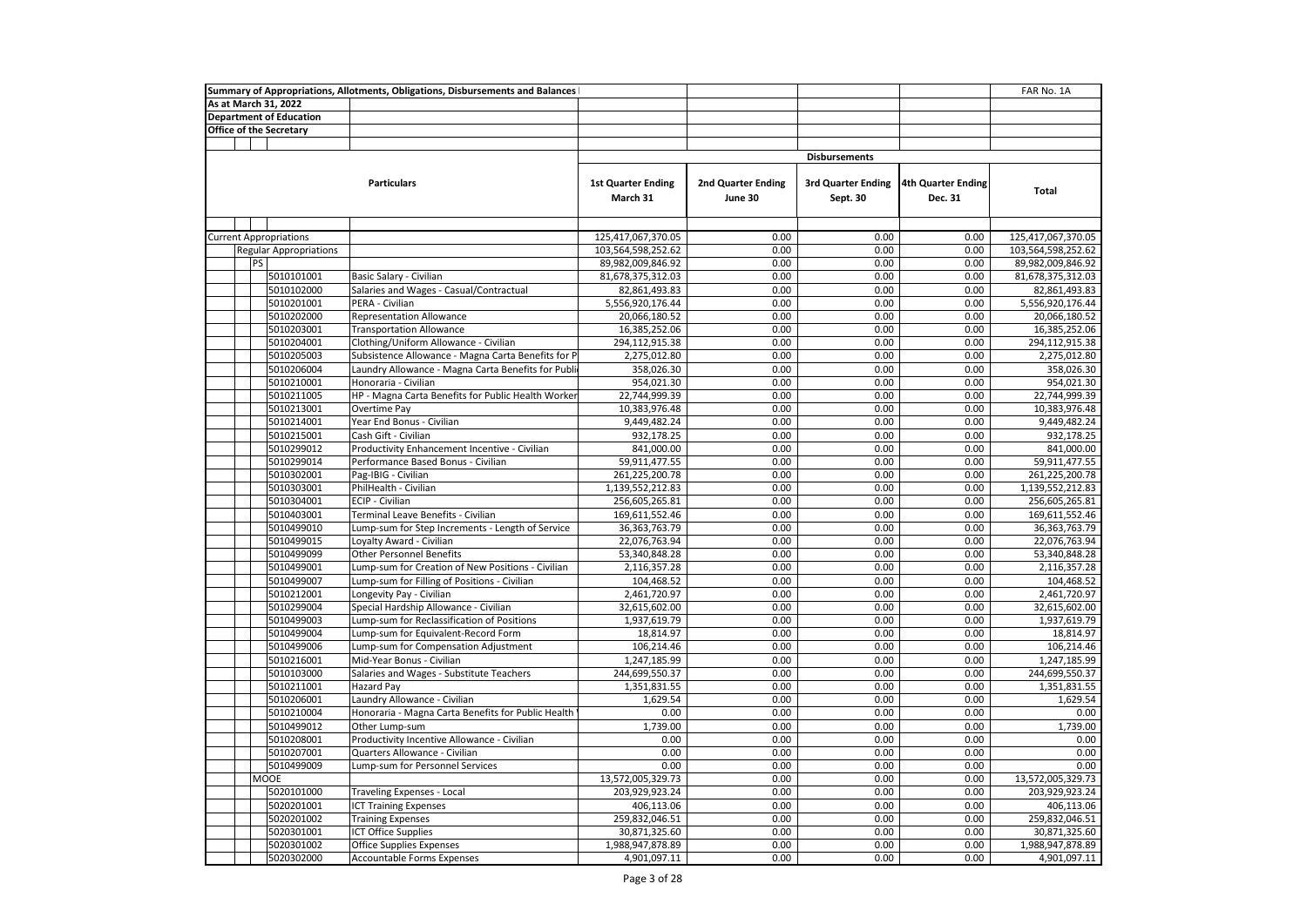|                                                                                                          |                                                                  | Summary of Appropriations, Allotments, Obligations, Disbursements and Balances |                       |                               | FAR No. 1A                |
|----------------------------------------------------------------------------------------------------------|------------------------------------------------------------------|--------------------------------------------------------------------------------|-----------------------|-------------------------------|---------------------------|
| As at March 31, 2022                                                                                     |                                                                  |                                                                                |                       |                               |                           |
| <b>Department of Education</b>                                                                           |                                                                  |                                                                                |                       |                               |                           |
| Office of the Secretary                                                                                  |                                                                  |                                                                                |                       |                               |                           |
|                                                                                                          |                                                                  |                                                                                |                       |                               |                           |
|                                                                                                          |                                                                  |                                                                                |                       | <b>Balances</b>               |                           |
|                                                                                                          |                                                                  |                                                                                |                       |                               |                           |
|                                                                                                          |                                                                  | <b>Particulars</b>                                                             | Unreleased            |                               |                           |
|                                                                                                          |                                                                  |                                                                                | <b>Appropriations</b> | <b>Unobligated Allotments</b> | <b>Unpaid Obligations</b> |
|                                                                                                          |                                                                  |                                                                                |                       |                               |                           |
|                                                                                                          |                                                                  |                                                                                |                       |                               |                           |
| <b>Current Appropriations</b>                                                                            |                                                                  |                                                                                | 20,490,496,433.00     | 485,965,801,203.81            | 9,736,342,288.14          |
|                                                                                                          | <b>Regular Appropriations</b>                                    |                                                                                | 20,490,178,364.00     | 454,922,552,751.74            | 9,015,241,631.64          |
| <b>PS</b>                                                                                                |                                                                  |                                                                                | 19,377,791,792.00     | 359,905,432,843.01            | 3,628,575,518.08          |
|                                                                                                          | 5010101001                                                       | Basic Salary - Civilian                                                        | 0.00                  | 253,853,147,423.05            | 2,485,290,492.86          |
|                                                                                                          | 5010102000                                                       | Salaries and Wages - Casual/Contractual                                        | 0.00                  | 455,401,172.89                | 2,113,402.57              |
|                                                                                                          | 5010201001                                                       | PERA - Civilian                                                                | 0.00                  | 17,077,915,592.82             | 32,099,264.73             |
| 5010202000                                                                                               |                                                                  | <b>Representation Allowance</b>                                                | 0.00                  | 53,146,004.40                 | 562,815.08                |
| 5010203001                                                                                               |                                                                  | <b>Transportation Allowance</b>                                                | 0.00                  | 54,725,745.36                 | 476,752.58                |
|                                                                                                          |                                                                  |                                                                                |                       |                               |                           |
|                                                                                                          | 5010204001                                                       | Clothing/Uniform Allowance - Civilian                                          | 0.00                  | 4,480,192,637.62              | 903,669,865.78            |
|                                                                                                          | Subsistence Allowance - Magna Carta Benefits for P<br>5010205003 |                                                                                | 0.00                  | 61,162,180.18                 | 904,191.90                |
|                                                                                                          | 5010206004                                                       | Laundry Allowance - Magna Carta Benefits for Publi                             | 0.00                  | 8,803,952.07                  | 122,185.04                |
|                                                                                                          | 5010210001                                                       | Honoraria - Civilian                                                           | 0.00                  | 412,519,541.58                | 13,684.21                 |
|                                                                                                          | 5010211005                                                       | HP - Magna Carta Benefits for Public Health Worker                             | 0.00                  | 501,450,760.73                | 9,469,569.45              |
|                                                                                                          | 5010213001                                                       | Overtime Pay                                                                   | 0.00                  | 1,987,267.43                  | 688,640.17                |
|                                                                                                          | 5010214001                                                       | Year End Bonus - Civilian                                                      | 0.00                  | 28,175,727,245.89             | 1,978,035.20              |
|                                                                                                          | 5010215001                                                       | Cash Gift - Civilian                                                           | 0.00                  | 4,721,043,776.30              | 64,045.45                 |
|                                                                                                          | 5010299012                                                       | Productivity Enhancement Incentive - Civilian                                  | 0.00                  | 4,720,346,235.00              | 71,765.00                 |
|                                                                                                          | 5010299014                                                       | Performance Based Bonus - Civilian                                             | 0.00                  | 125,486,731.96                | 163,805.99                |
|                                                                                                          | 5010302001                                                       | Pag-IBIG - Civilian                                                            | 0.00                  | 857,913,840.43                | 14, 187, 752. 29          |
|                                                                                                          | 5010303001                                                       | PhilHealth - Civilian                                                          | 0.00                  | 4,711,670,274.14              | 59,670,935.61             |
|                                                                                                          | 5010304001                                                       | ECIP - Civilian                                                                | 0.00                  | 859,492,273.44                | 17,012,333.36             |
|                                                                                                          | 5010403001                                                       | Terminal Leave Benefits - Civilian                                             | 0.00                  | 283,006,179.41                | 30, 307, 577. 36          |
|                                                                                                          | 5010499010                                                       | Lump-sum for Step Increments - Length of Service                               | 0.00                  | 792,807,639.29                | 3,877,231.01              |
|                                                                                                          | 5010499015                                                       | Loyalty Award - Civilian                                                       | 0.00                  | 712,883,243.87                | 4,713,100.54              |
|                                                                                                          | 5010499099                                                       | Other Personnel Benefits                                                       | 0.00                  | 925,661,358.03                | 16,971,154.80             |
|                                                                                                          | 5010499001                                                       | Lump-sum for Creation of New Positions - Civilian                              | 6,187,774,340.00      | 22,617,166.00                 | 0.00                      |
|                                                                                                          | 5010499007                                                       | Lump-sum for Filling of Positions - Civilian                                   | 13,190,017,452.00     | 434,485,398.88                | 0.00                      |
|                                                                                                          | 5010212001                                                       | Longevity Pay - Civilian                                                       | 0.00                  | 492,246.74                    | 0.00                      |
|                                                                                                          | 5010299004                                                       | Special Hardship Allowance - Civilian                                          | 0.00                  | 2,324,454,317.24              | 8,113,503.71              |
|                                                                                                          | 5010499003                                                       | Lump-sum for Reclassification of Positions                                     | 0.00                  | 1,059,123,094.58              | 309,423.51                |
|                                                                                                          | 5010499004                                                       | Lump-sum for Equivalent-Record Form                                            | 0.00                  | 0.00                          | 0.00                      |
|                                                                                                          | 5010499006                                                       | Lump-sum for Compensation Adjustment                                           | 0.00                  | 0.00                          | 0.00                      |
|                                                                                                          | 5010216001                                                       | Mid-Year Bonus - Civilian                                                      | 0.00                  | 28,185,716,647.00             | 36,626.01                 |
|                                                                                                          | 5010103000                                                       | Salaries and Wages - Substitute Teachers                                       | 0.00                  | 4,032,022,896.69              | 35,580,095.95             |
|                                                                                                          | 5010211001                                                       | Hazard Pay                                                                     | 0.00                  | 0.00                          | 97,400.92                 |
|                                                                                                          | 5010206001                                                       | Laundry Allowance - Civilian                                                   | 0.00                  | 0.00                          | 0.00                      |
|                                                                                                          |                                                                  | Honoraria - Magna Carta Benefits for Public Health                             | 0.00                  | 0.00                          |                           |
|                                                                                                          | 5010210004                                                       | Other Lump-sum                                                                 | 0.00                  | 0.00                          | 0.00<br>4,867.00          |
|                                                                                                          | 5010499012                                                       |                                                                                |                       |                               |                           |
| Productivity Incentive Allowance - Civilian<br>5010208001<br>5010207001<br>Quarters Allowance - Civilian |                                                                  | 0.00<br>0.00                                                                   | 30,000.00             | 0.00                          |                           |
|                                                                                                          |                                                                  |                                                                                |                       | 0.00                          | 5,000.00                  |
| 5010499009<br><b>MOOE</b>                                                                                |                                                                  | Lump-sum for Personnel Services                                                | 0.00                  | 0.00                          | 0.00                      |
|                                                                                                          |                                                                  |                                                                                | 265,896,000.00        | 78,699,903,245.11             | 5,379,676,425.16          |
|                                                                                                          | 5020101000                                                       | <b>Traveling Expenses - Local</b>                                              | 0.00                  | 2,358,238,950.48              | 16,783,279.32             |
|                                                                                                          | 5020201001                                                       | <b>ICT Training Expenses</b>                                                   | 0.00                  | 104,052,718.85                | 236,000.00                |
| 5020201002<br><b>Training Expenses</b>                                                                   |                                                                  | 0.00                                                                           | 4, 161, 231, 254. 18  | 91,651,262.41                 |                           |
| 5020301001<br><b>ICT Office Supplies</b>                                                                 |                                                                  |                                                                                | 0.00                  | 97,119,194.26                 | 6,527,126.07              |
|                                                                                                          | 5020301002                                                       | <b>Office Supplies Expenses</b>                                                | 0.00                  | 4,312,960,468.64              | 183,377,689.16            |
|                                                                                                          | 5020302000                                                       | Accountable Forms Expenses                                                     | 0.00                  | 45,666,057.23                 | 221,767.88                |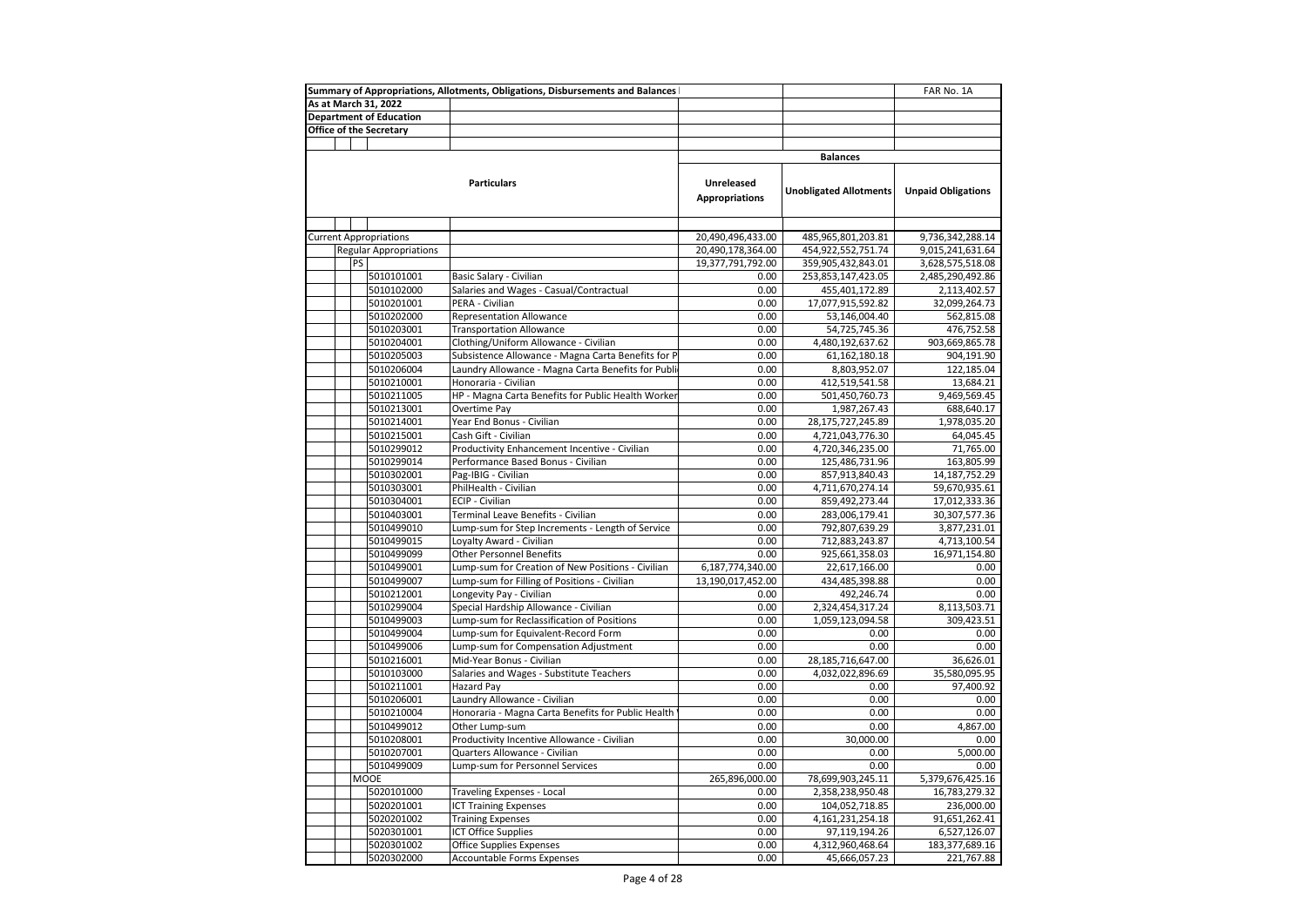| Summary of Appropriations, Allotments, Obligations, Disbursements and Balances by Object of Expenditures (SAAODBOE) |                                |                                                     |                             |                              |                             |                             |                               |                    | FAR No. 1A           |                             |
|---------------------------------------------------------------------------------------------------------------------|--------------------------------|-----------------------------------------------------|-----------------------------|------------------------------|-----------------------------|-----------------------------|-------------------------------|--------------------|----------------------|-----------------------------|
| As at March 31, 2022                                                                                                |                                |                                                     |                             |                              |                             |                             |                               |                    |                      |                             |
|                                                                                                                     | <b>Department of Education</b> |                                                     |                             |                              |                             |                             |                               |                    |                      |                             |
| <b>Office of the Secretary</b>                                                                                      |                                |                                                     |                             |                              |                             |                             |                               |                    |                      |                             |
|                                                                                                                     |                                |                                                     |                             |                              |                             |                             |                               |                    |                      |                             |
|                                                                                                                     |                                |                                                     |                             | <b>Appropriations</b>        |                             |                             |                               | <b>Allotments</b>  |                      |                             |
|                                                                                                                     |                                |                                                     |                             | <b>Adjustments (Transfer</b> |                             |                             | Adjustments                   |                    |                      |                             |
|                                                                                                                     |                                | <b>Particulars</b>                                  | Authorized                  | To/From,                     | Adjusted                    | <b>Allotment Received</b>   | (Reductions,                  | <b>Transfer To</b> | <b>Transfer From</b> | <b>Adjusted Allotments</b>  |
|                                                                                                                     |                                |                                                     | <b>Appropriations</b>       | Modifications/               | <b>Appropriations</b>       |                             | Modifications/                |                    |                      |                             |
|                                                                                                                     |                                |                                                     |                             | <b>Augmentations</b> )       |                             |                             | Augmentations)                |                    |                      |                             |
|                                                                                                                     |                                |                                                     |                             |                              |                             |                             |                               |                    |                      |                             |
|                                                                                                                     | 5020305000                     | <b>Food Supplies Expenses</b>                       | 22,440,000.00               | 55,486,928.98                | 77,926,928.98               | 22,440,000.00               | 55,486,928.98                 | 0.00               | 0.00                 | 77,926,928.98               |
|                                                                                                                     | 5020307000                     | Drugs and Medicines Expenses                        | 87,332,000.00               | 6,001,227.18                 | 93,333,227.18               | 87,332,000.00               | 6,001,227.18                  | 0.00               | 0.00                 | 93,333,227.18               |
|                                                                                                                     | 5020308000                     | Medical, Dental and Laboratory Supplies Expenses    | 164,172,000.00              | 16,621,732.44                | 180,793,732.44              | 164,172,000.00              | 16,621,732.44                 | 0.00               | 0.00                 | 180,793,732.44              |
|                                                                                                                     | 5020309000                     | Fuel, Oil and Lubricants Expenses                   | 142,739,000.00              | 4,155,469.81                 | 146,894,469.81              | 142,739,000.00              | 4,155,469.81                  | 0.00               | 0.00                 | 146,894,469.81              |
|                                                                                                                     | 5020311001                     | Textbooks and Instructional Materials Expenses      | 16,093,520,000.00           | (1,331,748,789.48            | 14,761,771,210.52           | 16,063,496,000.00           | (1,249,785,789.48             | 9,591,054,502.00   | 9,509,091,502.00     | 14,731,747,210.52           |
|                                                                                                                     | 5020311002                     | Chalk Allowance                                     | 4,437,266,000.00            | 137,954.00                   | 4,437,403,954.00            | 4,368,525,000.00            | 137,954.00                    | 0.00               | 0.00                 | 4,368,662,954.00            |
|                                                                                                                     | 5020321001                     | Machinery - Semi-Expendable Machinery and Equip     | 7,912,000.00                | 15,772,572.59                | 23,684,572.59               | 7,912,000.00                | 15,772,572.59                 | 0.00               | 0.00                 | 23,684,572.59               |
|                                                                                                                     | 5020321002                     | Office Equipment - Semi-Expendable Machinery and    | 141,311,000.00              | 46,114,060.52                | 187,425,060.52              | 141,311,000.00              | 46,067,760.52                 | 0.00               | 46,300.00            | 187,425,060.52              |
|                                                                                                                     | 5020321003                     | ICT Equipment - Semi-Expendable Machinery and Eq    | 122,817,000.00              | 25,995,842.18                | 148,812,842.18              | 122,817,000.00              | 25,995,842.18                 | 0.00               | 0.00                 | 148,812,842.18              |
|                                                                                                                     | 5020321007                     | Communications Equipment - Semi-Expendable Ma       | 7,897,000.00                | 692,804.10                   | 8,589,804.10                | 7,897,000.00                | 692,804.10                    | 0.00               | 0.00                 | 8,589,804.10                |
|                                                                                                                     | 5020321011                     | Printing Equipment - Semi-Expendable Machinery ar   | 23,850,000.00               | 3,582,968.96                 | 27,432,968.96               | 23,850,000.00               | 3,582,968.96                  | 0.00               | 0.00                 | 27,432,968.96               |
|                                                                                                                     | 5020321012                     | Sports Equipment - Semi-Expendable Machinery and    | 27,060,000.00               | 180,889.01                   | 27,240,889.01               | 27,060,000.00               | 180,889.01                    | 0.00               | 0.00                 | 27,240,889.01               |
|                                                                                                                     | 5020321013                     | Technical and Scientific Equipment - Semi-Expendab  | 2,322,901,000.00            | 441,595.00                   | 2,323,342,595.00            | 2,322,901,000.00            | 441,595.00                    | 430,920,876.00     | 430,920,876.00       | 2,323,342,595.00            |
|                                                                                                                     | 5020321099                     | Other Machinery and Equipment - Semi-Expendable     | 51,713,000.00               | 1,459,443.43                 | 53,172,443.43               | 51,713,000.00               | 1,459,443.43                  | 0.00               | 0.00                 | 53,172,443.43               |
|                                                                                                                     | 5020322001                     | Furniture and Fixtures - Semi-Expendable Furniture, | 1,194,191,000.00            | 14,959,979.72                | 1,209,150,979.72            | 1,194,191,000.00            | 14,959,979.72                 | 111,574,400.00     | 111,574,400.00       | 1,209,150,979.72            |
|                                                                                                                     | 5020322002                     | Books - Semi-Expendable Furniture, Fixtures and Bo  | 0.00                        | 7,907.50                     | 7,907.50                    | 0.00                        | 7,907.50                      | 0.00               | 0.00                 | 7,907.50                    |
|                                                                                                                     | 5020399000                     | Other Supplies and Materials Expenses               | 10,800,285,000.00           | (333,736,198.75              | 10,466,548,801.25           | 10,800,285,000.00           | (333, 736, 198.75)            | 0.00               | 0.00                 | 10,466,548,801.25           |
|                                                                                                                     | 5020401000                     | <b>Water Expenses</b>                               | 878,939,000.00              | (1,056,256.71)               | 877,882,743.29              | 878,939,000.00              | (1,056,256.71)                | 0.00               | 0.00                 | 877,882,743.29              |
|                                                                                                                     | 5020402000                     | <b>Electricity Expenses</b>                         | 3,327,224,000.00            | (119,053,535.22)             | 3,208,170,464.78            | 3,327,224,000.00            | (119,053,535.22)              | 0.00               | 0.00                 | 3,208,170,464.78            |
|                                                                                                                     | 5020501000                     | <b>Postage and Courier Services</b>                 | 35,077,000.00               | 796,158.13                   | 35,873,158.13               | 35,077,000.00               | 796,158.13                    | 0.00               | 0.00                 | 35,873,158.13               |
|                                                                                                                     | 5020502001                     | Mobile                                              | 286,688,000.00              | 17,172,191.23                | 303,860,191.23              | 286,688,000.00              | 17,172,191.23                 | 0.00               | 0.00                 | 303,860,191.23              |
|                                                                                                                     | 5020502002                     | Landline                                            | 217,937,000.00              | 1,367,221.65                 | 219,304,221.65              | 217,937,000.00              | 1,367,221.65                  | 0.00               | 0.00                 | 219,304,221.65              |
|                                                                                                                     | 5020503000                     | <b>Internet Subscription Expenses</b>               | 1,873,189,000.00            | 4,541,814.87                 | 1,877,730,814.87            | 1,873,189,000.00            | 4,541,814.87                  | 0.00               | 0.00                 | 1,877,730,814.87            |
|                                                                                                                     | 5020504000                     | Cable, Satellite, Telegraph and Radio Expenses      | 6,405,000.00                | 1,763,896.45                 | 8,168,896.45                | 6,405,000.00                | 1,763,896.45                  | 0.00               | 0.00                 | 8,168,896.45                |
|                                                                                                                     | 5020601001                     | Awards/Rewards Expenses                             | 24,039,000.00               | (59, 324.76)                 | 23,979,675.24               | 24,039,000.00               | (59, 324.76)                  | 0.00               | 0.00                 | 23,979,675.24               |
|                                                                                                                     | 5021003000                     | Extraordinary and Miscellaneous Expenses            | 7,312,000.00                | 568,695.90                   | 7,880,695.90                | 7,312,000.00                | 568,695.90                    | 0.00               | 0.00                 | 7,880,695.90                |
|                                                                                                                     | 5021101000                     | Legal Services                                      | 5,092,000.00                | 306,174.26                   | 5,398,174.26                | 5,092,000.00                | 306,174.26                    | 0.00               | 0.00                 | 5,398,174.26                |
|                                                                                                                     | 5021102000                     | <b>Auditing Services</b>                            | 13,111,000.00               | 157,686.89                   | 13,268,686.89               | 13,111,000.00               | 157,686.89                    | 0.00               | 0.00                 | 13,268,686.89               |
|                                                                                                                     | 5021199000                     | <b>Other Professional Services</b>                  | 391,080,000.00              | 46,705,331.42                | 437,785,331.42              | 341,080,000.00              | 46,705,331.42                 | 0.00               | 0.00                 | 387,785,331.42              |
|                                                                                                                     | 5021202000                     | Janitorial Services                                 | 535,272,000.00              | 49,147,573.93                | 584,419,573.93              | 535,272,000.00              | 49,147,573.93                 | 0.00               | 0.00                 | 584,419,573.93              |
|                                                                                                                     | 5021203000                     | <b>Security Services</b>                            | 693,968,000.00              | 49,607,550.44                | 743,575,550.44              | 693,968,000.00              | 49,607,550.44                 | 4,728,720.00       | 4,728,720.00         | 743,575,550.44              |
|                                                                                                                     | 5021299001                     | Other General Services - ICT Services               | 5,803,000.00                | (420,909.27                  | 5,382,090.73                | 5,803,000.00                | (420,909.27                   | 0.00               | 0.00                 | 5,382,090.73                |
|                                                                                                                     | 5021299099                     | <b>Other General Services</b>                       | 498,639,000.00              | 48,405,368.56                | 547,044,368.56              | 498,639,000.00              | 48,405,368.56                 | 0.00               | 0.00                 | 547,044,368.56              |
|                                                                                                                     | 5021302099                     | R & M - Other Land Improvements                     | 9,764,000.00                | (306, 126.30)                | 9,457,873.70                | 9,764,000.00                | (306, 126.30)                 | 0.00               | 0.00                 | 9,457,873.70                |
|                                                                                                                     | 5021303004                     | R & M - Water Supply Systems                        | 14,877,000.00               | 1,343,544.27                 | 16,220,544.27               | 14,877,000.00               | 1,343,544.27                  | 0.00               | 0.00                 | 16,220,544.27               |
|                                                                                                                     | 5021303005                     | R & M - Power Supply Systems                        | 14,065,000.00               | 401,163.46                   | 14,466,163.46               | 14,065,000.00               | 401,163.46                    | 0.00<br>0.00       | 0.00                 | 14,466,163.46               |
|                                                                                                                     | 5021304001                     | R & M - Buildings                                   | 234,416,000.00              | (13,806,991.51               | 220,609,008.49              | 234,416,000.00              | (13,806,991.51)               |                    | 0.00                 | 220,609,008.49              |
|                                                                                                                     | 5021304002                     | R & M - School Buildings                            | 2,115,286,000.00            | (3,934,499.49)               | 2,111,351,500.51            | 2,115,286,000.00            | (3,934,499.49)                | 0.00<br>0.00       | 0.00                 | 2,111,351,500.51            |
|                                                                                                                     | 5021304099                     | R & M - Other Structures                            | 216,965,000.00              | 51,777,051.13                | 268,742,051.13              | 216,965,000.00              | 51,777,051.13                 |                    | 0.00                 | 268,742,051.13              |
|                                                                                                                     | 5021305001                     | R & M - Machinery                                   | 2,945,000.00                | 2,913,938.34                 | 5,858,938.34                | 2,945,000.00                | 2,913,938.34                  | 0.00<br>0.00       | 0.00                 | 5,858,938.34                |
|                                                                                                                     | 5021305002                     | R & M - Office Equipment                            | 75,261,000.00               | 11,241,430.11                | 86,502,430.11               | 75,261,000.00               | 11,241,430.11<br>3,428,395.55 | 0.00               | 0.00                 | 86,502,430.11               |
|                                                                                                                     | 5021305003<br>5021305011       | R & M - ICT Equipment<br>R & M - Medical Equipment  | 40,154,000.00<br>289,000.00 | 3,428,395.55<br>7,040.00     | 43,582,395.55<br>296,040.00 | 40,154,000.00<br>289,000.00 | 7,040.00                      | 0.00               | 0.00<br>0.00         | 43,582,395.55<br>296,040.00 |
|                                                                                                                     | 5021305013                     | R & M - Sports Equipment                            | 890,000.00                  |                              |                             |                             |                               | 0.00               | 0.00                 |                             |
|                                                                                                                     | 5021305099                     | R & M - Other Machinery and Equipment               | 21,772,000.00               | 23,332.03<br>946,268.71      | 913,332.03<br>22,718,268.71 | 890,000.00<br>21,772,000.00 | 23,332.03<br>946,268.71       | 0.00               | 0.00                 | 913,332.03<br>22,718,268.71 |
|                                                                                                                     | 5021306001                     | R & M - Motor Vehicles                              | 71,716,000.00               | 3,363,158.79                 | 75,079,158.79               | 71,716,000.00               | 3,363,158.79                  | 0.00               | 0.00                 | 75,079,158.79               |
|                                                                                                                     | 5021306099                     | R & M - Other Transportation Equipment              | 1,788,000.00                | 121,740.00                   | 1,909,740.00                | 1,788,000.00                | 121,740.00                    | 0.00               | 0.00                 | 1,909,740.00                |
|                                                                                                                     | 5021307000                     | R & M - Furniture and Fixtures                      | 81,584,000.00               | 2,211,688.87                 | 83,795,688.87               | 81,584,000.00               | 2,211,688.87                  | 0.00               | 0.00                 | 83,795,688.87               |
|                                                                                                                     |                                |                                                     |                             |                              |                             |                             |                               |                    |                      |                             |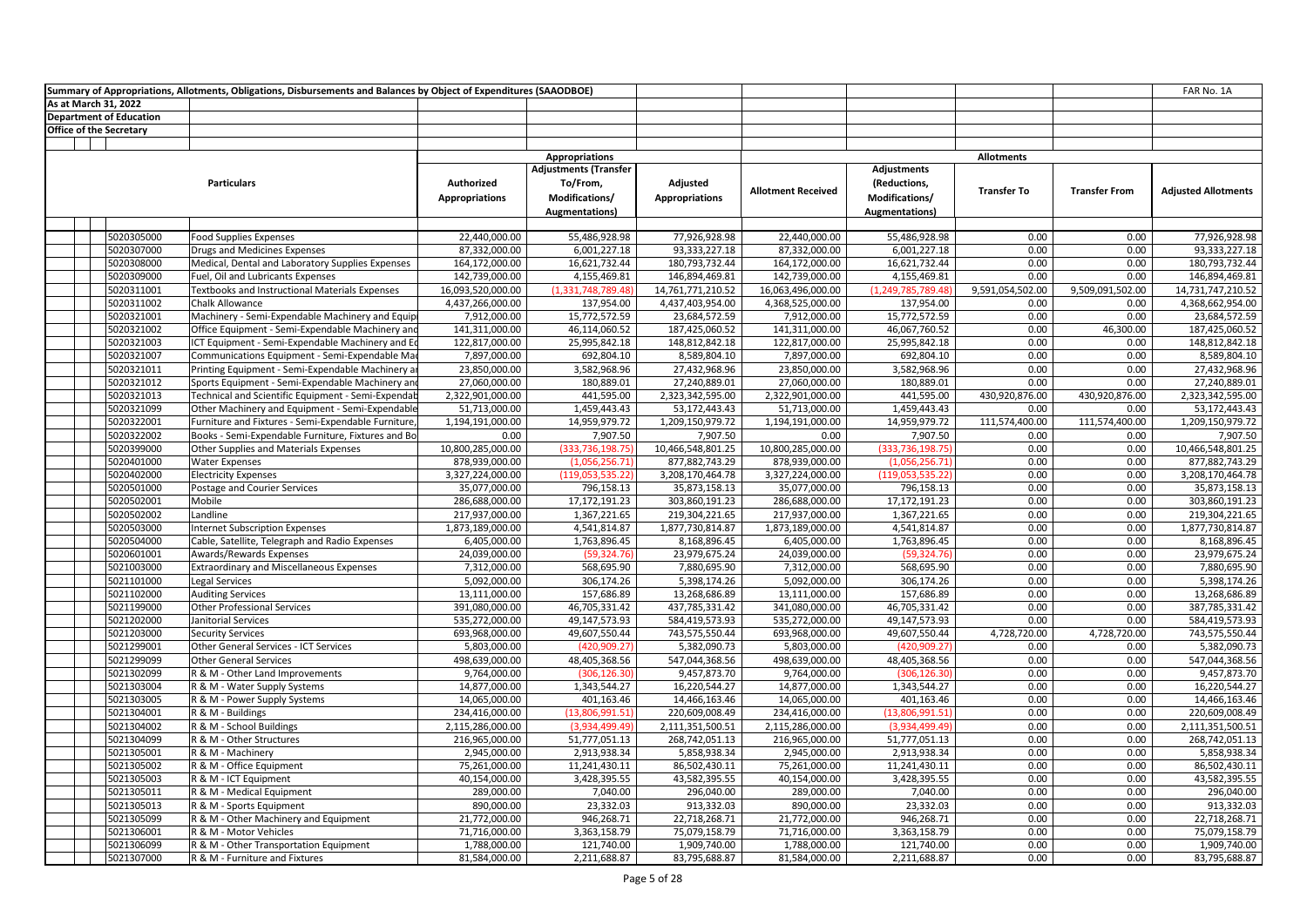| Summary of Appropriations, Allotments, Obligations, Disbursements and Balances |  |                                |                                                                           |                                       |                               | FAR No. 1A                            |                                      |                                 |
|--------------------------------------------------------------------------------|--|--------------------------------|---------------------------------------------------------------------------|---------------------------------------|-------------------------------|---------------------------------------|--------------------------------------|---------------------------------|
|                                                                                |  | As at March 31, 2022           |                                                                           |                                       |                               |                                       |                                      |                                 |
|                                                                                |  | <b>Department of Education</b> |                                                                           |                                       |                               |                                       |                                      |                                 |
|                                                                                |  | <b>Office of the Secretary</b> |                                                                           |                                       |                               |                                       |                                      |                                 |
|                                                                                |  |                                |                                                                           |                                       |                               |                                       |                                      |                                 |
|                                                                                |  |                                |                                                                           |                                       |                               | <b>Obligations</b>                    |                                      |                                 |
|                                                                                |  |                                | <b>Particulars</b>                                                        | <b>1st Quarter Ending</b><br>March 31 | 2nd Quarter Ending<br>June 30 | <b>3rd Quarter Ending</b><br>Sept. 30 | <b>4th Quarter Ending</b><br>Dec. 31 | <b>Total</b>                    |
|                                                                                |  |                                |                                                                           |                                       |                               |                                       |                                      |                                 |
|                                                                                |  | 5020305000                     | <b>Food Supplies Expenses</b>                                             | 18,061,412.98                         | 0.00                          | 0.00                                  | 0.00                                 | 18,061,412.98                   |
|                                                                                |  | 5020307000                     | <b>Drugs and Medicines Expenses</b>                                       | 22,261,724.90                         | 0.00                          | 0.00                                  | 0.00                                 | 22,261,724.90                   |
|                                                                                |  | 5020308000                     | Medical, Dental and Laboratory Supplies Expenses                          | 54,040,864.67                         | 0.00                          | 0.00                                  | 0.00                                 | 54,040,864.67                   |
|                                                                                |  | 5020309000                     | Fuel, Oil and Lubricants Expenses                                         | 32,667,841.41                         | 0.00                          | 0.00                                  | 0.00                                 | 32,667,841.41                   |
|                                                                                |  | 5020311001                     | <b>Textbooks and Instructional Materials Expenses</b>                     | 1,699,817,862.36                      | 0.00                          | 0.00                                  | 0.00                                 | 1,699,817,862.36                |
|                                                                                |  | 5020311002                     | <b>Chalk Allowance</b>                                                    | 1,396,884.00                          | 0.00                          | 0.00                                  | 0.00                                 | 1,396,884.00                    |
|                                                                                |  | 5020321001                     | Machinery - Semi-Expendable Machinery and Equip                           | 14,297,561.40                         | 0.00                          | 0.00                                  | 0.00                                 | 14,297,561.40                   |
|                                                                                |  | 5020321002                     | Office Equipment - Semi-Expendable Machinery and                          | 68,324,256.97                         | 0.00                          | 0.00                                  | 0.00                                 | 68,324,256.97                   |
|                                                                                |  | 5020321003                     | ICT Equipment - Semi-Expendable Machinery and Eq                          | 52,457,286.43                         | 0.00                          | 0.00                                  | 0.00                                 | 52,457,286.43                   |
|                                                                                |  | 5020321007                     | Communications Equipment - Semi-Expendable Ma                             | 1,345,145.73                          | 0.00                          | 0.00                                  | 0.00                                 | 1,345,145.73                    |
|                                                                                |  | 5020321011                     | Printing Equipment - Semi-Expendable Machinery a                          | 5,278,579.85                          | 0.00                          | 0.00                                  | 0.00                                 | 5,278,579.85                    |
|                                                                                |  | 5020321012                     | Sports Equipment - Semi-Expendable Machinery and                          | 681,842.80                            | 0.00                          | 0.00                                  | 0.00                                 | 681,842.80                      |
|                                                                                |  | 5020321013                     | Technical and Scientific Equipment - Semi-Expendal                        | 1,536,014.69                          | 0.00                          | 0.00                                  | 0.00                                 | 1,536,014.69                    |
|                                                                                |  | 5020321099                     | Other Machinery and Equipment - Semi-Expendable                           | 16,909,801.28                         | 0.00                          | 0.00                                  | 0.00                                 | 16,909,801.28                   |
|                                                                                |  | 5020322001                     | Furniture and Fixtures - Semi-Expendable Furniture                        | 32,456,016.66                         | 0.00                          | 0.00                                  | 0.00                                 | 32,456,016.66                   |
|                                                                                |  | 5020322002                     | Books - Semi-Expendable Furniture, Fixtures and Bo                        | 7,907.50                              | 0.00                          | 0.00                                  | 0.00                                 | 7,907.50                        |
|                                                                                |  | 5020399000                     | Other Supplies and Materials Expenses                                     | 1,520,202,555.80                      | 0.00                          | 0.00                                  | 0.00                                 | 1,520,202,555.80                |
|                                                                                |  | 5020401000                     | <b>Water Expenses</b>                                                     | 104,390,808.98                        | 0.00                          | 0.00                                  | 0.00                                 | 104,390,808.98                  |
|                                                                                |  | 5020402000                     | <b>Electricity Expenses</b>                                               | 464,970,468.11                        | 0.00                          | 0.00                                  | 0.00                                 | 464,970,468.11                  |
|                                                                                |  | 5020501000                     | Postage and Courier Services                                              | 6,380,896.58                          | 0.00<br>0.00                  | 0.00<br>0.00                          | 0.00                                 | 6,380,896.58                    |
|                                                                                |  | 5020502001                     | Mobile<br>Landline                                                        | 67,053,086.41                         |                               | 0.00                                  | 0.00                                 | 67,053,086.41                   |
|                                                                                |  | 5020502002<br>5020503000       |                                                                           | 24,062,453.28<br>256,454,327.28       | 0.00<br>0.00                  | 0.00                                  | 0.00<br>0.00                         | 24,062,453.28                   |
|                                                                                |  | 5020504000                     | <b>Internet Subscription Expenses</b>                                     | 2,098,323.75                          | 0.00                          | 0.00                                  | 0.00                                 | 256,454,327.28<br>2,098,323.75  |
|                                                                                |  | 5020601001                     | Cable, Satellite, Telegraph and Radio Expenses<br>Awards/Rewards Expenses | 1,083,373.14                          | 0.00                          | 0.00                                  | 0.00                                 | 1,083,373.14                    |
|                                                                                |  | 5021003000                     | <b>Extraordinary and Miscellaneous Expenses</b>                           | 1,469,520.11                          | 0.00                          | 0.00                                  | 0.00                                 | 1,469,520.11                    |
|                                                                                |  |                                |                                                                           |                                       |                               |                                       |                                      |                                 |
|                                                                                |  | 5021101000<br>5021102000       | <b>Legal Services</b>                                                     | 606,835.18<br>1,212,845.03            | 0.00<br>0.00                  | 0.00<br>0.00                          | 0.00<br>0.00                         | 606,835.18<br>1,212,845.03      |
|                                                                                |  | 5021199000                     | <b>Auditing Services</b>                                                  |                                       | 0.00                          | 0.00                                  | 0.00                                 |                                 |
|                                                                                |  | 5021202000                     | <b>Other Professional Services</b><br>Janitorial Services                 | 88,436,449.21<br>219,443,178.81       | 0.00                          | 0.00                                  | 0.00                                 | 88,436,449.21<br>219,443,178.81 |
|                                                                                |  |                                |                                                                           |                                       |                               |                                       |                                      |                                 |
|                                                                                |  | 5021203000<br>5021299001       | <b>Security Services</b><br>Other General Services - ICT Services         | 236,262,886.40<br>863,828.07          | 0.00<br>0.00                  | 0.00<br>0.00                          | 0.00<br>0.00                         | 236,262,886.40<br>863,828.07    |
|                                                                                |  | 5021299099                     | <b>Other General Services</b>                                             | 205,707,381.88                        | 0.00                          | 0.00                                  | 0.00                                 | 205,707,381.88                  |
|                                                                                |  | 5021302099                     | R & M - Other Land Improvements                                           | 1,686,856.32                          | 0.00                          | 0.00                                  | 0.00                                 | 1,686,856.32                    |
|                                                                                |  | 5021303004                     | R & M - Water Supply Systems                                              | 2,080,584.79                          | 0.00                          | 0.00                                  | 0.00                                 | 2,080,584.79                    |
|                                                                                |  | 5021303005                     | R & M - Power Supply Systems                                              | 1,292,861.71                          | 0.00                          | 0.00                                  | 0.00                                 | 1,292,861.71                    |
|                                                                                |  | 5021304001                     | R & M - Buildings                                                         | 29,947,327.57                         | 0.00                          | 0.00                                  | 0.00                                 | 29,947,327.57                   |
|                                                                                |  | 5021304002                     | R & M - School Buildings                                                  | 518,526,543.25                        | 0.00                          | 0.00                                  | 0.00                                 | 518,526,543.25                  |
|                                                                                |  | 5021304099                     | R & M - Other Structures                                                  | 109,117,215.76                        | 0.00                          | 0.00                                  | 0.00                                 | 109,117,215.76                  |
|                                                                                |  | 5021305001                     | R & M - Machinery                                                         | 3,121,951.95                          | 0.00                          | 0.00                                  | 0.00                                 | 3,121,951.95                    |
|                                                                                |  | 5021305002                     | R & M - Office Equipment                                                  | 21,277,209.27                         | 0.00                          | 0.00                                  | 0.00                                 | 21,277,209.27                   |
|                                                                                |  | 5021305003                     | R & M - ICT Equipment                                                     | 8,835,598.50                          | 0.00                          | 0.00                                  | 0.00                                 | 8,835,598.50                    |
|                                                                                |  | 5021305011                     | R & M - Medical Equipment                                                 | 0.00                                  | 0.00                          | 0.00                                  | 0.00                                 | 0.00                            |
|                                                                                |  | 5021305013                     | R & M - Sports Equipment                                                  | 35,982.75                             | 0.00                          | 0.00                                  | 0.00                                 | 35,982.75                       |
|                                                                                |  | 5021305099                     | R & M - Other Machinery and Equipment                                     | 3,278,392.39                          | 0.00                          | 0.00                                  | 0.00                                 | 3,278,392.39                    |
|                                                                                |  | 5021306001                     | R & M - Motor Vehicles                                                    | 15,347,017.76                         | 0.00                          | 0.00                                  | 0.00                                 | 15,347,017.76                   |
|                                                                                |  | 5021306099                     | R & M - Other Transportation Equipment                                    | 223,714.03                            | 0.00                          | 0.00                                  | 0.00                                 | 223,714.03                      |
|                                                                                |  | 5021307000                     | R & M - Furniture and Fixtures                                            | 7,711,677.30                          | 0.00                          | 0.00                                  | 0.00                                 | 7,711,677.30                    |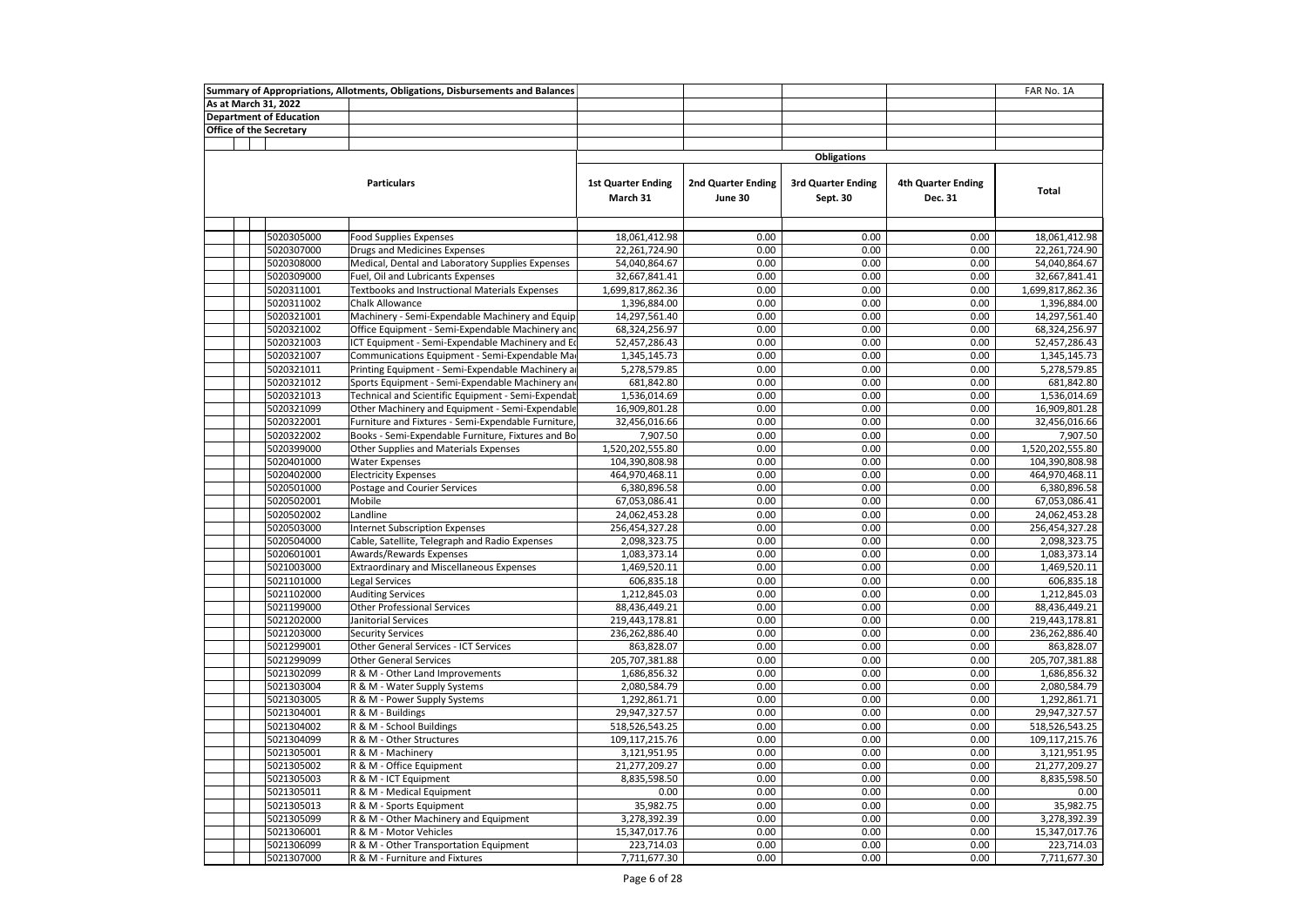| As at March 31, 2022<br><b>Department of Education</b><br><b>Office of the Secretary</b><br><b>Disbursements</b><br><b>Particulars</b><br><b>1st Quarter Ending</b><br>2nd Quarter Ending<br><b>3rd Quarter Ending</b><br>4th Quarter Ending<br>Total<br>March 31<br>June 30<br>Sept. 30<br>Dec. 31<br>5020305000<br>0.00<br>0.00<br>0.00<br>Food Supplies Expenses<br>6,153,863.81<br>6,153,863.81<br>5020307000<br>20,464,779.21<br>0.00<br>0.00<br>0.00<br>20,464,779.21<br>Drugs and Medicines Expenses<br>51,072,642.41<br>0.00<br>0.00<br>0.00<br>5020308000<br>Medical, Dental and Laboratory Supplies Expenses<br>51,072,642.41<br>5020309000<br>Fuel, Oil and Lubricants Expenses<br>28,008,434.28<br>0.00<br>0.00<br>0.00<br>28,008,434.28<br>5020311001<br>Textbooks and Instructional Materials Expenses<br>109,854,671.79<br>0.00<br>0.00<br>0.00<br>109,854,671.79<br>5020311002<br>Chalk Allowance<br>1,141,884.00<br>0.00<br>0.00<br>0.00<br>1,141,884.00<br>5020321001<br>Machinery - Semi-Expendable Machinery and Equip<br>0.00<br>0.00<br>0.00<br>13,646,293.79<br>13,646,293.79<br>0.00<br>0.00<br>0.00<br>5020321002<br>Office Equipment - Semi-Expendable Machinery and<br>62,764,127.67<br>62,764,127.67<br>5020321003<br>ICT Equipment - Semi-Expendable Machinery and Eq<br>49,175,750.72<br>0.00<br>0.00<br>0.00<br>49,175,750.72<br>0.00<br>0.00<br>5020321007<br>Communications Equipment - Semi-Expendable Ma<br>1,231,689.20<br>0.00<br>1,231,689.20<br>5020321011<br>Printing Equipment - Semi-Expendable Machinery a<br>5,148,272.93<br>0.00<br>0.00<br>0.00<br>5,148,272.93<br>0.00<br>0.00<br>0.00<br>630,987.34<br>5020321012<br>Sports Equipment - Semi-Expendable Machinery and<br>630,987.34<br>5020321013<br>1,443,324.69<br>0.00<br>0.00<br>0.00<br>1,443,324.69<br>Technical and Scientific Equipment - Semi-Expendab<br>5020321099<br>0.00<br>0.00<br>0.00<br>15,320,809.21<br>Other Machinery and Equipment - Semi-Expendable<br>15,320,809.21<br>0.00<br>5020322001<br>Furniture and Fixtures - Semi-Expendable Furniture,<br>26,558,714.39<br>0.00<br>0.00<br>26,558,714.39<br>0.00<br>0.00<br>0.00<br>5020322002<br>Books - Semi-Expendable Furniture, Fixtures and Bo<br>5,907.50<br>5,907.50<br>5020399000<br>Other Supplies and Materials Expenses<br>1,296,090,108.82<br>0.00<br>0.00<br>0.00<br>1,296,090,108.82<br>0.00<br>0.00<br>0.00<br>5020401000<br><b>Water Expenses</b><br>100,829,056.69<br>100,829,056.69<br>0.00<br>5020402000<br><b>Electricity Expenses</b><br>449,059,706.37<br>0.00<br>0.00<br>449,059,706.37<br>5020501000<br>Postage and Courier Services<br>5,536,459.66<br>0.00<br>0.00<br>0.00<br>5,536,459.66<br>5020502001<br>Mobile<br>63,642,890.85<br>0.00<br>0.00<br>0.00<br>63,642,890.85<br>5020502002<br>Landline<br>22,785,627.92<br>0.00<br>0.00<br>0.00<br>22,785,627.92<br>0.00<br>0.00<br>0.00<br>5020503000<br><b>Internet Subscription Expenses</b><br>246,341,066.83<br>246,341,066.83<br>5020504000<br>Cable, Satellite, Telegraph and Radio Expenses<br>2,031,649.99<br>0.00<br>0.00<br>0.00<br>2,031,649.99<br>5020601001<br>1,051,555.80<br>0.00<br>0.00<br>0.00<br>1,051,555.80<br>Awards/Rewards Expenses<br>0.00<br>5021003000<br><b>Extraordinary and Miscellaneous Expenses</b><br>959,021.05<br>0.00<br>0.00<br>959,021.05<br>5021101000<br>Legal Services<br>0.00<br>0.00<br>0.00<br>538,150.18<br>538,150.18<br>5021102000<br><b>Auditing Services</b><br>1,050,538.89<br>0.00<br>0.00<br>0.00<br>1,050,538.89<br>5021199000<br><b>Other Professional Services</b><br>74,849,137.39<br>0.00<br>0.00<br>0.00<br>74,849,137.39<br>5021202000<br>201,938,963.31<br>0.00<br>0.00<br>0.00<br>201,938,963.31<br>Janitorial Services<br>5021203000<br>196,180,388.35<br>0.00<br>0.00<br>0.00<br>196,180,388.35<br><b>Security Services</b><br>5021299001<br>0.00<br>0.00<br>0.00<br>Other General Services - ICT Services<br>852,693.72<br>852,693.72<br>0.00<br>5021299099<br>197,686,838.55<br>0.00<br>0.00<br>197,686,838.55<br><b>Other General Services</b><br>5021302099<br>1,680,478.41<br>0.00<br>0.00<br>0.00<br>1,680,478.41<br>R & M - Other Land Improvements<br>0.00<br>0.00<br>0.00<br>5021303004<br>R & M - Water Supply Systems<br>2,058,969.79<br>2,058,969.79<br>5021303005<br>1,292,861.71<br>0.00<br>0.00<br>0.00<br>1,292,861.71<br>R & M - Power Supply Systems<br>0.00<br>0.00<br>0.00<br>5021304001<br>R & M - Buildings<br>24,925,610.54<br>24,925,610.54<br>R & M - School Buildings<br>5021304002<br>498,572,458.39<br>0.00<br>0.00<br>0.00<br>498,572,458.39<br>0.00<br>0.00<br>0.00<br>5021304099<br>R & M - Other Structures<br>101,232,809.97<br>101,232,809.97<br>5021305001<br>R & M - Machinery<br>2,923,728.27<br>0.00<br>0.00<br>0.00<br>2,923,728.27<br>0.00<br>0.00<br>5021305002<br>R & M - Office Equipment<br>20,177,134.78<br>0.00<br>20,177,134.78<br>5021305003<br>R & M - ICT Equipment<br>8,666,263.08<br>0.00<br>0.00<br>0.00<br>8,666,263.08<br>5021305011<br>R & M - Medical Equipment<br>0.00<br>0.00<br>0.00<br>0.00<br>0.00<br>5021305013<br>R & M - Sports Equipment<br>35,982.75<br>0.00<br>0.00<br>0.00<br>35,982.75<br>5021305099<br>R & M - Other Machinery and Equipment<br>2,787,569.39<br>0.00<br>0.00<br>0.00<br>2,787,569.39<br>0.00<br>0.00<br>0.00<br>12,917,163.71<br>5021306001<br>R & M - Motor Vehicles<br>12,917,163.71<br>5021306099<br>R & M - Other Transportation Equipment<br>223,554.03<br>0.00<br>0.00<br>0.00<br>223,554.03<br>5021307000<br>6,710,075.30<br>0.00<br>0.00<br>0.00<br>6,710,075.30<br>R & M - Furniture and Fixtures |  | Summary of Appropriations, Allotments, Obligations, Disbursements and Balances |  |  | FAR No. 1A |
|----------------------------------------------------------------------------------------------------------------------------------------------------------------------------------------------------------------------------------------------------------------------------------------------------------------------------------------------------------------------------------------------------------------------------------------------------------------------------------------------------------------------------------------------------------------------------------------------------------------------------------------------------------------------------------------------------------------------------------------------------------------------------------------------------------------------------------------------------------------------------------------------------------------------------------------------------------------------------------------------------------------------------------------------------------------------------------------------------------------------------------------------------------------------------------------------------------------------------------------------------------------------------------------------------------------------------------------------------------------------------------------------------------------------------------------------------------------------------------------------------------------------------------------------------------------------------------------------------------------------------------------------------------------------------------------------------------------------------------------------------------------------------------------------------------------------------------------------------------------------------------------------------------------------------------------------------------------------------------------------------------------------------------------------------------------------------------------------------------------------------------------------------------------------------------------------------------------------------------------------------------------------------------------------------------------------------------------------------------------------------------------------------------------------------------------------------------------------------------------------------------------------------------------------------------------------------------------------------------------------------------------------------------------------------------------------------------------------------------------------------------------------------------------------------------------------------------------------------------------------------------------------------------------------------------------------------------------------------------------------------------------------------------------------------------------------------------------------------------------------------------------------------------------------------------------------------------------------------------------------------------------------------------------------------------------------------------------------------------------------------------------------------------------------------------------------------------------------------------------------------------------------------------------------------------------------------------------------------------------------------------------------------------------------------------------------------------------------------------------------------------------------------------------------------------------------------------------------------------------------------------------------------------------------------------------------------------------------------------------------------------------------------------------------------------------------------------------------------------------------------------------------------------------------------------------------------------------------------------------------------------------------------------------------------------------------------------------------------------------------------------------------------------------------------------------------------------------------------------------------------------------------------------------------------------------------------------------------------------------------------------------------------------------------------------------------------------------------------------------------------------------------------------------------------------------------------------------------------------------------------------------------------------------------------------------------------------------------------------------------------------------------------------------------------------------------------------------------------------------------------------------------------------------------------------------------------------------------------------------------------------------------------------------------------------------------------------------------------------------------------------------------------------------------------------------------------------------------------------------------------------------------------------------------------------------------------------------------------------------|--|--------------------------------------------------------------------------------|--|--|------------|
|                                                                                                                                                                                                                                                                                                                                                                                                                                                                                                                                                                                                                                                                                                                                                                                                                                                                                                                                                                                                                                                                                                                                                                                                                                                                                                                                                                                                                                                                                                                                                                                                                                                                                                                                                                                                                                                                                                                                                                                                                                                                                                                                                                                                                                                                                                                                                                                                                                                                                                                                                                                                                                                                                                                                                                                                                                                                                                                                                                                                                                                                                                                                                                                                                                                                                                                                                                                                                                                                                                                                                                                                                                                                                                                                                                                                                                                                                                                                                                                                                                                                                                                                                                                                                                                                                                                                                                                                                                                                                                                                                                                                                                                                                                                                                                                                                                                                                                                                                                                                                                                                                                                                                                                                                                                                                                                                                                                                                                                                                                                                                                                                                |  |                                                                                |  |  |            |
|                                                                                                                                                                                                                                                                                                                                                                                                                                                                                                                                                                                                                                                                                                                                                                                                                                                                                                                                                                                                                                                                                                                                                                                                                                                                                                                                                                                                                                                                                                                                                                                                                                                                                                                                                                                                                                                                                                                                                                                                                                                                                                                                                                                                                                                                                                                                                                                                                                                                                                                                                                                                                                                                                                                                                                                                                                                                                                                                                                                                                                                                                                                                                                                                                                                                                                                                                                                                                                                                                                                                                                                                                                                                                                                                                                                                                                                                                                                                                                                                                                                                                                                                                                                                                                                                                                                                                                                                                                                                                                                                                                                                                                                                                                                                                                                                                                                                                                                                                                                                                                                                                                                                                                                                                                                                                                                                                                                                                                                                                                                                                                                                                |  |                                                                                |  |  |            |
|                                                                                                                                                                                                                                                                                                                                                                                                                                                                                                                                                                                                                                                                                                                                                                                                                                                                                                                                                                                                                                                                                                                                                                                                                                                                                                                                                                                                                                                                                                                                                                                                                                                                                                                                                                                                                                                                                                                                                                                                                                                                                                                                                                                                                                                                                                                                                                                                                                                                                                                                                                                                                                                                                                                                                                                                                                                                                                                                                                                                                                                                                                                                                                                                                                                                                                                                                                                                                                                                                                                                                                                                                                                                                                                                                                                                                                                                                                                                                                                                                                                                                                                                                                                                                                                                                                                                                                                                                                                                                                                                                                                                                                                                                                                                                                                                                                                                                                                                                                                                                                                                                                                                                                                                                                                                                                                                                                                                                                                                                                                                                                                                                |  |                                                                                |  |  |            |
|                                                                                                                                                                                                                                                                                                                                                                                                                                                                                                                                                                                                                                                                                                                                                                                                                                                                                                                                                                                                                                                                                                                                                                                                                                                                                                                                                                                                                                                                                                                                                                                                                                                                                                                                                                                                                                                                                                                                                                                                                                                                                                                                                                                                                                                                                                                                                                                                                                                                                                                                                                                                                                                                                                                                                                                                                                                                                                                                                                                                                                                                                                                                                                                                                                                                                                                                                                                                                                                                                                                                                                                                                                                                                                                                                                                                                                                                                                                                                                                                                                                                                                                                                                                                                                                                                                                                                                                                                                                                                                                                                                                                                                                                                                                                                                                                                                                                                                                                                                                                                                                                                                                                                                                                                                                                                                                                                                                                                                                                                                                                                                                                                |  |                                                                                |  |  |            |
|                                                                                                                                                                                                                                                                                                                                                                                                                                                                                                                                                                                                                                                                                                                                                                                                                                                                                                                                                                                                                                                                                                                                                                                                                                                                                                                                                                                                                                                                                                                                                                                                                                                                                                                                                                                                                                                                                                                                                                                                                                                                                                                                                                                                                                                                                                                                                                                                                                                                                                                                                                                                                                                                                                                                                                                                                                                                                                                                                                                                                                                                                                                                                                                                                                                                                                                                                                                                                                                                                                                                                                                                                                                                                                                                                                                                                                                                                                                                                                                                                                                                                                                                                                                                                                                                                                                                                                                                                                                                                                                                                                                                                                                                                                                                                                                                                                                                                                                                                                                                                                                                                                                                                                                                                                                                                                                                                                                                                                                                                                                                                                                                                |  |                                                                                |  |  |            |
|                                                                                                                                                                                                                                                                                                                                                                                                                                                                                                                                                                                                                                                                                                                                                                                                                                                                                                                                                                                                                                                                                                                                                                                                                                                                                                                                                                                                                                                                                                                                                                                                                                                                                                                                                                                                                                                                                                                                                                                                                                                                                                                                                                                                                                                                                                                                                                                                                                                                                                                                                                                                                                                                                                                                                                                                                                                                                                                                                                                                                                                                                                                                                                                                                                                                                                                                                                                                                                                                                                                                                                                                                                                                                                                                                                                                                                                                                                                                                                                                                                                                                                                                                                                                                                                                                                                                                                                                                                                                                                                                                                                                                                                                                                                                                                                                                                                                                                                                                                                                                                                                                                                                                                                                                                                                                                                                                                                                                                                                                                                                                                                                                |  |                                                                                |  |  |            |
|                                                                                                                                                                                                                                                                                                                                                                                                                                                                                                                                                                                                                                                                                                                                                                                                                                                                                                                                                                                                                                                                                                                                                                                                                                                                                                                                                                                                                                                                                                                                                                                                                                                                                                                                                                                                                                                                                                                                                                                                                                                                                                                                                                                                                                                                                                                                                                                                                                                                                                                                                                                                                                                                                                                                                                                                                                                                                                                                                                                                                                                                                                                                                                                                                                                                                                                                                                                                                                                                                                                                                                                                                                                                                                                                                                                                                                                                                                                                                                                                                                                                                                                                                                                                                                                                                                                                                                                                                                                                                                                                                                                                                                                                                                                                                                                                                                                                                                                                                                                                                                                                                                                                                                                                                                                                                                                                                                                                                                                                                                                                                                                                                |  |                                                                                |  |  |            |
|                                                                                                                                                                                                                                                                                                                                                                                                                                                                                                                                                                                                                                                                                                                                                                                                                                                                                                                                                                                                                                                                                                                                                                                                                                                                                                                                                                                                                                                                                                                                                                                                                                                                                                                                                                                                                                                                                                                                                                                                                                                                                                                                                                                                                                                                                                                                                                                                                                                                                                                                                                                                                                                                                                                                                                                                                                                                                                                                                                                                                                                                                                                                                                                                                                                                                                                                                                                                                                                                                                                                                                                                                                                                                                                                                                                                                                                                                                                                                                                                                                                                                                                                                                                                                                                                                                                                                                                                                                                                                                                                                                                                                                                                                                                                                                                                                                                                                                                                                                                                                                                                                                                                                                                                                                                                                                                                                                                                                                                                                                                                                                                                                |  |                                                                                |  |  |            |
|                                                                                                                                                                                                                                                                                                                                                                                                                                                                                                                                                                                                                                                                                                                                                                                                                                                                                                                                                                                                                                                                                                                                                                                                                                                                                                                                                                                                                                                                                                                                                                                                                                                                                                                                                                                                                                                                                                                                                                                                                                                                                                                                                                                                                                                                                                                                                                                                                                                                                                                                                                                                                                                                                                                                                                                                                                                                                                                                                                                                                                                                                                                                                                                                                                                                                                                                                                                                                                                                                                                                                                                                                                                                                                                                                                                                                                                                                                                                                                                                                                                                                                                                                                                                                                                                                                                                                                                                                                                                                                                                                                                                                                                                                                                                                                                                                                                                                                                                                                                                                                                                                                                                                                                                                                                                                                                                                                                                                                                                                                                                                                                                                |  |                                                                                |  |  |            |
|                                                                                                                                                                                                                                                                                                                                                                                                                                                                                                                                                                                                                                                                                                                                                                                                                                                                                                                                                                                                                                                                                                                                                                                                                                                                                                                                                                                                                                                                                                                                                                                                                                                                                                                                                                                                                                                                                                                                                                                                                                                                                                                                                                                                                                                                                                                                                                                                                                                                                                                                                                                                                                                                                                                                                                                                                                                                                                                                                                                                                                                                                                                                                                                                                                                                                                                                                                                                                                                                                                                                                                                                                                                                                                                                                                                                                                                                                                                                                                                                                                                                                                                                                                                                                                                                                                                                                                                                                                                                                                                                                                                                                                                                                                                                                                                                                                                                                                                                                                                                                                                                                                                                                                                                                                                                                                                                                                                                                                                                                                                                                                                                                |  |                                                                                |  |  |            |
|                                                                                                                                                                                                                                                                                                                                                                                                                                                                                                                                                                                                                                                                                                                                                                                                                                                                                                                                                                                                                                                                                                                                                                                                                                                                                                                                                                                                                                                                                                                                                                                                                                                                                                                                                                                                                                                                                                                                                                                                                                                                                                                                                                                                                                                                                                                                                                                                                                                                                                                                                                                                                                                                                                                                                                                                                                                                                                                                                                                                                                                                                                                                                                                                                                                                                                                                                                                                                                                                                                                                                                                                                                                                                                                                                                                                                                                                                                                                                                                                                                                                                                                                                                                                                                                                                                                                                                                                                                                                                                                                                                                                                                                                                                                                                                                                                                                                                                                                                                                                                                                                                                                                                                                                                                                                                                                                                                                                                                                                                                                                                                                                                |  |                                                                                |  |  |            |
|                                                                                                                                                                                                                                                                                                                                                                                                                                                                                                                                                                                                                                                                                                                                                                                                                                                                                                                                                                                                                                                                                                                                                                                                                                                                                                                                                                                                                                                                                                                                                                                                                                                                                                                                                                                                                                                                                                                                                                                                                                                                                                                                                                                                                                                                                                                                                                                                                                                                                                                                                                                                                                                                                                                                                                                                                                                                                                                                                                                                                                                                                                                                                                                                                                                                                                                                                                                                                                                                                                                                                                                                                                                                                                                                                                                                                                                                                                                                                                                                                                                                                                                                                                                                                                                                                                                                                                                                                                                                                                                                                                                                                                                                                                                                                                                                                                                                                                                                                                                                                                                                                                                                                                                                                                                                                                                                                                                                                                                                                                                                                                                                                |  |                                                                                |  |  |            |
|                                                                                                                                                                                                                                                                                                                                                                                                                                                                                                                                                                                                                                                                                                                                                                                                                                                                                                                                                                                                                                                                                                                                                                                                                                                                                                                                                                                                                                                                                                                                                                                                                                                                                                                                                                                                                                                                                                                                                                                                                                                                                                                                                                                                                                                                                                                                                                                                                                                                                                                                                                                                                                                                                                                                                                                                                                                                                                                                                                                                                                                                                                                                                                                                                                                                                                                                                                                                                                                                                                                                                                                                                                                                                                                                                                                                                                                                                                                                                                                                                                                                                                                                                                                                                                                                                                                                                                                                                                                                                                                                                                                                                                                                                                                                                                                                                                                                                                                                                                                                                                                                                                                                                                                                                                                                                                                                                                                                                                                                                                                                                                                                                |  |                                                                                |  |  |            |
|                                                                                                                                                                                                                                                                                                                                                                                                                                                                                                                                                                                                                                                                                                                                                                                                                                                                                                                                                                                                                                                                                                                                                                                                                                                                                                                                                                                                                                                                                                                                                                                                                                                                                                                                                                                                                                                                                                                                                                                                                                                                                                                                                                                                                                                                                                                                                                                                                                                                                                                                                                                                                                                                                                                                                                                                                                                                                                                                                                                                                                                                                                                                                                                                                                                                                                                                                                                                                                                                                                                                                                                                                                                                                                                                                                                                                                                                                                                                                                                                                                                                                                                                                                                                                                                                                                                                                                                                                                                                                                                                                                                                                                                                                                                                                                                                                                                                                                                                                                                                                                                                                                                                                                                                                                                                                                                                                                                                                                                                                                                                                                                                                |  |                                                                                |  |  |            |
|                                                                                                                                                                                                                                                                                                                                                                                                                                                                                                                                                                                                                                                                                                                                                                                                                                                                                                                                                                                                                                                                                                                                                                                                                                                                                                                                                                                                                                                                                                                                                                                                                                                                                                                                                                                                                                                                                                                                                                                                                                                                                                                                                                                                                                                                                                                                                                                                                                                                                                                                                                                                                                                                                                                                                                                                                                                                                                                                                                                                                                                                                                                                                                                                                                                                                                                                                                                                                                                                                                                                                                                                                                                                                                                                                                                                                                                                                                                                                                                                                                                                                                                                                                                                                                                                                                                                                                                                                                                                                                                                                                                                                                                                                                                                                                                                                                                                                                                                                                                                                                                                                                                                                                                                                                                                                                                                                                                                                                                                                                                                                                                                                |  |                                                                                |  |  |            |
|                                                                                                                                                                                                                                                                                                                                                                                                                                                                                                                                                                                                                                                                                                                                                                                                                                                                                                                                                                                                                                                                                                                                                                                                                                                                                                                                                                                                                                                                                                                                                                                                                                                                                                                                                                                                                                                                                                                                                                                                                                                                                                                                                                                                                                                                                                                                                                                                                                                                                                                                                                                                                                                                                                                                                                                                                                                                                                                                                                                                                                                                                                                                                                                                                                                                                                                                                                                                                                                                                                                                                                                                                                                                                                                                                                                                                                                                                                                                                                                                                                                                                                                                                                                                                                                                                                                                                                                                                                                                                                                                                                                                                                                                                                                                                                                                                                                                                                                                                                                                                                                                                                                                                                                                                                                                                                                                                                                                                                                                                                                                                                                                                |  |                                                                                |  |  |            |
|                                                                                                                                                                                                                                                                                                                                                                                                                                                                                                                                                                                                                                                                                                                                                                                                                                                                                                                                                                                                                                                                                                                                                                                                                                                                                                                                                                                                                                                                                                                                                                                                                                                                                                                                                                                                                                                                                                                                                                                                                                                                                                                                                                                                                                                                                                                                                                                                                                                                                                                                                                                                                                                                                                                                                                                                                                                                                                                                                                                                                                                                                                                                                                                                                                                                                                                                                                                                                                                                                                                                                                                                                                                                                                                                                                                                                                                                                                                                                                                                                                                                                                                                                                                                                                                                                                                                                                                                                                                                                                                                                                                                                                                                                                                                                                                                                                                                                                                                                                                                                                                                                                                                                                                                                                                                                                                                                                                                                                                                                                                                                                                                                |  |                                                                                |  |  |            |
|                                                                                                                                                                                                                                                                                                                                                                                                                                                                                                                                                                                                                                                                                                                                                                                                                                                                                                                                                                                                                                                                                                                                                                                                                                                                                                                                                                                                                                                                                                                                                                                                                                                                                                                                                                                                                                                                                                                                                                                                                                                                                                                                                                                                                                                                                                                                                                                                                                                                                                                                                                                                                                                                                                                                                                                                                                                                                                                                                                                                                                                                                                                                                                                                                                                                                                                                                                                                                                                                                                                                                                                                                                                                                                                                                                                                                                                                                                                                                                                                                                                                                                                                                                                                                                                                                                                                                                                                                                                                                                                                                                                                                                                                                                                                                                                                                                                                                                                                                                                                                                                                                                                                                                                                                                                                                                                                                                                                                                                                                                                                                                                                                |  |                                                                                |  |  |            |
|                                                                                                                                                                                                                                                                                                                                                                                                                                                                                                                                                                                                                                                                                                                                                                                                                                                                                                                                                                                                                                                                                                                                                                                                                                                                                                                                                                                                                                                                                                                                                                                                                                                                                                                                                                                                                                                                                                                                                                                                                                                                                                                                                                                                                                                                                                                                                                                                                                                                                                                                                                                                                                                                                                                                                                                                                                                                                                                                                                                                                                                                                                                                                                                                                                                                                                                                                                                                                                                                                                                                                                                                                                                                                                                                                                                                                                                                                                                                                                                                                                                                                                                                                                                                                                                                                                                                                                                                                                                                                                                                                                                                                                                                                                                                                                                                                                                                                                                                                                                                                                                                                                                                                                                                                                                                                                                                                                                                                                                                                                                                                                                                                |  |                                                                                |  |  |            |
|                                                                                                                                                                                                                                                                                                                                                                                                                                                                                                                                                                                                                                                                                                                                                                                                                                                                                                                                                                                                                                                                                                                                                                                                                                                                                                                                                                                                                                                                                                                                                                                                                                                                                                                                                                                                                                                                                                                                                                                                                                                                                                                                                                                                                                                                                                                                                                                                                                                                                                                                                                                                                                                                                                                                                                                                                                                                                                                                                                                                                                                                                                                                                                                                                                                                                                                                                                                                                                                                                                                                                                                                                                                                                                                                                                                                                                                                                                                                                                                                                                                                                                                                                                                                                                                                                                                                                                                                                                                                                                                                                                                                                                                                                                                                                                                                                                                                                                                                                                                                                                                                                                                                                                                                                                                                                                                                                                                                                                                                                                                                                                                                                |  |                                                                                |  |  |            |
|                                                                                                                                                                                                                                                                                                                                                                                                                                                                                                                                                                                                                                                                                                                                                                                                                                                                                                                                                                                                                                                                                                                                                                                                                                                                                                                                                                                                                                                                                                                                                                                                                                                                                                                                                                                                                                                                                                                                                                                                                                                                                                                                                                                                                                                                                                                                                                                                                                                                                                                                                                                                                                                                                                                                                                                                                                                                                                                                                                                                                                                                                                                                                                                                                                                                                                                                                                                                                                                                                                                                                                                                                                                                                                                                                                                                                                                                                                                                                                                                                                                                                                                                                                                                                                                                                                                                                                                                                                                                                                                                                                                                                                                                                                                                                                                                                                                                                                                                                                                                                                                                                                                                                                                                                                                                                                                                                                                                                                                                                                                                                                                                                |  |                                                                                |  |  |            |
|                                                                                                                                                                                                                                                                                                                                                                                                                                                                                                                                                                                                                                                                                                                                                                                                                                                                                                                                                                                                                                                                                                                                                                                                                                                                                                                                                                                                                                                                                                                                                                                                                                                                                                                                                                                                                                                                                                                                                                                                                                                                                                                                                                                                                                                                                                                                                                                                                                                                                                                                                                                                                                                                                                                                                                                                                                                                                                                                                                                                                                                                                                                                                                                                                                                                                                                                                                                                                                                                                                                                                                                                                                                                                                                                                                                                                                                                                                                                                                                                                                                                                                                                                                                                                                                                                                                                                                                                                                                                                                                                                                                                                                                                                                                                                                                                                                                                                                                                                                                                                                                                                                                                                                                                                                                                                                                                                                                                                                                                                                                                                                                                                |  |                                                                                |  |  |            |
|                                                                                                                                                                                                                                                                                                                                                                                                                                                                                                                                                                                                                                                                                                                                                                                                                                                                                                                                                                                                                                                                                                                                                                                                                                                                                                                                                                                                                                                                                                                                                                                                                                                                                                                                                                                                                                                                                                                                                                                                                                                                                                                                                                                                                                                                                                                                                                                                                                                                                                                                                                                                                                                                                                                                                                                                                                                                                                                                                                                                                                                                                                                                                                                                                                                                                                                                                                                                                                                                                                                                                                                                                                                                                                                                                                                                                                                                                                                                                                                                                                                                                                                                                                                                                                                                                                                                                                                                                                                                                                                                                                                                                                                                                                                                                                                                                                                                                                                                                                                                                                                                                                                                                                                                                                                                                                                                                                                                                                                                                                                                                                                                                |  |                                                                                |  |  |            |
|                                                                                                                                                                                                                                                                                                                                                                                                                                                                                                                                                                                                                                                                                                                                                                                                                                                                                                                                                                                                                                                                                                                                                                                                                                                                                                                                                                                                                                                                                                                                                                                                                                                                                                                                                                                                                                                                                                                                                                                                                                                                                                                                                                                                                                                                                                                                                                                                                                                                                                                                                                                                                                                                                                                                                                                                                                                                                                                                                                                                                                                                                                                                                                                                                                                                                                                                                                                                                                                                                                                                                                                                                                                                                                                                                                                                                                                                                                                                                                                                                                                                                                                                                                                                                                                                                                                                                                                                                                                                                                                                                                                                                                                                                                                                                                                                                                                                                                                                                                                                                                                                                                                                                                                                                                                                                                                                                                                                                                                                                                                                                                                                                |  |                                                                                |  |  |            |
|                                                                                                                                                                                                                                                                                                                                                                                                                                                                                                                                                                                                                                                                                                                                                                                                                                                                                                                                                                                                                                                                                                                                                                                                                                                                                                                                                                                                                                                                                                                                                                                                                                                                                                                                                                                                                                                                                                                                                                                                                                                                                                                                                                                                                                                                                                                                                                                                                                                                                                                                                                                                                                                                                                                                                                                                                                                                                                                                                                                                                                                                                                                                                                                                                                                                                                                                                                                                                                                                                                                                                                                                                                                                                                                                                                                                                                                                                                                                                                                                                                                                                                                                                                                                                                                                                                                                                                                                                                                                                                                                                                                                                                                                                                                                                                                                                                                                                                                                                                                                                                                                                                                                                                                                                                                                                                                                                                                                                                                                                                                                                                                                                |  |                                                                                |  |  |            |
|                                                                                                                                                                                                                                                                                                                                                                                                                                                                                                                                                                                                                                                                                                                                                                                                                                                                                                                                                                                                                                                                                                                                                                                                                                                                                                                                                                                                                                                                                                                                                                                                                                                                                                                                                                                                                                                                                                                                                                                                                                                                                                                                                                                                                                                                                                                                                                                                                                                                                                                                                                                                                                                                                                                                                                                                                                                                                                                                                                                                                                                                                                                                                                                                                                                                                                                                                                                                                                                                                                                                                                                                                                                                                                                                                                                                                                                                                                                                                                                                                                                                                                                                                                                                                                                                                                                                                                                                                                                                                                                                                                                                                                                                                                                                                                                                                                                                                                                                                                                                                                                                                                                                                                                                                                                                                                                                                                                                                                                                                                                                                                                                                |  |                                                                                |  |  |            |
|                                                                                                                                                                                                                                                                                                                                                                                                                                                                                                                                                                                                                                                                                                                                                                                                                                                                                                                                                                                                                                                                                                                                                                                                                                                                                                                                                                                                                                                                                                                                                                                                                                                                                                                                                                                                                                                                                                                                                                                                                                                                                                                                                                                                                                                                                                                                                                                                                                                                                                                                                                                                                                                                                                                                                                                                                                                                                                                                                                                                                                                                                                                                                                                                                                                                                                                                                                                                                                                                                                                                                                                                                                                                                                                                                                                                                                                                                                                                                                                                                                                                                                                                                                                                                                                                                                                                                                                                                                                                                                                                                                                                                                                                                                                                                                                                                                                                                                                                                                                                                                                                                                                                                                                                                                                                                                                                                                                                                                                                                                                                                                                                                |  |                                                                                |  |  |            |
|                                                                                                                                                                                                                                                                                                                                                                                                                                                                                                                                                                                                                                                                                                                                                                                                                                                                                                                                                                                                                                                                                                                                                                                                                                                                                                                                                                                                                                                                                                                                                                                                                                                                                                                                                                                                                                                                                                                                                                                                                                                                                                                                                                                                                                                                                                                                                                                                                                                                                                                                                                                                                                                                                                                                                                                                                                                                                                                                                                                                                                                                                                                                                                                                                                                                                                                                                                                                                                                                                                                                                                                                                                                                                                                                                                                                                                                                                                                                                                                                                                                                                                                                                                                                                                                                                                                                                                                                                                                                                                                                                                                                                                                                                                                                                                                                                                                                                                                                                                                                                                                                                                                                                                                                                                                                                                                                                                                                                                                                                                                                                                                                                |  |                                                                                |  |  |            |
|                                                                                                                                                                                                                                                                                                                                                                                                                                                                                                                                                                                                                                                                                                                                                                                                                                                                                                                                                                                                                                                                                                                                                                                                                                                                                                                                                                                                                                                                                                                                                                                                                                                                                                                                                                                                                                                                                                                                                                                                                                                                                                                                                                                                                                                                                                                                                                                                                                                                                                                                                                                                                                                                                                                                                                                                                                                                                                                                                                                                                                                                                                                                                                                                                                                                                                                                                                                                                                                                                                                                                                                                                                                                                                                                                                                                                                                                                                                                                                                                                                                                                                                                                                                                                                                                                                                                                                                                                                                                                                                                                                                                                                                                                                                                                                                                                                                                                                                                                                                                                                                                                                                                                                                                                                                                                                                                                                                                                                                                                                                                                                                                                |  |                                                                                |  |  |            |
|                                                                                                                                                                                                                                                                                                                                                                                                                                                                                                                                                                                                                                                                                                                                                                                                                                                                                                                                                                                                                                                                                                                                                                                                                                                                                                                                                                                                                                                                                                                                                                                                                                                                                                                                                                                                                                                                                                                                                                                                                                                                                                                                                                                                                                                                                                                                                                                                                                                                                                                                                                                                                                                                                                                                                                                                                                                                                                                                                                                                                                                                                                                                                                                                                                                                                                                                                                                                                                                                                                                                                                                                                                                                                                                                                                                                                                                                                                                                                                                                                                                                                                                                                                                                                                                                                                                                                                                                                                                                                                                                                                                                                                                                                                                                                                                                                                                                                                                                                                                                                                                                                                                                                                                                                                                                                                                                                                                                                                                                                                                                                                                                                |  |                                                                                |  |  |            |
|                                                                                                                                                                                                                                                                                                                                                                                                                                                                                                                                                                                                                                                                                                                                                                                                                                                                                                                                                                                                                                                                                                                                                                                                                                                                                                                                                                                                                                                                                                                                                                                                                                                                                                                                                                                                                                                                                                                                                                                                                                                                                                                                                                                                                                                                                                                                                                                                                                                                                                                                                                                                                                                                                                                                                                                                                                                                                                                                                                                                                                                                                                                                                                                                                                                                                                                                                                                                                                                                                                                                                                                                                                                                                                                                                                                                                                                                                                                                                                                                                                                                                                                                                                                                                                                                                                                                                                                                                                                                                                                                                                                                                                                                                                                                                                                                                                                                                                                                                                                                                                                                                                                                                                                                                                                                                                                                                                                                                                                                                                                                                                                                                |  |                                                                                |  |  |            |
|                                                                                                                                                                                                                                                                                                                                                                                                                                                                                                                                                                                                                                                                                                                                                                                                                                                                                                                                                                                                                                                                                                                                                                                                                                                                                                                                                                                                                                                                                                                                                                                                                                                                                                                                                                                                                                                                                                                                                                                                                                                                                                                                                                                                                                                                                                                                                                                                                                                                                                                                                                                                                                                                                                                                                                                                                                                                                                                                                                                                                                                                                                                                                                                                                                                                                                                                                                                                                                                                                                                                                                                                                                                                                                                                                                                                                                                                                                                                                                                                                                                                                                                                                                                                                                                                                                                                                                                                                                                                                                                                                                                                                                                                                                                                                                                                                                                                                                                                                                                                                                                                                                                                                                                                                                                                                                                                                                                                                                                                                                                                                                                                                |  |                                                                                |  |  |            |
|                                                                                                                                                                                                                                                                                                                                                                                                                                                                                                                                                                                                                                                                                                                                                                                                                                                                                                                                                                                                                                                                                                                                                                                                                                                                                                                                                                                                                                                                                                                                                                                                                                                                                                                                                                                                                                                                                                                                                                                                                                                                                                                                                                                                                                                                                                                                                                                                                                                                                                                                                                                                                                                                                                                                                                                                                                                                                                                                                                                                                                                                                                                                                                                                                                                                                                                                                                                                                                                                                                                                                                                                                                                                                                                                                                                                                                                                                                                                                                                                                                                                                                                                                                                                                                                                                                                                                                                                                                                                                                                                                                                                                                                                                                                                                                                                                                                                                                                                                                                                                                                                                                                                                                                                                                                                                                                                                                                                                                                                                                                                                                                                                |  |                                                                                |  |  |            |
|                                                                                                                                                                                                                                                                                                                                                                                                                                                                                                                                                                                                                                                                                                                                                                                                                                                                                                                                                                                                                                                                                                                                                                                                                                                                                                                                                                                                                                                                                                                                                                                                                                                                                                                                                                                                                                                                                                                                                                                                                                                                                                                                                                                                                                                                                                                                                                                                                                                                                                                                                                                                                                                                                                                                                                                                                                                                                                                                                                                                                                                                                                                                                                                                                                                                                                                                                                                                                                                                                                                                                                                                                                                                                                                                                                                                                                                                                                                                                                                                                                                                                                                                                                                                                                                                                                                                                                                                                                                                                                                                                                                                                                                                                                                                                                                                                                                                                                                                                                                                                                                                                                                                                                                                                                                                                                                                                                                                                                                                                                                                                                                                                |  |                                                                                |  |  |            |
|                                                                                                                                                                                                                                                                                                                                                                                                                                                                                                                                                                                                                                                                                                                                                                                                                                                                                                                                                                                                                                                                                                                                                                                                                                                                                                                                                                                                                                                                                                                                                                                                                                                                                                                                                                                                                                                                                                                                                                                                                                                                                                                                                                                                                                                                                                                                                                                                                                                                                                                                                                                                                                                                                                                                                                                                                                                                                                                                                                                                                                                                                                                                                                                                                                                                                                                                                                                                                                                                                                                                                                                                                                                                                                                                                                                                                                                                                                                                                                                                                                                                                                                                                                                                                                                                                                                                                                                                                                                                                                                                                                                                                                                                                                                                                                                                                                                                                                                                                                                                                                                                                                                                                                                                                                                                                                                                                                                                                                                                                                                                                                                                                |  |                                                                                |  |  |            |
|                                                                                                                                                                                                                                                                                                                                                                                                                                                                                                                                                                                                                                                                                                                                                                                                                                                                                                                                                                                                                                                                                                                                                                                                                                                                                                                                                                                                                                                                                                                                                                                                                                                                                                                                                                                                                                                                                                                                                                                                                                                                                                                                                                                                                                                                                                                                                                                                                                                                                                                                                                                                                                                                                                                                                                                                                                                                                                                                                                                                                                                                                                                                                                                                                                                                                                                                                                                                                                                                                                                                                                                                                                                                                                                                                                                                                                                                                                                                                                                                                                                                                                                                                                                                                                                                                                                                                                                                                                                                                                                                                                                                                                                                                                                                                                                                                                                                                                                                                                                                                                                                                                                                                                                                                                                                                                                                                                                                                                                                                                                                                                                                                |  |                                                                                |  |  |            |
|                                                                                                                                                                                                                                                                                                                                                                                                                                                                                                                                                                                                                                                                                                                                                                                                                                                                                                                                                                                                                                                                                                                                                                                                                                                                                                                                                                                                                                                                                                                                                                                                                                                                                                                                                                                                                                                                                                                                                                                                                                                                                                                                                                                                                                                                                                                                                                                                                                                                                                                                                                                                                                                                                                                                                                                                                                                                                                                                                                                                                                                                                                                                                                                                                                                                                                                                                                                                                                                                                                                                                                                                                                                                                                                                                                                                                                                                                                                                                                                                                                                                                                                                                                                                                                                                                                                                                                                                                                                                                                                                                                                                                                                                                                                                                                                                                                                                                                                                                                                                                                                                                                                                                                                                                                                                                                                                                                                                                                                                                                                                                                                                                |  |                                                                                |  |  |            |
|                                                                                                                                                                                                                                                                                                                                                                                                                                                                                                                                                                                                                                                                                                                                                                                                                                                                                                                                                                                                                                                                                                                                                                                                                                                                                                                                                                                                                                                                                                                                                                                                                                                                                                                                                                                                                                                                                                                                                                                                                                                                                                                                                                                                                                                                                                                                                                                                                                                                                                                                                                                                                                                                                                                                                                                                                                                                                                                                                                                                                                                                                                                                                                                                                                                                                                                                                                                                                                                                                                                                                                                                                                                                                                                                                                                                                                                                                                                                                                                                                                                                                                                                                                                                                                                                                                                                                                                                                                                                                                                                                                                                                                                                                                                                                                                                                                                                                                                                                                                                                                                                                                                                                                                                                                                                                                                                                                                                                                                                                                                                                                                                                |  |                                                                                |  |  |            |
|                                                                                                                                                                                                                                                                                                                                                                                                                                                                                                                                                                                                                                                                                                                                                                                                                                                                                                                                                                                                                                                                                                                                                                                                                                                                                                                                                                                                                                                                                                                                                                                                                                                                                                                                                                                                                                                                                                                                                                                                                                                                                                                                                                                                                                                                                                                                                                                                                                                                                                                                                                                                                                                                                                                                                                                                                                                                                                                                                                                                                                                                                                                                                                                                                                                                                                                                                                                                                                                                                                                                                                                                                                                                                                                                                                                                                                                                                                                                                                                                                                                                                                                                                                                                                                                                                                                                                                                                                                                                                                                                                                                                                                                                                                                                                                                                                                                                                                                                                                                                                                                                                                                                                                                                                                                                                                                                                                                                                                                                                                                                                                                                                |  |                                                                                |  |  |            |
|                                                                                                                                                                                                                                                                                                                                                                                                                                                                                                                                                                                                                                                                                                                                                                                                                                                                                                                                                                                                                                                                                                                                                                                                                                                                                                                                                                                                                                                                                                                                                                                                                                                                                                                                                                                                                                                                                                                                                                                                                                                                                                                                                                                                                                                                                                                                                                                                                                                                                                                                                                                                                                                                                                                                                                                                                                                                                                                                                                                                                                                                                                                                                                                                                                                                                                                                                                                                                                                                                                                                                                                                                                                                                                                                                                                                                                                                                                                                                                                                                                                                                                                                                                                                                                                                                                                                                                                                                                                                                                                                                                                                                                                                                                                                                                                                                                                                                                                                                                                                                                                                                                                                                                                                                                                                                                                                                                                                                                                                                                                                                                                                                |  |                                                                                |  |  |            |
|                                                                                                                                                                                                                                                                                                                                                                                                                                                                                                                                                                                                                                                                                                                                                                                                                                                                                                                                                                                                                                                                                                                                                                                                                                                                                                                                                                                                                                                                                                                                                                                                                                                                                                                                                                                                                                                                                                                                                                                                                                                                                                                                                                                                                                                                                                                                                                                                                                                                                                                                                                                                                                                                                                                                                                                                                                                                                                                                                                                                                                                                                                                                                                                                                                                                                                                                                                                                                                                                                                                                                                                                                                                                                                                                                                                                                                                                                                                                                                                                                                                                                                                                                                                                                                                                                                                                                                                                                                                                                                                                                                                                                                                                                                                                                                                                                                                                                                                                                                                                                                                                                                                                                                                                                                                                                                                                                                                                                                                                                                                                                                                                                |  |                                                                                |  |  |            |
|                                                                                                                                                                                                                                                                                                                                                                                                                                                                                                                                                                                                                                                                                                                                                                                                                                                                                                                                                                                                                                                                                                                                                                                                                                                                                                                                                                                                                                                                                                                                                                                                                                                                                                                                                                                                                                                                                                                                                                                                                                                                                                                                                                                                                                                                                                                                                                                                                                                                                                                                                                                                                                                                                                                                                                                                                                                                                                                                                                                                                                                                                                                                                                                                                                                                                                                                                                                                                                                                                                                                                                                                                                                                                                                                                                                                                                                                                                                                                                                                                                                                                                                                                                                                                                                                                                                                                                                                                                                                                                                                                                                                                                                                                                                                                                                                                                                                                                                                                                                                                                                                                                                                                                                                                                                                                                                                                                                                                                                                                                                                                                                                                |  |                                                                                |  |  |            |
|                                                                                                                                                                                                                                                                                                                                                                                                                                                                                                                                                                                                                                                                                                                                                                                                                                                                                                                                                                                                                                                                                                                                                                                                                                                                                                                                                                                                                                                                                                                                                                                                                                                                                                                                                                                                                                                                                                                                                                                                                                                                                                                                                                                                                                                                                                                                                                                                                                                                                                                                                                                                                                                                                                                                                                                                                                                                                                                                                                                                                                                                                                                                                                                                                                                                                                                                                                                                                                                                                                                                                                                                                                                                                                                                                                                                                                                                                                                                                                                                                                                                                                                                                                                                                                                                                                                                                                                                                                                                                                                                                                                                                                                                                                                                                                                                                                                                                                                                                                                                                                                                                                                                                                                                                                                                                                                                                                                                                                                                                                                                                                                                                |  |                                                                                |  |  |            |
|                                                                                                                                                                                                                                                                                                                                                                                                                                                                                                                                                                                                                                                                                                                                                                                                                                                                                                                                                                                                                                                                                                                                                                                                                                                                                                                                                                                                                                                                                                                                                                                                                                                                                                                                                                                                                                                                                                                                                                                                                                                                                                                                                                                                                                                                                                                                                                                                                                                                                                                                                                                                                                                                                                                                                                                                                                                                                                                                                                                                                                                                                                                                                                                                                                                                                                                                                                                                                                                                                                                                                                                                                                                                                                                                                                                                                                                                                                                                                                                                                                                                                                                                                                                                                                                                                                                                                                                                                                                                                                                                                                                                                                                                                                                                                                                                                                                                                                                                                                                                                                                                                                                                                                                                                                                                                                                                                                                                                                                                                                                                                                                                                |  |                                                                                |  |  |            |
|                                                                                                                                                                                                                                                                                                                                                                                                                                                                                                                                                                                                                                                                                                                                                                                                                                                                                                                                                                                                                                                                                                                                                                                                                                                                                                                                                                                                                                                                                                                                                                                                                                                                                                                                                                                                                                                                                                                                                                                                                                                                                                                                                                                                                                                                                                                                                                                                                                                                                                                                                                                                                                                                                                                                                                                                                                                                                                                                                                                                                                                                                                                                                                                                                                                                                                                                                                                                                                                                                                                                                                                                                                                                                                                                                                                                                                                                                                                                                                                                                                                                                                                                                                                                                                                                                                                                                                                                                                                                                                                                                                                                                                                                                                                                                                                                                                                                                                                                                                                                                                                                                                                                                                                                                                                                                                                                                                                                                                                                                                                                                                                                                |  |                                                                                |  |  |            |
|                                                                                                                                                                                                                                                                                                                                                                                                                                                                                                                                                                                                                                                                                                                                                                                                                                                                                                                                                                                                                                                                                                                                                                                                                                                                                                                                                                                                                                                                                                                                                                                                                                                                                                                                                                                                                                                                                                                                                                                                                                                                                                                                                                                                                                                                                                                                                                                                                                                                                                                                                                                                                                                                                                                                                                                                                                                                                                                                                                                                                                                                                                                                                                                                                                                                                                                                                                                                                                                                                                                                                                                                                                                                                                                                                                                                                                                                                                                                                                                                                                                                                                                                                                                                                                                                                                                                                                                                                                                                                                                                                                                                                                                                                                                                                                                                                                                                                                                                                                                                                                                                                                                                                                                                                                                                                                                                                                                                                                                                                                                                                                                                                |  |                                                                                |  |  |            |
|                                                                                                                                                                                                                                                                                                                                                                                                                                                                                                                                                                                                                                                                                                                                                                                                                                                                                                                                                                                                                                                                                                                                                                                                                                                                                                                                                                                                                                                                                                                                                                                                                                                                                                                                                                                                                                                                                                                                                                                                                                                                                                                                                                                                                                                                                                                                                                                                                                                                                                                                                                                                                                                                                                                                                                                                                                                                                                                                                                                                                                                                                                                                                                                                                                                                                                                                                                                                                                                                                                                                                                                                                                                                                                                                                                                                                                                                                                                                                                                                                                                                                                                                                                                                                                                                                                                                                                                                                                                                                                                                                                                                                                                                                                                                                                                                                                                                                                                                                                                                                                                                                                                                                                                                                                                                                                                                                                                                                                                                                                                                                                                                                |  |                                                                                |  |  |            |
|                                                                                                                                                                                                                                                                                                                                                                                                                                                                                                                                                                                                                                                                                                                                                                                                                                                                                                                                                                                                                                                                                                                                                                                                                                                                                                                                                                                                                                                                                                                                                                                                                                                                                                                                                                                                                                                                                                                                                                                                                                                                                                                                                                                                                                                                                                                                                                                                                                                                                                                                                                                                                                                                                                                                                                                                                                                                                                                                                                                                                                                                                                                                                                                                                                                                                                                                                                                                                                                                                                                                                                                                                                                                                                                                                                                                                                                                                                                                                                                                                                                                                                                                                                                                                                                                                                                                                                                                                                                                                                                                                                                                                                                                                                                                                                                                                                                                                                                                                                                                                                                                                                                                                                                                                                                                                                                                                                                                                                                                                                                                                                                                                |  |                                                                                |  |  |            |
|                                                                                                                                                                                                                                                                                                                                                                                                                                                                                                                                                                                                                                                                                                                                                                                                                                                                                                                                                                                                                                                                                                                                                                                                                                                                                                                                                                                                                                                                                                                                                                                                                                                                                                                                                                                                                                                                                                                                                                                                                                                                                                                                                                                                                                                                                                                                                                                                                                                                                                                                                                                                                                                                                                                                                                                                                                                                                                                                                                                                                                                                                                                                                                                                                                                                                                                                                                                                                                                                                                                                                                                                                                                                                                                                                                                                                                                                                                                                                                                                                                                                                                                                                                                                                                                                                                                                                                                                                                                                                                                                                                                                                                                                                                                                                                                                                                                                                                                                                                                                                                                                                                                                                                                                                                                                                                                                                                                                                                                                                                                                                                                                                |  |                                                                                |  |  |            |
|                                                                                                                                                                                                                                                                                                                                                                                                                                                                                                                                                                                                                                                                                                                                                                                                                                                                                                                                                                                                                                                                                                                                                                                                                                                                                                                                                                                                                                                                                                                                                                                                                                                                                                                                                                                                                                                                                                                                                                                                                                                                                                                                                                                                                                                                                                                                                                                                                                                                                                                                                                                                                                                                                                                                                                                                                                                                                                                                                                                                                                                                                                                                                                                                                                                                                                                                                                                                                                                                                                                                                                                                                                                                                                                                                                                                                                                                                                                                                                                                                                                                                                                                                                                                                                                                                                                                                                                                                                                                                                                                                                                                                                                                                                                                                                                                                                                                                                                                                                                                                                                                                                                                                                                                                                                                                                                                                                                                                                                                                                                                                                                                                |  |                                                                                |  |  |            |
|                                                                                                                                                                                                                                                                                                                                                                                                                                                                                                                                                                                                                                                                                                                                                                                                                                                                                                                                                                                                                                                                                                                                                                                                                                                                                                                                                                                                                                                                                                                                                                                                                                                                                                                                                                                                                                                                                                                                                                                                                                                                                                                                                                                                                                                                                                                                                                                                                                                                                                                                                                                                                                                                                                                                                                                                                                                                                                                                                                                                                                                                                                                                                                                                                                                                                                                                                                                                                                                                                                                                                                                                                                                                                                                                                                                                                                                                                                                                                                                                                                                                                                                                                                                                                                                                                                                                                                                                                                                                                                                                                                                                                                                                                                                                                                                                                                                                                                                                                                                                                                                                                                                                                                                                                                                                                                                                                                                                                                                                                                                                                                                                                |  |                                                                                |  |  |            |
|                                                                                                                                                                                                                                                                                                                                                                                                                                                                                                                                                                                                                                                                                                                                                                                                                                                                                                                                                                                                                                                                                                                                                                                                                                                                                                                                                                                                                                                                                                                                                                                                                                                                                                                                                                                                                                                                                                                                                                                                                                                                                                                                                                                                                                                                                                                                                                                                                                                                                                                                                                                                                                                                                                                                                                                                                                                                                                                                                                                                                                                                                                                                                                                                                                                                                                                                                                                                                                                                                                                                                                                                                                                                                                                                                                                                                                                                                                                                                                                                                                                                                                                                                                                                                                                                                                                                                                                                                                                                                                                                                                                                                                                                                                                                                                                                                                                                                                                                                                                                                                                                                                                                                                                                                                                                                                                                                                                                                                                                                                                                                                                                                |  |                                                                                |  |  |            |
|                                                                                                                                                                                                                                                                                                                                                                                                                                                                                                                                                                                                                                                                                                                                                                                                                                                                                                                                                                                                                                                                                                                                                                                                                                                                                                                                                                                                                                                                                                                                                                                                                                                                                                                                                                                                                                                                                                                                                                                                                                                                                                                                                                                                                                                                                                                                                                                                                                                                                                                                                                                                                                                                                                                                                                                                                                                                                                                                                                                                                                                                                                                                                                                                                                                                                                                                                                                                                                                                                                                                                                                                                                                                                                                                                                                                                                                                                                                                                                                                                                                                                                                                                                                                                                                                                                                                                                                                                                                                                                                                                                                                                                                                                                                                                                                                                                                                                                                                                                                                                                                                                                                                                                                                                                                                                                                                                                                                                                                                                                                                                                                                                |  |                                                                                |  |  |            |
|                                                                                                                                                                                                                                                                                                                                                                                                                                                                                                                                                                                                                                                                                                                                                                                                                                                                                                                                                                                                                                                                                                                                                                                                                                                                                                                                                                                                                                                                                                                                                                                                                                                                                                                                                                                                                                                                                                                                                                                                                                                                                                                                                                                                                                                                                                                                                                                                                                                                                                                                                                                                                                                                                                                                                                                                                                                                                                                                                                                                                                                                                                                                                                                                                                                                                                                                                                                                                                                                                                                                                                                                                                                                                                                                                                                                                                                                                                                                                                                                                                                                                                                                                                                                                                                                                                                                                                                                                                                                                                                                                                                                                                                                                                                                                                                                                                                                                                                                                                                                                                                                                                                                                                                                                                                                                                                                                                                                                                                                                                                                                                                                                |  |                                                                                |  |  |            |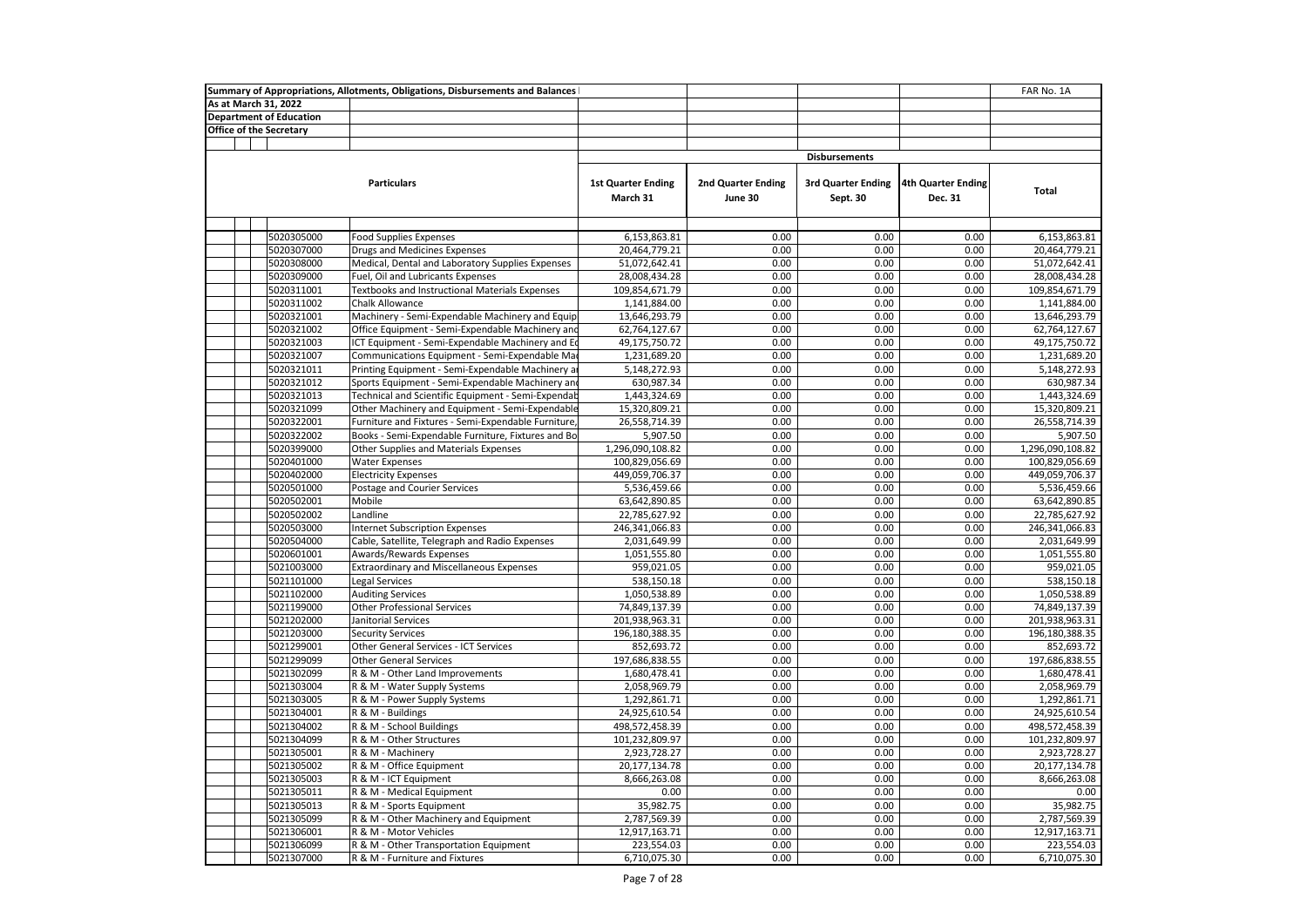|                                | Summary of Appropriations, Allotments, Obligations, Disbursements and Balances |                                     |                                    | FAR No. 1A                    |
|--------------------------------|--------------------------------------------------------------------------------|-------------------------------------|------------------------------------|-------------------------------|
| As at March 31, 2022           |                                                                                |                                     |                                    |                               |
| <b>Department of Education</b> |                                                                                |                                     |                                    |                               |
| Office of the Secretary        |                                                                                |                                     |                                    |                               |
|                                |                                                                                |                                     |                                    |                               |
|                                |                                                                                |                                     | <b>Balances</b>                    |                               |
|                                |                                                                                |                                     |                                    |                               |
|                                | <b>Particulars</b>                                                             | Unreleased<br><b>Appropriations</b> | <b>Unobligated Allotments</b>      | <b>Unpaid Obligations</b>     |
|                                |                                                                                |                                     |                                    |                               |
| 5020305000                     | <b>Food Supplies Expenses</b>                                                  | 0.00                                | 59,865,516.00                      | 11,907,549.17                 |
| 5020307000                     | Drugs and Medicines Expenses                                                   | 0.00                                | 71,071,502.28                      | 1,796,945.69                  |
| 5020308000                     | Medical, Dental and Laboratory Supplies Expenses                               | 0.00                                | 126,752,867.77                     | 2,968,222.26                  |
| 5020309000                     | Fuel, Oil and Lubricants Expenses                                              | 0.00                                | 114,226,628.40                     | 4,659,407.13                  |
| 5020311001                     | Textbooks and Instructional Materials Expenses                                 | 30,024,000.00                       | 13,031,929,348.16                  | 1,589,963,190.57              |
| 5020311002                     | Chalk Allowance                                                                | 68,741,000.00                       | 4,367,266,070.00                   | 255,000.00                    |
| 5020321001                     | Machinery - Semi-Expendable Machinery and Equip                                | 0.00                                | 9,387,011.19                       | 651,267.61                    |
| 5020321002                     | Office Equipment - Semi-Expendable Machinery and                               | 0.00                                | 119,100,803.55                     | 5,560,129.30                  |
| 5020321003                     | ICT Equipment - Semi-Expendable Machinery and Ed                               | 0.00                                | 96,355,555.75                      | 3,281,535.71                  |
| 5020321007                     | Communications Equipment - Semi-Expendable Ma                                  | 0.00                                | 7,244,658.37                       | 113,456.53                    |
| 5020321011                     | Printing Equipment - Semi-Expendable Machinery a                               | 0.00                                | 22,154,389.11                      | 130,306.92                    |
| 5020321012                     | Sports Equipment - Semi-Expendable Machinery and                               | 0.00                                | 26,559,046.21                      | 50,855.46                     |
| 5020321013                     | Technical and Scientific Equipment - Semi-Expendab                             | 0.00                                | 2,321,806,580.31                   | 92,690.00                     |
| 5020321099                     | Other Machinery and Equipment - Semi-Expendable                                | 0.00                                | 36,262,642.15                      | 1,588,992.07                  |
| 5020322001                     | Furniture and Fixtures - Semi-Expendable Furniture,                            | 0.00                                | 1,176,694,963.06                   | 5,897,302.27                  |
| 5020322002                     | Books - Semi-Expendable Furniture, Fixtures and Bo                             | 0.00                                | 0.00                               | 2,000.00                      |
| 5020399000                     | Other Supplies and Materials Expenses                                          | 0.00                                | 8,946,346,245.45                   | 224,112,446.98                |
| 5020401000                     | <b>Water Expenses</b>                                                          | 0.00                                | 773,491,934.31                     | 3,561,752.29                  |
| 5020402000                     | <b>Electricity Expenses</b>                                                    | 0.00                                | 2,743,199,996.67                   | 15,910,761.74                 |
| 5020501000                     | Postage and Courier Services                                                   | 0.00                                | 29,492,261.55                      | 844,436.92                    |
| 5020502001                     | Mobile                                                                         | 0.00                                | 236,807,104.82                     | 3,410,195.56                  |
| 5020502002                     | Landline                                                                       | 0.00                                | 195,241,768.37                     | 1,276,825.36                  |
| 5020503000                     | <b>Internet Subscription Expenses</b>                                          | 0.00                                | 1,621,276,487.59                   | 10,113,260.45                 |
| 5020504000                     | Cable, Satellite, Telegraph and Radio Expenses                                 | 0.00                                | 6,070,572.70                       | 66,673.76                     |
| 5020601001                     | Awards/Rewards Expenses                                                        | 0.00                                | 22,896,302.10                      | 31,817.34                     |
| 5021003000                     | <b>Extraordinary and Miscellaneous Expenses</b>                                | 0.00                                | 6,411,175.79                       | 510,499.06                    |
| 5021101000                     | <b>Legal Services</b>                                                          | 0.00                                | 4,791,339.08                       | 68,685.00                     |
| 5021102000                     | <b>Auditing Services</b>                                                       | 0.00                                | 12,055,841.86                      | 162,306.14                    |
| 5021199000                     | <b>Other Professional Services</b>                                             | 50,000,000.00                       | 299,348,882.21                     | 13,587,311.82                 |
| 5021202000                     | Janitorial Services                                                            | 0.00                                | 364,976,395.12                     | 17,504,215.50                 |
| 5021203000                     | <b>Security Services</b>                                                       | 0.00<br>0.00                        | 507,312,664.04                     | 40,082,498.05                 |
| 5021299001                     | Other General Services - ICT Services                                          | 0.00                                | 4,518,262.66                       | 11,134.35                     |
| 5021299099<br>5021302099       | <b>Other General Services</b>                                                  | 0.00                                | 341,336,986.68                     | 8,020,543.33                  |
| 5021303004                     | R & M - Other Land Improvements                                                | 0.00                                | 7,771,017.38                       | 6,377.91<br>21,615.00         |
| 5021303005                     | R & M - Water Supply Systems<br>R & M - Power Supply Systems                   | 0.00                                | 14,139,959.48<br>13,173,301.75     | 0.00                          |
| 5021304001                     | R & M - Buildings                                                              | 0.00                                |                                    |                               |
| 5021304002                     | R & M - School Buildings                                                       | 0.00                                | 190,661,680.93<br>1,592,824,957.26 | 5,021,717.03<br>19,954,084.86 |
| 5021304099                     | R & M - Other Structures                                                       | 0.00                                | 159,624,835.37                     | 7,884,405.79                  |
| 5021305001                     | R & M - Machinery                                                              | 0.00                                | 2,736,986.39                       | 198,223.68                    |
| 5021305002                     | R & M - Office Equipment                                                       | 0.00                                | 65,225,220.84                      | 1,100,074.49                  |
| 5021305003                     | R & M - ICT Equipment                                                          | 0.00                                | 34,746,797.05                      | 169,335.42                    |
| 5021305011                     | R & M - Medical Equipment                                                      | 0.00                                | 296,040.00                         | 0.00                          |
| 5021305013                     | R & M - Sports Equipment                                                       | 0.00                                | 877,349.28                         | 0.00                          |
| 5021305099                     | R & M - Other Machinery and Equipment                                          | 0.00                                | 19,439,876.32                      | 490,823.00                    |
| 5021306001                     | R & M - Motor Vehicles                                                         | 0.00                                | 59,732,141.03                      | 2,429,854.05                  |
| 5021306099                     | R & M - Other Transportation Equipment                                         | 0.00                                | 1,686,025.97                       | 160.00                        |
| 5021307000                     | R & M - Furniture and Fixtures                                                 | 0.00                                | 76,084,011.57                      | 1,001,602.00                  |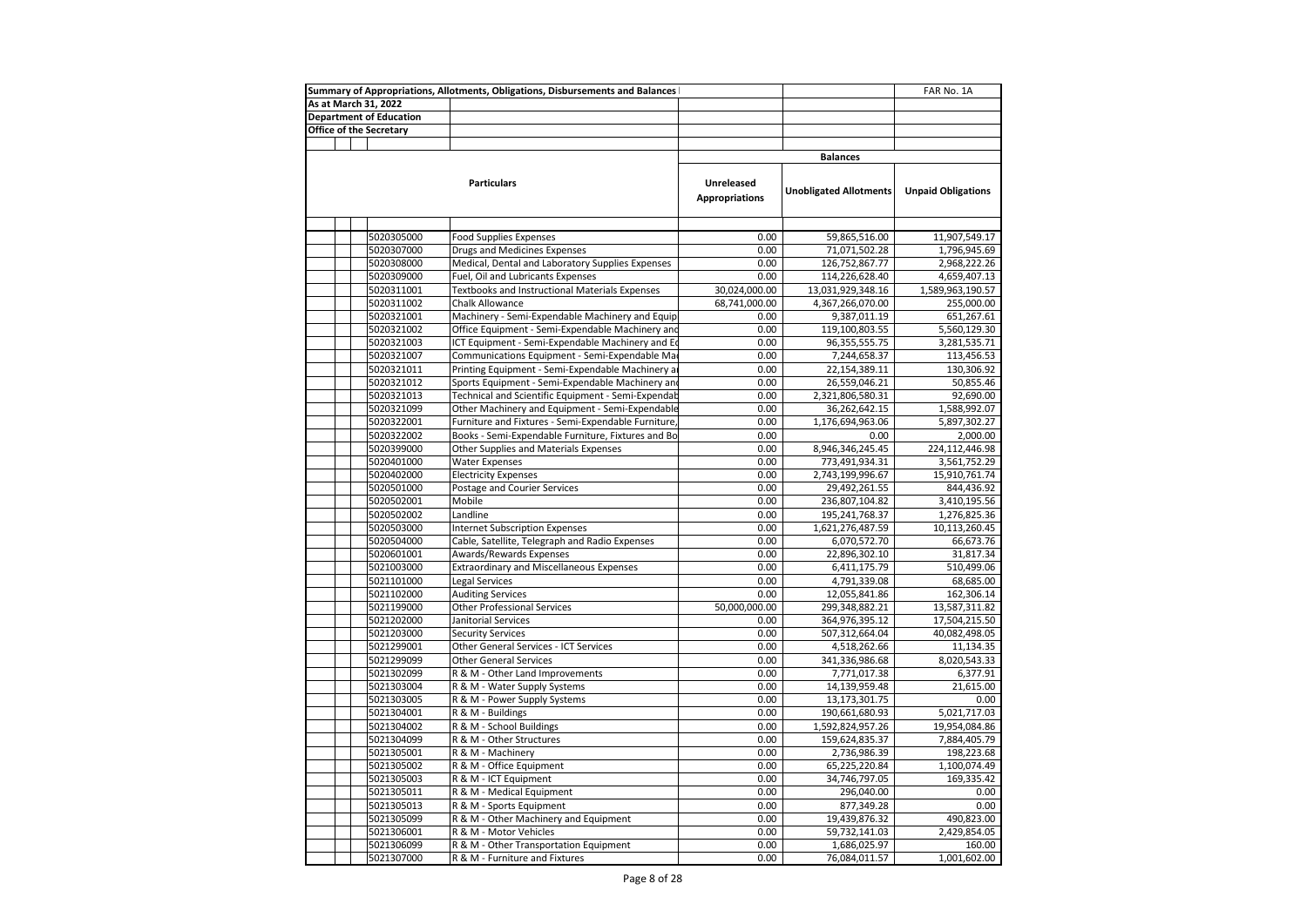| Summary of Appropriations, Allotments, Obligations, Disbursements and Balances by Object of Expenditures (SAAODBOE) |            |                                                             |                                     |                                                                                     |                                   |                           |                                                                 |                    |                      | FAR No. 1A                 |
|---------------------------------------------------------------------------------------------------------------------|------------|-------------------------------------------------------------|-------------------------------------|-------------------------------------------------------------------------------------|-----------------------------------|---------------------------|-----------------------------------------------------------------|--------------------|----------------------|----------------------------|
| As at March 31, 2022                                                                                                |            |                                                             |                                     |                                                                                     |                                   |                           |                                                                 |                    |                      |                            |
| <b>Department of Education</b>                                                                                      |            |                                                             |                                     |                                                                                     |                                   |                           |                                                                 |                    |                      |                            |
| <b>Office of the Secretary</b>                                                                                      |            |                                                             |                                     |                                                                                     |                                   |                           |                                                                 |                    |                      |                            |
|                                                                                                                     |            |                                                             |                                     |                                                                                     |                                   |                           |                                                                 |                    |                      |                            |
|                                                                                                                     |            |                                                             |                                     | <b>Appropriations</b>                                                               |                                   |                           |                                                                 | <b>Allotments</b>  |                      |                            |
|                                                                                                                     |            | <b>Particulars</b>                                          | Authorized<br><b>Appropriations</b> | <b>Adjustments (Transfer</b><br>To/From,<br>Modifications/<br><b>Augmentations)</b> | Adjusted<br><b>Appropriations</b> | <b>Allotment Received</b> | Adjustments<br>(Reductions,<br>Modifications/<br>Augmentations) | <b>Transfer To</b> | <b>Transfer From</b> | <b>Adjusted Allotments</b> |
|                                                                                                                     |            |                                                             |                                     |                                                                                     |                                   |                           |                                                                 |                    |                      |                            |
|                                                                                                                     | 5021308001 | R & M - Leased Assets - Buildings and Other Structu         | 10,270,000.00                       | (375, 152.02)                                                                       | 9,894,847.98                      | 10,270,000.00             | (375, 152.02)                                                   | 0.00               | 0.00                 | 9,894,847.98               |
|                                                                                                                     | 5021308004 | R & M - ICT Machinery and Equipment                         | 2,142,000.00                        | 0.00                                                                                | 2,142,000.00                      | 2,142,000.00              | 0.00                                                            | 0.00               | 0.00                 | 2,142,000.00               |
|                                                                                                                     | 5021321001 | R & M - Machinery - Semi-Expendable Machinery ar            | 262,000.00                          | 352,034.48                                                                          | 614,034.48                        | 262,000.00                | 352,034.48                                                      | 0.00               | 0.00                 | 614,034.48                 |
|                                                                                                                     | 5021321002 | R & M - Office Equipment - Semi-Expendable Machi            | 15,372,000.00                       | 970,717.00                                                                          | 16,342,717.00                     | 15,372,000.00             | 970,717.00                                                      | 0.00               | 0.00                 | 16,342,717.00              |
|                                                                                                                     | 5021321003 | R & M - ICT Equipment - Semi-Expendable Machiner            | 11,658,000.00                       | 654,182.29                                                                          | 12,312,182.29                     | 11,658,000.00             | 654,182.29                                                      | 0.00               | 0.00                 | 12,312,182.29              |
|                                                                                                                     | 5021321012 | R & M - Sports Equipment - Semi-Expendable Mach             | 478,000.00                          | 9,000.00                                                                            | 487,000.00                        | 478,000.00                | 9,000.00                                                        | 0.00               | 0.00                 | 487,000.00                 |
|                                                                                                                     | 5021321099 | R & M - Other Machinery and Equipment - Semi-Exp            | 4,404,000.00                        | 554,368.26                                                                          | 4,958,368.26                      | 4,404,000.00              | 554,368.26                                                      | 0.00               | 0.00                 | 4,958,368.26               |
|                                                                                                                     | 5021322001 | R & M - Furniture and Fixtures - Semi-Expendable Fu         | 6,631,000.00                        | 413,457.25                                                                          | 7,044,457.25                      | 6,631,000.00              | 413,457.25                                                      | 0.00               | 0.00                 | 7,044,457.25               |
|                                                                                                                     | 5021399099 | R & M - Other Property, Plant and Equipment                 | 14,894,000.00                       | (143, 365.19)                                                                       | 14,750,634.81                     | 14,894,000.00             | (143, 365.19)                                                   | 0.00               | 0.00                 | 14,750,634.81              |
|                                                                                                                     | 5021402000 | Assistance to National Government Agencies                  | 0.00                                | 46,554.00                                                                           | 46,554.00                         | 0.00                      | 46,554.00                                                       | 0.00               | 0.00                 | 46,554.00                  |
|                                                                                                                     | 5021408000 | Subsidy to Operating Units                                  | 6,583,261,000.00                    | 677,188,434.68                                                                      | 7,260,449,434.68                  | 6,475,966,120.00          | 593,842,094.68                                                  | 4,648,712,678.00   | 4,732,222,898.00     | 7,153,318,434.68           |
|                                                                                                                     | 5021499000 | Subsidies - Others                                          | 28,367,745,000.00                   | 19,265,528.37                                                                       | 28,387,010,528.37                 | 28,367,745,000.00         | 19,265,528.37                                                   | 0.00               | 0.00                 | 28,387,010,528.37          |
|                                                                                                                     | 5021501001 | Taxes, Duties and Licenses                                  | 8,290,000.00                        | 559,251.34                                                                          | 8,849,251.34                      | 8,290,000.00              | 538,851.34                                                      | 0.00               | 20,400.00            | 8,849,251.34               |
|                                                                                                                     | 5021502000 | <b>Fidelity Bond Premiums</b>                               | 172,331,000.00                      | 4,181,075.18                                                                        | 176,512,075.18                    | 172,331,000.00            | 4,181,075.18                                                    | 0.00               | 0.00                 | 176,512,075.18             |
|                                                                                                                     | 5021503000 | <b>Insurance Expenses</b>                                   | 123,142,000.00                      | (4,987,692.83                                                                       | 118,154,307.17                    | 123,142,000.00            | (4,987,692.83)                                                  | 0.00               | 0.00                 | 118,154,307.17             |
|                                                                                                                     | 5021601000 | Labor and Wages                                             | 126,476,000.00                      | 3,855,808.15                                                                        | 130,331,808.15                    | 126,476,000.00            | 3,815,437.88                                                    | 0.00               | 40,370.27            | 130,331,808.15             |
|                                                                                                                     | 5029901000 | Advertising, Promotional and Marketing Expense              | 8,319,000.00                        | 524,612.69                                                                          | 8,843,612.69                      | 8,319,000.00              | 524,612.69                                                      | 0.00               | 0.00                 | 8,843,612.69               |
|                                                                                                                     | 5029902000 | Printing and Publication Expenses                           | 363,436,000.00                      | 510,599,895.08                                                                      | 874,035,895.08                    | 363,436,000.00            | 510,599,895.08                                                  | 0.00               | 0.00                 | 874,035,895.08             |
|                                                                                                                     | 5029903000 |                                                             | 133,844,000.00                      |                                                                                     | 137,645,656.77                    | 133,844,000.00            | 3,801,656.77                                                    | 0.00               | 0.00                 | 137,645,656.77             |
|                                                                                                                     | 5029904000 | <b>Representation Expenses</b>                              | 81,391,000.00                       | 3,801,656.77<br>3,376,785.02                                                        | 84,767,785.02                     | 81,391,000.00             | 3,375,185.02                                                    | 0.00               |                      | 84,767,785.02              |
|                                                                                                                     | 5029905002 | <b>Transportation and Delivery Expenses</b><br>Rents - Land |                                     | 0.00                                                                                | 3,478,000.00                      |                           | 0.00                                                            | 0.00               | 1,600.00<br>0.00     |                            |
|                                                                                                                     |            |                                                             | 3,478,000.00                        |                                                                                     |                                   | 3,478,000.00              |                                                                 | 0.00               |                      | 3,478,000.00               |
|                                                                                                                     | 5029905003 | Rents - Motor Vehicles                                      | 4,361,000.00                        | 133,550.00                                                                          | 4,494,550.00                      | 4,361,000.00              | 133,550.00                                                      | 0.00               | 0.00                 | 4,494,550.00               |
|                                                                                                                     | 5029905005 | <b>Rents - Living Quarters</b>                              | 2,211,000.00                        | 181,337.05                                                                          | 2,392,337.05                      | 2,211,000.00              | 181,337.05                                                      | 0.00               | 0.00                 | 2,392,337.05               |
|                                                                                                                     | 5029907099 | Other Subscription Expenses                                 | 24,185,000.00                       | 3,327,350.99                                                                        | 27,512,350.99                     | 24,185,000.00             | 3,327,350.99                                                    |                    | 0.00                 | 27,512,350.99              |
|                                                                                                                     | 5020102000 | Traveling Expenses - Foreign                                | 14,826,000.00                       | (166, 275.00)                                                                       | 14,659,725.00                     | 14,826,000.00             | (166, 275.00)                                                   | 0.00               | 0.00                 | 14,659,725.00              |
|                                                                                                                     | 5020602000 | Prizes                                                      | 3,578,000.00                        | 139,340.00                                                                          | 3,717,340.00                      | 3,578,000.00              | 139,340.00                                                      | 0.00               | 0.00                 | 3,717,340.00               |
|                                                                                                                     | 5020702002 | Research, Exploration and Development Expenses              | 35,078,000.00                       | (260, 863.24)                                                                       | 34,817,136.76                     | 35,078,000.00             | (260,863.24                                                     | 0.00               | 0.00                 | 34,817,136.76              |
|                                                                                                                     | 5029905004 | Rents - Equipment                                           | 5,270,000.00                        | 1,093,740.74                                                                        | 6,363,740.74                      | 5,270,000.00              | 1,093,740.74                                                    | 0.00               | 0.00                 | 6,363,740.74               |
|                                                                                                                     | 5029906000 | Membership Dues and Contributions to Organizatio            | 1,713,000.00                        | (67,028.00)                                                                         | 1,645,972.00                      | 1,713,000.00              | (67,028.00)                                                     | 0.00               | 0.00                 | 1,645,972.00               |
|                                                                                                                     | 5020601002 | Rewards and Incentives                                      | 12,160,000.00                       | 48,408.00                                                                           | 12,208,408.00                     | 12,160,000.00             | 48,408.00                                                       | 0.00               | 0.00                 | 12,208,408.00              |
|                                                                                                                     | 5021305012 | R & M - Printing Equipment                                  | 4,119,000.00                        | 256,613.86                                                                          | 4,375,613.86                      | 4,119,000.00              | 256,613.86                                                      | 0.00               | 0.00                 | 4,375,613.86               |
|                                                                                                                     | 5029905001 | Rents - Buildings and Structures                            | 1,470,000.00                        | 52,454.65                                                                           | 1,522,454.65                      | 1,470,000.00              | 52,454.65                                                       | 0.00               | 0.00                 | 1,522,454.65               |
|                                                                                                                     | 5020303000 | Non-Accountable Forms Expenses                              | 1,761,000.00                        | 274,342.00                                                                          | 2,035,342.00                      | 1,761,000.00              | 274,342.00                                                      | 0.00               | 0.00                 | 2,035,342.00               |
|                                                                                                                     | 5020310000 | Agricultural and Marine Supplies Expenses                   | 2,499,000.00                        | 1,016,926.28                                                                        | 3,515,926.28                      | 2,499,000.00              | 1,016,926.28                                                    | 0.00               | 0.00                 | 3,515,926.28               |
|                                                                                                                     | 5020321010 | Medical Equipment - Semi-Expendable Machinery a             | 9,983,000.00                        | 3,048,142.37                                                                        | 13,031,142.37                     | 9,983,000.00              | 3,048,142.37                                                    | 0.00               | 0.00                 | 13,031,142.37              |
|                                                                                                                     | 5020702001 | ICT Research, Exploration and Development Expens            | 705,000.00                          | (235,000.00)                                                                        | 470,000.00                        | 705,000.00                | (235,000.00                                                     | 0.00               | 0.00                 | 470,000.00                 |
|                                                                                                                     | 5020801000 | Demolition and Relocation Expenses                          | 0.00                                | 141,600.00                                                                          | 141,600.00                        | 0.00                      | 141,600.00                                                      | 0.00               | 0.00                 | 141,600.00                 |
|                                                                                                                     | 5021103001 | <b>ICT Consultancy Services</b>                             | 3,206,000.00                        | 2,725.00                                                                            | 3,208,725.00                      | 3,206,000.00              | 2,725.00                                                        | 0.00               | 0.00                 | 3,208,725.00               |
|                                                                                                                     | 5021103002 | <b>Consultancy Services</b>                                 | 24,500,000.00                       | 170,750.00                                                                          | 24,670,750.00                     | 24,500,000.00             | 170,750.00                                                      | 0.00               | 0.00                 | 24,670,750.00              |
|                                                                                                                     | 5021201000 | <b>Environment/Sanitary Services</b>                        | 487,000.00                          | 333,864.04                                                                          | 820,864.04                        | 487,000.00                | 333,864.04                                                      | 0.00               | 0.00                 | 820,864.04                 |
|                                                                                                                     | 5021303099 | R & M - Other Infrastructures Assets                        | 1,205,000.00                        | 36,850.00                                                                           | 1,241,850.00                      | 1,205,000.00              | 36,850.00                                                       | 0.00               | 0.00                 | 1,241,850.00               |
|                                                                                                                     | 5021305007 | R & M - Communication Equipment                             | 839,000.00                          | 13,600.00                                                                           | 852,600.00                        | 839,000.00                | 13,600.00                                                       | 0.00               | 0.00                 | 852,600.00                 |
|                                                                                                                     | 5021305009 | R & M - Disaster Response and Rescue Equipment              | 2,514,000.00                        | 56,350.00                                                                           | 2,570,350.00                      | 2,514,000.00              | 56,350.00                                                       | 0.00               | 0.00                 | 2,570,350.00               |
|                                                                                                                     | 5021305014 | R & M - Technical and Scientific Equipment                  | 201,000.00                          | 19,040.00                                                                           | 220,040.00                        | 201,000.00                | 19,040.00                                                       | 0.00               | 0.00                 | 220,040.00                 |
|                                                                                                                     | 5021322002 | R & M - Books - Semi-Expendable Furniture, Fixtures         | 0.00                                | 523.00                                                                              | 523.00                            | 0.00                      | 523.00                                                          | 0.00               | 0.00                 | 523.00                     |
|                                                                                                                     | 5021321011 | R & M - Printing Equipment - Semi-Expendable Mac            | 747,000.00                          | 181,462.00                                                                          | 928,462.00                        | 747,000.00                | 181,462.00                                                      | 0.00               | 0.00                 | 928,462.00                 |
|                                                                                                                     | 5029907004 | Library and Other Reading Materials Subscription Ex         | 498,000.00                          | (26,000.00)                                                                         | 472,000.00                        | 498,000.00                | (26,000.00)                                                     | 0.00               | 0.00                 | 472,000.00                 |
|                                                                                                                     | 5020321008 | Disaster Response and Rescue Equipment - Semi-Ex            | 30,998,000.00                       | 2,101,268.82                                                                        | 33,099,268.82                     | 30,998,000.00             | 2,101,268.82                                                    | 0.00               | 0.00                 | 33,099,268.82              |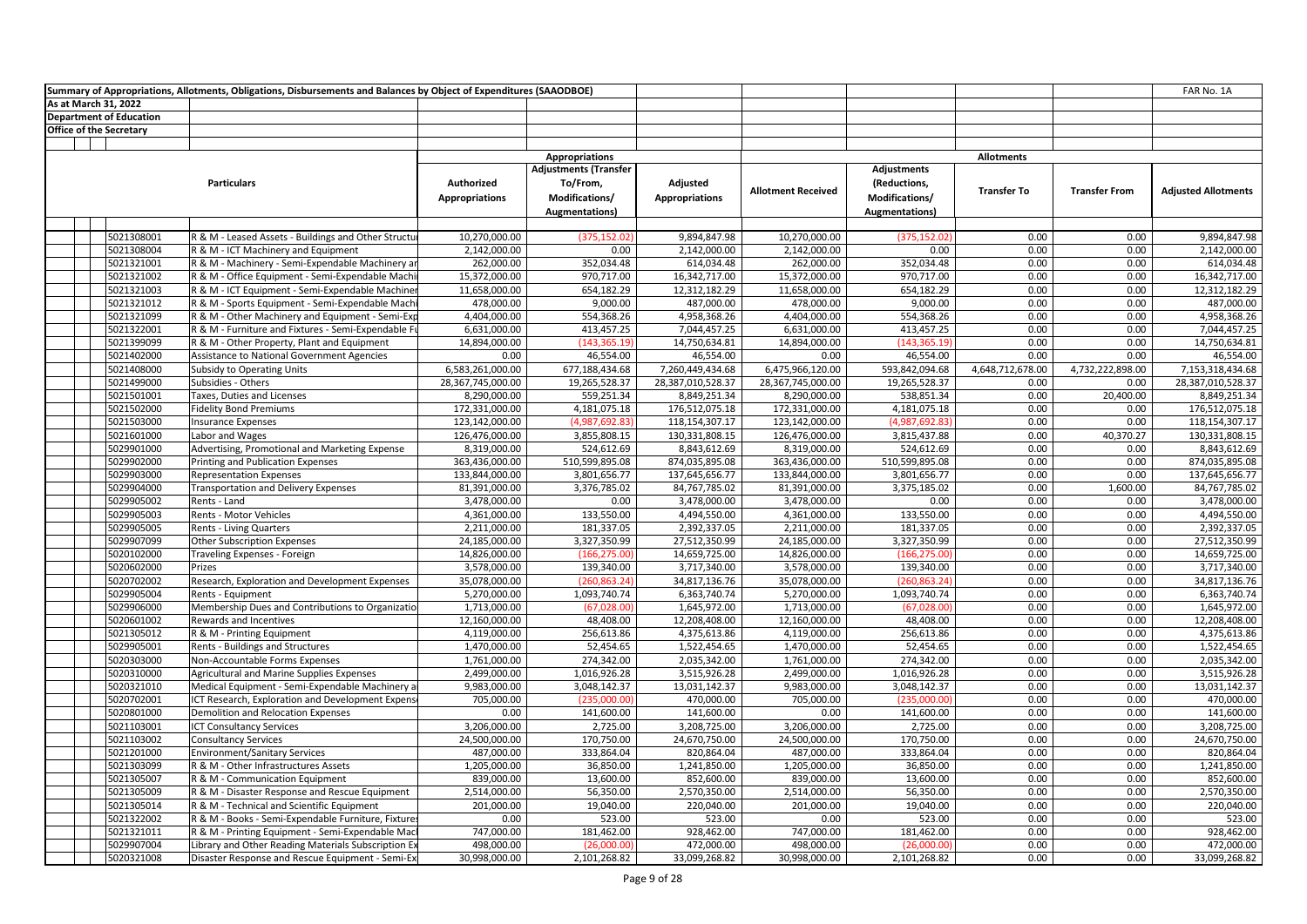|  |                                | Summary of Appropriations, Allotments, Obligations, Disbursements and Balances |                                       |                               |                                |                                      | FAR No. 1A       |
|--|--------------------------------|--------------------------------------------------------------------------------|---------------------------------------|-------------------------------|--------------------------------|--------------------------------------|------------------|
|  | As at March 31, 2022           |                                                                                |                                       |                               |                                |                                      |                  |
|  | <b>Department of Education</b> |                                                                                |                                       |                               |                                |                                      |                  |
|  | Office of the Secretary        |                                                                                |                                       |                               |                                |                                      |                  |
|  |                                |                                                                                |                                       |                               |                                |                                      |                  |
|  |                                |                                                                                |                                       |                               | <b>Obligations</b>             |                                      |                  |
|  |                                | <b>Particulars</b>                                                             | <b>1st Quarter Ending</b><br>March 31 | 2nd Quarter Ending<br>June 30 | 3rd Quarter Ending<br>Sept. 30 | <b>4th Quarter Ending</b><br>Dec. 31 | Total            |
|  |                                |                                                                                |                                       |                               |                                |                                      |                  |
|  |                                |                                                                                |                                       |                               |                                |                                      |                  |
|  | 5021308001                     | R & M - Leased Assets - Buildings and Other Structu                            | 192,672.50                            | 0.00                          | 0.00                           | 0.00                                 | 192,672.50       |
|  | 5021308004                     | R & M - ICT Machinery and Equipment                                            | 8,800.00                              | 0.00                          | 0.00                           | 0.00                                 | 8,800.00         |
|  | 5021321001                     | R & M - Machinery - Semi-Expendable Machinery ar                               | 244,554.48                            | 0.00                          | 0.00                           | 0.00                                 | 244,554.48       |
|  | 5021321002                     | R & M - Office Equipment - Semi-Expendable Machi                               | 1,139,713.96                          | 0.00                          | 0.00                           | 0.00                                 | 1,139,713.96     |
|  | 5021321003                     | R & M - ICT Equipment - Semi-Expendable Machine                                | 1,522,154.63                          | 0.00                          | 0.00                           | 0.00                                 | 1,522,154.63     |
|  | 5021321012                     | R & M - Sports Equipment - Semi-Expendable Mach                                | 13,096.55                             | 0.00                          | 0.00                           | 0.00                                 | 13,096.55        |
|  | 5021321099                     | R & M - Other Machinery and Equipment - Semi-Exp                               | 635,402.45                            | 0.00                          | 0.00                           | 0.00                                 | 635,402.45       |
|  | 5021322001                     | R & M - Furniture and Fixtures - Semi-Expendable Fu                            | 712,652.66                            | 0.00                          | 0.00                           | 0.00                                 | 712,652.66       |
|  | 5021399099                     | R & M - Other Property, Plant and Equipment                                    | 1,275,152.32                          | 0.00                          | 0.00                           | 0.00                                 | 1,275,152.32     |
|  | 5021402000                     | Assistance to National Government Agencies                                     | 46,554.00                             | 0.00                          | 0.00                           | 0.00                                 | 46,554.00        |
|  | 5021408000                     | <b>Subsidy to Operating Units</b>                                              | 635,722,422.70                        | 0.00                          | 0.00                           | 0.00                                 | 635,722,422.70   |
|  | 5021499000                     | Subsidies - Others                                                             | 8,474,552,926.63                      | 0.00                          | 0.00                           | 0.00                                 | 8,474,552,926.63 |
|  | 5021501001                     | Taxes, Duties and Licenses                                                     | 1,698,615.09                          | 0.00                          | 0.00                           | 0.00                                 | 1,698,615.09     |
|  | 5021502000                     | <b>Fidelity Bond Premiums</b>                                                  | 42,926,765.50                         | 0.00                          | 0.00                           | 0.00                                 | 42,926,765.50    |
|  | 5021503000                     | <b>Insurance Expenses</b>                                                      | 13,324,497.00                         | 0.00                          | 0.00                           | 0.00                                 | 13,324,497.00    |
|  | 5021601000                     | Labor and Wages                                                                | 46,603,673.55                         | 0.00                          | 0.00                           | 0.00                                 | 46,603,673.55    |
|  | 5029901000                     | Advertising, Promotional and Marketing Expense                                 | 1,196,499.61                          | 0.00                          | 0.00                           | 0.00                                 | 1,196,499.61     |
|  | 5029902000                     | Printing and Publication Expenses                                              | 602,943,948.44                        | 0.00                          | 0.00                           | 0.00                                 | 602,943,948.44   |
|  | 5029903000                     | <b>Representation Expenses</b>                                                 | 22,669,016.01                         | 0.00                          | 0.00                           | 0.00                                 | 22,669,016.01    |
|  | 5029904000                     | Transportation and Delivery Expenses                                           | 18,056,833.66                         | 0.00                          | 0.00                           | 0.00                                 | 18,056,833.66    |
|  | 5029905002                     | Rents - Land                                                                   | 0.00                                  | 0.00                          | 0.00                           | 0.00                                 | 0.00             |
|  | 5029905003                     | Rents - Motor Vehicles                                                         | 197,050.00                            | 0.00                          | 0.00                           | 0.00                                 | 197,050.00       |
|  | 5029905005                     | <b>Rents - Living Quarters</b>                                                 | 598,557.00                            | 0.00                          | 0.00                           | 0.00                                 | 598,557.00       |
|  | 5029907099                     | <b>Other Subscription Expenses</b>                                             | 5,828,059.59                          | 0.00                          | 0.00                           | 0.00                                 | 5,828,059.59     |
|  | 5020102000                     | Traveling Expenses - Foreign                                                   | 84,235.96                             | 0.00                          | 0.00                           | 0.00                                 | 84,235.96        |
|  | 5020602000                     | Prizes                                                                         | 291,547.17                            | 0.00                          | 0.00                           | 0.00                                 | 291,547.17       |
|  | 5020702002                     | Research, Exploration and Development Expenses                                 | 2,243,390.26                          | 0.00                          | 0.00                           | 0.00                                 | 2,243,390.26     |
|  | 5029905004                     | Rents - Equipment                                                              | 1,099,040.25                          | 0.00                          | 0.00                           | 0.00                                 | 1,099,040.25     |
|  | 5029906000                     | Membership Dues and Contributions to Organizatio                               | 68,032.10                             | 0.00                          | 0.00                           | 0.00                                 | 68,032.10        |
|  | 5020601002                     | Rewards and Incentives                                                         | 102,798.00                            | 0.00                          | 0.00                           | 0.00                                 | 102,798.00       |
|  | 5021305012                     | R & M - Printing Equipment                                                     | 543,325.91                            | 0.00                          | 0.00                           | 0.00                                 | 543,325.91       |
|  | 5029905001                     | <b>Rents - Buildings and Structures</b>                                        | 75,639.65                             | 0.00                          | 0.00                           | 0.00                                 | 75,639.65        |
|  | 5020303000                     | Non-Accountable Forms Expenses                                                 | 380,218.00                            | 0.00                          | 0.00                           | 0.00                                 | 380,218.00       |
|  | 5020310000                     | Agricultural and Marine Supplies Expenses                                      | 1,700,943.90                          | 0.00                          | 0.00                           | 0.00                                 | 1,700,943.90     |
|  | 5020321010                     | Medical Equipment - Semi-Expendable Machinery a                                | 4,955,325.06                          | 0.00                          | 0.00                           | 0.00                                 | 4,955,325.06     |
|  | 5020702001                     | ICT Research, Exploration and Development Expens                               | 0.00                                  | 0.00                          | 0.00                           | 0.00                                 | 0.00             |
|  | 5020801000                     | Demolition and Relocation Expenses                                             | 141,600.00                            | 0.00                          | 0.00                           | 0.00                                 | 141,600.00       |
|  | 5021103001                     | <b>ICT Consultancy Services</b>                                                | 322,725.00                            | 0.00                          | 0.00                           | 0.00                                 | 322.725.00       |
|  | 5021103002                     | <b>Consultancy Services</b>                                                    | 2,197,094.00                          | 0.00                          | 0.00                           | 0.00                                 | 2,197,094.00     |
|  | 5021201000                     | <b>Environment/Sanitary Services</b>                                           | 403,002.57                            | 0.00                          | 0.00                           | 0.00                                 | 403,002.57       |
|  | 5021303099                     | R & M - Other Infrastructures Assets                                           | 253,244.98                            | 0.00                          | 0.00                           | 0.00                                 | 253,244.98       |
|  | 5021305007                     | R & M - Communication Equipment                                                | 15,768.77                             | 0.00                          | 0.00                           | 0.00                                 | 15,768.77        |
|  | 5021305009                     | R & M - Disaster Response and Rescue Equipment                                 | 119,255.00                            | 0.00                          | 0.00                           | 0.00                                 | 119,255.00       |
|  | 5021305014                     | R & M - Technical and Scientific Equipment                                     | 25,040.00                             | 0.00                          | 0.00                           | 0.00                                 | 25,040.00        |
|  | 5021322002                     | R & M - Books - Semi-Expendable Furniture, Fixture                             | 523.00                                | 0.00                          | 0.00                           | 0.00                                 | 523.00           |
|  | 5021321011                     | R & M - Printing Equipment - Semi-Expendable Mac                               | 222,045.90                            | 0.00                          | 0.00                           | 0.00                                 | 222,045.90       |
|  | 5029907004                     | Library and Other Reading Materials Subscription Ex                            | 8,090.00                              | 0.00                          | 0.00                           | 0.00                                 | 8,090.00         |
|  | 5020321008                     | Disaster Response and Rescue Equipment - Semi-Ex                               | 4,393,729.18                          | 0.00                          | 0.00                           | 0.00                                 | 4,393,729.18     |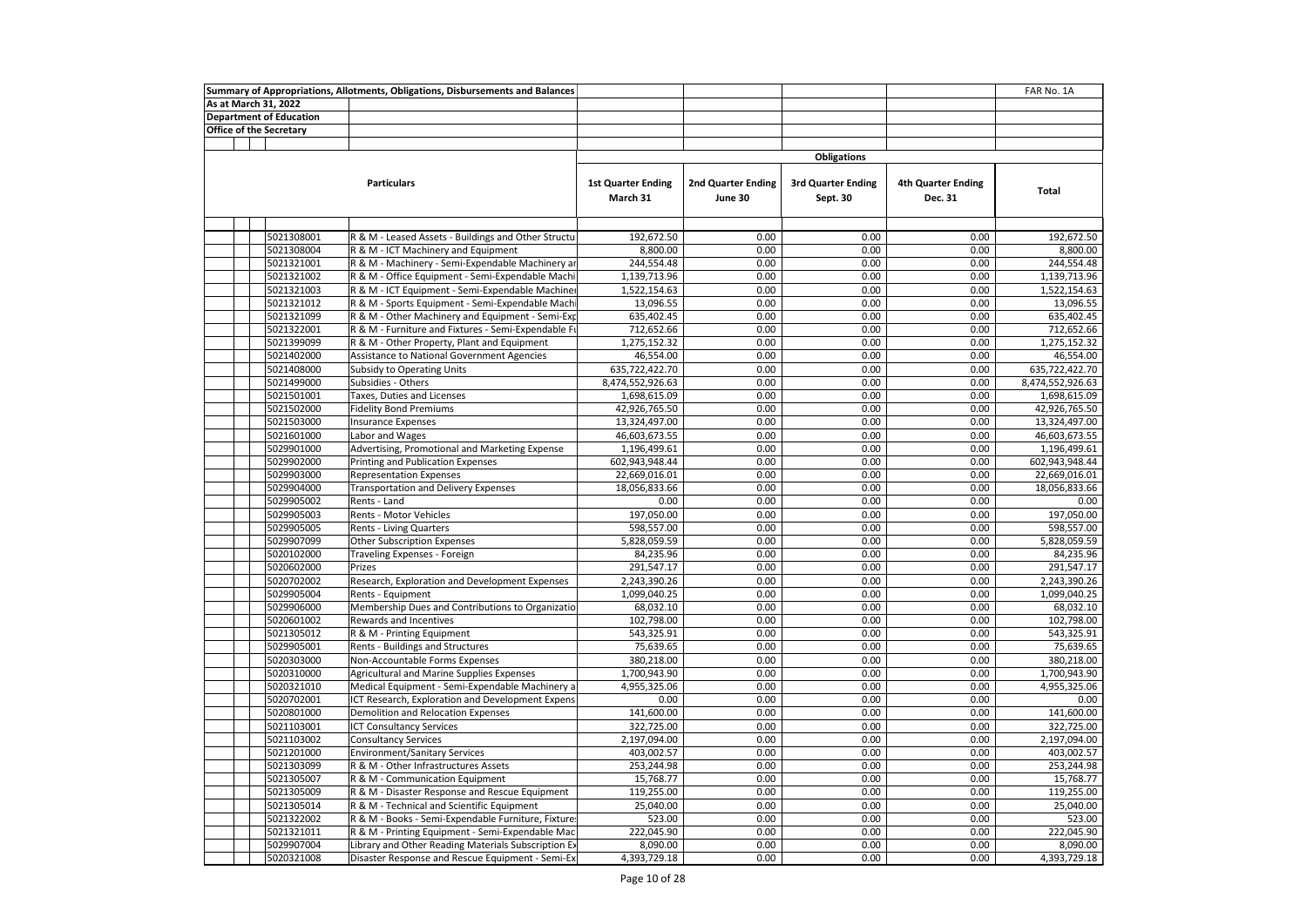|  |                                | Summary of Appropriations, Allotments, Obligations, Disbursements and Balances |                                       |                               |                                       |                                      | FAR No. 1A       |
|--|--------------------------------|--------------------------------------------------------------------------------|---------------------------------------|-------------------------------|---------------------------------------|--------------------------------------|------------------|
|  | As at March 31, 2022           |                                                                                |                                       |                               |                                       |                                      |                  |
|  | <b>Department of Education</b> |                                                                                |                                       |                               |                                       |                                      |                  |
|  | <b>Office of the Secretary</b> |                                                                                |                                       |                               |                                       |                                      |                  |
|  |                                |                                                                                |                                       |                               |                                       |                                      |                  |
|  |                                |                                                                                |                                       |                               | <b>Disbursements</b>                  |                                      |                  |
|  |                                | <b>Particulars</b>                                                             | <b>1st Quarter Ending</b><br>March 31 | 2nd Quarter Ending<br>June 30 | <b>3rd Quarter Ending</b><br>Sept. 30 | <b>4th Quarter Ending</b><br>Dec. 31 | <b>Total</b>     |
|  |                                |                                                                                |                                       |                               |                                       |                                      |                  |
|  | 5021308001                     | R & M - Leased Assets - Buildings and Other Structu                            | 192,101.43                            | 0.00                          | 0.00                                  | 0.00                                 | 192,101.43       |
|  | 5021308004                     | R & M - ICT Machinery and Equipment                                            | 8,800.00                              | 0.00                          | 0.00                                  | 0.00                                 | 8,800.00         |
|  | 5021321001                     | R & M - Machinery - Semi-Expendable Machinery ar                               | 235,205.93                            | 0.00                          | 0.00                                  | 0.00                                 | 235,205.93       |
|  | 5021321002                     | R & M - Office Equipment - Semi-Expendable Machi                               | 1,103,470.00                          | 0.00                          | 0.00                                  | 0.00                                 | 1,103,470.00     |
|  | 5021321003                     | R & M - ICT Equipment - Semi-Expendable Machiner                               | 1,268,631.02                          | 0.00                          | 0.00                                  | 0.00                                 | 1,268,631.02     |
|  | 5021321012                     | R & M - Sports Equipment - Semi-Expendable Machi                               | 13,096.55                             | 0.00                          | 0.00                                  | 0.00                                 | 13,096.55        |
|  | 5021321099                     | R & M - Other Machinery and Equipment - Semi-Exp                               | 635,402.45                            | 0.00                          | 0.00                                  | 0.00                                 | 635,402.45       |
|  | 5021322001                     | R & M - Furniture and Fixtures - Semi-Expendable Fu                            | 703,052.66                            | 0.00                          | 0.00                                  | 0.00                                 | 703,052.66       |
|  | 5021399099                     | R & M - Other Property, Plant and Equipment                                    | 1,244,638.21                          | 0.00                          | 0.00                                  | 0.00                                 | 1,244,638.21     |
|  | 5021402000                     | Assistance to National Government Agencies                                     | 46,554.00                             | 0.00                          | 0.00                                  | 0.00                                 | 46,554.00        |
|  | 5021408000                     | <b>Subsidy to Operating Units</b>                                              | 504,038,350.31                        | 0.00                          | 0.00                                  | 0.00                                 | 504,038,350.31   |
|  | 5021499000                     | Subsidies - Others                                                             | 5,787,498,910.98                      | 0.00                          | 0.00                                  | 0.00                                 | 5,787,498,910.98 |
|  | 5021501001                     | Taxes, Duties and Licenses                                                     | 1,479,507.11                          | 0.00                          | 0.00                                  | 0.00                                 | 1,479,507.11     |
|  | 5021502000                     | <b>Fidelity Bond Premiums</b>                                                  | 42,050,052.84                         | 0.00                          | 0.00                                  | 0.00                                 | 42,050,052.84    |
|  | 5021503000                     | <b>Insurance Expenses</b>                                                      | 12,958,297.02                         | 0.00                          | 0.00                                  | 0.00                                 | 12,958,297.02    |
|  | 5021601000                     | Labor and Wages                                                                | 45,155,125.76                         | 0.00                          | 0.00                                  | 0.00                                 | 45,155,125.76    |
|  | 5029901000                     | Advertising, Promotional and Marketing Expense                                 | 671,885.61                            | 0.00                          | 0.00                                  | 0.00                                 | 671,885.61       |
|  | 5029902000                     | Printing and Publication Expenses                                              | 386,898,320.90                        | 0.00                          | 0.00                                  | 0.00                                 | 386,898,320.90   |
|  | 5029903000                     | <b>Representation Expenses</b>                                                 | 18,131,836.12                         | 0.00                          | 0.00                                  | 0.00                                 | 18,131,836.12    |
|  | 5029904000                     | <b>Transportation and Delivery Expenses</b>                                    | 17,047,671.74                         | 0.00                          | 0.00                                  | 0.00                                 | 17,047,671.74    |
|  | 5029905002                     | Rents - Land                                                                   | 0.00                                  | 0.00                          | 0.00                                  | 0.00                                 | 0.00             |
|  | 5029905003                     | Rents - Motor Vehicles                                                         | 77,050.00                             | 0.00                          | 0.00                                  | 0.00                                 | 77,050.00        |
|  | 5029905005                     | <b>Rents - Living Quarters</b>                                                 | 563,057.00                            | 0.00                          | 0.00                                  | 0.00                                 | 563,057.00       |
|  | 5029907099                     | Other Subscription Expenses                                                    | 5,731,584.33                          | 0.00                          | 0.00                                  | 0.00                                 | 5,731,584.33     |
|  | 5020102000                     | Traveling Expenses - Foreign                                                   | 65,052.68                             | 0.00                          | 0.00                                  | 0.00                                 | 65,052.68        |
|  | 5020602000                     | Prizes                                                                         | 278,547.17                            | 0.00                          | 0.00                                  | 0.00                                 | 278,547.17       |
|  | 5020702002                     | Research, Exploration and Development Expenses                                 | 1,267,988.26                          | 0.00                          | 0.00                                  | 0.00                                 | 1,267,988.26     |
|  | 5029905004                     | Rents - Equipment                                                              | 894,837.20                            | 0.00                          | 0.00                                  | 0.00                                 | 894,837.20       |
|  | 5029906000                     | Membership Dues and Contributions to Organizatio                               | 63,032.10                             | 0.00                          | 0.00                                  | 0.00                                 | 63,032.10        |
|  | 5020601002                     | Rewards and Incentives                                                         | 67,408.00                             | 0.00                          | 0.00                                  | 0.00                                 | 67,408.00        |
|  | 5021305012                     | R & M - Printing Equipment                                                     | 542,272.17                            | 0.00                          | 0.00                                  | 0.00                                 | 542,272.17       |
|  | 5029905001                     | Rents - Buildings and Structures                                               | 61,639.65                             | 0.00                          | 0.00                                  | 0.00                                 | 61,639.65        |
|  | 5020303000                     | Non-Accountable Forms Expenses                                                 | 380,218.00                            | 0.00                          | 0.00                                  | 0.00                                 | 380,218.00       |
|  | 5020310000                     | Agricultural and Marine Supplies Expenses                                      | 1,630,875.74                          | 0.00                          | 0.00                                  | 0.00                                 | 1,630,875.74     |
|  | 5020321010                     | Medical Equipment - Semi-Expendable Machinery a                                | 4,658,918.43                          | 0.00                          | 0.00                                  | 0.00                                 | 4,658,918.43     |
|  | 5020702001                     | ICT Research, Exploration and Development Expens                               | 0.00                                  | 0.00                          | 0.00                                  | 0.00                                 | 0.00             |
|  | 5020801000                     | Demolition and Relocation Expenses                                             | 141,600.00                            | 0.00                          | 0.00                                  | 0.00                                 | 141,600.00       |
|  | 5021103001                     | <b>ICT Consultancy Services</b>                                                | 162,725.00                            | 0.00                          | 0.00                                  | 0.00                                 | 162,725.00       |
|  | 5021103002                     | Consultancy Services                                                           | 1,440,844.00                          | 0.00                          | 0.00                                  | 0.00                                 | 1,440,844.00     |
|  | 5021201000                     | <b>Environment/Sanitary Services</b>                                           | 396,972.57                            | 0.00                          | 0.00                                  | 0.00                                 | 396,972.57       |
|  | 5021303099                     | R & M - Other Infrastructures Assets                                           | 253,244.98                            | 0.00                          | 0.00                                  | 0.00                                 | 253,244.98       |
|  | 5021305007                     | R & M - Communication Equipment                                                | 7,218.77                              | 0.00                          | 0.00                                  | 0.00                                 | 7,218.77         |
|  | 5021305009                     | R & M - Disaster Response and Rescue Equipment                                 | 119,255.00                            | 0.00                          | 0.00                                  | 0.00                                 | 119,255.00       |
|  | 5021305014                     | R & M - Technical and Scientific Equipment                                     | 25,040.00                             | 0.00                          | 0.00                                  | 0.00                                 | 25,040.00        |
|  | 5021322002                     | R & M - Books - Semi-Expendable Furniture, Fixtures                            | 523.00                                | 0.00                          | 0.00                                  | 0.00                                 | 523.00           |
|  | 5021321011                     | R & M - Printing Equipment - Semi-Expendable Mac                               | 220,045.90                            | 0.00                          | 0.00                                  | 0.00                                 | 220,045.90       |
|  | 5029907004                     | Library and Other Reading Materials Subscription Ex                            | 7,090.00                              | 0.00                          | 0.00                                  | 0.00                                 | 7,090.00         |
|  | 5020321008                     | Disaster Response and Rescue Equipment - Semi-Ex                               | 4,270,280.58                          | 0.00                          | 0.00                                  | 0.00                                 | 4,270,280.58     |
|  |                                |                                                                                |                                       |                               |                                       |                                      |                  |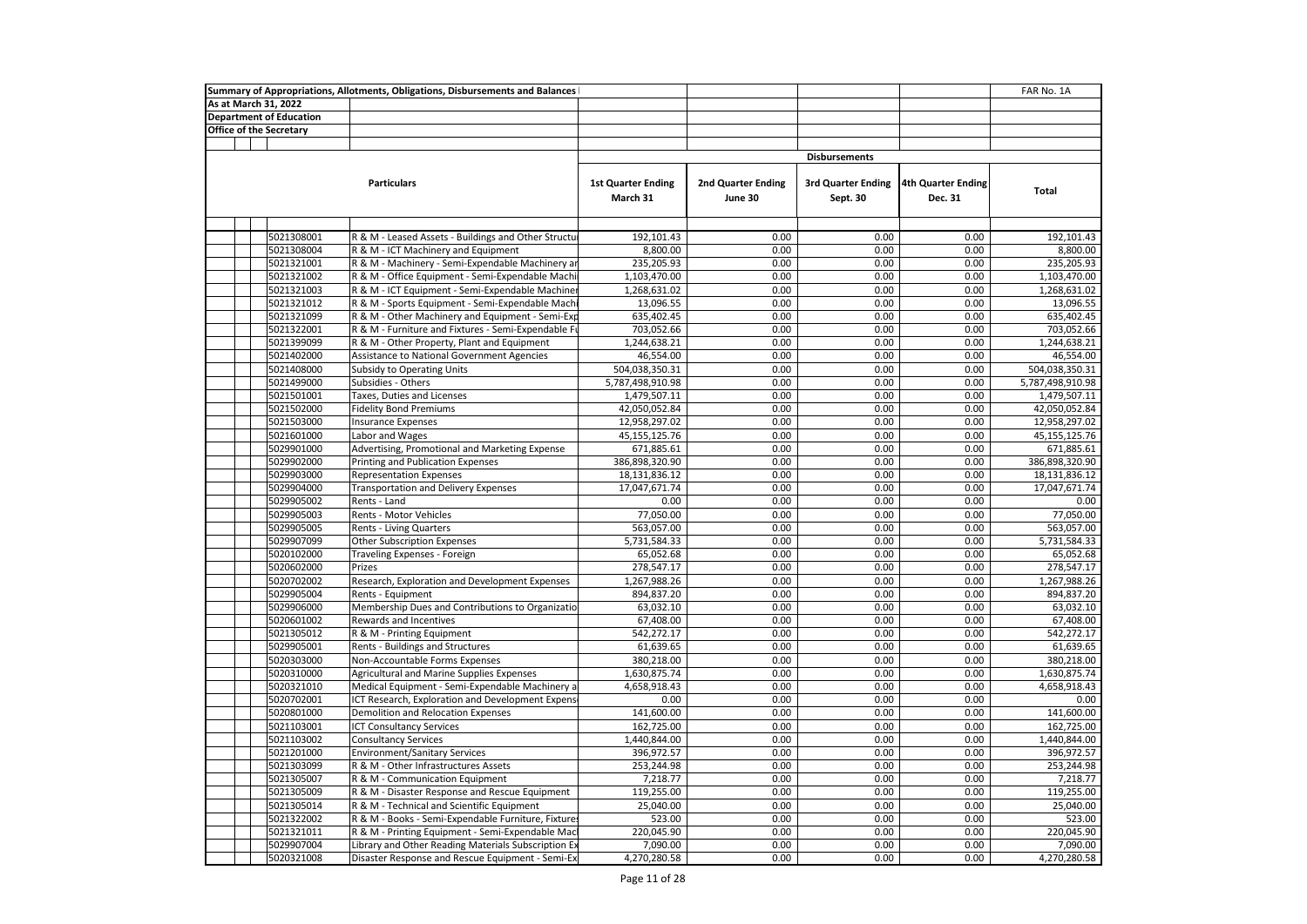|                         |                                | Summary of Appropriations, Allotments, Obligations, Disbursements and Balances |                       |                               | FAR No. 1A                |
|-------------------------|--------------------------------|--------------------------------------------------------------------------------|-----------------------|-------------------------------|---------------------------|
| As at March 31, 2022    |                                |                                                                                |                       |                               |                           |
|                         | <b>Department of Education</b> |                                                                                |                       |                               |                           |
| Office of the Secretary |                                |                                                                                |                       |                               |                           |
|                         |                                |                                                                                |                       |                               |                           |
|                         |                                |                                                                                |                       | <b>Balances</b>               |                           |
|                         |                                |                                                                                |                       |                               |                           |
|                         |                                | <b>Particulars</b>                                                             | Unreleased            |                               |                           |
|                         |                                |                                                                                | <b>Appropriations</b> | <b>Unobligated Allotments</b> | <b>Unpaid Obligations</b> |
|                         |                                |                                                                                |                       |                               |                           |
|                         |                                |                                                                                |                       |                               |                           |
|                         | 5021308001                     | R & M - Leased Assets - Buildings and Other Structur                           | 0.00                  | 9,702,175.48                  | 571.07                    |
|                         | 5021308004                     | R & M - ICT Machinery and Equipment                                            | 0.00                  | 2,133,200.00                  | 0.00                      |
|                         | 5021321001                     | R & M - Machinery - Semi-Expendable Machinery ar                               | 0.00                  | 369,480.00                    | 9,348.55                  |
|                         | 5021321002                     | R & M - Office Equipment - Semi-Expendable Machi                               | 0.00                  | 15,203,003.04                 | 36,243.96                 |
|                         | 5021321003                     | R & M - ICT Equipment - Semi-Expendable Machiner                               | 0.00                  | 10,790,027.66                 | 253,523.61                |
|                         | 5021321012                     | R & M - Sports Equipment - Semi-Expendable Machi                               | 0.00                  | 473,903.45                    | 0.00                      |
|                         | 5021321099                     | R & M - Other Machinery and Equipment - Semi-Exp                               | 0.00                  | 4,322,965.81                  | 0.00                      |
|                         | 5021322001                     | R & M - Furniture and Fixtures - Semi-Expendable Fu                            | 0.00                  | 6,331,804.59                  | 9,600.00                  |
|                         | 5021399099                     | R & M - Other Property, Plant and Equipment                                    | 0.00                  | 13,475,482.49                 | 30,514.11                 |
|                         | 5021402000                     | Assistance to National Government Agencies                                     | 0.00                  | 0.00                          | 0.00                      |
|                         | 5021408000                     | Subsidy to Operating Units                                                     | 107,131,000.00        | 6,517,596,011.98              | 131,684,072.39            |
|                         | 5021499000                     | Subsidies - Others                                                             | 0.00                  | 19,912,457,601.74             | 2,687,054,015.65          |
|                         | 5021501001                     | Taxes, Duties and Licenses                                                     | 0.00                  | 7,150,636.25                  | 219,107.98                |
|                         | 5021502000                     | <b>Fidelity Bond Premiums</b>                                                  | 0.00                  | 133,585,309.68                | 876,712.66                |
|                         | 5021503000                     | <b>Insurance Expenses</b>                                                      | 0.00                  | 104,829,810.17                | 366,199.98                |
|                         | 5021601000                     | Labor and Wages                                                                | 0.00                  | 83,728,134.60                 | 1,448,547.79              |
|                         | 5029901000                     | Advertising, Promotional and Marketing Expense                                 | 0.00                  | 7,647,113.08                  | 524,614.00                |
|                         | 5029902000                     | Printing and Publication Expenses                                              | 0.00                  | 271,091,946.64                | 216,045,627.54            |
|                         | 5029903000                     | <b>Representation Expenses</b>                                                 | 0.00                  | 114,976,640.76                | 4,537,179.89              |
|                         | 5029904000                     | <b>Transportation and Delivery Expenses</b>                                    | 0.00                  | 66,710,951.36                 | 1,009,161.92              |
|                         | 5029905002                     | Rents - Land                                                                   | 0.00                  | 3,478,000.00                  | 0.00                      |
|                         | 5029905003                     | Rents - Motor Vehicles                                                         | 0.00                  | 4,297,500.00                  | 120,000.00                |
|                         | 5029905005                     | Rents - Living Quarters                                                        | 0.00                  | 1,793,780.05                  | 35,500.00                 |
|                         | 5029907099                     | Other Subscription Expenses                                                    | 0.00                  | 21,684,291.40                 | 96,475.26                 |
|                         | 5020102000                     | Traveling Expenses - Foreign                                                   | 0.00                  | 14,575,489.04                 | 19,183.28                 |
|                         | 5020602000                     | Prizes                                                                         | 0.00                  | 3,425,792.83                  | 13,000.00                 |
|                         | 5020702002                     | Research, Exploration and Development Expenses                                 | 0.00<br>0.00          | 32,573,746.50                 | 975,402.00                |
|                         | 5029905004<br>5029906000       | Rents - Equipment                                                              | 0.00                  | 5,264,700.49                  | 204,203.05<br>5,000.00    |
|                         |                                | Membership Dues and Contributions to Organizatio                               | 0.00                  | 1,577,939.90                  |                           |
|                         | 5020601002                     | Rewards and Incentives                                                         | 0.00                  | 12,105,610.00                 | 35,390.00                 |
|                         | 5021305012<br>5029905001       | R & M - Printing Equipment<br>Rents - Buildings and Structures                 | 0.00                  | 3,832,287.95<br>1,446,815.00  | 1,053.74<br>14,000.00     |
|                         | 5020303000                     | Non-Accountable Forms Expenses                                                 | 0.00                  | 1,655,124.00                  | 0.00                      |
|                         | 5020310000                     | Agricultural and Marine Supplies Expenses                                      | 0.00                  | 1,814,982.38                  | 70,068.16                 |
|                         | 5020321010                     | Medical Equipment - Semi-Expendable Machinery a                                | 0.00                  | 8,075,817.31                  | 296,406.63                |
|                         | 5020702001                     | ICT Research, Exploration and Development Expens                               | 0.00                  | 470,000.00                    | 0.00                      |
|                         | 5020801000                     | Demolition and Relocation Expenses                                             | 0.00                  | 0.00                          | 0.00                      |
|                         | 5021103001                     | <b>ICT Consultancy Services</b>                                                | 0.00                  | 2,886,000.00                  | 160,000.00                |
|                         | 5021103002                     | <b>Consultancy Services</b>                                                    | 0.00                  | 22,473,656.00                 | 756,250.00                |
|                         | 5021201000                     | <b>Environment/Sanitary Services</b>                                           | 0.00                  | 417,861.47                    | 6,030.00                  |
|                         | 5021303099                     | R & M - Other Infrastructures Assets                                           | 0.00                  | 988,605.02                    | 0.00                      |
|                         | 5021305007                     | R & M - Communication Equipment                                                | 0.00                  | 836,831.23                    | 8,550.00                  |
|                         | 5021305009                     | R & M - Disaster Response and Rescue Equipment                                 | 0.00                  | 2,451,095.00                  | 0.00                      |
|                         | 5021305014                     | R & M - Technical and Scientific Equipment                                     | 0.00                  | 195,000.00                    | 0.00                      |
|                         | 5021322002                     | R & M - Books - Semi-Expendable Furniture, Fixture:                            | 0.00                  | 0.00                          | 0.00                      |
|                         | 5021321011                     | R & M - Printing Equipment - Semi-Expendable Macl                              | 0.00                  | 706,416.10                    | 2,000.00                  |
|                         | 5029907004                     | Library and Other Reading Materials Subscription Ex                            | 0.00                  | 463,910.00                    | 1,000.00                  |
|                         | 5020321008                     | Disaster Response and Rescue Equipment - Semi-Ex                               | 0.00                  | 28,705,539.64                 | 123,448.60                |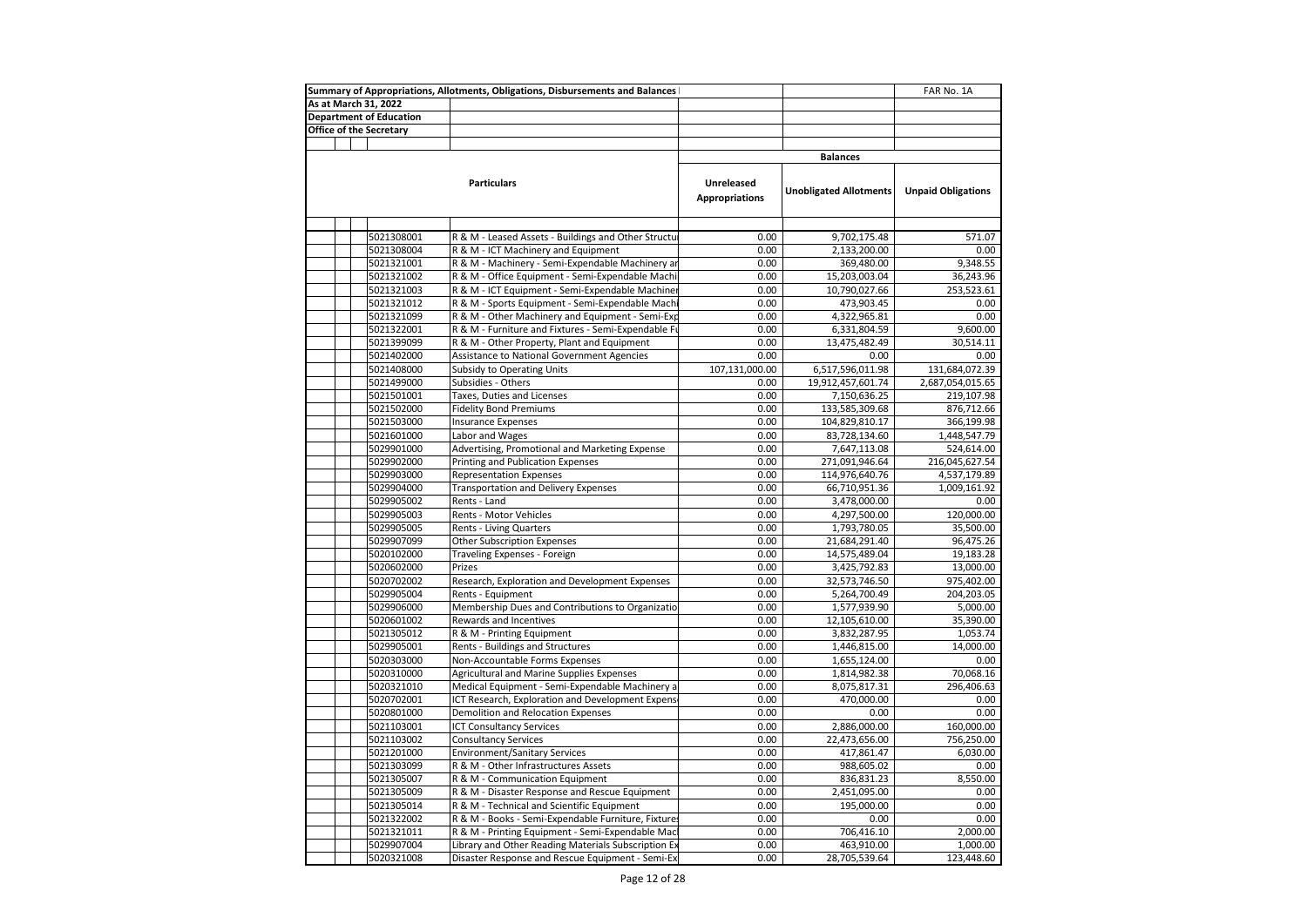|                                  | Summary of Appropriations, Allotments, Obligations, Disbursements and Balances by Object of Expenditures (SAAODBOE) |                                     |                                                                                     |                                   |                           |                                                                         |                    |                      | FAR No. 1A                 |
|----------------------------------|---------------------------------------------------------------------------------------------------------------------|-------------------------------------|-------------------------------------------------------------------------------------|-----------------------------------|---------------------------|-------------------------------------------------------------------------|--------------------|----------------------|----------------------------|
| As at March 31, 2022             |                                                                                                                     |                                     |                                                                                     |                                   |                           |                                                                         |                    |                      |                            |
| <b>Department of Education</b>   |                                                                                                                     |                                     |                                                                                     |                                   |                           |                                                                         |                    |                      |                            |
| <b>Office of the Secretary</b>   |                                                                                                                     |                                     |                                                                                     |                                   |                           |                                                                         |                    |                      |                            |
|                                  |                                                                                                                     |                                     |                                                                                     |                                   |                           |                                                                         |                    |                      |                            |
|                                  |                                                                                                                     |                                     | <b>Appropriations</b>                                                               |                                   |                           |                                                                         | <b>Allotments</b>  |                      |                            |
|                                  | <b>Particulars</b>                                                                                                  | Authorized<br><b>Appropriations</b> | <b>Adjustments (Transfer</b><br>To/From,<br>Modifications/<br><b>Augmentations)</b> | Adjusted<br><b>Appropriations</b> | <b>Allotment Received</b> | Adjustments<br>(Reductions,<br>Modifications/<br><b>Augmentations</b> ) | <b>Transfer To</b> | <b>Transfer From</b> | <b>Adjusted Allotments</b> |
|                                  |                                                                                                                     |                                     |                                                                                     |                                   |                           |                                                                         |                    |                      |                            |
| 5021321007                       | R & M - Communication Equipment - Semi-Expenda                                                                      | 178,000.00                          | 6,200.00                                                                            | 184,200.00                        | 178,000.00                | 6,200.00                                                                | 0.00               | 0.00                 | 184,200.00                 |
| 5029908000                       | Donations                                                                                                           | 0.00                                | 8,000.00                                                                            | 8,000.00                          | 0.00                      | 8,000.00                                                                | 0.00               | 0.00                 | 8,000.00                   |
| 5029909001                       | Website Maintenance                                                                                                 | 1,747,000.00                        | 18,440.55                                                                           | 1,765,440.55                      | 1,747,000.00              | 18,440.55                                                               | 0.00               | 0.00                 | 1,765,440.55               |
| 5020321004                       | Agricultural and Forestry Equipment - Semi-Expenda                                                                  | 785,000.00                          | 1,700.00                                                                            | 786,700.00                        | 785,000.00                | 1,700.00                                                                | 0.00               | 0.00                 | 786,700.00                 |
| 5020403000                       | Gas/Heating Expenses                                                                                                | 0.00                                | 71,255.00                                                                           | 71,255.00                         | 0.00                      | 71,255.00                                                               | 0.00               | 0.00                 | 71,255.00                  |
| 5021321008                       | R & M - Disaster Response and Rescue Equipment -                                                                    | 2,081,000.00                        | 66,624.33                                                                           | 2,147,624.33                      | 2,081,000.00              | 66,624.33                                                               | 0.00               | 0.00                 | 2,147,624.33               |
| 5021308002                       | R & M - Leased Assets - Machinery and Equipment                                                                     | 217,000.00                          | 15,300.00                                                                           | 232,300.00                        | 217,000.00                | 15,300.00                                                               | 0.00               | 0.00                 | 232,300.00                 |
| 5021308003                       | R & M - Leased Assets - Transportation Equipment                                                                    | 130,000.00                          | 51,720.00                                                                           | 181,720.00                        | 130,000.00                | 51,720.00                                                               | 0.00               | 0.00                 | 181,720.00                 |
| 5021321010                       | R & M - Medical Equipment - Semi-Expendable Mac                                                                     | 185,000.00                          | 7,700.00                                                                            | 192,700.00                        | 185,000.00                | 7,700.00                                                                | 0.00               | 0.00                 | 192,700.00                 |
| 5029999099                       | Other Maintenance and Operating Expenses                                                                            | 168,802,000.00                      | 292,448,736.58                                                                      | 461,250,736.58                    | 158,802,000.00            | 292,448,736.58                                                          | 0.00               | 0.00                 | 451,250,736.58             |
| 5029907001                       | <b>ICT Software Subscription</b>                                                                                    | 0.00                                | 476,453.59                                                                          | 476,453.59                        | 0.00                      | 476,453.59                                                              | 0.00               | 0.00                 | 476,453.59                 |
| 5020701001                       | <b>ICT Survey Expenses</b>                                                                                          | 0.00                                | 296,668.77                                                                          | 296,668.77                        | 0.00                      | 296,668.77                                                              | 0.00               | 0.00                 | 296,668.77                 |
| 5020701002                       | <b>Survey Expenses</b>                                                                                              | 84,162,000.00                       | (70, 347.44)                                                                        | 84,091,652.56                     | 84,162,000.00             | (70, 347.44)                                                            | 0.00               | 0.00                 | 84,091,652.56              |
| 5029922000                       | <b>Bank Transaction Fee</b>                                                                                         | 0.00                                | 30,209.00                                                                           | 30,209.00                         | 0.00                      | 30,209.00                                                               | 0.00               | 0.00                 | 30,209.00                  |
| 5021398000                       | R & M - Others                                                                                                      | 0.00                                | 634,614.48                                                                          | 634,614.48                        | 0.00                      | 634,614.48                                                              | 0.00               | 0.00                 | 634,614.48                 |
| 5021309002                       | R & M - Leased Assets Improvements - Buildings                                                                      | 2,602,000.00                        | 0.00                                                                                | 2,602,000.00                      | 2,602,000.00              | 0.00                                                                    | 0.00               | 0.00                 | 2,602,000.00               |
| 5021304006                       | R & M - Hostels and Dormitories                                                                                     | 0.00                                | 6,240.00                                                                            | 6,240.00                          | 0.00                      | 6,240.00                                                                | 0.00               | 0.00                 | 6,240.00                   |
| 5020313000                       | <b>Chemical and Filtering Supplies Expenses</b>                                                                     | 0.00                                | 87,900.00                                                                           | 87,900.00                         | 0.00                      | 87,900.00                                                               | 0.00               | 0.00                 | 87,900.00                  |
| 5020499000                       | <b>Other Utility Expenses</b>                                                                                       | 0.00                                | 8,603.25                                                                            | 8,603.25                          | 0.00                      | 8,603.25                                                                | 0.00               | 0.00                 | 8,603.25                   |
| 5021301000                       | R & M - Investment Property                                                                                         | 333,000.00                          | 0.00                                                                                | 333,000.00                        | 333,000.00                | 0.00                                                                    | 0.00               | 0.00                 | 333,000.00                 |
| 5029905008                       | Rents - ICT Machinery and Equipment                                                                                 | 450,000.00                          | 74,000.00                                                                           | 524,000.00                        | 450,000.00                | 74,000.00                                                               | 0.00               | 0.00                 | 524,000.00                 |
| 5020304000                       | Animal/Zoological Supplies Expenses                                                                                 | 0.00                                | 275.00                                                                              | 275.00                            | 0.00                      | 275.00                                                                  | 0.00               | 0.00                 | 275.00                     |
| 5021305004                       | R & M - Agricultural and Forestry Equipment                                                                         | 0.00                                | 28,600.00                                                                           | 28,600.00                         | 0.00                      | 28,600.00                                                               | 0.00               | 0.00                 | 28,600.00                  |
| 5021303006                       | R & M - Communication Networks                                                                                      | 0.00                                | 165,572.00                                                                          | 165,572.00                        | 0.00                      | 165,572.00                                                              | 0.00               | 0.00                 | 165,572.00                 |
| 5021303003                       | R & M - Sewer Systems                                                                                               | 0.00                                | 0.00                                                                                | 0.00                              | 0.00                      | 0.00                                                                    | 0.00               | 0.00                 | 0.00                       |
| lcol                             |                                                                                                                     | 20,372,684,000.00                   | (3, 191, 404, 000.00)                                                               | 17,181,280,000.00                 | 16,334,789,428.00         | 0.00                                                                    | 67,520,982.00      | 67,520,982.00        | 16,334,789,428.00          |
| 5060404001                       | <b>Buildings</b>                                                                                                    | 59,700,000.00                       | 0.00                                                                                | 59,700,000.00                     | 59,700,000.00             | 0.00                                                                    | 0.00               | 0.00                 | 59,700,000.00              |
| 5060404002                       | <b>School Buildings</b>                                                                                             | 8,441,627,000.00                    | (3,190,953,128.97                                                                   | 5,250,673,871.03                  | 4,403,732,428.00          | 450,871.03                                                              | 0.00               | 0.00                 | 4,404,183,299.03           |
| 5060405003                       | Information and Communication Technology Equip                                                                      | 11,317,307,000.00                   | 256,048.00                                                                          | 11,317,563,048.00                 | 11,317,307,000.00         | 256,048.00                                                              | 0.00               | 0.00                 | 11,317,563,048.00          |
| 5060405014                       | Technical and Scientific Equipment                                                                                  | 405,050,000.00                      | (706,919.03)                                                                        | 404,343,080.97                    | 405,050,000.00            | (706,919.03                                                             | 67,520,982.00      | 67,520,982.00        | 404,343,080.97             |
| 5060405002                       | Office Equipment                                                                                                    | 20,000,000.00                       | 0.00                                                                                | 20,000,000.00                     | 20,000,000.00             | 0.00                                                                    | 0.00               | 0.00                 | 20,000,000.00              |
| 5060404099                       | Other Structures                                                                                                    | 64,000,000.00                       | 0.00                                                                                | 64,000,000.00                     | 64,000,000.00             | 0.00                                                                    | 0.00               | 0.00                 | 64,000,000.00              |
| 5060401001                       | Land                                                                                                                | 65,000,000.00                       | 0.00                                                                                | 65,000,000.00                     | 65,000,000.00             | 0.00                                                                    | 0.00               | 0.00                 | 65,000,000.00              |
| <b>Automatic Appropriations</b>  |                                                                                                                     | 40,587,234,000.00                   | 55,636,918.00                                                                       | 40,642,870,918.00                 | 40,642,870,918.00         | 0.00                                                                    | 0.00               | 0.00                 | 40,642,870,918.00          |
| Special Purpose Fund             |                                                                                                                     | 0.00                                | 12,974,265,377.00                                                                   | 12,974,265,377.00                 | 12,973,947,308.00         | 0.00                                                                    | 0.00               | 0.00                 | 12,973,947,308.00          |
| PS                               |                                                                                                                     | 0.00                                | 12,974,265,377.00                                                                   | 12,974,265,377.00                 | 12,973,947,308.00         | 0.00                                                                    | 0.00               | 0.00                 | 12,973,947,308.00          |
| 5010101001                       | Basic Salary - Civilian                                                                                             | 0.00                                | 79,962,500.62                                                                       | 79,962,500.62                     | 1,032,799,357.00          | (952,836,856.38                                                         | 0.00               | 0.00                 | 79,962,500.62              |
| 5010299012                       | Productivity Enhancement Incentive - Civilian                                                                       | 0.00                                | 1,424,685.00                                                                        | 1,424,685.00                      | 1,424,685.00              | 0.00                                                                    | 0.00               | 0.00                 | 1,424,685.00               |
| 5010299014                       | Performance Based Bonus - Civilian                                                                                  | 0.00                                | 12,872,324,811.38                                                                   | 12,872,324,811.38                 | 11,921,807,596.00         | 950,199,146.38                                                          | 0.00               | 0.00                 | 12,872,006,742.38          |
| 5010403001                       | Terminal Leave Benefits - Civilian                                                                                  | 0.00                                | 17,915,670.00                                                                       | 17,915,670.00                     | 17,915,670.00             | 0.00                                                                    | 0.00               | 0.00                 | 17,915,670.00              |
| 5010499015                       | Loyalty Award - Civilian                                                                                            | 0.00                                | 0.00                                                                                | 0.00                              | 0.00                      | 0.00                                                                    | 0.00               | 0.00                 | 0.00                       |
| 5010499099                       | <b>Other Personnel Benefits</b>                                                                                     | 0.00                                | 2,637,710.00                                                                        | 2,637,710.00                      | 0.00                      | 2,637,710.00                                                            | 0.00               | 0.00                 | 2,637,710.00               |
| <b>Continuing Appropriations</b> |                                                                                                                     | 1,215,900,112.00                    | 13,023,196,873.90                                                                   | 14,239,096,985.90                 | 13,083,196,873.88         | 0.00                                                                    | 465,687,737.38     | 465,687,737.38       | 13,083,196,873.89          |
| <b>Regular Appropriations</b>    |                                                                                                                     | 1,215,900,112.00                    | 13,004,087,473.90                                                                   | 14,219,987,585.90                 | 13,064,087,473.88         | 0.00                                                                    | 465,687,737.38     | 465,687,737.38       | 13,064,087,473.89          |
| MOOE                             |                                                                                                                     | 1,147,112,925.00                    | 9,369,550,045.86                                                                    | 10,516,662,970.86                 | 9,371,992,229.34          | (3,955,160.00)                                                          | 354,701,322.00     | 356,214,298.50       | 9,369,550,045.85           |
| 5020101000                       | Traveling Expenses - Local                                                                                          | 163,455,925.00                      | 275,083,451.89                                                                      | 438,539,376.89                    | 393,299,747.28            | (117, 456, 295.39)                                                      | 2,829,700.00       | 2,069,700.00         | 275,083,451.89             |
| 5020201001                       | <b>ICT Training Expenses</b>                                                                                        | 0.00                                | 17,678,250.11                                                                       | 17,678,250.11                     | 15,775,017.99             | 1,903,232.12                                                            | 0.00               | 0.00                 | 17,678,250.11              |
| 5020201002                       | <b>Training Expenses</b>                                                                                            | 35,500.00                           | 611,299,767.67                                                                      | 611,335,267.67                    | 612,216,325.32            | (1,003,057.65)                                                          | 15,512,779.00      | 15,634,779.00        | 611,335,267.67             |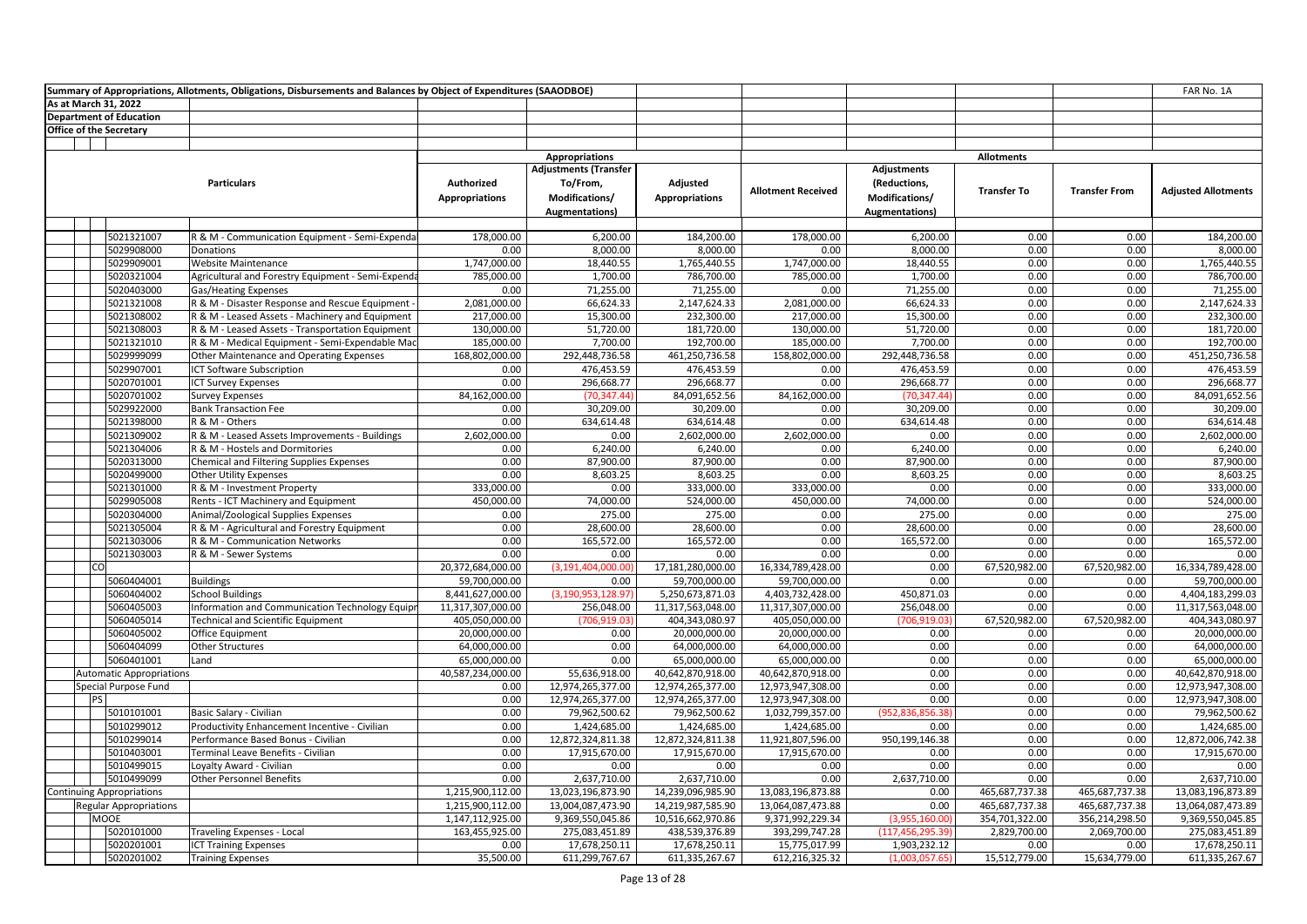| As at March 31, 2022<br><b>Department of Education</b><br><b>Office of the Secretary</b><br><b>Obligations</b><br><b>Particulars</b><br><b>3rd Quarter Ending</b><br><b>1st Quarter Ending</b><br>2nd Quarter Ending<br><b>4th Quarter Ending</b><br><b>Total</b><br>March 31<br>June 30<br>Sept. 30<br>Dec. 31<br>5021321007<br>3,200.00<br>0.00<br>0.00<br>0.00<br>3,200.00<br>R & M - Communication Equipment - Semi-Expenda<br>5029908000<br>8,000.00<br>0.00<br>0.00<br>0.00<br>8,000.00<br>Donations<br>5029909001<br>184,880.58<br>0.00<br>0.00<br>184,880.58<br><b>Website Maintenance</b><br>0.00<br>275,999.00<br>5020321004<br>Agricultural and Forestry Equipment - Semi-Expenda<br>275,999.00<br>0.00<br>0.00<br>0.00<br>5020403000<br><b>Gas/Heating Expenses</b><br>0.00<br>0.00<br>0.00<br>37,663.00<br>37,663.00<br>5021321008<br>R & M - Disaster Response and Rescue Equipment<br>69,275.05<br>0.00<br>0.00<br>0.00<br>69,275.05<br>5021308002<br>R & M - Leased Assets - Machinery and Equipment<br>15,300.00<br>0.00<br>0.00<br>0.00<br>15,300.00<br>7,000.00<br>0.00<br>0.00<br>0.00<br>7,000.00<br>5021308003<br>R & M - Leased Assets - Transportation Equipment<br>0.00<br>7,700.00<br>5021321010<br>R & M - Medical Equipment - Semi-Expendable Mac<br>7,700.00<br>0.00<br>0.00<br>0.00<br>0.00<br>0.00<br>5029999099<br>Other Maintenance and Operating Expenses<br>325,196,452.88<br>325,196,452.88<br>0.00<br>5029907001<br><b>ICT Software Subscription</b><br>174,687.40<br>0.00<br>0.00<br>174,687.40<br>5020701001<br>0.00<br>0.00<br>0.00<br>61,668.77<br><b>ICT Survey Expenses</b><br>61,668.77<br>0.00<br>433,062.00<br>5020701002<br><b>Survey Expenses</b><br>433,062.00<br>0.00<br>0.00<br>5029922000<br><b>Bank Transaction Fee</b><br>29,739.00<br>0.00<br>0.00<br>0.00<br>29,739.00<br>R & M - Others<br>0.00<br>634,614.48<br>5021398000<br>634,614.48<br>0.00<br>0.00<br>R & M - Leased Assets Improvements - Buildings<br>0.00<br>0.00<br>0.00<br>5021309002<br>0.00<br>0.00<br>6.240.00<br>5021304006<br>R & M - Hostels and Dormitories<br>6,240.00<br>0.00<br>0.00<br>0.00<br>87,900.00<br>0.00<br>0.00<br>0.00<br>87,900.00<br>5020313000<br>Chemical and Filtering Supplies Expenses<br>8,603.25<br>5020499000<br><b>Other Utility Expenses</b><br>8,603.25<br>0.00<br>0.00<br>0.00<br>5021301000<br>R & M - Investment Property<br>26,025.24<br>0.00<br>0.00<br>0.00<br>26,025.24<br>54,400.00<br>5029905008<br>Rents - ICT Machinery and Equipment<br>54,400.00<br>0.00<br>0.00<br>0.00<br>0.00<br>5020304000<br>Animal/Zoological Supplies Expenses<br>275.00<br>0.00<br>0.00<br>275.00<br>5021305004<br>R & M - Agricultural and Forestry Equipment<br>28,600.00<br>0.00<br>0.00<br>0.00<br>28,600.00<br>5021303006<br>R & M - Communication Networks<br>165,572.00<br>0.00<br>0.00<br>0.00<br>165,572.00<br>5021303003<br>R & M - Sewer Systems<br>0.00<br>0.00<br>0.00<br>0.00<br>0.00<br>0.00<br>0.00<br>CO<br>17,572,764.37<br>0.00<br>17,572,764.37<br>0.00<br>0.00<br>0.00<br>5060404001<br><b>Buildings</b><br>0.00<br>0.00<br>0.00<br>12,394,668.52<br>5060404002<br><b>School Buildings</b><br>12,394,668.52<br>0.00<br>0.00<br>5060405003<br>Information and Communication Technology Equipr<br>0.00<br>0.00<br>0.00<br>0.00<br>0.00<br>5060405014<br>Technical and Scientific Equipment<br>5,178,095.85<br>0.00<br>0.00<br>0.00<br>5,178,095.85<br>0.00<br>0.00<br>5060405002<br><b>Office Equipment</b><br>0.00<br>0.00<br>0.00<br>5060404099<br>Other Structures<br>0.00<br>0.00<br>0.00<br>0.00<br>0.00<br>0.00<br>0.00<br>0.00<br>5060401001<br>0.00<br>0.00<br>Land<br>0.00<br>9,812,583,904.10<br>0.00<br>0.00<br>9,812,583,904.10<br><b>Automatic Appropriations</b><br>12,760,985,869.83<br>0.00<br>0.00<br>0.00<br>12,760,985,869.83<br>Special Purpose Fund<br>PS<br>12,760,985,869.83<br>0.00<br>0.00<br>0.00<br>12,760,985,869.83<br>70,130,550.49<br>0.00<br>0.00<br>0.00<br>70,130,550.49<br>5010101001<br>Basic Salary - Civilian<br>5010299012<br>Productivity Enhancement Incentive - Civilian<br>0.00<br>0.00<br>0.00<br>0.00<br>0.00<br>12,677,261,455.73<br>0.00<br>0.00<br>12,677,261,455.73<br>5010299014<br>Performance Based Bonus - Civilian<br>0.00<br>5010403001<br>Terminal Leave Benefits - Civilian<br>11,695,374.99<br>0.00<br>0.00<br>0.00<br>11,695,374.99<br>5010499015<br>0.00<br>0.00<br>0.00<br>Loyalty Award - Civilian<br>0.00<br>0.00<br>5010499099<br><b>Other Personnel Benefits</b><br>1,898,488.62<br>0.00<br>0.00<br>0.00<br>1,898,488.62<br>0.00<br><b>Continuing Appropriations</b><br>2,407,317,647.95<br>0.00<br>0.00<br>2,407,317,647.95<br>0.00<br>2,407,317,647.95<br><b>Regular Appropriations</b><br>2,407,317,647.95<br>0.00<br>0.00<br><b>MOOE</b><br>939,853,097.67<br>0.00<br>0.00<br>0.00<br>939,853,097.67<br>5020101000<br>0.00<br>0.00<br>18,472,193.59<br>Traveling Expenses - Local<br>18,472,193.59<br>0.00<br>5020201001<br>1,910,134.63<br>0.00<br>0.00<br>0.00<br>1,910,134.63<br><b>ICT Training Expenses</b><br>5020201002<br>90,730,293.23<br>0.00<br>0.00<br>0.00<br>90,730,293.23<br><b>Training Expenses</b> |  |  | Summary of Appropriations, Allotments, Obligations, Disbursements and Balances |  |  | FAR No. 1A |
|----------------------------------------------------------------------------------------------------------------------------------------------------------------------------------------------------------------------------------------------------------------------------------------------------------------------------------------------------------------------------------------------------------------------------------------------------------------------------------------------------------------------------------------------------------------------------------------------------------------------------------------------------------------------------------------------------------------------------------------------------------------------------------------------------------------------------------------------------------------------------------------------------------------------------------------------------------------------------------------------------------------------------------------------------------------------------------------------------------------------------------------------------------------------------------------------------------------------------------------------------------------------------------------------------------------------------------------------------------------------------------------------------------------------------------------------------------------------------------------------------------------------------------------------------------------------------------------------------------------------------------------------------------------------------------------------------------------------------------------------------------------------------------------------------------------------------------------------------------------------------------------------------------------------------------------------------------------------------------------------------------------------------------------------------------------------------------------------------------------------------------------------------------------------------------------------------------------------------------------------------------------------------------------------------------------------------------------------------------------------------------------------------------------------------------------------------------------------------------------------------------------------------------------------------------------------------------------------------------------------------------------------------------------------------------------------------------------------------------------------------------------------------------------------------------------------------------------------------------------------------------------------------------------------------------------------------------------------------------------------------------------------------------------------------------------------------------------------------------------------------------------------------------------------------------------------------------------------------------------------------------------------------------------------------------------------------------------------------------------------------------------------------------------------------------------------------------------------------------------------------------------------------------------------------------------------------------------------------------------------------------------------------------------------------------------------------------------------------------------------------------------------------------------------------------------------------------------------------------------------------------------------------------------------------------------------------------------------------------------------------------------------------------------------------------------------------------------------------------------------------------------------------------------------------------------------------------------------------------------------------------------------------------------------------------------------------------------------------------------------------------------------------------------------------------------------------------------------------------------------------------------------------------------------------------------------------------------------------------------------------------------------------------------------------------------------------------------------------------------------------------------------------------------------------------------------------------------------------------------------------------------------------------------------------------------------------------------------------------------------------------------------------------------------------------------------------------------------------------------------------------------------------------|--|--|--------------------------------------------------------------------------------|--|--|------------|
|                                                                                                                                                                                                                                                                                                                                                                                                                                                                                                                                                                                                                                                                                                                                                                                                                                                                                                                                                                                                                                                                                                                                                                                                                                                                                                                                                                                                                                                                                                                                                                                                                                                                                                                                                                                                                                                                                                                                                                                                                                                                                                                                                                                                                                                                                                                                                                                                                                                                                                                                                                                                                                                                                                                                                                                                                                                                                                                                                                                                                                                                                                                                                                                                                                                                                                                                                                                                                                                                                                                                                                                                                                                                                                                                                                                                                                                                                                                                                                                                                                                                                                                                                                                                                                                                                                                                                                                                                                                                                                                                                                                                                                                                                                                                                                                                                                                                                                                                                                                                                                                                                                                                                          |  |  |                                                                                |  |  |            |
|                                                                                                                                                                                                                                                                                                                                                                                                                                                                                                                                                                                                                                                                                                                                                                                                                                                                                                                                                                                                                                                                                                                                                                                                                                                                                                                                                                                                                                                                                                                                                                                                                                                                                                                                                                                                                                                                                                                                                                                                                                                                                                                                                                                                                                                                                                                                                                                                                                                                                                                                                                                                                                                                                                                                                                                                                                                                                                                                                                                                                                                                                                                                                                                                                                                                                                                                                                                                                                                                                                                                                                                                                                                                                                                                                                                                                                                                                                                                                                                                                                                                                                                                                                                                                                                                                                                                                                                                                                                                                                                                                                                                                                                                                                                                                                                                                                                                                                                                                                                                                                                                                                                                                          |  |  |                                                                                |  |  |            |
|                                                                                                                                                                                                                                                                                                                                                                                                                                                                                                                                                                                                                                                                                                                                                                                                                                                                                                                                                                                                                                                                                                                                                                                                                                                                                                                                                                                                                                                                                                                                                                                                                                                                                                                                                                                                                                                                                                                                                                                                                                                                                                                                                                                                                                                                                                                                                                                                                                                                                                                                                                                                                                                                                                                                                                                                                                                                                                                                                                                                                                                                                                                                                                                                                                                                                                                                                                                                                                                                                                                                                                                                                                                                                                                                                                                                                                                                                                                                                                                                                                                                                                                                                                                                                                                                                                                                                                                                                                                                                                                                                                                                                                                                                                                                                                                                                                                                                                                                                                                                                                                                                                                                                          |  |  |                                                                                |  |  |            |
|                                                                                                                                                                                                                                                                                                                                                                                                                                                                                                                                                                                                                                                                                                                                                                                                                                                                                                                                                                                                                                                                                                                                                                                                                                                                                                                                                                                                                                                                                                                                                                                                                                                                                                                                                                                                                                                                                                                                                                                                                                                                                                                                                                                                                                                                                                                                                                                                                                                                                                                                                                                                                                                                                                                                                                                                                                                                                                                                                                                                                                                                                                                                                                                                                                                                                                                                                                                                                                                                                                                                                                                                                                                                                                                                                                                                                                                                                                                                                                                                                                                                                                                                                                                                                                                                                                                                                                                                                                                                                                                                                                                                                                                                                                                                                                                                                                                                                                                                                                                                                                                                                                                                                          |  |  |                                                                                |  |  |            |
|                                                                                                                                                                                                                                                                                                                                                                                                                                                                                                                                                                                                                                                                                                                                                                                                                                                                                                                                                                                                                                                                                                                                                                                                                                                                                                                                                                                                                                                                                                                                                                                                                                                                                                                                                                                                                                                                                                                                                                                                                                                                                                                                                                                                                                                                                                                                                                                                                                                                                                                                                                                                                                                                                                                                                                                                                                                                                                                                                                                                                                                                                                                                                                                                                                                                                                                                                                                                                                                                                                                                                                                                                                                                                                                                                                                                                                                                                                                                                                                                                                                                                                                                                                                                                                                                                                                                                                                                                                                                                                                                                                                                                                                                                                                                                                                                                                                                                                                                                                                                                                                                                                                                                          |  |  |                                                                                |  |  |            |
|                                                                                                                                                                                                                                                                                                                                                                                                                                                                                                                                                                                                                                                                                                                                                                                                                                                                                                                                                                                                                                                                                                                                                                                                                                                                                                                                                                                                                                                                                                                                                                                                                                                                                                                                                                                                                                                                                                                                                                                                                                                                                                                                                                                                                                                                                                                                                                                                                                                                                                                                                                                                                                                                                                                                                                                                                                                                                                                                                                                                                                                                                                                                                                                                                                                                                                                                                                                                                                                                                                                                                                                                                                                                                                                                                                                                                                                                                                                                                                                                                                                                                                                                                                                                                                                                                                                                                                                                                                                                                                                                                                                                                                                                                                                                                                                                                                                                                                                                                                                                                                                                                                                                                          |  |  |                                                                                |  |  |            |
|                                                                                                                                                                                                                                                                                                                                                                                                                                                                                                                                                                                                                                                                                                                                                                                                                                                                                                                                                                                                                                                                                                                                                                                                                                                                                                                                                                                                                                                                                                                                                                                                                                                                                                                                                                                                                                                                                                                                                                                                                                                                                                                                                                                                                                                                                                                                                                                                                                                                                                                                                                                                                                                                                                                                                                                                                                                                                                                                                                                                                                                                                                                                                                                                                                                                                                                                                                                                                                                                                                                                                                                                                                                                                                                                                                                                                                                                                                                                                                                                                                                                                                                                                                                                                                                                                                                                                                                                                                                                                                                                                                                                                                                                                                                                                                                                                                                                                                                                                                                                                                                                                                                                                          |  |  |                                                                                |  |  |            |
|                                                                                                                                                                                                                                                                                                                                                                                                                                                                                                                                                                                                                                                                                                                                                                                                                                                                                                                                                                                                                                                                                                                                                                                                                                                                                                                                                                                                                                                                                                                                                                                                                                                                                                                                                                                                                                                                                                                                                                                                                                                                                                                                                                                                                                                                                                                                                                                                                                                                                                                                                                                                                                                                                                                                                                                                                                                                                                                                                                                                                                                                                                                                                                                                                                                                                                                                                                                                                                                                                                                                                                                                                                                                                                                                                                                                                                                                                                                                                                                                                                                                                                                                                                                                                                                                                                                                                                                                                                                                                                                                                                                                                                                                                                                                                                                                                                                                                                                                                                                                                                                                                                                                                          |  |  |                                                                                |  |  |            |
|                                                                                                                                                                                                                                                                                                                                                                                                                                                                                                                                                                                                                                                                                                                                                                                                                                                                                                                                                                                                                                                                                                                                                                                                                                                                                                                                                                                                                                                                                                                                                                                                                                                                                                                                                                                                                                                                                                                                                                                                                                                                                                                                                                                                                                                                                                                                                                                                                                                                                                                                                                                                                                                                                                                                                                                                                                                                                                                                                                                                                                                                                                                                                                                                                                                                                                                                                                                                                                                                                                                                                                                                                                                                                                                                                                                                                                                                                                                                                                                                                                                                                                                                                                                                                                                                                                                                                                                                                                                                                                                                                                                                                                                                                                                                                                                                                                                                                                                                                                                                                                                                                                                                                          |  |  |                                                                                |  |  |            |
|                                                                                                                                                                                                                                                                                                                                                                                                                                                                                                                                                                                                                                                                                                                                                                                                                                                                                                                                                                                                                                                                                                                                                                                                                                                                                                                                                                                                                                                                                                                                                                                                                                                                                                                                                                                                                                                                                                                                                                                                                                                                                                                                                                                                                                                                                                                                                                                                                                                                                                                                                                                                                                                                                                                                                                                                                                                                                                                                                                                                                                                                                                                                                                                                                                                                                                                                                                                                                                                                                                                                                                                                                                                                                                                                                                                                                                                                                                                                                                                                                                                                                                                                                                                                                                                                                                                                                                                                                                                                                                                                                                                                                                                                                                                                                                                                                                                                                                                                                                                                                                                                                                                                                          |  |  |                                                                                |  |  |            |
|                                                                                                                                                                                                                                                                                                                                                                                                                                                                                                                                                                                                                                                                                                                                                                                                                                                                                                                                                                                                                                                                                                                                                                                                                                                                                                                                                                                                                                                                                                                                                                                                                                                                                                                                                                                                                                                                                                                                                                                                                                                                                                                                                                                                                                                                                                                                                                                                                                                                                                                                                                                                                                                                                                                                                                                                                                                                                                                                                                                                                                                                                                                                                                                                                                                                                                                                                                                                                                                                                                                                                                                                                                                                                                                                                                                                                                                                                                                                                                                                                                                                                                                                                                                                                                                                                                                                                                                                                                                                                                                                                                                                                                                                                                                                                                                                                                                                                                                                                                                                                                                                                                                                                          |  |  |                                                                                |  |  |            |
|                                                                                                                                                                                                                                                                                                                                                                                                                                                                                                                                                                                                                                                                                                                                                                                                                                                                                                                                                                                                                                                                                                                                                                                                                                                                                                                                                                                                                                                                                                                                                                                                                                                                                                                                                                                                                                                                                                                                                                                                                                                                                                                                                                                                                                                                                                                                                                                                                                                                                                                                                                                                                                                                                                                                                                                                                                                                                                                                                                                                                                                                                                                                                                                                                                                                                                                                                                                                                                                                                                                                                                                                                                                                                                                                                                                                                                                                                                                                                                                                                                                                                                                                                                                                                                                                                                                                                                                                                                                                                                                                                                                                                                                                                                                                                                                                                                                                                                                                                                                                                                                                                                                                                          |  |  |                                                                                |  |  |            |
|                                                                                                                                                                                                                                                                                                                                                                                                                                                                                                                                                                                                                                                                                                                                                                                                                                                                                                                                                                                                                                                                                                                                                                                                                                                                                                                                                                                                                                                                                                                                                                                                                                                                                                                                                                                                                                                                                                                                                                                                                                                                                                                                                                                                                                                                                                                                                                                                                                                                                                                                                                                                                                                                                                                                                                                                                                                                                                                                                                                                                                                                                                                                                                                                                                                                                                                                                                                                                                                                                                                                                                                                                                                                                                                                                                                                                                                                                                                                                                                                                                                                                                                                                                                                                                                                                                                                                                                                                                                                                                                                                                                                                                                                                                                                                                                                                                                                                                                                                                                                                                                                                                                                                          |  |  |                                                                                |  |  |            |
|                                                                                                                                                                                                                                                                                                                                                                                                                                                                                                                                                                                                                                                                                                                                                                                                                                                                                                                                                                                                                                                                                                                                                                                                                                                                                                                                                                                                                                                                                                                                                                                                                                                                                                                                                                                                                                                                                                                                                                                                                                                                                                                                                                                                                                                                                                                                                                                                                                                                                                                                                                                                                                                                                                                                                                                                                                                                                                                                                                                                                                                                                                                                                                                                                                                                                                                                                                                                                                                                                                                                                                                                                                                                                                                                                                                                                                                                                                                                                                                                                                                                                                                                                                                                                                                                                                                                                                                                                                                                                                                                                                                                                                                                                                                                                                                                                                                                                                                                                                                                                                                                                                                                                          |  |  |                                                                                |  |  |            |
|                                                                                                                                                                                                                                                                                                                                                                                                                                                                                                                                                                                                                                                                                                                                                                                                                                                                                                                                                                                                                                                                                                                                                                                                                                                                                                                                                                                                                                                                                                                                                                                                                                                                                                                                                                                                                                                                                                                                                                                                                                                                                                                                                                                                                                                                                                                                                                                                                                                                                                                                                                                                                                                                                                                                                                                                                                                                                                                                                                                                                                                                                                                                                                                                                                                                                                                                                                                                                                                                                                                                                                                                                                                                                                                                                                                                                                                                                                                                                                                                                                                                                                                                                                                                                                                                                                                                                                                                                                                                                                                                                                                                                                                                                                                                                                                                                                                                                                                                                                                                                                                                                                                                                          |  |  |                                                                                |  |  |            |
|                                                                                                                                                                                                                                                                                                                                                                                                                                                                                                                                                                                                                                                                                                                                                                                                                                                                                                                                                                                                                                                                                                                                                                                                                                                                                                                                                                                                                                                                                                                                                                                                                                                                                                                                                                                                                                                                                                                                                                                                                                                                                                                                                                                                                                                                                                                                                                                                                                                                                                                                                                                                                                                                                                                                                                                                                                                                                                                                                                                                                                                                                                                                                                                                                                                                                                                                                                                                                                                                                                                                                                                                                                                                                                                                                                                                                                                                                                                                                                                                                                                                                                                                                                                                                                                                                                                                                                                                                                                                                                                                                                                                                                                                                                                                                                                                                                                                                                                                                                                                                                                                                                                                                          |  |  |                                                                                |  |  |            |
|                                                                                                                                                                                                                                                                                                                                                                                                                                                                                                                                                                                                                                                                                                                                                                                                                                                                                                                                                                                                                                                                                                                                                                                                                                                                                                                                                                                                                                                                                                                                                                                                                                                                                                                                                                                                                                                                                                                                                                                                                                                                                                                                                                                                                                                                                                                                                                                                                                                                                                                                                                                                                                                                                                                                                                                                                                                                                                                                                                                                                                                                                                                                                                                                                                                                                                                                                                                                                                                                                                                                                                                                                                                                                                                                                                                                                                                                                                                                                                                                                                                                                                                                                                                                                                                                                                                                                                                                                                                                                                                                                                                                                                                                                                                                                                                                                                                                                                                                                                                                                                                                                                                                                          |  |  |                                                                                |  |  |            |
|                                                                                                                                                                                                                                                                                                                                                                                                                                                                                                                                                                                                                                                                                                                                                                                                                                                                                                                                                                                                                                                                                                                                                                                                                                                                                                                                                                                                                                                                                                                                                                                                                                                                                                                                                                                                                                                                                                                                                                                                                                                                                                                                                                                                                                                                                                                                                                                                                                                                                                                                                                                                                                                                                                                                                                                                                                                                                                                                                                                                                                                                                                                                                                                                                                                                                                                                                                                                                                                                                                                                                                                                                                                                                                                                                                                                                                                                                                                                                                                                                                                                                                                                                                                                                                                                                                                                                                                                                                                                                                                                                                                                                                                                                                                                                                                                                                                                                                                                                                                                                                                                                                                                                          |  |  |                                                                                |  |  |            |
|                                                                                                                                                                                                                                                                                                                                                                                                                                                                                                                                                                                                                                                                                                                                                                                                                                                                                                                                                                                                                                                                                                                                                                                                                                                                                                                                                                                                                                                                                                                                                                                                                                                                                                                                                                                                                                                                                                                                                                                                                                                                                                                                                                                                                                                                                                                                                                                                                                                                                                                                                                                                                                                                                                                                                                                                                                                                                                                                                                                                                                                                                                                                                                                                                                                                                                                                                                                                                                                                                                                                                                                                                                                                                                                                                                                                                                                                                                                                                                                                                                                                                                                                                                                                                                                                                                                                                                                                                                                                                                                                                                                                                                                                                                                                                                                                                                                                                                                                                                                                                                                                                                                                                          |  |  |                                                                                |  |  |            |
|                                                                                                                                                                                                                                                                                                                                                                                                                                                                                                                                                                                                                                                                                                                                                                                                                                                                                                                                                                                                                                                                                                                                                                                                                                                                                                                                                                                                                                                                                                                                                                                                                                                                                                                                                                                                                                                                                                                                                                                                                                                                                                                                                                                                                                                                                                                                                                                                                                                                                                                                                                                                                                                                                                                                                                                                                                                                                                                                                                                                                                                                                                                                                                                                                                                                                                                                                                                                                                                                                                                                                                                                                                                                                                                                                                                                                                                                                                                                                                                                                                                                                                                                                                                                                                                                                                                                                                                                                                                                                                                                                                                                                                                                                                                                                                                                                                                                                                                                                                                                                                                                                                                                                          |  |  |                                                                                |  |  |            |
|                                                                                                                                                                                                                                                                                                                                                                                                                                                                                                                                                                                                                                                                                                                                                                                                                                                                                                                                                                                                                                                                                                                                                                                                                                                                                                                                                                                                                                                                                                                                                                                                                                                                                                                                                                                                                                                                                                                                                                                                                                                                                                                                                                                                                                                                                                                                                                                                                                                                                                                                                                                                                                                                                                                                                                                                                                                                                                                                                                                                                                                                                                                                                                                                                                                                                                                                                                                                                                                                                                                                                                                                                                                                                                                                                                                                                                                                                                                                                                                                                                                                                                                                                                                                                                                                                                                                                                                                                                                                                                                                                                                                                                                                                                                                                                                                                                                                                                                                                                                                                                                                                                                                                          |  |  |                                                                                |  |  |            |
|                                                                                                                                                                                                                                                                                                                                                                                                                                                                                                                                                                                                                                                                                                                                                                                                                                                                                                                                                                                                                                                                                                                                                                                                                                                                                                                                                                                                                                                                                                                                                                                                                                                                                                                                                                                                                                                                                                                                                                                                                                                                                                                                                                                                                                                                                                                                                                                                                                                                                                                                                                                                                                                                                                                                                                                                                                                                                                                                                                                                                                                                                                                                                                                                                                                                                                                                                                                                                                                                                                                                                                                                                                                                                                                                                                                                                                                                                                                                                                                                                                                                                                                                                                                                                                                                                                                                                                                                                                                                                                                                                                                                                                                                                                                                                                                                                                                                                                                                                                                                                                                                                                                                                          |  |  |                                                                                |  |  |            |
|                                                                                                                                                                                                                                                                                                                                                                                                                                                                                                                                                                                                                                                                                                                                                                                                                                                                                                                                                                                                                                                                                                                                                                                                                                                                                                                                                                                                                                                                                                                                                                                                                                                                                                                                                                                                                                                                                                                                                                                                                                                                                                                                                                                                                                                                                                                                                                                                                                                                                                                                                                                                                                                                                                                                                                                                                                                                                                                                                                                                                                                                                                                                                                                                                                                                                                                                                                                                                                                                                                                                                                                                                                                                                                                                                                                                                                                                                                                                                                                                                                                                                                                                                                                                                                                                                                                                                                                                                                                                                                                                                                                                                                                                                                                                                                                                                                                                                                                                                                                                                                                                                                                                                          |  |  |                                                                                |  |  |            |
|                                                                                                                                                                                                                                                                                                                                                                                                                                                                                                                                                                                                                                                                                                                                                                                                                                                                                                                                                                                                                                                                                                                                                                                                                                                                                                                                                                                                                                                                                                                                                                                                                                                                                                                                                                                                                                                                                                                                                                                                                                                                                                                                                                                                                                                                                                                                                                                                                                                                                                                                                                                                                                                                                                                                                                                                                                                                                                                                                                                                                                                                                                                                                                                                                                                                                                                                                                                                                                                                                                                                                                                                                                                                                                                                                                                                                                                                                                                                                                                                                                                                                                                                                                                                                                                                                                                                                                                                                                                                                                                                                                                                                                                                                                                                                                                                                                                                                                                                                                                                                                                                                                                                                          |  |  |                                                                                |  |  |            |
|                                                                                                                                                                                                                                                                                                                                                                                                                                                                                                                                                                                                                                                                                                                                                                                                                                                                                                                                                                                                                                                                                                                                                                                                                                                                                                                                                                                                                                                                                                                                                                                                                                                                                                                                                                                                                                                                                                                                                                                                                                                                                                                                                                                                                                                                                                                                                                                                                                                                                                                                                                                                                                                                                                                                                                                                                                                                                                                                                                                                                                                                                                                                                                                                                                                                                                                                                                                                                                                                                                                                                                                                                                                                                                                                                                                                                                                                                                                                                                                                                                                                                                                                                                                                                                                                                                                                                                                                                                                                                                                                                                                                                                                                                                                                                                                                                                                                                                                                                                                                                                                                                                                                                          |  |  |                                                                                |  |  |            |
|                                                                                                                                                                                                                                                                                                                                                                                                                                                                                                                                                                                                                                                                                                                                                                                                                                                                                                                                                                                                                                                                                                                                                                                                                                                                                                                                                                                                                                                                                                                                                                                                                                                                                                                                                                                                                                                                                                                                                                                                                                                                                                                                                                                                                                                                                                                                                                                                                                                                                                                                                                                                                                                                                                                                                                                                                                                                                                                                                                                                                                                                                                                                                                                                                                                                                                                                                                                                                                                                                                                                                                                                                                                                                                                                                                                                                                                                                                                                                                                                                                                                                                                                                                                                                                                                                                                                                                                                                                                                                                                                                                                                                                                                                                                                                                                                                                                                                                                                                                                                                                                                                                                                                          |  |  |                                                                                |  |  |            |
|                                                                                                                                                                                                                                                                                                                                                                                                                                                                                                                                                                                                                                                                                                                                                                                                                                                                                                                                                                                                                                                                                                                                                                                                                                                                                                                                                                                                                                                                                                                                                                                                                                                                                                                                                                                                                                                                                                                                                                                                                                                                                                                                                                                                                                                                                                                                                                                                                                                                                                                                                                                                                                                                                                                                                                                                                                                                                                                                                                                                                                                                                                                                                                                                                                                                                                                                                                                                                                                                                                                                                                                                                                                                                                                                                                                                                                                                                                                                                                                                                                                                                                                                                                                                                                                                                                                                                                                                                                                                                                                                                                                                                                                                                                                                                                                                                                                                                                                                                                                                                                                                                                                                                          |  |  |                                                                                |  |  |            |
|                                                                                                                                                                                                                                                                                                                                                                                                                                                                                                                                                                                                                                                                                                                                                                                                                                                                                                                                                                                                                                                                                                                                                                                                                                                                                                                                                                                                                                                                                                                                                                                                                                                                                                                                                                                                                                                                                                                                                                                                                                                                                                                                                                                                                                                                                                                                                                                                                                                                                                                                                                                                                                                                                                                                                                                                                                                                                                                                                                                                                                                                                                                                                                                                                                                                                                                                                                                                                                                                                                                                                                                                                                                                                                                                                                                                                                                                                                                                                                                                                                                                                                                                                                                                                                                                                                                                                                                                                                                                                                                                                                                                                                                                                                                                                                                                                                                                                                                                                                                                                                                                                                                                                          |  |  |                                                                                |  |  |            |
|                                                                                                                                                                                                                                                                                                                                                                                                                                                                                                                                                                                                                                                                                                                                                                                                                                                                                                                                                                                                                                                                                                                                                                                                                                                                                                                                                                                                                                                                                                                                                                                                                                                                                                                                                                                                                                                                                                                                                                                                                                                                                                                                                                                                                                                                                                                                                                                                                                                                                                                                                                                                                                                                                                                                                                                                                                                                                                                                                                                                                                                                                                                                                                                                                                                                                                                                                                                                                                                                                                                                                                                                                                                                                                                                                                                                                                                                                                                                                                                                                                                                                                                                                                                                                                                                                                                                                                                                                                                                                                                                                                                                                                                                                                                                                                                                                                                                                                                                                                                                                                                                                                                                                          |  |  |                                                                                |  |  |            |
|                                                                                                                                                                                                                                                                                                                                                                                                                                                                                                                                                                                                                                                                                                                                                                                                                                                                                                                                                                                                                                                                                                                                                                                                                                                                                                                                                                                                                                                                                                                                                                                                                                                                                                                                                                                                                                                                                                                                                                                                                                                                                                                                                                                                                                                                                                                                                                                                                                                                                                                                                                                                                                                                                                                                                                                                                                                                                                                                                                                                                                                                                                                                                                                                                                                                                                                                                                                                                                                                                                                                                                                                                                                                                                                                                                                                                                                                                                                                                                                                                                                                                                                                                                                                                                                                                                                                                                                                                                                                                                                                                                                                                                                                                                                                                                                                                                                                                                                                                                                                                                                                                                                                                          |  |  |                                                                                |  |  |            |
|                                                                                                                                                                                                                                                                                                                                                                                                                                                                                                                                                                                                                                                                                                                                                                                                                                                                                                                                                                                                                                                                                                                                                                                                                                                                                                                                                                                                                                                                                                                                                                                                                                                                                                                                                                                                                                                                                                                                                                                                                                                                                                                                                                                                                                                                                                                                                                                                                                                                                                                                                                                                                                                                                                                                                                                                                                                                                                                                                                                                                                                                                                                                                                                                                                                                                                                                                                                                                                                                                                                                                                                                                                                                                                                                                                                                                                                                                                                                                                                                                                                                                                                                                                                                                                                                                                                                                                                                                                                                                                                                                                                                                                                                                                                                                                                                                                                                                                                                                                                                                                                                                                                                                          |  |  |                                                                                |  |  |            |
|                                                                                                                                                                                                                                                                                                                                                                                                                                                                                                                                                                                                                                                                                                                                                                                                                                                                                                                                                                                                                                                                                                                                                                                                                                                                                                                                                                                                                                                                                                                                                                                                                                                                                                                                                                                                                                                                                                                                                                                                                                                                                                                                                                                                                                                                                                                                                                                                                                                                                                                                                                                                                                                                                                                                                                                                                                                                                                                                                                                                                                                                                                                                                                                                                                                                                                                                                                                                                                                                                                                                                                                                                                                                                                                                                                                                                                                                                                                                                                                                                                                                                                                                                                                                                                                                                                                                                                                                                                                                                                                                                                                                                                                                                                                                                                                                                                                                                                                                                                                                                                                                                                                                                          |  |  |                                                                                |  |  |            |
|                                                                                                                                                                                                                                                                                                                                                                                                                                                                                                                                                                                                                                                                                                                                                                                                                                                                                                                                                                                                                                                                                                                                                                                                                                                                                                                                                                                                                                                                                                                                                                                                                                                                                                                                                                                                                                                                                                                                                                                                                                                                                                                                                                                                                                                                                                                                                                                                                                                                                                                                                                                                                                                                                                                                                                                                                                                                                                                                                                                                                                                                                                                                                                                                                                                                                                                                                                                                                                                                                                                                                                                                                                                                                                                                                                                                                                                                                                                                                                                                                                                                                                                                                                                                                                                                                                                                                                                                                                                                                                                                                                                                                                                                                                                                                                                                                                                                                                                                                                                                                                                                                                                                                          |  |  |                                                                                |  |  |            |
|                                                                                                                                                                                                                                                                                                                                                                                                                                                                                                                                                                                                                                                                                                                                                                                                                                                                                                                                                                                                                                                                                                                                                                                                                                                                                                                                                                                                                                                                                                                                                                                                                                                                                                                                                                                                                                                                                                                                                                                                                                                                                                                                                                                                                                                                                                                                                                                                                                                                                                                                                                                                                                                                                                                                                                                                                                                                                                                                                                                                                                                                                                                                                                                                                                                                                                                                                                                                                                                                                                                                                                                                                                                                                                                                                                                                                                                                                                                                                                                                                                                                                                                                                                                                                                                                                                                                                                                                                                                                                                                                                                                                                                                                                                                                                                                                                                                                                                                                                                                                                                                                                                                                                          |  |  |                                                                                |  |  |            |
|                                                                                                                                                                                                                                                                                                                                                                                                                                                                                                                                                                                                                                                                                                                                                                                                                                                                                                                                                                                                                                                                                                                                                                                                                                                                                                                                                                                                                                                                                                                                                                                                                                                                                                                                                                                                                                                                                                                                                                                                                                                                                                                                                                                                                                                                                                                                                                                                                                                                                                                                                                                                                                                                                                                                                                                                                                                                                                                                                                                                                                                                                                                                                                                                                                                                                                                                                                                                                                                                                                                                                                                                                                                                                                                                                                                                                                                                                                                                                                                                                                                                                                                                                                                                                                                                                                                                                                                                                                                                                                                                                                                                                                                                                                                                                                                                                                                                                                                                                                                                                                                                                                                                                          |  |  |                                                                                |  |  |            |
|                                                                                                                                                                                                                                                                                                                                                                                                                                                                                                                                                                                                                                                                                                                                                                                                                                                                                                                                                                                                                                                                                                                                                                                                                                                                                                                                                                                                                                                                                                                                                                                                                                                                                                                                                                                                                                                                                                                                                                                                                                                                                                                                                                                                                                                                                                                                                                                                                                                                                                                                                                                                                                                                                                                                                                                                                                                                                                                                                                                                                                                                                                                                                                                                                                                                                                                                                                                                                                                                                                                                                                                                                                                                                                                                                                                                                                                                                                                                                                                                                                                                                                                                                                                                                                                                                                                                                                                                                                                                                                                                                                                                                                                                                                                                                                                                                                                                                                                                                                                                                                                                                                                                                          |  |  |                                                                                |  |  |            |
|                                                                                                                                                                                                                                                                                                                                                                                                                                                                                                                                                                                                                                                                                                                                                                                                                                                                                                                                                                                                                                                                                                                                                                                                                                                                                                                                                                                                                                                                                                                                                                                                                                                                                                                                                                                                                                                                                                                                                                                                                                                                                                                                                                                                                                                                                                                                                                                                                                                                                                                                                                                                                                                                                                                                                                                                                                                                                                                                                                                                                                                                                                                                                                                                                                                                                                                                                                                                                                                                                                                                                                                                                                                                                                                                                                                                                                                                                                                                                                                                                                                                                                                                                                                                                                                                                                                                                                                                                                                                                                                                                                                                                                                                                                                                                                                                                                                                                                                                                                                                                                                                                                                                                          |  |  |                                                                                |  |  |            |
|                                                                                                                                                                                                                                                                                                                                                                                                                                                                                                                                                                                                                                                                                                                                                                                                                                                                                                                                                                                                                                                                                                                                                                                                                                                                                                                                                                                                                                                                                                                                                                                                                                                                                                                                                                                                                                                                                                                                                                                                                                                                                                                                                                                                                                                                                                                                                                                                                                                                                                                                                                                                                                                                                                                                                                                                                                                                                                                                                                                                                                                                                                                                                                                                                                                                                                                                                                                                                                                                                                                                                                                                                                                                                                                                                                                                                                                                                                                                                                                                                                                                                                                                                                                                                                                                                                                                                                                                                                                                                                                                                                                                                                                                                                                                                                                                                                                                                                                                                                                                                                                                                                                                                          |  |  |                                                                                |  |  |            |
|                                                                                                                                                                                                                                                                                                                                                                                                                                                                                                                                                                                                                                                                                                                                                                                                                                                                                                                                                                                                                                                                                                                                                                                                                                                                                                                                                                                                                                                                                                                                                                                                                                                                                                                                                                                                                                                                                                                                                                                                                                                                                                                                                                                                                                                                                                                                                                                                                                                                                                                                                                                                                                                                                                                                                                                                                                                                                                                                                                                                                                                                                                                                                                                                                                                                                                                                                                                                                                                                                                                                                                                                                                                                                                                                                                                                                                                                                                                                                                                                                                                                                                                                                                                                                                                                                                                                                                                                                                                                                                                                                                                                                                                                                                                                                                                                                                                                                                                                                                                                                                                                                                                                                          |  |  |                                                                                |  |  |            |
|                                                                                                                                                                                                                                                                                                                                                                                                                                                                                                                                                                                                                                                                                                                                                                                                                                                                                                                                                                                                                                                                                                                                                                                                                                                                                                                                                                                                                                                                                                                                                                                                                                                                                                                                                                                                                                                                                                                                                                                                                                                                                                                                                                                                                                                                                                                                                                                                                                                                                                                                                                                                                                                                                                                                                                                                                                                                                                                                                                                                                                                                                                                                                                                                                                                                                                                                                                                                                                                                                                                                                                                                                                                                                                                                                                                                                                                                                                                                                                                                                                                                                                                                                                                                                                                                                                                                                                                                                                                                                                                                                                                                                                                                                                                                                                                                                                                                                                                                                                                                                                                                                                                                                          |  |  |                                                                                |  |  |            |
|                                                                                                                                                                                                                                                                                                                                                                                                                                                                                                                                                                                                                                                                                                                                                                                                                                                                                                                                                                                                                                                                                                                                                                                                                                                                                                                                                                                                                                                                                                                                                                                                                                                                                                                                                                                                                                                                                                                                                                                                                                                                                                                                                                                                                                                                                                                                                                                                                                                                                                                                                                                                                                                                                                                                                                                                                                                                                                                                                                                                                                                                                                                                                                                                                                                                                                                                                                                                                                                                                                                                                                                                                                                                                                                                                                                                                                                                                                                                                                                                                                                                                                                                                                                                                                                                                                                                                                                                                                                                                                                                                                                                                                                                                                                                                                                                                                                                                                                                                                                                                                                                                                                                                          |  |  |                                                                                |  |  |            |
|                                                                                                                                                                                                                                                                                                                                                                                                                                                                                                                                                                                                                                                                                                                                                                                                                                                                                                                                                                                                                                                                                                                                                                                                                                                                                                                                                                                                                                                                                                                                                                                                                                                                                                                                                                                                                                                                                                                                                                                                                                                                                                                                                                                                                                                                                                                                                                                                                                                                                                                                                                                                                                                                                                                                                                                                                                                                                                                                                                                                                                                                                                                                                                                                                                                                                                                                                                                                                                                                                                                                                                                                                                                                                                                                                                                                                                                                                                                                                                                                                                                                                                                                                                                                                                                                                                                                                                                                                                                                                                                                                                                                                                                                                                                                                                                                                                                                                                                                                                                                                                                                                                                                                          |  |  |                                                                                |  |  |            |
|                                                                                                                                                                                                                                                                                                                                                                                                                                                                                                                                                                                                                                                                                                                                                                                                                                                                                                                                                                                                                                                                                                                                                                                                                                                                                                                                                                                                                                                                                                                                                                                                                                                                                                                                                                                                                                                                                                                                                                                                                                                                                                                                                                                                                                                                                                                                                                                                                                                                                                                                                                                                                                                                                                                                                                                                                                                                                                                                                                                                                                                                                                                                                                                                                                                                                                                                                                                                                                                                                                                                                                                                                                                                                                                                                                                                                                                                                                                                                                                                                                                                                                                                                                                                                                                                                                                                                                                                                                                                                                                                                                                                                                                                                                                                                                                                                                                                                                                                                                                                                                                                                                                                                          |  |  |                                                                                |  |  |            |
|                                                                                                                                                                                                                                                                                                                                                                                                                                                                                                                                                                                                                                                                                                                                                                                                                                                                                                                                                                                                                                                                                                                                                                                                                                                                                                                                                                                                                                                                                                                                                                                                                                                                                                                                                                                                                                                                                                                                                                                                                                                                                                                                                                                                                                                                                                                                                                                                                                                                                                                                                                                                                                                                                                                                                                                                                                                                                                                                                                                                                                                                                                                                                                                                                                                                                                                                                                                                                                                                                                                                                                                                                                                                                                                                                                                                                                                                                                                                                                                                                                                                                                                                                                                                                                                                                                                                                                                                                                                                                                                                                                                                                                                                                                                                                                                                                                                                                                                                                                                                                                                                                                                                                          |  |  |                                                                                |  |  |            |
|                                                                                                                                                                                                                                                                                                                                                                                                                                                                                                                                                                                                                                                                                                                                                                                                                                                                                                                                                                                                                                                                                                                                                                                                                                                                                                                                                                                                                                                                                                                                                                                                                                                                                                                                                                                                                                                                                                                                                                                                                                                                                                                                                                                                                                                                                                                                                                                                                                                                                                                                                                                                                                                                                                                                                                                                                                                                                                                                                                                                                                                                                                                                                                                                                                                                                                                                                                                                                                                                                                                                                                                                                                                                                                                                                                                                                                                                                                                                                                                                                                                                                                                                                                                                                                                                                                                                                                                                                                                                                                                                                                                                                                                                                                                                                                                                                                                                                                                                                                                                                                                                                                                                                          |  |  |                                                                                |  |  |            |
|                                                                                                                                                                                                                                                                                                                                                                                                                                                                                                                                                                                                                                                                                                                                                                                                                                                                                                                                                                                                                                                                                                                                                                                                                                                                                                                                                                                                                                                                                                                                                                                                                                                                                                                                                                                                                                                                                                                                                                                                                                                                                                                                                                                                                                                                                                                                                                                                                                                                                                                                                                                                                                                                                                                                                                                                                                                                                                                                                                                                                                                                                                                                                                                                                                                                                                                                                                                                                                                                                                                                                                                                                                                                                                                                                                                                                                                                                                                                                                                                                                                                                                                                                                                                                                                                                                                                                                                                                                                                                                                                                                                                                                                                                                                                                                                                                                                                                                                                                                                                                                                                                                                                                          |  |  |                                                                                |  |  |            |
|                                                                                                                                                                                                                                                                                                                                                                                                                                                                                                                                                                                                                                                                                                                                                                                                                                                                                                                                                                                                                                                                                                                                                                                                                                                                                                                                                                                                                                                                                                                                                                                                                                                                                                                                                                                                                                                                                                                                                                                                                                                                                                                                                                                                                                                                                                                                                                                                                                                                                                                                                                                                                                                                                                                                                                                                                                                                                                                                                                                                                                                                                                                                                                                                                                                                                                                                                                                                                                                                                                                                                                                                                                                                                                                                                                                                                                                                                                                                                                                                                                                                                                                                                                                                                                                                                                                                                                                                                                                                                                                                                                                                                                                                                                                                                                                                                                                                                                                                                                                                                                                                                                                                                          |  |  |                                                                                |  |  |            |
|                                                                                                                                                                                                                                                                                                                                                                                                                                                                                                                                                                                                                                                                                                                                                                                                                                                                                                                                                                                                                                                                                                                                                                                                                                                                                                                                                                                                                                                                                                                                                                                                                                                                                                                                                                                                                                                                                                                                                                                                                                                                                                                                                                                                                                                                                                                                                                                                                                                                                                                                                                                                                                                                                                                                                                                                                                                                                                                                                                                                                                                                                                                                                                                                                                                                                                                                                                                                                                                                                                                                                                                                                                                                                                                                                                                                                                                                                                                                                                                                                                                                                                                                                                                                                                                                                                                                                                                                                                                                                                                                                                                                                                                                                                                                                                                                                                                                                                                                                                                                                                                                                                                                                          |  |  |                                                                                |  |  |            |
|                                                                                                                                                                                                                                                                                                                                                                                                                                                                                                                                                                                                                                                                                                                                                                                                                                                                                                                                                                                                                                                                                                                                                                                                                                                                                                                                                                                                                                                                                                                                                                                                                                                                                                                                                                                                                                                                                                                                                                                                                                                                                                                                                                                                                                                                                                                                                                                                                                                                                                                                                                                                                                                                                                                                                                                                                                                                                                                                                                                                                                                                                                                                                                                                                                                                                                                                                                                                                                                                                                                                                                                                                                                                                                                                                                                                                                                                                                                                                                                                                                                                                                                                                                                                                                                                                                                                                                                                                                                                                                                                                                                                                                                                                                                                                                                                                                                                                                                                                                                                                                                                                                                                                          |  |  |                                                                                |  |  |            |
|                                                                                                                                                                                                                                                                                                                                                                                                                                                                                                                                                                                                                                                                                                                                                                                                                                                                                                                                                                                                                                                                                                                                                                                                                                                                                                                                                                                                                                                                                                                                                                                                                                                                                                                                                                                                                                                                                                                                                                                                                                                                                                                                                                                                                                                                                                                                                                                                                                                                                                                                                                                                                                                                                                                                                                                                                                                                                                                                                                                                                                                                                                                                                                                                                                                                                                                                                                                                                                                                                                                                                                                                                                                                                                                                                                                                                                                                                                                                                                                                                                                                                                                                                                                                                                                                                                                                                                                                                                                                                                                                                                                                                                                                                                                                                                                                                                                                                                                                                                                                                                                                                                                                                          |  |  |                                                                                |  |  |            |
|                                                                                                                                                                                                                                                                                                                                                                                                                                                                                                                                                                                                                                                                                                                                                                                                                                                                                                                                                                                                                                                                                                                                                                                                                                                                                                                                                                                                                                                                                                                                                                                                                                                                                                                                                                                                                                                                                                                                                                                                                                                                                                                                                                                                                                                                                                                                                                                                                                                                                                                                                                                                                                                                                                                                                                                                                                                                                                                                                                                                                                                                                                                                                                                                                                                                                                                                                                                                                                                                                                                                                                                                                                                                                                                                                                                                                                                                                                                                                                                                                                                                                                                                                                                                                                                                                                                                                                                                                                                                                                                                                                                                                                                                                                                                                                                                                                                                                                                                                                                                                                                                                                                                                          |  |  |                                                                                |  |  |            |
|                                                                                                                                                                                                                                                                                                                                                                                                                                                                                                                                                                                                                                                                                                                                                                                                                                                                                                                                                                                                                                                                                                                                                                                                                                                                                                                                                                                                                                                                                                                                                                                                                                                                                                                                                                                                                                                                                                                                                                                                                                                                                                                                                                                                                                                                                                                                                                                                                                                                                                                                                                                                                                                                                                                                                                                                                                                                                                                                                                                                                                                                                                                                                                                                                                                                                                                                                                                                                                                                                                                                                                                                                                                                                                                                                                                                                                                                                                                                                                                                                                                                                                                                                                                                                                                                                                                                                                                                                                                                                                                                                                                                                                                                                                                                                                                                                                                                                                                                                                                                                                                                                                                                                          |  |  |                                                                                |  |  |            |
|                                                                                                                                                                                                                                                                                                                                                                                                                                                                                                                                                                                                                                                                                                                                                                                                                                                                                                                                                                                                                                                                                                                                                                                                                                                                                                                                                                                                                                                                                                                                                                                                                                                                                                                                                                                                                                                                                                                                                                                                                                                                                                                                                                                                                                                                                                                                                                                                                                                                                                                                                                                                                                                                                                                                                                                                                                                                                                                                                                                                                                                                                                                                                                                                                                                                                                                                                                                                                                                                                                                                                                                                                                                                                                                                                                                                                                                                                                                                                                                                                                                                                                                                                                                                                                                                                                                                                                                                                                                                                                                                                                                                                                                                                                                                                                                                                                                                                                                                                                                                                                                                                                                                                          |  |  |                                                                                |  |  |            |
|                                                                                                                                                                                                                                                                                                                                                                                                                                                                                                                                                                                                                                                                                                                                                                                                                                                                                                                                                                                                                                                                                                                                                                                                                                                                                                                                                                                                                                                                                                                                                                                                                                                                                                                                                                                                                                                                                                                                                                                                                                                                                                                                                                                                                                                                                                                                                                                                                                                                                                                                                                                                                                                                                                                                                                                                                                                                                                                                                                                                                                                                                                                                                                                                                                                                                                                                                                                                                                                                                                                                                                                                                                                                                                                                                                                                                                                                                                                                                                                                                                                                                                                                                                                                                                                                                                                                                                                                                                                                                                                                                                                                                                                                                                                                                                                                                                                                                                                                                                                                                                                                                                                                                          |  |  |                                                                                |  |  |            |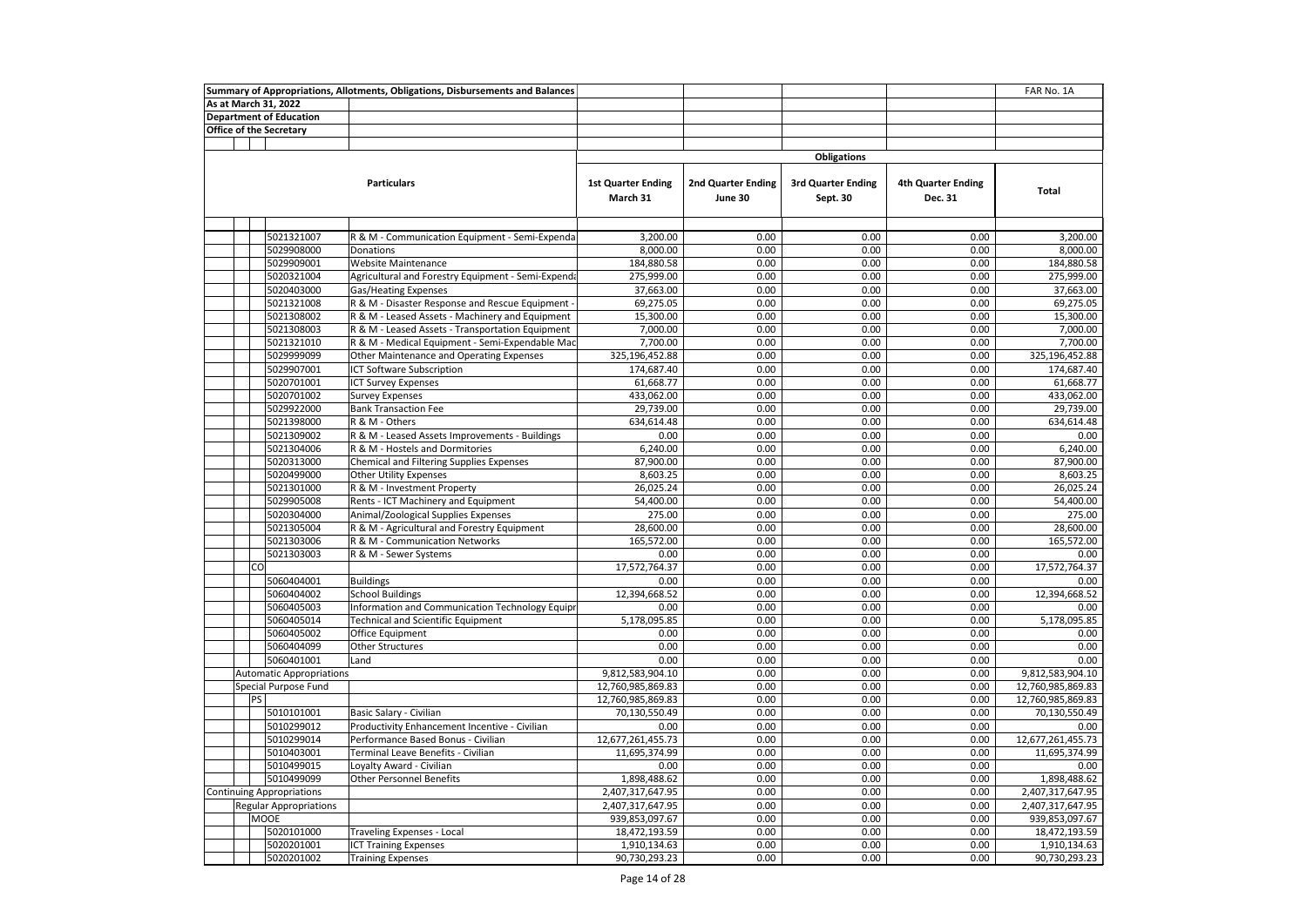| Summary of Appropriations, Allotments, Obligations, Disbursements and Balances |                                               |                                  |                                                    |                                       |                               |                                       |                               | FAR No. 1A        |
|--------------------------------------------------------------------------------|-----------------------------------------------|----------------------------------|----------------------------------------------------|---------------------------------------|-------------------------------|---------------------------------------|-------------------------------|-------------------|
|                                                                                |                                               | As at March 31, 2022             |                                                    |                                       |                               |                                       |                               |                   |
|                                                                                |                                               | <b>Department of Education</b>   |                                                    |                                       |                               |                                       |                               |                   |
|                                                                                |                                               | <b>Office of the Secretary</b>   |                                                    |                                       |                               |                                       |                               |                   |
|                                                                                |                                               |                                  |                                                    |                                       |                               |                                       |                               |                   |
|                                                                                |                                               |                                  |                                                    |                                       |                               | <b>Disbursements</b>                  |                               |                   |
|                                                                                |                                               |                                  | <b>Particulars</b>                                 | <b>1st Quarter Ending</b><br>March 31 | 2nd Quarter Ending<br>June 30 | <b>3rd Quarter Ending</b><br>Sept. 30 | 4th Quarter Ending<br>Dec. 31 | Total             |
|                                                                                |                                               |                                  |                                                    |                                       |                               |                                       |                               |                   |
|                                                                                |                                               | 5021321007                       | R & M - Communication Equipment - Semi-Expenda     | 3,200.00                              | 0.00                          | 0.00                                  | 0.00                          | 3,200.00          |
|                                                                                |                                               | 5029908000                       | Donations                                          | 8,000.00                              | 0.00                          | 0.00                                  | 0.00                          | 8,000.00          |
|                                                                                |                                               | 5029909001                       | <b>Website Maintenance</b>                         | 158,421.21                            | 0.00                          | 0.00                                  | 0.00                          | 158,421.21        |
|                                                                                |                                               | 5020321004                       | Agricultural and Forestry Equipment - Semi-Expenda | 239,585.00                            | 0.00                          | 0.00                                  | 0.00                          | 239,585.00        |
|                                                                                |                                               | 5020403000                       | <b>Gas/Heating Expenses</b>                        | 37,663.00                             | 0.00                          | 0.00                                  | 0.00                          | 37,663.00         |
|                                                                                |                                               | 5021321008                       | R & M - Disaster Response and Rescue Equipment     | 47,775.05                             | 0.00                          | 0.00                                  | 0.00                          | 47,775.05         |
|                                                                                |                                               | 5021308002                       | R & M - Leased Assets - Machinery and Equipment    | 15,300.00                             | 0.00                          | 0.00                                  | 0.00                          | 15,300.00         |
|                                                                                |                                               | 5021308003                       | R & M - Leased Assets - Transportation Equipment   | 7,000.00                              | 0.00                          | 0.00                                  | 0.00                          | 7,000.00          |
|                                                                                |                                               | 5021321010                       | R & M - Medical Equipment - Semi-Expendable Mac    | 7,700.00                              | 0.00                          | 0.00                                  | 0.00                          | 7,700.00          |
|                                                                                |                                               | 5029999099                       | Other Maintenance and Operating Expenses           | 297,978,921.07                        | 0.00                          | 0.00                                  | 0.00                          | 297,978,921.07    |
|                                                                                |                                               | 5029907001                       | ICT Software Subscription                          | 139,156.02                            | 0.00                          | 0.00                                  | 0.00                          | 139,156.02        |
|                                                                                |                                               | 5020701001                       | <b>ICT Survey Expenses</b>                         | 61,668.77                             | 0.00                          | 0.00                                  | 0.00                          | 61,668.77         |
|                                                                                |                                               | 5020701002                       | <b>Survey Expenses</b>                             | 433,062.00                            | 0.00                          | 0.00                                  | 0.00                          | 433,062.00        |
|                                                                                |                                               | 5029922000                       | <b>Bank Transaction Fee</b>                        | 29,489.00                             | 0.00                          | 0.00                                  | 0.00                          | 29,489.00         |
|                                                                                |                                               | 5021398000                       | R & M - Others                                     | 614,045.12                            | 0.00                          | 0.00                                  | 0.00                          | 614,045.12        |
|                                                                                |                                               | 5021309002                       | R & M - Leased Assets Improvements - Buildings     | 0.00                                  | 0.00                          | 0.00                                  | 0.00                          | 0.00              |
|                                                                                |                                               | 5021304006                       | R & M - Hostels and Dormitories                    | 6,240.00                              | 0.00                          | 0.00                                  | 0.00                          | 6.240.00          |
|                                                                                |                                               | 5020313000                       | Chemical and Filtering Supplies Expenses           | 87,900.00                             | 0.00                          | 0.00                                  | 0.00                          | 87,900.00         |
|                                                                                |                                               | 5020499000                       | <b>Other Utility Expenses</b>                      | 8,603.25                              | 0.00                          | 0.00                                  | 0.00                          | 8,603.25          |
|                                                                                |                                               | 5021301000                       | R & M - Investment Property                        | 26,025.24                             | 0.00                          | 0.00                                  | 0.00                          | 26,025.24         |
|                                                                                |                                               | 5029905008                       | Rents - ICT Machinery and Equipment                | 53,844.98                             | 0.00                          | 0.00                                  | 0.00                          | 53,844.98         |
|                                                                                |                                               | 5020304000                       | Animal/Zoological Supplies Expenses                | 275.00                                | 0.00                          | 0.00                                  | 0.00                          | 275.00            |
|                                                                                |                                               | 5021305004                       | R & M - Agricultural and Forestry Equipment        | 28,600.00                             | 0.00                          | 0.00                                  | 0.00                          | 28,600.00         |
|                                                                                |                                               | 5021303006                       | R & M - Communication Networks                     | 165,572.00                            | 0.00                          | 0.00                                  | 0.00                          | 165,572.00        |
|                                                                                |                                               | 5021303003                       | R & M - Sewer Systems                              | 0.00                                  | 0.00                          | 0.00                                  | 0.00                          | 0.00              |
|                                                                                | CO                                            |                                  |                                                    | 10,583,075.97                         | 0.00                          | 0.00                                  | 0.00                          | 10,583,075.97     |
|                                                                                |                                               | 5060404001                       | <b>Buildings</b>                                   | 0.00                                  | 0.00                          | 0.00                                  | 0.00                          | 0.00              |
|                                                                                |                                               | 5060404002                       | <b>School Buildings</b>                            | 10,581,965.56                         | 0.00                          | 0.00                                  | 0.00                          | 10,581,965.56     |
|                                                                                |                                               | 5060405003                       | Information and Communication Technology Equipr    | 0.00                                  | 0.00                          | 0.00                                  | 0.00                          | 0.00              |
|                                                                                |                                               | 5060405014                       | <b>Technical and Scientific Equipment</b>          | 1,110.41                              | 0.00                          | 0.00                                  | 0.00                          | 1,110.41          |
|                                                                                |                                               | 5060405002                       | Office Equipment                                   | 0.00                                  | 0.00                          | 0.00                                  | 0.00                          | 0.00              |
|                                                                                |                                               | 5060404099                       | Other Structures                                   | 0.00                                  | 0.00                          | 0.00                                  | 0.00                          | 0.00              |
|                                                                                |                                               | 5060401001                       | Land                                               | 0.00                                  | 0.00                          | 0.00                                  | 0.00                          | 0.00              |
|                                                                                |                                               | <b>Automatic Appropriations</b>  |                                                    | 9,119,897,225.40                      | 0.00                          | 0.00                                  | 0.00                          | 9,119,897,225.40  |
|                                                                                |                                               | Special Purpose Fund             |                                                    | 12,732,571,892.03                     | 0.00                          | 0.00                                  | 0.00                          | 12,732,571,892.03 |
|                                                                                | PS                                            |                                  |                                                    | 12,732,571,892.03                     | 0.00                          | 0.00                                  | 0.00                          | 12,732,571,892.03 |
|                                                                                |                                               | 5010101001                       | Basic Salary - Civilian                            | 70,130,550.49                         | 0.00                          | 0.00                                  | 0.00                          | 70,130,550.49     |
|                                                                                |                                               | 5010299012                       | Productivity Enhancement Incentive - Civilian      | 0.00                                  | 0.00                          | 0.00                                  | 0.00                          | 0.00              |
|                                                                                |                                               | 5010299014                       | Performance Based Bonus - Civilian                 | 12,651,167,008.22                     | 0.00                          | 0.00                                  | 0.00                          | 12,651,167,008.22 |
|                                                                                |                                               | 5010403001                       | Terminal Leave Benefits - Civilian                 | 9,375,844.70                          | 0.00                          | 0.00                                  | 0.00                          | 9,375,844.70      |
|                                                                                |                                               | 5010499015                       | Loyalty Award - Civilian                           | 0.00                                  | 0.00                          | 0.00                                  | 0.00                          | 0.00              |
|                                                                                | 5010499099<br><b>Other Personnel Benefits</b> |                                  |                                                    | 1,898,488.62                          | 0.00                          | 0.00                                  | 0.00                          | 1,898,488.62      |
|                                                                                |                                               | <b>Continuing Appropriations</b> |                                                    | 502,086,011.43                        | 0.00                          | 0.00                                  | 0.00                          | 502,086,011.43    |
|                                                                                | <b>Regular Appropriations</b>                 |                                  |                                                    | 502,086,011.43                        | 0.00                          | 0.00                                  | 0.00                          | 502,086,011.43    |
|                                                                                |                                               | <b>MOOE</b>                      |                                                    | 414,265,803.07                        | 0.00                          | 0.00                                  | 0.00                          | 414,265,803.07    |
|                                                                                |                                               | 5020101000                       | Traveling Expenses - Local                         | 15,715,357.14                         | 0.00                          | 0.00                                  | 0.00                          | 15,715,357.14     |
|                                                                                |                                               | 5020201001                       | <b>ICT Training Expenses</b>                       | 966,165.03                            | 0.00                          | 0.00                                  | 0.00                          | 966,165.03        |
|                                                                                |                                               | 5020201002                       | <b>Training Expenses</b>                           | 32,859,444.03                         | 0.00                          | 0.00                                  | 0.00                          | 32,859,444.03     |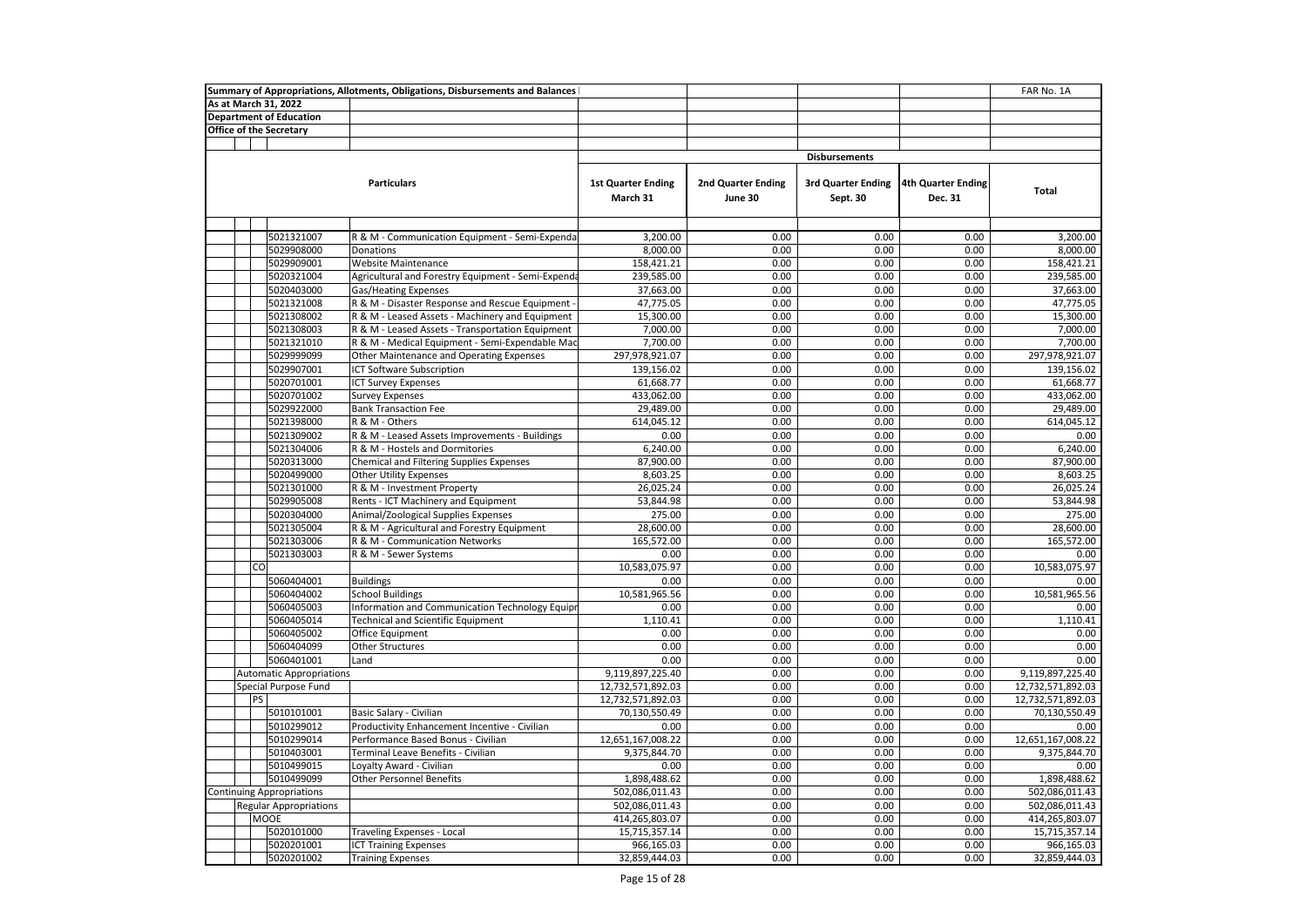|                                               |    |                                 | Summary of Appropriations, Allotments, Obligations, Disbursements and Balances |                       |                               | FAR No. 1A                |
|-----------------------------------------------|----|---------------------------------|--------------------------------------------------------------------------------|-----------------------|-------------------------------|---------------------------|
|                                               |    | As at March 31, 2022            |                                                                                |                       |                               |                           |
|                                               |    | <b>Department of Education</b>  |                                                                                |                       |                               |                           |
|                                               |    | Office of the Secretary         |                                                                                |                       |                               |                           |
|                                               |    |                                 |                                                                                |                       |                               |                           |
|                                               |    |                                 |                                                                                |                       | <b>Balances</b>               |                           |
|                                               |    |                                 |                                                                                |                       |                               |                           |
|                                               |    |                                 | <b>Particulars</b>                                                             | Unreleased            |                               |                           |
|                                               |    |                                 |                                                                                | <b>Appropriations</b> | <b>Unobligated Allotments</b> | <b>Unpaid Obligations</b> |
|                                               |    |                                 |                                                                                |                       |                               |                           |
|                                               |    |                                 |                                                                                |                       |                               |                           |
|                                               |    | 5021321007                      | R & M - Communication Equipment - Semi-Expenda                                 | 0.00                  | 181,000.00                    | 0.00                      |
|                                               |    | 5029908000                      | Donations                                                                      | 0.00                  | 0.00                          | 0.00                      |
|                                               |    | 5029909001                      | <b>Website Maintenance</b>                                                     | 0.00                  | 1,580,559.97                  | 26,459.37                 |
|                                               |    | 5020321004                      | Agricultural and Forestry Equipment - Semi-Expenda                             | 0.00                  | 510,701.00                    | 36,414.00                 |
|                                               |    | 5020403000                      | Gas/Heating Expenses                                                           | 0.00                  | 33,592.00                     | 0.00                      |
|                                               |    | 5021321008                      | R & M - Disaster Response and Rescue Equipment -                               | 0.00                  | 2,078,349.28                  | 21,500.00                 |
|                                               |    | 5021308002                      | R & M - Leased Assets - Machinery and Equipment                                | 0.00                  | 217,000.00                    | 0.00                      |
|                                               |    | 5021308003                      | R & M - Leased Assets - Transportation Equipment                               | 0.00                  | 174,720.00                    | 0.00                      |
|                                               |    | 5021321010                      | R & M - Medical Equipment - Semi-Expendable Mac                                | 0.00                  | 185,000.00                    | 0.00                      |
|                                               |    | 5029999099                      | Other Maintenance and Operating Expenses                                       | 10,000,000.00         | 126,054,283.70                | 27,217,531.81             |
|                                               |    | 5029907001                      | ICT Software Subscription                                                      | 0.00                  | 301,766.19                    | 35,531.38                 |
|                                               |    | 5020701001                      | <b>ICT Survey Expenses</b>                                                     | 0.00                  | 235,000.00                    | 0.00                      |
|                                               |    | 5020701002                      | <b>Survey Expenses</b>                                                         | 0.00                  | 83,658,590.56                 | 0.00                      |
|                                               |    | 5029922000                      | <b>Bank Transaction Fee</b>                                                    | 0.00                  | 470.00                        | 250.00                    |
|                                               |    | 5021398000                      | R & M - Others                                                                 | 0.00                  | 0.00                          | 20,569.36                 |
|                                               |    | 5021309002                      | R & M - Leased Assets Improvements - Buildings                                 | 0.00                  | 2,602,000.00                  | 0.00                      |
|                                               |    | 5021304006                      | R & M - Hostels and Dormitories                                                | 0.00                  | 0.00                          | 0.00                      |
|                                               |    | 5020313000                      | <b>Chemical and Filtering Supplies Expenses</b>                                | 0.00                  | 0.00                          | (0.00)                    |
|                                               |    | 5020499000                      | <b>Other Utility Expenses</b>                                                  | 0.00                  | 0.00                          | 0.00                      |
|                                               |    | 5021301000                      | R & M - Investment Property                                                    | 0.00                  | 306,974.76                    | 0.00                      |
|                                               |    | 5029905008                      | Rents - ICT Machinery and Equipment                                            | 0.00                  | 469,600.00                    | 555.02                    |
|                                               |    | 5020304000                      | Animal/Zoological Supplies Expenses                                            | 0.00                  | 0.00                          | 0.00                      |
|                                               |    | 5021305004                      | R & M - Agricultural and Forestry Equipment                                    | 0.00                  | 0.00                          | 0.00                      |
|                                               |    | 5021303006                      | R & M - Communication Networks                                                 | 0.00                  | 0.00                          | 0.00                      |
|                                               |    | 5021303003                      | R & M - Sewer Systems                                                          | 0.00                  | 0.00                          | 0.00                      |
|                                               | CO |                                 |                                                                                | 846,490,572.00        | 16,317,216,663.63             | 6,989,688.40              |
|                                               |    | 5060404001                      | <b>Buildings</b>                                                               | 0.00                  | 59,700,000.00                 | 0.00                      |
|                                               |    | 5060404002                      | <b>School Buildings</b>                                                        | 846,490,572.00        | 4,391,788,630.51              | 1,812,702.96              |
|                                               |    | 5060405003                      | Information and Communication Technology Equipr                                | 0.00                  | 11,317,563,048.00             | 0.00                      |
|                                               |    | 5060405014                      | <b>Technical and Scientific Equipment</b>                                      | 0.00                  | 399,164,985.12                | 5,176,985.44              |
|                                               |    | 5060405002                      | Office Equipment                                                               | 0.00                  | 20,000,000.00                 | 0.00                      |
|                                               |    | 5060404099                      | Other Structures                                                               | 0.00                  | 64,000,000.00                 | 0.00                      |
|                                               |    | 5060401001                      | Land                                                                           | 0.00                  | 65,000,000.00                 | 0.00                      |
|                                               |    | <b>Automatic Appropriations</b> |                                                                                | 0.00                  | 30,830,287,013.90             | 692,686,678.70            |
|                                               |    | Special Purpose Fund            |                                                                                | 318,069.00            | 212,961,438.17                | 28,413,977.80             |
|                                               | PS |                                 |                                                                                | 318,069.00            | 212,961,438.17                | 28,413,977.80             |
|                                               |    | 5010101001                      | Basic Salary - Civilian                                                        | (0.00)                | 9,831,950.13                  | (0.00)                    |
|                                               |    | 5010299012                      | Productivity Enhancement Incentive - Civilian                                  | 0.00                  | 1,424,685.00                  | 0.00                      |
|                                               |    | 5010299014                      | Performance Based Bonus - Civilian                                             | 318,069.00            | 194,745,286.65                | 26,094,447.51             |
|                                               |    | 5010403001                      | Terminal Leave Benefits - Civilian                                             | 0.00                  | 6,220,295.01                  | 2,319,530.29              |
|                                               |    | 5010499015                      | Loyalty Award - Civilian                                                       | 0.00                  | 0.00                          | 0.00                      |
| 5010499099<br><b>Other Personnel Benefits</b> |    |                                 |                                                                                | 0.00                  | 739,221.38                    | 0.00                      |
| <b>Continuing Appropriations</b>              |    | 1,155,900,112.01                | 10,675,879,225.94                                                              | 1,905,231,636.52      |                               |                           |
|                                               |    | <b>Regular Appropriations</b>   |                                                                                | 1,155,900,112.01      | 10,656,769,825.94             | 1,905,231,636.52          |
|                                               |    | <b>MOOE</b>                     |                                                                                | 1,147,112,925.01      | 8,429,696,948.18              | 525,587,294.60            |
|                                               |    | 5020101000                      | <b>Traveling Expenses - Local</b>                                              | 163,455,925.00        | 256,611,258.30                | 2,756,836.45              |
|                                               |    | 5020201001                      | <b>ICT Training Expenses</b>                                                   | 0.00                  | 15,768,115.48                 | 943,969.60                |
|                                               |    | 5020201002                      | <b>Training Expenses</b>                                                       | 0.00                  | 520,604,974.44                | 57,870,849.20             |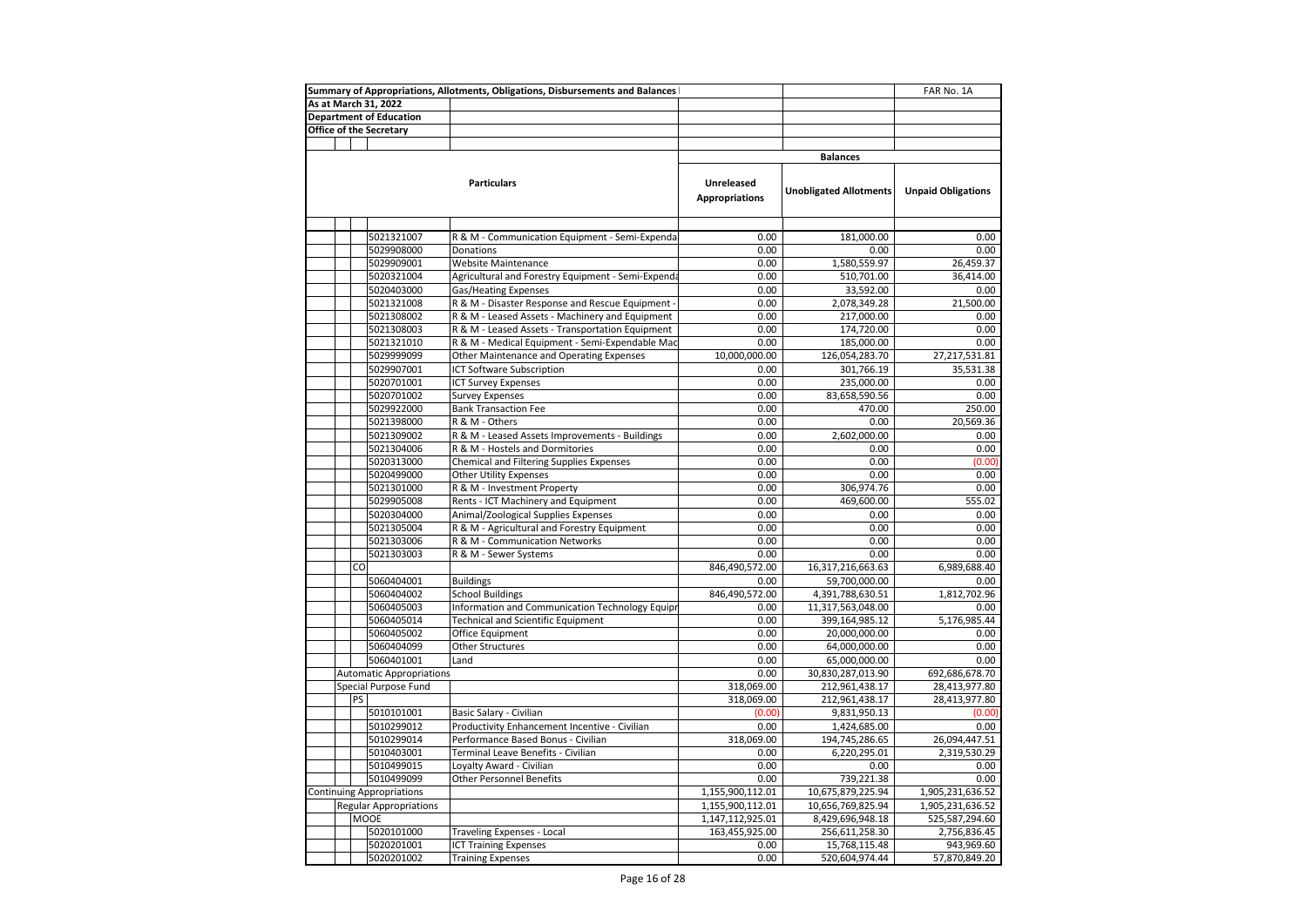|                                |                                | Summary of Appropriations, Allotments, Obligations, Disbursements and Balances by Object of Expenditures (SAAODBOE) |                                     |                                                                                     |                                   |                              |                                                                 |                    |                      | FAR No. 1A                   |
|--------------------------------|--------------------------------|---------------------------------------------------------------------------------------------------------------------|-------------------------------------|-------------------------------------------------------------------------------------|-----------------------------------|------------------------------|-----------------------------------------------------------------|--------------------|----------------------|------------------------------|
| As at March 31, 2022           |                                |                                                                                                                     |                                     |                                                                                     |                                   |                              |                                                                 |                    |                      |                              |
|                                | <b>Department of Education</b> |                                                                                                                     |                                     |                                                                                     |                                   |                              |                                                                 |                    |                      |                              |
| <b>Office of the Secretary</b> |                                |                                                                                                                     |                                     |                                                                                     |                                   |                              |                                                                 |                    |                      |                              |
|                                |                                |                                                                                                                     |                                     |                                                                                     |                                   |                              |                                                                 |                    |                      |                              |
|                                |                                |                                                                                                                     |                                     | <b>Appropriations</b>                                                               |                                   |                              |                                                                 | <b>Allotments</b>  |                      |                              |
|                                |                                | <b>Particulars</b>                                                                                                  | Authorized<br><b>Appropriations</b> | <b>Adjustments (Transfer</b><br>To/From,<br>Modifications/<br><b>Augmentations)</b> | Adjusted<br><b>Appropriations</b> | <b>Allotment Received</b>    | Adjustments<br>(Reductions,<br>Modifications/<br>Augmentations) | <b>Transfer To</b> | <b>Transfer From</b> | <b>Adjusted Allotments</b>   |
|                                |                                |                                                                                                                     |                                     |                                                                                     |                                   |                              |                                                                 |                    |                      |                              |
|                                | 5020301001                     | <b>ICT Office Supplies</b>                                                                                          | 0.00                                | 36,761,820.13                                                                       | 36,761,820.13                     | 8,871,918.53                 | 27,889,901.60                                                   | 0.00               | 0.00                 | 36,761,820.13                |
|                                | 5020301002                     | Office Supplies Expenses                                                                                            | 0.00                                | 201,145,923.97                                                                      | 201,145,923.97                    | 173,221,413.87               | 27,924,510.09                                                   | 0.00               | 0.00                 | 201,145,923.97               |
|                                | 5020302000                     | Accountable Forms Expenses                                                                                          | 0.00                                | 4,107,425.43                                                                        | 4,107,425.43                      | 4,918,875.99                 | (811, 450.56)                                                   | 0.00               | 0.00                 | 4,107,425.43                 |
|                                | 5020305000                     | <b>Food Supplies Expenses</b>                                                                                       | 0.00                                | 215,752,715.35                                                                      | 215,752,715.35                    | 34,636,686.41                | 181,116,028.94                                                  | 0.00               | 0.00                 | 215,752,715.35               |
|                                | 5020307000                     | Drugs and Medicines Expenses                                                                                        | 0.00                                | 3,860,284.37                                                                        | 3,860,284.37                      | 5,313,090.87                 | (1,452,806.50)                                                  | 0.00               | 0.00                 | 3,860,284.37                 |
|                                | 5020308000                     | Medical, Dental and Laboratory Supplies Expenses                                                                    | 0.00                                | 10,796,275.49                                                                       | 10,796,275.49                     | 3,555,064.15                 | 7,241,211.34                                                    | 0.00               | 0.00                 | 10,796,275.49                |
|                                | 5020309000                     | Fuel, Oil and Lubricants Expenses                                                                                   | 0.00                                | 8,029,197.07                                                                        | 8,029,197.07                      | 7,490,469.09                 | 538,727.98                                                      | 0.00               | 0.00                 | 8,029,197.07                 |
|                                | 5020311001                     | <b>Textbooks and Instructional Materials Expenses</b>                                                               | 352,398,000.00                      | 2,535,549,064.70                                                                    | 2,887,947,064.70                  | 2,639,973,593.20             | (104,424,528.50)                                                | 299,276,493.00     | 299,276,493.00       | 2,535,549,064.70             |
|                                | 5020311002                     | Chalk Allowance                                                                                                     | 68,741,000.00                       | 286,745,087.99                                                                      | 355,486,087.99                    | 286,537,795.29               | 207,292.70                                                      | 0.00               | 0.00                 | 286,745,087.99               |
|                                | 5020321001                     | Machinery - Semi-Expendable Machinery and Equip                                                                     | 0.00                                | 2,185,531.61                                                                        | 2,185,531.61                      | 874,653.06                   | 1,310,878.55                                                    | 0.00               | 0.00                 | 2,185,531.61                 |
|                                | 5020321002                     | Office Equipment - Semi-Expendable Machinery and                                                                    | 0.00                                | 9,033,961.35                                                                        | 9,033,961.35                      | 3,830,943.85                 | 5,203,017.50                                                    | 0.00               | 0.00                 | 9,033,961.35                 |
|                                | 5020321003                     | ICT Equipment - Semi-Expendable Machinery and Eq                                                                    | 0.00                                | 30,392,948.08                                                                       | 30,392,948.08                     | 3,120,202.63                 | 27,272,745.45                                                   | 0.00               | 0.00                 | 30,392,948.08                |
|                                | 5020321007                     | Communications Equipment - Semi-Expendable Ma                                                                       | 0.00                                | 10,189,464.79                                                                       | 10,189,464.79                     | 2,218,053.04                 | 7,971,411.75                                                    | 0.00               | 0.00                 | 10,189,464.79                |
|                                | 5020321011                     | Printing Equipment - Semi-Expendable Machinery a                                                                    | 0.00                                | 2,192,575.07                                                                        | 2,192,575.07                      | 3,885,762.04                 | (1,693,186.97)                                                  | 0.00               | 0.00                 | 2,192,575.07                 |
|                                | 5020321012                     | Sports Equipment - Semi-Expendable Machinery and                                                                    | 0.00                                | 10,866,184.27                                                                       | 10,866,184.27                     | 10,641,364.27                | 224,820.00                                                      | 0.00               | 0.00                 | 10,866,184.27                |
|                                | 5020321013                     | Technical and Scientific Equipment - Semi-Expendab                                                                  | 0.00                                | 947,708,571.90                                                                      | 947,708,571.90                    | 947,737,076.17               | (28, 504.27)                                                    | 0.00               | 0.00                 | 947,708,571.90               |
|                                | 5020321099                     | Other Machinery and Equipment - Semi-Expendable                                                                     | 0.00                                | 1,540,180.19                                                                        | 1,540,180.19                      | 402,030.49                   | 1,138,149.70                                                    | 0.00               | 0.00                 | 1,540,180.19                 |
|                                | 5020322001                     | Furniture and Fixtures - Semi-Expendable Furniture,                                                                 | 0.00                                | 1,714,255,641.01                                                                    | 1,714,255,641.01                  | 1,712,673,234.84             | 1,582,406.17                                                    | 0.00               | 0.00                 | 1,714,255,641.01             |
|                                | 5020322002                     | Books - Semi-Expendable Furniture, Fixtures and Bo                                                                  | 0.00                                | 40,000.00                                                                           | 40,000.00                         | 40,000.00                    | 0.00                                                            | 0.00               | 0.00                 | 40,000.00                    |
|                                | 5020399000                     | Other Supplies and Materials Expenses                                                                               | 77,339.25                           | 421,741,208.49                                                                      | 421,818,547.74                    | 392,443,105.37               | 29,375,442.36                                                   | 0.00               | 0.00                 | 421,818,547.73               |
|                                | 5020401000                     | <b>Water Expenses</b>                                                                                               | 0.00                                | 41,385,847.10                                                                       | 41,385,847.10                     | 45,236,616.38                | (3,850,769.28)                                                  | 0.00               | 0.00                 | 41,385,847.10                |
|                                | 5020402000                     | <b>Electricity Expenses</b>                                                                                         | 0.00                                | 116,072,737.46                                                                      | 116,072,737.46                    | 114,585,259.46               | 1,487,478.00                                                    | 0.00               | 0.00                 | 116,072,737.46               |
|                                | 5020501000                     | Postage and Courier Services                                                                                        | 0.00                                | 3,513,438.01                                                                        | 3,513,438.01                      | 3,262,586.21                 | 250,851.80                                                      | 0.00<br>0.00       | 0.00                 | 3,513,438.01                 |
|                                | 5020502001                     | Mobile                                                                                                              | 0.00                                | 14,467,276.16                                                                       | 14,467,276.16                     | 11,103,457.52                | 3,363,818.64                                                    |                    | 0.00                 | 14,467,276.16                |
|                                | 5020502002                     | Landline                                                                                                            | 0.00<br>0.00                        | 29,670,193.76<br>47,417,144.88                                                      | 29,670,193.76                     | 29,916,630.28                | (246, 436.52)                                                   | 0.00<br>0.00       | 0.00<br>0.00         | 29,670,193.76                |
|                                | 5020503000                     | <b>Internet Subscription Expenses</b>                                                                               | 0.00                                |                                                                                     | 47,417,144.88                     | 84,246,591.38                | (36,829,446.50)<br>(305,277.30                                  |                    |                      | 47,417,144.88                |
|                                | 5020504000<br>5020601001       | Cable, Satellite, Telegraph and Radio Expenses                                                                      | 0.00                                | 331,290.60<br>4,610,240.56                                                          | 331,290.60<br>4,610,240.56        | 636,567.90<br>4,169,006.56   | 441,234.00                                                      | 0.00<br>0.00       | 0.00<br>0.00         | 331,290.60<br>4,610,240.56   |
|                                | 5021003000                     | Awards/Rewards Expenses<br><b>Extraordinary and Miscellaneous Expenses</b>                                          | 0.00                                | 6,573,725.52                                                                        | 6,573,725.52                      | 6,443,271.42                 | 130,454.10                                                      | 0.00               | 0.00                 | 6,573,725.52                 |
|                                | 5021101000                     |                                                                                                                     | 0.00                                |                                                                                     |                                   |                              |                                                                 | 0.00               | 0.00                 |                              |
|                                | 5021102000                     | Legal Services<br><b>Auditing Services</b>                                                                          | 0.00                                | 2,520,340.35<br>1,806,563.79                                                        | 2,520,340.35<br>1,806,563.79      | 2,573,881.75<br>2,011,120.96 | (53, 541.40)<br>(204,557.17                                     | 0.00               | 0.00                 | 2,520,340.35<br>1,806,563.79 |
|                                | 5021199000                     | <b>Other Professional Services</b>                                                                                  | 0.00                                | 77,702,082.57                                                                       | 77,702,082.57                     | 65,166,023.96                | 12,536,058.61                                                   | 0.00               | 0.00                 | 77,702,082.57                |
|                                | 5021202000                     | Janitorial Services                                                                                                 | 0.00                                | 7,486,129.64                                                                        | 7,486,129.64                      | 2,633,723.60                 | 4,852,406.04                                                    | 0.00               | 0.00                 | 7,486,129.64                 |
|                                | 5021203000                     | <b>Security Services</b>                                                                                            | 0.00                                | 13,396,141.91                                                                       | 13,396,141.91                     | 7,680,010.21                 | 5,716,131.70                                                    | 0.00               | 0.00                 | 13,396,141.91                |
|                                | 5021299001                     | Other General Services - ICT Services                                                                               | 0.00                                | 1,361,650.35                                                                        | 1,361,650.35                      | 1,861,650.35                 | (500,000.00                                                     | 0.00               | 0.00                 | 1,361,650.35                 |
|                                | 5021299099                     | <b>Other General Services</b>                                                                                       | 0.00                                | 14,169,695.82                                                                       | 14,169,695.82                     | 5,378,458.33                 | 8,791,237.49                                                    | 0.00               | 0.00                 | 14,169,695.82                |
|                                | 5021302099                     | R & M - Other Land Improvements                                                                                     | 0.00                                | 2,047,307.10                                                                        | 2,047,307.10                      | 2,379,823.97                 | (332,516.87                                                     | 0.00               | 0.00                 | 2,047,307.10                 |
|                                | 5021303004                     | R & M - Water Supply Systems                                                                                        | 0.00                                | 829,101.27                                                                          | 829,101.27                        | 825,101.27                   | 4,000.00                                                        | 0.00               | 0.00                 | 829,101.27                   |
|                                | 5021303005                     | R & M - Power Supply Systems                                                                                        | 0.00                                | 801,597.55                                                                          | 801,597.55                        | 753,397.55                   | 48,200.00                                                       | 0.00               | 0.00                 | 801,597.55                   |
|                                | 5021304001                     | R & M - Buildings                                                                                                   | 0.00                                | 15,050,283.66                                                                       | 15,050,283.66                     | 11,908,761.84                | 3,141,521.82                                                    | 0.00               | 0.00                 | 15,050,283.66                |
|                                | 5021304002                     | R & M - School Buildings                                                                                            | 0.00                                | 41,604,916.47                                                                       | 41,604,916.47                     | 40,063,059.85                | 1,541,856.62                                                    | 0.00               | 0.00                 | 41,604,916.47                |
|                                | 5021304099                     | R & M - Other Structures                                                                                            | 0.00                                | 5,923,412.77                                                                        | 5,923,412.77                      | 3,315,774.84                 | 2,607,637.93                                                    | 0.00               | 0.00                 | 5,923,412.77                 |
|                                | 5021305001                     | R & M - Machinery                                                                                                   | 0.00                                | 673,497.69                                                                          | 673,497.69                        | 729,497.69                   | (56,000.00)                                                     | 0.00               | 0.00                 | 673,497.69                   |
|                                | 5021305002                     | R & M - Office Equipment                                                                                            | 0.00                                | 5,283,328.40                                                                        | 5,283,328.40                      | 7,542,551.26                 | (2,259,222.86)                                                  | 0.00               | 0.00                 | 5,283,328.40                 |
|                                | 5021305003                     | R & M - ICT Equipment                                                                                               | 0.00                                | 3,427,538.14                                                                        | 3,427,538.14                      | 2,887,156.07                 | 540,382.07                                                      | 0.00               | 0.00                 | 3,427,538.14                 |
|                                | 5021305011                     | R & M - Medical Equipment                                                                                           | 0.00                                | 35,000.00                                                                           | 35,000.00                         | 35,000.00                    | 0.00                                                            | 0.00               | 0.00                 | 35,000.00                    |
|                                | 5021305013                     | R & M - Sports Equipment                                                                                            | 0.00                                | 56,008.08                                                                           | 56,008.08                         | 56,008.08                    | 0.00                                                            | 0.00               | 0.00                 | 56,008.08                    |
|                                | 5021305099                     | R & M - Other Machinery and Equipment                                                                               | 0.00                                | 2,177,880.85                                                                        | 2,177,880.85                      | 2,275,210.85                 | (97, 330.00)                                                    | 0.00               | 0.00                 | 2,177,880.85                 |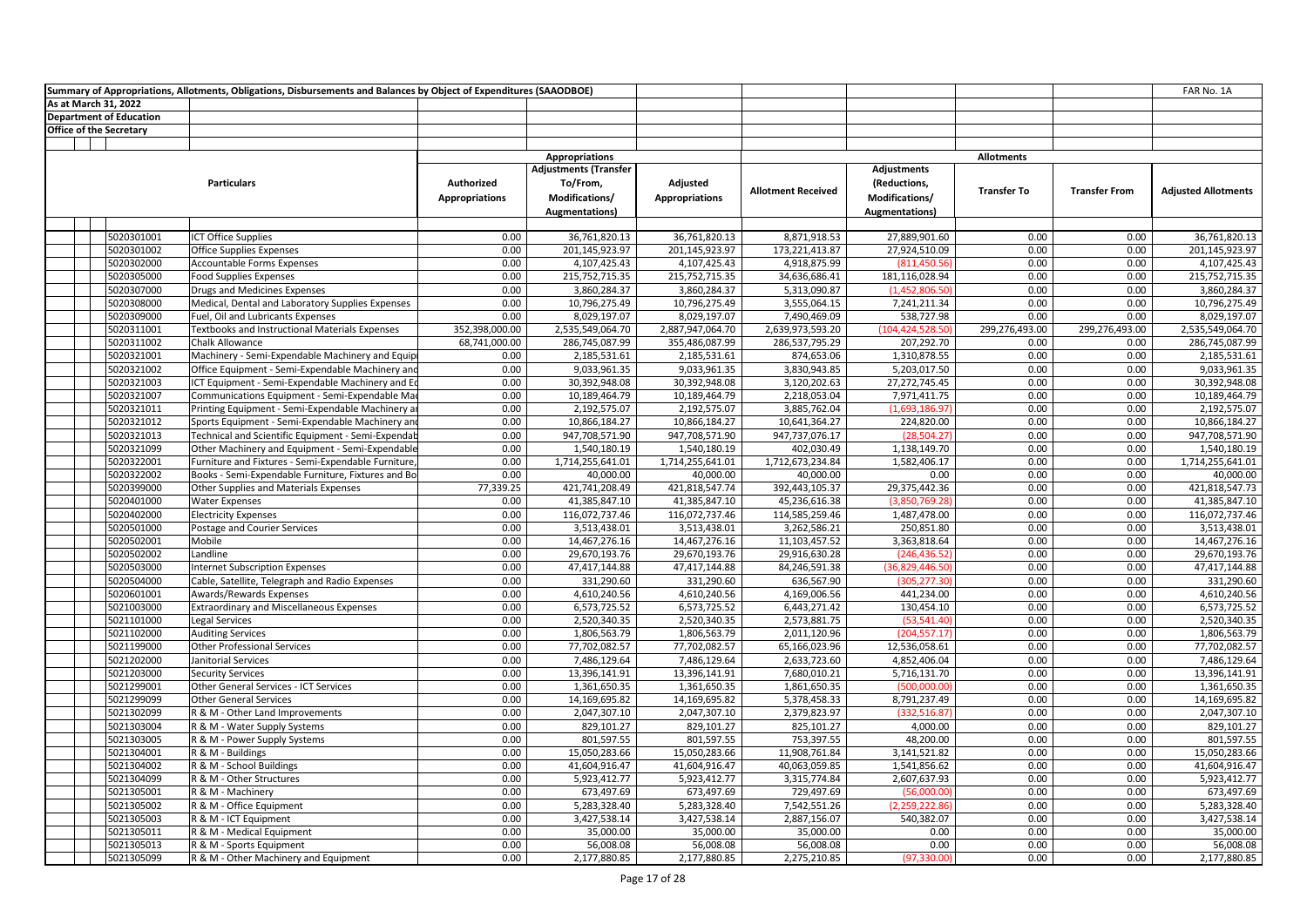|  |                                | Summary of Appropriations, Allotments, Obligations, Disbursements and Balances |                                       |                               |                                       |                                      | FAR No. 1A     |
|--|--------------------------------|--------------------------------------------------------------------------------|---------------------------------------|-------------------------------|---------------------------------------|--------------------------------------|----------------|
|  | As at March 31, 2022           |                                                                                |                                       |                               |                                       |                                      |                |
|  | <b>Department of Education</b> |                                                                                |                                       |                               |                                       |                                      |                |
|  | <b>Office of the Secretary</b> |                                                                                |                                       |                               |                                       |                                      |                |
|  |                                |                                                                                |                                       |                               |                                       |                                      |                |
|  |                                |                                                                                |                                       |                               | <b>Obligations</b>                    |                                      |                |
|  |                                | <b>Particulars</b>                                                             | <b>1st Quarter Ending</b><br>March 31 | 2nd Quarter Ending<br>June 30 | <b>3rd Quarter Ending</b><br>Sept. 30 | <b>4th Quarter Ending</b><br>Dec. 31 | <b>Total</b>   |
|  |                                |                                                                                |                                       |                               |                                       |                                      |                |
|  | 5020301001                     | <b>ICT Office Supplies</b>                                                     | 27,781,418.14                         | 0.00                          | 0.00                                  | 0.00                                 | 27,781,418.14  |
|  | 5020301002                     | Office Supplies Expenses                                                       | 71,039,354.25                         | 0.00                          | 0.00                                  | 0.00                                 | 71,039,354.25  |
|  | 5020302000                     | Accountable Forms Expenses                                                     | 71,854.68                             | 0.00                          | 0.00                                  | 0.00                                 | 71,854.68      |
|  | 5020305000                     | <b>Food Supplies Expenses</b>                                                  | 183,594,248.90                        | 0.00                          | 0.00                                  | 0.00                                 | 183,594,248.90 |
|  | 5020307000                     | Drugs and Medicines Expenses                                                   | 926,507.22                            | 0.00                          | 0.00                                  | 0.00                                 | 926,507.22     |
|  | 5020308000                     | Medical, Dental and Laboratory Supplies Expenses                               | 7,714,629.30                          | 0.00                          | 0.00                                  | 0.00                                 | 7,714,629.30   |
|  | 5020309000                     | Fuel, Oil and Lubricants Expenses                                              | 1,459,842.68                          | 0.00                          | 0.00                                  | 0.00                                 | 1,459,842.68   |
|  | 5020311001                     | Textbooks and Instructional Materials Expenses                                 | 26,426,622.91                         | 0.00                          | 0.00                                  | 0.00                                 | 26,426,622.91  |
|  | 5020311002                     | Chalk Allowance                                                                | 1,370,168.70                          | 0.00                          | 0.00                                  | 0.00                                 | 1,370,168.70   |
|  | 5020321001                     | Machinery - Semi-Expendable Machinery and Equip                                | 1,274,877.55                          | 0.00                          | 0.00                                  | 0.00                                 | 1,274,877.55   |
|  | 5020321002                     | Office Equipment - Semi-Expendable Machinery and                               | 6,985,486.58                          | 0.00                          | 0.00                                  | 0.00                                 | 6,985,486.58   |
|  | 5020321003                     | ICT Equipment - Semi-Expendable Machinery and E                                | 27,487,883.68                         | 0.00                          | 0.00                                  | 0.00                                 | 27,487,883.68  |
|  | 5020321007                     | Communications Equipment - Semi-Expendable Ma                                  | 8,000,001.75                          | 0.00                          | 0.00                                  | 0.00                                 | 8,000,001.75   |
|  | 5020321011                     | Printing Equipment - Semi-Expendable Machinery a                               | 99,183.00                             | 0.00                          | 0.00                                  | 0.00                                 | 99,183.00      |
|  | 5020321012                     | Sports Equipment - Semi-Expendable Machinery and                               | 243,820.00                            | 0.00                          | 0.00                                  | 0.00                                 | 243,820.00     |
|  | 5020321013                     | Technical and Scientific Equipment - Semi-Expendab                             | 4,362,038.47                          | 0.00                          | 0.00                                  | 0.00                                 | 4,362,038.47   |
|  | 5020321099                     | Other Machinery and Equipment - Semi-Expendable                                | 1,137,553.42                          | 0.00                          | 0.00                                  | 0.00                                 | 1,137,553.42   |
|  | 5020322001                     | Furniture and Fixtures - Semi-Expendable Furniture                             | 1,775,539.17                          | 0.00                          | 0.00                                  | 0.00                                 | 1,775,539.17   |
|  | 5020322002                     | Books - Semi-Expendable Furniture, Fixtures and Bo                             | 0.00                                  | 0.00                          | 0.00                                  | 0.00                                 | 0.00           |
|  | 5020399000                     | Other Supplies and Materials Expenses                                          | 93,442,089.10                         | 0.00                          | 0.00                                  | 0.00                                 | 93,442,089.10  |
|  | 5020401000                     | <b>Water Expenses</b>                                                          | 3,046,346.92                          | 0.00                          | 0.00                                  | 0.00                                 | 3,046,346.92   |
|  | 5020402000                     | <b>Electricity Expenses</b>                                                    | 10,274,779.18                         | 0.00                          | 0.00                                  | 0.00                                 | 10,274,779.18  |
|  | 5020501000                     | Postage and Courier Services                                                   | 717,992.10                            | 0.00                          | 0.00                                  | 0.00                                 | 717,992.10     |
|  | 5020502001                     | Mobile                                                                         | 4,203,183.95                          | 0.00                          | 0.00                                  | 0.00                                 | 4,203,183.95   |
|  | 5020502002                     | Landline                                                                       | 642,773.93                            | 0.00                          | 0.00                                  | 0.00                                 | 642,773.93     |
|  | 5020503000                     | <b>Internet Subscription Expenses</b>                                          | 4,099,155.16                          | 0.00                          | 0.00                                  | 0.00                                 | 4,099,155.16   |
|  | 5020504000                     | Cable, Satellite, Telegraph and Radio Expenses                                 | 27,408.62                             | 0.00                          | 0.00                                  | 0.00                                 | 27,408.62      |
|  | 5020601001                     | Awards/Rewards Expenses                                                        | 585,505.00                            | 0.00                          | 0.00                                  | 0.00                                 | 585,505.00     |
|  | 5021003000                     | <b>Extraordinary and Miscellaneous Expenses</b>                                | 173,648.40                            | 0.00                          | 0.00                                  | 0.00                                 | 173,648.40     |
|  | 5021101000                     | <b>Legal Services</b>                                                          | 3,780.00                              | 0.00                          | 0.00                                  | 0.00                                 | 3,780.00       |
|  | 5021102000                     | <b>Auditing Services</b>                                                       | 103,165.29                            | 0.00                          | 0.00                                  | 0.00                                 | 103,165.29     |
|  | 5021199000                     | <b>Other Professional Services</b>                                             | 12,018,601.00                         | 0.00                          | 0.00                                  | 0.00                                 | 12,018,601.00  |
|  | 5021202000                     | Janitorial Services                                                            | 4,909,361.95                          | 0.00                          | 0.00                                  | 0.00                                 | 4,909,361.95   |
|  | 5021203000                     | <b>Security Services</b>                                                       | 6,472,753.34                          | 0.00                          | 0.00                                  | 0.00                                 | 6,472,753.34   |
|  | 5021299001                     | Other General Services - ICT Services                                          | 20,000.00                             | 0.00                          | 0.00                                  | 0.00                                 | 20,000.00      |
|  | 5021299099                     | <b>Other General Services</b>                                                  | 11,027,626.01                         | 0.00                          | 0.00                                  | 0.00                                 | 11,027,626.01  |
|  | 5021302099                     | R & M - Other Land Improvements                                                | 825,900.00                            | 0.00                          | 0.00                                  | 0.00                                 | 825,900.00     |
|  | 5021303004                     | R & M - Water Supply Systems                                                   | 4,000.00                              | 0.00                          | 0.00                                  | 0.00                                 | 4,000.00       |
|  | 5021303005                     | R & M - Power Supply Systems                                                   | 60,829.00                             | 0.00                          | 0.00                                  | 0.00                                 | 60,829.00      |
|  | 5021304001                     | R & M - Buildings                                                              | 5,430,616.44                          | 0.00                          | 0.00                                  | 0.00                                 | 5,430,616.44   |
|  | 5021304002                     | R & M - School Buildings                                                       | 17,216,411.62                         | 0.00                          | 0.00                                  | 0.00                                 | 17,216,411.62  |
|  | 5021304099                     | R & M - Other Structures                                                       | 3,024,285.96                          | 0.00                          | 0.00                                  | 0.00                                 | 3,024,285.96   |
|  | 5021305001                     | R & M - Machinery                                                              | 21,600.00                             | 0.00                          | 0.00                                  | 0.00                                 | 21,600.00      |
|  | 5021305002                     | R & M - Office Equipment                                                       | 353,397.25                            | 0.00                          | 0.00                                  | 0.00                                 | 353,397.25     |
|  | 5021305003                     | R & M - ICT Equipment                                                          | 599,082.07                            | 0.00                          | 0.00                                  | 0.00                                 | 599,082.07     |
|  | 5021305011                     | R & M - Medical Equipment                                                      | 0.00                                  | 0.00                          | 0.00                                  | 0.00                                 | 0.00           |
|  | 5021305013                     | R & M - Sports Equipment                                                       | 0.00                                  | 0.00                          | 0.00                                  | 0.00                                 | 0.00           |
|  | 5021305099                     | R & M - Other Machinery and Equipment                                          | 28,040.00                             | 0.00                          | 0.00                                  | 0.00                                 | 28,040.00      |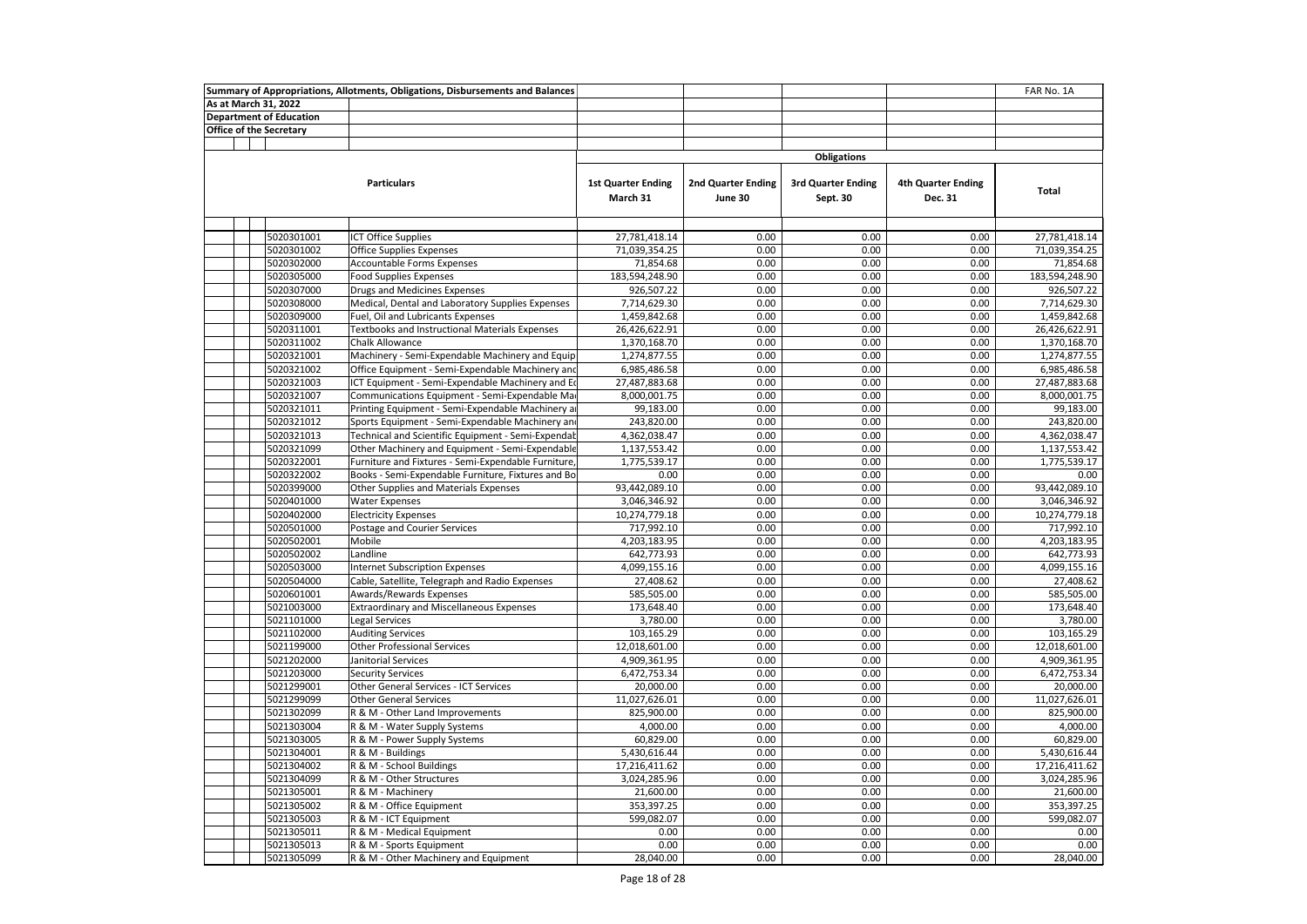|  |                                | Summary of Appropriations, Allotments, Obligations, Disbursements and Balances |                                       |                                      |                                       |                               | FAR No. 1A    |
|--|--------------------------------|--------------------------------------------------------------------------------|---------------------------------------|--------------------------------------|---------------------------------------|-------------------------------|---------------|
|  | As at March 31, 2022           |                                                                                |                                       |                                      |                                       |                               |               |
|  | <b>Department of Education</b> |                                                                                |                                       |                                      |                                       |                               |               |
|  | Office of the Secretary        |                                                                                |                                       |                                      |                                       |                               |               |
|  |                                |                                                                                |                                       |                                      |                                       |                               |               |
|  |                                |                                                                                |                                       |                                      | <b>Disbursements</b>                  |                               |               |
|  |                                | <b>Particulars</b>                                                             | <b>1st Quarter Ending</b><br>March 31 | <b>2nd Quarter Ending</b><br>June 30 | <b>3rd Quarter Ending</b><br>Sept. 30 | 4th Quarter Ending<br>Dec. 31 | Total         |
|  |                                |                                                                                |                                       |                                      |                                       |                               |               |
|  | 5020301001                     | <b>ICT Office Supplies</b>                                                     | 26,237,006.87                         | 0.00                                 | 0.00                                  | 0.00                          | 26,237,006.87 |
|  | 5020301002                     | Office Supplies Expenses                                                       | 43,841,337.26                         | 0.00                                 | 0.00                                  | 0.00                          | 43,841,337.26 |
|  | 5020302000                     | Accountable Forms Expenses                                                     | 71,854.68                             | 0.00                                 | 0.00                                  | 0.00                          | 71,854.68     |
|  | 5020305000                     | <b>Food Supplies Expenses</b>                                                  | 70,199,239.00                         | 0.00                                 | 0.00                                  | 0.00                          | 70,199,239.00 |
|  | 5020307000                     | Drugs and Medicines Expenses                                                   | 290,797.58                            | 0.00                                 | 0.00                                  | 0.00                          | 290,797.58    |
|  | 5020308000                     | Medical, Dental and Laboratory Supplies Expenses                               | 4,373,569.32                          | 0.00                                 | 0.00                                  | 0.00                          | 4,373,569.32  |
|  | 5020309000                     | Fuel, Oil and Lubricants Expenses                                              | 1,432,407.97                          | 0.00                                 | 0.00                                  | 0.00                          | 1,432,407.97  |
|  | 5020311001                     | Textbooks and Instructional Materials Expenses                                 | 4,245,199.03                          | 0.00                                 | 0.00                                  | 0.00                          | 4,245,199.03  |
|  | 5020311002                     | <b>Chalk Allowance</b>                                                         | 1,333,413.61                          | 0.00                                 | 0.00                                  | 0.00                          | 1,333,413.61  |
|  | 5020321001                     | Machinery - Semi-Expendable Machinery and Equip                                | 1,176,706.68                          | 0.00                                 | 0.00                                  | 0.00                          | 1,176,706.68  |
|  | 5020321002                     | Office Equipment - Semi-Expendable Machinery and                               | 6,256,611.69                          | 0.00                                 | 0.00                                  | 0.00                          | 6,256,611.69  |
|  | 5020321003                     | ICT Equipment - Semi-Expendable Machinery and Eq                               | 5,913,957.17                          | 0.00                                 | 0.00                                  | 0.00                          | 5,913,957.17  |
|  | 5020321007                     | Communications Equipment - Semi-Expendable Ma                                  | 289,521.75                            | 0.00                                 | 0.00                                  | 0.00                          | 289,521.75    |
|  | 5020321011                     | Printing Equipment - Semi-Expendable Machinery a                               | 99,183.00                             | 0.00                                 | 0.00                                  | 0.00                          | 99,183.00     |
|  | 5020321012                     | Sports Equipment - Semi-Expendable Machinery and                               | 10,000.00                             | 0.00                                 | 0.00                                  | 0.00                          | 10,000.00     |
|  | 5020321013                     | Technical and Scientific Equipment - Semi-Expendal:                            | 9,547.00                              | 0.00                                 | 0.00                                  | 0.00                          | 9,547.00      |
|  | 5020321099                     | Other Machinery and Equipment - Semi-Expendable                                | 1,012,057.03                          | 0.00                                 | 0.00                                  | 0.00                          | 1,012,057.03  |
|  | 5020322001                     | Furniture and Fixtures - Semi-Expendable Furniture                             | 1,450,560.24                          | 0.00                                 | 0.00                                  | 0.00                          | 1,450,560.24  |
|  | 5020322002                     | Books - Semi-Expendable Furniture, Fixtures and Bo                             | 0.00                                  | 0.00                                 | 0.00                                  | 0.00                          | 0.00          |
|  | 5020399000                     | Other Supplies and Materials Expenses                                          | 48,416,601.69                         | 0.00                                 | 0.00                                  | 0.00                          | 48,416,601.69 |
|  | 5020401000                     | <b>Water Expenses</b>                                                          | 2,846,750.59                          | 0.00                                 | 0.00                                  | 0.00                          | 2,846,750.59  |
|  | 5020402000                     | <b>Electricity Expenses</b>                                                    | 9,679,166.28                          | 0.00                                 | 0.00                                  | 0.00                          | 9,679,166.28  |
|  | 5020501000                     | Postage and Courier Services                                                   | 461,718.67                            | 0.00                                 | 0.00                                  | 0.00                          | 461,718.67    |
|  | 5020502001                     | Mobile                                                                         | 4,064,419.23                          | 0.00                                 | 0.00                                  | 0.00                          | 4,064,419.23  |
|  | 5020502002                     | Landline                                                                       | 556,765.41                            | 0.00                                 | 0.00                                  | 0.00                          | 556,765.41    |
|  | 5020503000                     | <b>Internet Subscription Expenses</b>                                          | 3,986,222.53                          | 0.00                                 | 0.00                                  | 0.00                          | 3,986,222.53  |
|  | 5020504000                     | Cable, Satellite, Telegraph and Radio Expenses                                 | 26,708.62                             | 0.00                                 | 0.00                                  | 0.00                          | 26,708.62     |
|  | 5020601001                     | Awards/Rewards Expenses                                                        | 549,505.00                            | 0.00                                 | 0.00                                  | 0.00                          | 549,505.00    |
|  | 5021003000                     | <b>Extraordinary and Miscellaneous Expenses</b>                                | 60,447.24                             | 0.00                                 | 0.00                                  | 0.00                          | 60,447.24     |
|  | 5021101000                     | <b>Legal Services</b>                                                          | 3,780.00                              | 0.00                                 | 0.00                                  | 0.00                          | 3,780.00      |
|  | 5021102000                     | <b>Auditing Services</b>                                                       | 101,165.29                            | 0.00                                 | 0.00                                  | 0.00                          | 101,165.29    |
|  | 5021199000                     | <b>Other Professional Services</b>                                             | 11,040,741.72                         | 0.00                                 | 0.00                                  | 0.00                          | 11,040,741.72 |
|  | 5021202000                     | Janitorial Services                                                            | 4,730,812.92                          | 0.00                                 | 0.00                                  | 0.00                          | 4,730,812.92  |
|  | 5021203000                     | <b>Security Services</b>                                                       | 3,128,979.53                          | 0.00                                 | 0.00                                  | 0.00                          | 3,128,979.53  |
|  | 5021299001                     | Other General Services - ICT Services                                          | 20,000.00                             | 0.00                                 | 0.00                                  | 0.00                          | 20,000.00     |
|  | 5021299099                     | <b>Other General Services</b>                                                  | 10,192,631.29                         | 0.00                                 | 0.00                                  | 0.00                          | 10,192,631.29 |
|  | 5021302099                     | R & M - Other Land Improvements                                                | 0.00                                  | 0.00                                 | 0.00                                  | 0.00                          | 0.00          |
|  | 5021303004                     | R & M - Water Supply Systems                                                   | 0.00                                  | 0.00                                 | 0.00                                  | 0.00                          | 0.00          |
|  | 5021303005                     | R & M - Power Supply Systems                                                   | 58,200.00                             | 0.00                                 | 0.00                                  | 0.00                          | 58,200.00     |
|  | 5021304001                     | R & M - Buildings                                                              | 2,098,697.64                          | 0.00                                 | 0.00                                  | 0.00                          | 2,098,697.64  |
|  | 5021304002                     | R & M - School Buildings                                                       | 15,919,295.94                         | 0.00                                 | 0.00                                  | 0.00                          | 15,919,295.94 |
|  | 5021304099                     | R & M - Other Structures                                                       | 1,608,565.09                          | 0.00                                 | 0.00                                  | 0.00                          | 1,608,565.09  |
|  | 5021305001                     | R & M - Machinery                                                              | 1,600.00                              | 0.00                                 | 0.00                                  | 0.00                          | 1,600.00      |
|  | 5021305002                     | R & M - Office Equipment                                                       | 273,362.13                            | 0.00                                 | 0.00                                  | 0.00                          | 273,362.13    |
|  | 5021305003                     | R & M - ICT Equipment                                                          | 217,562.07                            | 0.00                                 | 0.00                                  | 0.00                          | 217,562.07    |
|  | 5021305011                     | R & M - Medical Equipment                                                      | 0.00                                  | 0.00                                 | 0.00                                  | 0.00                          | 0.00          |
|  | 5021305013                     | R & M - Sports Equipment                                                       | 0.00                                  | 0.00                                 | 0.00                                  | 0.00                          | 0.00          |
|  | 5021305099                     | R & M - Other Machinery and Equipment                                          | 20,740.00                             | 0.00                                 | 0.00                                  | 0.00                          | 20,740.00     |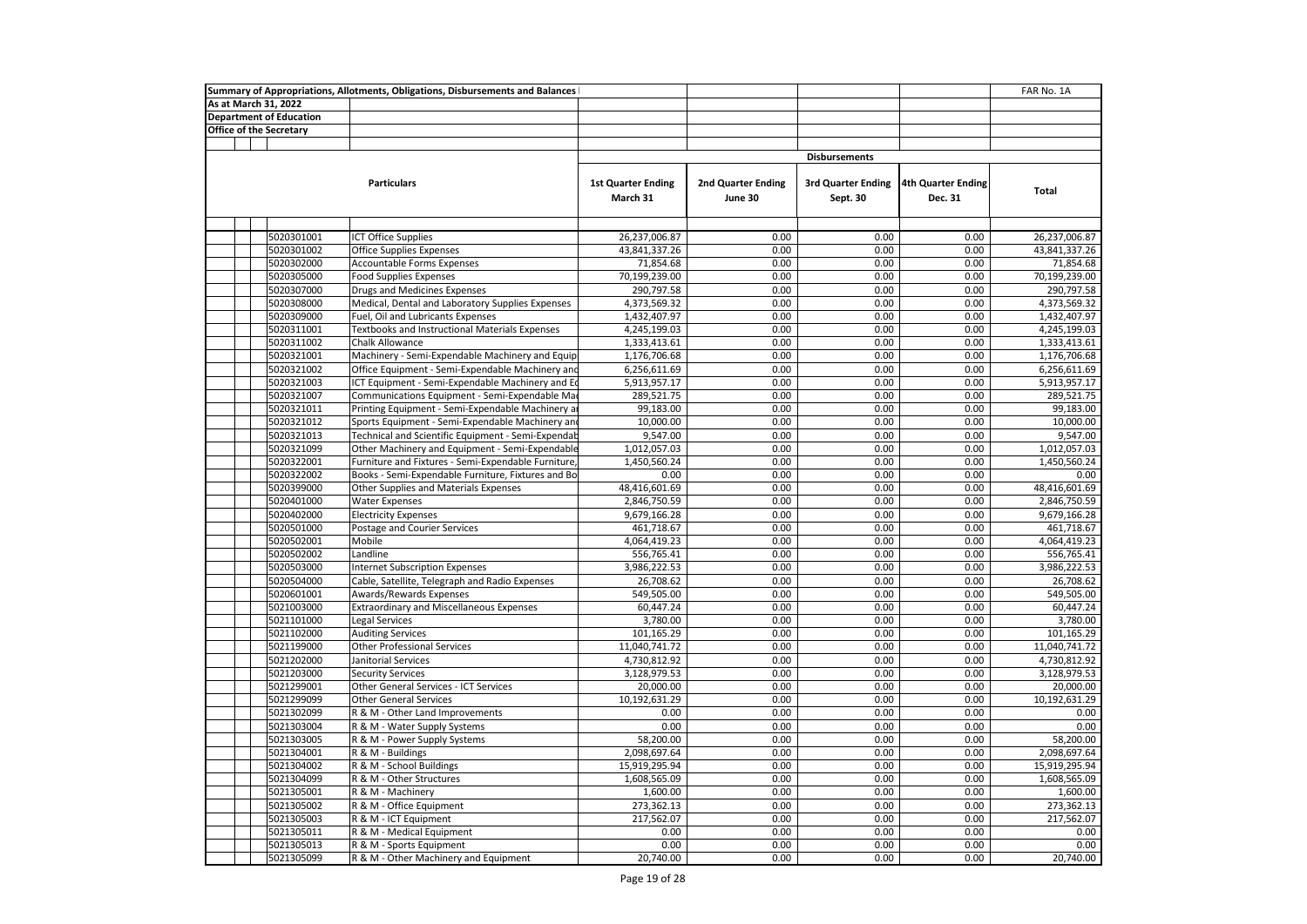|                         |                                | Summary of Appropriations, Allotments, Obligations, Disbursements and Balances |                       |                               | FAR No. 1A                |
|-------------------------|--------------------------------|--------------------------------------------------------------------------------|-----------------------|-------------------------------|---------------------------|
| As at March 31, 2022    |                                |                                                                                |                       |                               |                           |
|                         | <b>Department of Education</b> |                                                                                |                       |                               |                           |
| Office of the Secretary |                                |                                                                                |                       |                               |                           |
|                         |                                |                                                                                |                       |                               |                           |
|                         |                                |                                                                                |                       | <b>Balances</b>               |                           |
|                         |                                |                                                                                |                       |                               |                           |
|                         |                                | <b>Particulars</b>                                                             | Unreleased            |                               |                           |
|                         |                                |                                                                                | <b>Appropriations</b> | <b>Unobligated Allotments</b> | <b>Unpaid Obligations</b> |
|                         |                                |                                                                                |                       |                               |                           |
|                         |                                |                                                                                |                       |                               |                           |
|                         | 5020301001                     | <b>ICT Office Supplies</b>                                                     | 0.00                  | 8,980,401.99                  | 1,544,411.27              |
|                         | 5020301002                     | <b>Office Supplies Expenses</b>                                                | (0.00)                | 130,106,569.71                | 27,198,016.99             |
|                         | 5020302000                     | Accountable Forms Expenses                                                     | (0.00)                | 4,035,570.75                  | 0.00                      |
|                         | 5020305000                     | <b>Food Supplies Expenses</b>                                                  | 0.00                  | 32,158,466.45                 | 113,395,009.90            |
|                         | 5020307000                     | Drugs and Medicines Expenses                                                   | (0.00)                | 2,933,777.15                  | 635,709.64                |
|                         | 5020308000                     | Medical, Dental and Laboratory Supplies Expenses                               | 0.00                  | 3,081,646.19                  | 3,341,059.98              |
|                         | 5020309000                     | Fuel, Oil and Lubricants Expenses                                              | (0.00)                | 6,569,354.39                  | 27,434.71                 |
|                         | 5020311001                     | <b>Textbooks and Instructional Materials Expenses</b>                          | 352,398,000.00        | 2,509,122,441.79              | 22, 181, 423.88           |
|                         | 5020311002                     | Chalk Allowance                                                                | 68,741,000.00         | 285,374,919.29                | 36,755.09                 |
|                         | 5020321001                     | Machinery - Semi-Expendable Machinery and Equip                                | 0.00                  | 910,654.06                    | 98,170.87                 |
|                         | 5020321002                     | Office Equipment - Semi-Expendable Machinery and                               | (0.00)                | 2,048,474.77                  | 728,874.89                |
|                         | 5020321003                     | ICT Equipment - Semi-Expendable Machinery and Eq                               | 0.00                  | 2,905,064.40                  | 21,573,926.51             |
|                         | 5020321007                     | Communications Equipment - Semi-Expendable Ma                                  | 0.00                  | 2,189,463.04                  | 7,710,480.00              |
|                         | 5020321011                     | Printing Equipment - Semi-Expendable Machinery a                               | 0.00                  | 2,093,392.07                  | 0.00                      |
|                         | 5020321012                     | Sports Equipment - Semi-Expendable Machinery an                                | (0.00)                | 10,622,364.27                 | 233,820.00                |
|                         | 5020321013                     | Technical and Scientific Equipment - Semi-Expendab                             | (0.00)                | 943,346,533.43                | 4,352,491.47              |
|                         | 5020321099                     | Other Machinery and Equipment - Semi-Expendable                                | 0.00                  | 402,626.77                    | 125,496.39                |
|                         | 5020322001                     | Furniture and Fixtures - Semi-Expendable Furniture                             | 0.00                  | 1,712,480,101.84              | 324,978.93                |
|                         | 5020322002                     | Books - Semi-Expendable Furniture, Fixtures and Bo                             | 0.00                  | 40,000.00                     | 0.00                      |
|                         | 5020399000                     | Other Supplies and Materials Expenses                                          | 0.01                  | 328,376,458.63                | 45,025,487.41             |
|                         | 5020401000                     | <b>Water Expenses</b>                                                          | 0.00                  | 38,339,500.18                 | 199,596.33                |
|                         | 5020402000                     | <b>Electricity Expenses</b>                                                    | (0.00)                | 105,797,958.28                | 595,612.90                |
|                         | 5020501000                     | Postage and Courier Services                                                   | (0.00)                | 2,795,445.91                  | 256,273.43                |
|                         | 5020502001                     | Mobile                                                                         | (0.00)                | 10,264,092.21                 | 138,764.72                |
|                         | 5020502002                     | Landline                                                                       | (0.00)                | 29,027,419.83                 | 86,008.52                 |
|                         | 5020503000                     | <b>Internet Subscription Expenses</b>                                          | (0.00)                | 43,317,989.72                 | 112,932.63                |
|                         | 5020504000                     | Cable, Satellite, Telegraph and Radio Expenses                                 | 0.00                  | 303,881.98                    | 700.00                    |
|                         | 5020601001                     | Awards/Rewards Expenses                                                        | 0.00                  | 4,024,735.56                  | 36,000.00                 |
|                         | 5021003000                     | <b>Extraordinary and Miscellaneous Expenses</b>                                | 0.00                  | 6,400,077.12                  | 113,201.16                |
|                         | 5021101000                     | Legal Services                                                                 | 0.00                  | 2,516,560.35                  | 0.00                      |
|                         | 5021102000                     | <b>Auditing Services</b>                                                       | (0.00)                | 1,703,398.50                  | 2,000.00                  |
|                         | 5021199000                     | Other Professional Services                                                    | (0.00)                | 65,683,481.57                 | 977,859.28                |
|                         | 5021202000                     | Janitorial Services                                                            | (0.00)                | 2,576,767.69                  | 178,549.03                |
|                         | 5021203000                     | <b>Security Services</b>                                                       | (0.00)                | 6,923,388.57                  | 3,343,773.81              |
|                         | 5021299001                     | Other General Services - ICT Services                                          | 0.00                  | 1,341,650.35                  | 0.00                      |
|                         | 5021299099                     | <b>Other General Services</b>                                                  | 0.00                  | 3,142,069.81                  | 834,994.72                |
|                         | 5021302099                     | R & M - Other Land Improvements                                                | 0.00                  | 1,221,407.10                  | 825,900.00                |
|                         | 5021303004                     | R & M - Water Supply Systems                                                   | 0.00                  | 825,101.27                    | 4,000.00                  |
|                         | 5021303005                     | R & M - Power Supply Systems                                                   | 0.00                  | 740,768.55                    | 2,629.00                  |
|                         | 5021304001                     | R & M - Buildings                                                              | (0.00)                | 9,619,667.22                  | 3,331,918.80              |
|                         | 5021304002                     | R & M - School Buildings                                                       | (0.00)                | 24,388,504.85                 | 1,297,115.68              |
|                         | 5021304099                     | R & M - Other Structures                                                       | (0.00)                | 2,899,126.81                  | 1,415,720.87              |
|                         | 5021305001                     | R & M - Machinery                                                              | 0.00                  | 651,897.69                    | 20,000.00                 |
|                         | 5021305002                     | R & M - Office Equipment                                                       | 0.00                  | 4,929,931.15                  | 80,035.12                 |
|                         | 5021305003                     | R & M - ICT Equipment                                                          | 0.00                  | 2,828,456.07                  | 381,520.00                |
|                         | 5021305011                     | R & M - Medical Equipment                                                      | 0.00                  | 35,000.00                     | 0.00                      |
|                         | 5021305013                     | R & M - Sports Equipment                                                       | 0.00                  | 56,008.08                     | 0.00                      |
|                         | 5021305099                     | R & M - Other Machinery and Equipment                                          | 0.00                  | 2,149,840.85                  | 7,300.00                  |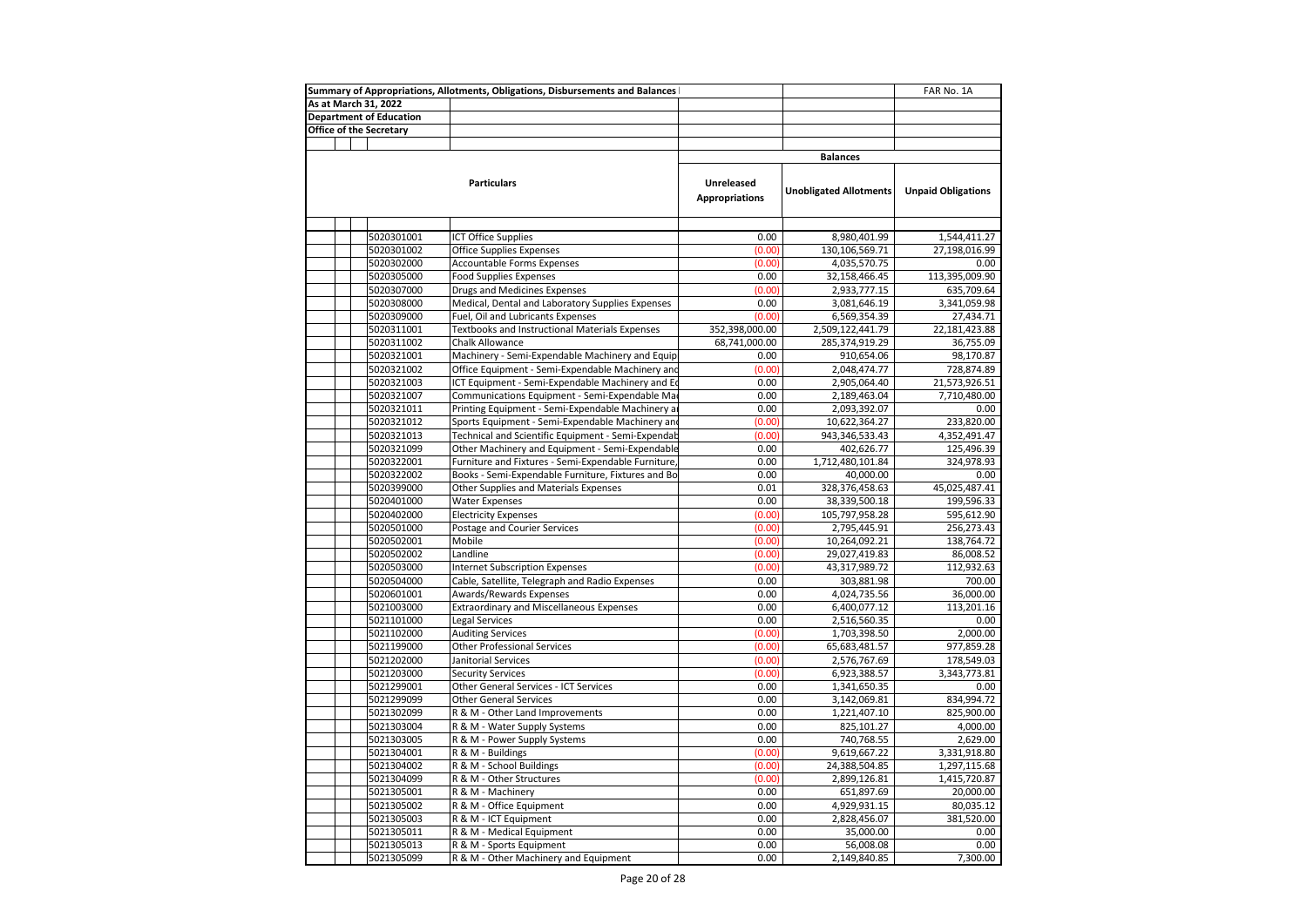|                                |                                | Summary of Appropriations, Allotments, Obligations, Disbursements and Balances by Object of Expenditures (SAAODBOE) |                                     |                                                                                     |                                   |                           |                                                                         |                    |                      | FAR No. 1A                 |
|--------------------------------|--------------------------------|---------------------------------------------------------------------------------------------------------------------|-------------------------------------|-------------------------------------------------------------------------------------|-----------------------------------|---------------------------|-------------------------------------------------------------------------|--------------------|----------------------|----------------------------|
| As at March 31, 2022           |                                |                                                                                                                     |                                     |                                                                                     |                                   |                           |                                                                         |                    |                      |                            |
|                                | <b>Department of Education</b> |                                                                                                                     |                                     |                                                                                     |                                   |                           |                                                                         |                    |                      |                            |
| <b>Office of the Secretary</b> |                                |                                                                                                                     |                                     |                                                                                     |                                   |                           |                                                                         |                    |                      |                            |
|                                |                                |                                                                                                                     |                                     |                                                                                     |                                   |                           |                                                                         |                    |                      |                            |
|                                |                                |                                                                                                                     |                                     | <b>Appropriations</b>                                                               |                                   |                           |                                                                         | <b>Allotments</b>  |                      |                            |
|                                |                                | <b>Particulars</b>                                                                                                  | Authorized<br><b>Appropriations</b> | <b>Adjustments (Transfer</b><br>To/From,<br>Modifications/<br><b>Augmentations)</b> | Adjusted<br><b>Appropriations</b> | <b>Allotment Received</b> | Adjustments<br>(Reductions,<br>Modifications/<br><b>Augmentations</b> ) | <b>Transfer To</b> | <b>Transfer From</b> | <b>Adjusted Allotments</b> |
|                                |                                |                                                                                                                     |                                     |                                                                                     |                                   |                           |                                                                         |                    |                      |                            |
|                                | 5021306001                     | R & M - Motor Vehicles                                                                                              | 0.00                                | 5,917,135.82                                                                        | 5,917,135.82                      | 4,566,263.15              | 1,350,872.67                                                            | 0.00               | 0.00                 | 5,917,135.82               |
|                                | 5021306099                     | R & M - Other Transportation Equipment                                                                              | 0.00                                | 1,000.00                                                                            | 1,000.00                          | 1,000.00                  | 0.00                                                                    | 0.00               | 0.00                 | 1,000.00                   |
|                                | 5021307000                     | R & M - Furniture and Fixtures                                                                                      | 0.00                                | 2,886,288.70                                                                        | 2,886,288.70                      | 4,265,034.59              | (1,378,745.89)                                                          | 0.00               | 0.00                 | 2,886,288.70               |
|                                | 5021308001                     | R & M - Leased Assets - Buildings and Other Structu                                                                 | 0.00                                | 5,470.14                                                                            | 5,470.14                          | 73,470.14                 | (68,000.00)                                                             | 0.00               | 0.00                 | 5,470.14                   |
|                                | 5021308004                     | R & M - ICT Machinery and Equipment                                                                                 | 0.00                                | 637,528.53                                                                          | 637,528.53                        | 1,469,078.53              | (831,550.00                                                             | 0.00               | 0.00                 | 637,528.53                 |
|                                | 5021321001                     | R & M - Machinery - Semi-Expendable Machinery ar                                                                    | 0.00                                | 157,425.46                                                                          | 157,425.46                        | 157,425.46                | 0.00                                                                    | 0.00               | 0.00                 | 157,425.46                 |
|                                | 5021321002                     | R & M - Office Equipment - Semi-Expendable Machi                                                                    | 0.00                                | 1,875,674.01                                                                        | 1,875,674.01                      | 1,598,415.12              | 277,258.89                                                              | 0.00               | 0.00                 | 1,875,674.01               |
|                                | 5021321003                     | R & M - ICT Equipment - Semi-Expendable Machiner                                                                    | 0.00                                | 475,836.30                                                                          | 475,836.30                        | 356,817.99                | 119,018.31                                                              | 0.00               | 0.00                 | 475,836.30                 |
|                                | 5021321012                     | R & M - Sports Equipment - Semi-Expendable Machi                                                                    | 0.00                                | 50,232.28                                                                           | 50,232.28                         | 50,232.28                 | 0.00                                                                    | 0.00               | 0.00                 | 50,232.28                  |
|                                | 5021321099                     | R & M - Other Machinery and Equipment - Semi-Exp                                                                    | 0.00                                | 36,293.53                                                                           | 36,293.53                         | 22,293.53                 | 14,000.00                                                               | 0.00               | 0.00                 | 36,293.53                  |
|                                | 5021322001                     | R & M - Furniture and Fixtures - Semi-Expendable Fu                                                                 | 0.00                                | 1,090,812.61                                                                        | 1,090,812.61                      | 1,203,202.61              | (112, 390.00)                                                           | 0.00               | 0.00                 | 1,090,812.61               |
|                                | 5021399099                     | R & M - Other Property, Plant and Equipment                                                                         | 0.00                                | 601,315.57                                                                          | 601,315.57                        | 587,315.57                | 14,000.00                                                               | 0.00               | 0.00                 | 601,315.57                 |
|                                | 5021401000                     | Subsidy to NGAs                                                                                                     | 0.00                                | 385,942.00                                                                          | 385,942.00                        | 385,942.00                | 0.00                                                                    | 0.00               | 0.00                 | 385,942.00                 |
|                                | 5021402000                     | Assistance to National Government Agencies                                                                          | 0.00                                | 10,851,551.90                                                                       | 10,851,551.90                     | 12,364,433.65             | (1,512,881.75                                                           | 0.00               | 0.00                 | 10,851,551.90              |
|                                | 5021408000                     | Subsidy to Operating Units                                                                                          | (112, 839.25)                       | 1,064,226,165.17                                                                    | 1,064,113,325.92                  | 1,357,024,417.51          | (295,021,568.09)                                                        | 37,082,350.00      | 39,192,826.50        | 1,064,113,325.92           |
|                                | 5021499000                     | Subsidies - Others                                                                                                  | 562,518,000.00                      | 1,990,759.89                                                                        | 564,508,759.89                    | 1,990,759.89              | 0.00                                                                    | 0.00               | 0.00                 | 1,990,759.89               |
|                                | 5021501001                     | Taxes, Duties and Licenses                                                                                          | 0.00                                | 1,343,970.14                                                                        | 1,343,970.14                      | 1,325,034.65              | 18,935.49                                                               | 0.00               | 0.00                 | 1,343,970.14               |
|                                | 5021502000                     | <b>Fidelity Bond Premiums</b>                                                                                       | 0.00                                | 10,796,136.90                                                                       | 10,796,136.90                     | 10,969,952.84             | (173, 815.94)                                                           | 0.00               | 0.00                 | 10,796,136.90              |
|                                | 5021503000                     | <b>Insurance Expenses</b>                                                                                           | 0.00                                | 10,368,956.72                                                                       | 10,368,956.72                     | 8,609,372.19              | 1,759,584.53                                                            | 0.00               | 0.00                 | 10,368,956.72              |
|                                | 5021601000                     | Labor and Wages                                                                                                     | 0.00                                | 1,557,571.74                                                                        | 1,557,571.74                      | 1,685,272.76              | (127,701.02)                                                            | 0.00               | 0.00                 | 1,557,571.74               |
|                                | 5029901000                     | Advertising, Promotional and Marketing Expense                                                                      | 0.00                                | 4,562,849.62                                                                        | 4,562,849.62                      | 4,628,356.65              | (65, 507.03)                                                            | 0.00               | 0.00                 | 4,562,849.62               |
|                                | 5029902000                     | <b>Printing and Publication Expenses</b>                                                                            | 0.00                                | 140,020,992.92                                                                      | 140,020,992.92                    | 33,136,640.24             | 106,884,352.68                                                          | 0.00               | 0.00                 | 140,020,992.92             |
|                                | 5029903000                     | <b>Representation Expenses</b>                                                                                      | 0.00                                | 18,032,884.49                                                                       | 18,032,884.49                     | 17,739,184.03             | 293,700.46                                                              | 0.00               | 0.00                 | 18,032,884.49              |
|                                | 5029904000                     | <b>Transportation and Delivery Expenses</b>                                                                         | 0.00                                | 70,585,939.60                                                                       | 70,585,939.60                     | 15,996,373.70             | 54,549,065.90                                                           | 0.00               | 40,500.00            | 70,585,939.60              |
|                                | 5029905002                     | Rents - Land                                                                                                        | 0.00                                | 727,445.21                                                                          | 727,445.21                        | 1,767,166.44              | (1,039,721.23)                                                          | 0.00               | 0.00                 | 727,445.21                 |
|                                | 5029905003                     | Rents - Motor Vehicles                                                                                              | 0.00                                | 9,588,090.56                                                                        | 9,588,090.56                      | 2,034,874.56              | 7,553,216.00                                                            | 0.00               | 0.00                 | 9,588,090.56               |
|                                | 5029905005                     | <b>Rents - Living Quarters</b>                                                                                      | 0.00                                | 386,056.92                                                                          | 386,056.92                        | 363,756.92                | 22,300.00                                                               | 0.00               | 0.00                 | 386,056.92                 |
|                                | 5029907099                     | Other Subscription Expenses                                                                                         | 0.00                                | 2,735,466.85                                                                        | 2,735,466.85                      | 2,876,269.35              | (140, 802.50)                                                           | 0.00               | 0.00                 | 2,735,466.85               |
|                                | 5020102000                     | Traveling Expenses - Foreign                                                                                        | 0.00                                | 5,316,379.14                                                                        | 5,316,379.14                      | 5,372,379.14              | (56,000.00)                                                             | 0.00               | 0.00                 | 5,316,379.14               |
|                                | 5020602000                     | Prizes                                                                                                              | 0.00                                | 3,386,930.04                                                                        | 3,386,930.04                      | 1,977,048.64              | 1,409,881.40                                                            | 0.00               | 0.00                 | 3,386,930.04               |
|                                | 5020702002                     | Research, Exploration and Development Expenses                                                                      | 0.00                                | 18,047,019.52                                                                       | 18,047,019.52                     | 18,356,686.41             | (309,666.89                                                             | 0.00               | 0.00                 | 18,047,019.52              |
|                                | 5029905004                     | Rents - Equipment                                                                                                   | 0.00                                | 1,119,450.00                                                                        | 1,119,450.00                      | 948,000.00                | 171,450.00                                                              | 0.00               | 0.00                 | 1,119,450.00               |
|                                | 5029906000                     | Membership Dues and Contributions to Organizatio                                                                    | 0.00                                | 1,041,577.08                                                                        | 1,041,577.08                      | 1,047,697.58              | (6, 120.50)                                                             | 0.00               | 0.00                 | 1,041,577.08               |
|                                | 5020601002                     | Rewards and Incentives                                                                                              | 0.00                                | 8,214,435.32                                                                        | 8,214,435.32                      | 8,214,435.32              | 0.00                                                                    | 0.00               | 0.00                 | 8,214,435.32               |
|                                | 5021305012                     | R & M - Printing Equipment                                                                                          | 0.00                                | 971,910.88                                                                          | 971,910.88                        | 971,910.88                | 0.00                                                                    | 0.00               | 0.00                 | 971,910.88                 |
|                                | 5029905001                     | <b>Rents - Buildings and Structures</b>                                                                             | 0.00                                | 42,197,729.09                                                                       | 42,197,729.09                     | 42,286,729.09             | (89,000.00)                                                             | 0.00               | 0.00                 | 42,197,729.09              |
|                                | 5020303000                     | Non-Accountable Forms Expenses                                                                                      | 0.00                                | 232,019.88                                                                          | 232,019.88                        | 232,019.88                | 0.00                                                                    | 0.00               | 0.00                 | 232,019.88                 |
|                                | 5020310000                     | Agricultural and Marine Supplies Expenses                                                                           | 0.00                                | 372,459.72                                                                          | 372,459.72                        | 75,684.72                 | 296,775.00                                                              | 0.00               | 0.00                 | 372,459.72                 |
|                                | 5020321010                     | Medical Equipment - Semi-Expendable Machinery a                                                                     | 0.00                                | 218,271.88                                                                          | 218,271.88                        | 180,639.30                | 37,632.58                                                               | 0.00               | 0.00                 | 218,271.88                 |
|                                | 5020702001                     | ICT Research, Exploration and Development Expens                                                                    | 0.00                                | 10,000.00                                                                           | 10,000.00                         | 10,000.00                 | 0.00                                                                    | 0.00               | 0.00                 | 10,000.00                  |
|                                | 5020801000                     | Demolition and Relocation Expenses                                                                                  | 0.00                                | 62,619.57                                                                           | 62,619.57                         | 62,619.57                 | 0.00                                                                    | 0.00               | 0.00                 | 62,619.57                  |
|                                | 5021103001                     | <b>ICT Consultancy Services</b>                                                                                     | 0.00                                | 1,309,851.28                                                                        | 1,309,851.28                      | 1,275,851.28              | 34,000.00                                                               | 0.00               | 0.00                 | 1,309,851.28               |
|                                | 5021103002                     | <b>Consultancy Services</b>                                                                                         | 0.00                                | 6,032,731.24                                                                        | 6,032,731.24                      | 5,862,731.24              | 170,000.00                                                              | 0.00               | 0.00                 | 6,032,731.24               |
|                                | 5021201000                     | <b>Environment/Sanitary Services</b>                                                                                | 0.00                                | 53,000.00                                                                           | 53,000.00                         | 53,000.00                 | 0.00                                                                    | 0.00               | 0.00                 | 53,000.00                  |
|                                | 5021303099                     | R & M - Other Infrastructures Assets                                                                                | 0.00                                | 83,646.50                                                                           | 83,646.50                         | 83,646.50                 | 0.00                                                                    | 0.00               | 0.00                 | 83,646.50                  |
|                                | 5021305007                     | R & M - Communication Equipment                                                                                     | 0.00                                | 172,346.67                                                                          | 172,346.67                        | 200,892.67                | (28, 546.00)                                                            | 0.00               | 0.00                 | 172,346.67                 |
|                                | 5021305009                     | R & M - Disaster Response and Rescue Equipment                                                                      | 0.00                                | 129,239.09                                                                          | 129,239.09                        | 129,239.09                | 0.00                                                                    | 0.00               | 0.00                 | 129,239.09                 |
|                                | 5021305014                     | R & M - Technical and Scientific Equipment                                                                          | 0.00                                | 31,109.02                                                                           | 31,109.02                         | 31,109.02                 | 0.00                                                                    | 0.00               | 0.00                 | 31,109.02                  |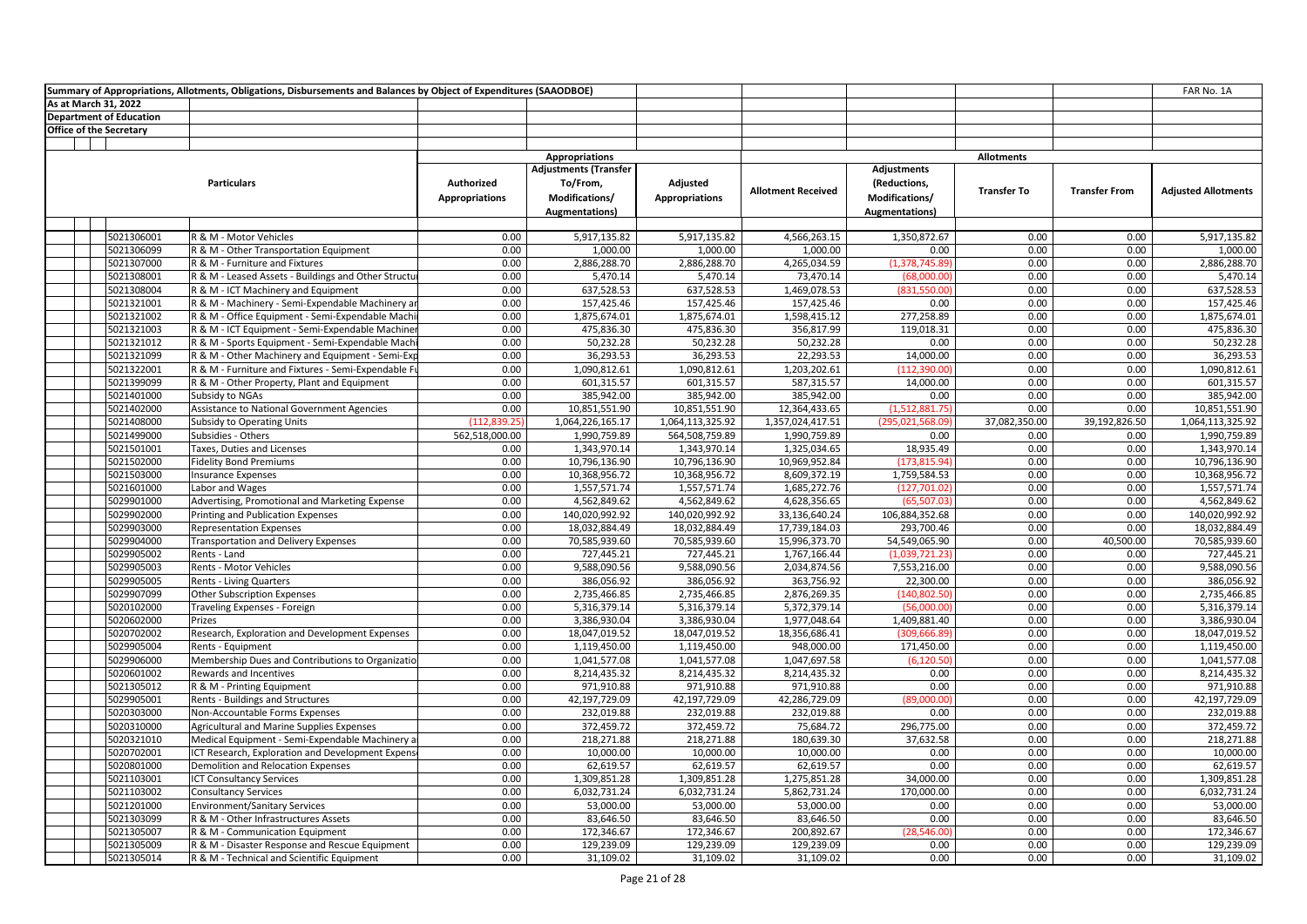| As at March 31, 2022<br><b>Department of Education</b><br><b>Office of the Secretary</b><br><b>Obligations</b><br><b>Particulars</b><br><b>1st Quarter Ending</b><br>2nd Quarter Ending<br><b>3rd Quarter Ending</b><br><b>4th Quarter Ending</b><br><b>Total</b><br>March 31<br>June 30<br>Sept. 30<br>Dec. 31<br>5021306001<br>0.00<br>0.00<br>0.00<br>R & M - Motor Vehicles<br>1,905,503.86<br>1,905,503.86<br>5021306099<br>R & M - Other Transportation Equipment<br>0.00<br>0.00<br>0.00<br>0.00<br>0.00<br>164,794.11<br>0.00<br>0.00<br>164,794.11<br>5021307000<br>R & M - Furniture and Fixtures<br>0.00<br>5021308001<br>R & M - Leased Assets - Buildings and Other Structu<br>0.00<br>0.00<br>0.00<br>0.00<br>0.00<br>5021308004<br>0.00<br>0.00<br>0.00<br>0.00<br>0.00<br>R & M - ICT Machinery and Equipment<br>5021321001<br>R & M - Machinery - Semi-Expendable Machinery ar<br>0.00<br>0.00<br>0.00<br>0.00<br>0.00<br>5021321002<br>R & M - Office Equipment - Semi-Expendable Machi<br>277,258.89<br>0.00<br>0.00<br>0.00<br>277,258.89<br>0.00<br>0.00<br>100,219.67<br>5021321003<br>R & M - ICT Equipment - Semi-Expendable Machiner<br>100,219.67<br>0.00<br>5021321012<br>R & M - Sports Equipment - Semi-Expendable Mach<br>0.00<br>0.00<br>0.00<br>0.00<br>0.00<br>0.00<br>0.00<br>5021321099<br>R & M - Other Machinery and Equipment - Semi-Exp<br>14,000.00<br>0.00<br>14,000.00<br>5021322001<br>R & M - Furniture and Fixtures - Semi-Expendable F<br>37,610.00<br>0.00<br>0.00<br>0.00<br>37,610.00<br>14,000.00<br>0.00<br>0.00<br>0.00<br>14,000.00<br>5021399099<br>R & M - Other Property, Plant and Equipment<br>5021401000<br>0.00<br>0.00<br>0.00<br>0.00<br>Subsidy to NGAs<br>0.00<br>0.00<br>0.00<br>0.00<br>0.00<br>0.00<br>5021402000<br>Assistance to National Government Agencies<br>45,169,410.84<br>5021408000<br><b>Subsidy to Operating Units</b><br>0.00<br>0.00<br>0.00<br>45,169,410.84<br>0.00<br>0.00<br>0.00<br>5021499000<br>Subsidies - Others<br>195.31<br>195.31<br>Taxes, Duties and Licenses<br>93.150.74<br>0.00<br>0.00<br>93.150.74<br>5021501001<br>0.00<br>0.00<br>0.00<br>0.00<br>755,464.66<br>5021502000<br><b>Fidelity Bond Premiums</b><br>755,464.66<br>5021503000<br><b>Insurance Expenses</b><br>2,898,403.39<br>0.00<br>0.00<br>0.00<br>2,898,403.39<br>5021601000<br>Labor and Wages<br>743,746.83<br>0.00<br>0.00<br>0.00<br>743,746.83<br>5029901000<br>Advertising, Promotional and Marketing Expense<br>6,280.00<br>0.00<br>0.00<br>0.00<br>6,280.00<br>5029902000<br><b>Printing and Publication Expenses</b><br>110,580,128.09<br>0.00<br>0.00<br>0.00<br>110,580,128.09<br>0.00<br>0.00<br>0.00<br>3,912,415.63<br>5029903000<br><b>Representation Expenses</b><br>3,912,415.63<br>5029904000<br><b>Transportation and Delivery Expenses</b><br>54,565,592.46<br>0.00<br>0.00<br>0.00<br>54,565,592.46<br>0.00<br>0.00<br>0.00<br>5029905002<br>Rents - Land<br>0.00<br>0.00<br>0.00<br>5029905003<br>Rents - Motor Vehicles<br>7,599,936.00<br>0.00<br>0.00<br>7,599,936.00<br>0.00<br>0.00<br>0.00<br>38,800.00<br>5029905005<br><b>Rents - Living Quarters</b><br>38,800.00<br>5029907099<br>Other Subscription Expenses<br>68,563.02<br>0.00<br>0.00<br>0.00<br>68,563.02<br>5020102000<br>506,767.98<br>0.00<br>0.00<br>0.00<br>506,767.98<br>Traveling Expenses - Foreign<br>0.00<br>0.00<br>0.00<br>1,591,000.00<br>5020602000<br>Prizes<br>1,591,000.00<br>0.00<br>0.00<br>0.00<br>309,566.00<br>5020702002<br>Research, Exploration and Development Expenses<br>309,566.00<br>0.00<br>0.00<br>171,450.00<br>5029905004<br>171,450.00<br>0.00<br>Rents - Equipment<br>0.00<br>0.00<br>5029906000<br>Membership Dues and Contributions to Organizatio<br>0.00<br>0.00<br>0.00<br>5020601002<br>230,200.00<br>0.00<br>0.00<br>0.00<br>230,200.00<br>Rewards and Incentives<br>0.00<br>0.00<br>0.00<br>6,950.00<br>5021305012<br>R & M - Printing Equipment<br>6,950.00<br>0.00<br>0.00<br>0.00<br>1,000.00<br>5029905001<br>Rents - Buildings and Structures<br>1,000.00<br>0.00<br>0.00<br>0.00<br>5020303000<br>Non-Accountable Forms Expenses<br>0.00<br>0.00<br>5020310000<br>296,775.00<br>0.00<br>0.00<br>0.00<br>296,775.00<br>Agricultural and Marine Supplies Expenses<br>0.00<br>5020321010<br>45,728.58<br>0.00<br>0.00<br>45.728.58<br>Medical Equipment - Semi-Expendable Machinery a<br>5020702001<br>0.00<br>0.00<br>0.00<br>0.00<br>ICT Research, Exploration and Development Expens<br>0.00<br>0.00<br>0.00<br>0.00<br>5020801000<br>Demolition and Relocation Expenses<br>0.00<br>0.00<br>5021103001<br><b>ICT Consultancy Services</b><br>34,000.00<br>0.00<br>0.00<br>0.00<br>34,000.00<br>170,000.00<br>0.00<br>170,000.00<br>5021103002<br><b>Consultancy Services</b><br>0.00<br>0.00<br>5021201000<br><b>Environment/Sanitary Services</b><br>0.00<br>0.00<br>0.00<br>0.00<br>0.00<br>0.00<br>0.00<br>0.00<br>0.00<br>0.00<br>5021303099<br>R & M - Other Infrastructures Assets<br>0.00<br>0.00<br>0.00<br>0.00<br>5021305007<br>R & M - Communication Equipment<br>0.00<br>5021305009<br>0.00<br>0.00<br>0.00<br>0.00<br>0.00<br>R & M - Disaster Response and Rescue Equipment | Summary of Appropriations, Allotments, Obligations, Disbursements and Balances |            |                                            |      |      |      |      | FAR No. 1A |
|--------------------------------------------------------------------------------------------------------------------------------------------------------------------------------------------------------------------------------------------------------------------------------------------------------------------------------------------------------------------------------------------------------------------------------------------------------------------------------------------------------------------------------------------------------------------------------------------------------------------------------------------------------------------------------------------------------------------------------------------------------------------------------------------------------------------------------------------------------------------------------------------------------------------------------------------------------------------------------------------------------------------------------------------------------------------------------------------------------------------------------------------------------------------------------------------------------------------------------------------------------------------------------------------------------------------------------------------------------------------------------------------------------------------------------------------------------------------------------------------------------------------------------------------------------------------------------------------------------------------------------------------------------------------------------------------------------------------------------------------------------------------------------------------------------------------------------------------------------------------------------------------------------------------------------------------------------------------------------------------------------------------------------------------------------------------------------------------------------------------------------------------------------------------------------------------------------------------------------------------------------------------------------------------------------------------------------------------------------------------------------------------------------------------------------------------------------------------------------------------------------------------------------------------------------------------------------------------------------------------------------------------------------------------------------------------------------------------------------------------------------------------------------------------------------------------------------------------------------------------------------------------------------------------------------------------------------------------------------------------------------------------------------------------------------------------------------------------------------------------------------------------------------------------------------------------------------------------------------------------------------------------------------------------------------------------------------------------------------------------------------------------------------------------------------------------------------------------------------------------------------------------------------------------------------------------------------------------------------------------------------------------------------------------------------------------------------------------------------------------------------------------------------------------------------------------------------------------------------------------------------------------------------------------------------------------------------------------------------------------------------------------------------------------------------------------------------------------------------------------------------------------------------------------------------------------------------------------------------------------------------------------------------------------------------------------------------------------------------------------------------------------------------------------------------------------------------------------------------------------------------------------------------------------------------------------------------------------------------------------------------------------------------------------------------------------------------------------------------------------------------------------------------------------------------------------------------------------------------------------------------------------------------------------------------------------------------------------------------------------------------------------------------------------------------------------------------------------------------------------------------------------------------------------------------------------------------|--------------------------------------------------------------------------------|------------|--------------------------------------------|------|------|------|------|------------|
|                                                                                                                                                                                                                                                                                                                                                                                                                                                                                                                                                                                                                                                                                                                                                                                                                                                                                                                                                                                                                                                                                                                                                                                                                                                                                                                                                                                                                                                                                                                                                                                                                                                                                                                                                                                                                                                                                                                                                                                                                                                                                                                                                                                                                                                                                                                                                                                                                                                                                                                                                                                                                                                                                                                                                                                                                                                                                                                                                                                                                                                                                                                                                                                                                                                                                                                                                                                                                                                                                                                                                                                                                                                                                                                                                                                                                                                                                                                                                                                                                                                                                                                                                                                                                                                                                                                                                                                                                                                                                                                                                                                                                                                                                                                                                                                                                                                                                                                                                                                                                                                                                                                                                                                                        |                                                                                |            |                                            |      |      |      |      |            |
|                                                                                                                                                                                                                                                                                                                                                                                                                                                                                                                                                                                                                                                                                                                                                                                                                                                                                                                                                                                                                                                                                                                                                                                                                                                                                                                                                                                                                                                                                                                                                                                                                                                                                                                                                                                                                                                                                                                                                                                                                                                                                                                                                                                                                                                                                                                                                                                                                                                                                                                                                                                                                                                                                                                                                                                                                                                                                                                                                                                                                                                                                                                                                                                                                                                                                                                                                                                                                                                                                                                                                                                                                                                                                                                                                                                                                                                                                                                                                                                                                                                                                                                                                                                                                                                                                                                                                                                                                                                                                                                                                                                                                                                                                                                                                                                                                                                                                                                                                                                                                                                                                                                                                                                                        |                                                                                |            |                                            |      |      |      |      |            |
|                                                                                                                                                                                                                                                                                                                                                                                                                                                                                                                                                                                                                                                                                                                                                                                                                                                                                                                                                                                                                                                                                                                                                                                                                                                                                                                                                                                                                                                                                                                                                                                                                                                                                                                                                                                                                                                                                                                                                                                                                                                                                                                                                                                                                                                                                                                                                                                                                                                                                                                                                                                                                                                                                                                                                                                                                                                                                                                                                                                                                                                                                                                                                                                                                                                                                                                                                                                                                                                                                                                                                                                                                                                                                                                                                                                                                                                                                                                                                                                                                                                                                                                                                                                                                                                                                                                                                                                                                                                                                                                                                                                                                                                                                                                                                                                                                                                                                                                                                                                                                                                                                                                                                                                                        |                                                                                |            |                                            |      |      |      |      |            |
|                                                                                                                                                                                                                                                                                                                                                                                                                                                                                                                                                                                                                                                                                                                                                                                                                                                                                                                                                                                                                                                                                                                                                                                                                                                                                                                                                                                                                                                                                                                                                                                                                                                                                                                                                                                                                                                                                                                                                                                                                                                                                                                                                                                                                                                                                                                                                                                                                                                                                                                                                                                                                                                                                                                                                                                                                                                                                                                                                                                                                                                                                                                                                                                                                                                                                                                                                                                                                                                                                                                                                                                                                                                                                                                                                                                                                                                                                                                                                                                                                                                                                                                                                                                                                                                                                                                                                                                                                                                                                                                                                                                                                                                                                                                                                                                                                                                                                                                                                                                                                                                                                                                                                                                                        |                                                                                |            |                                            |      |      |      |      |            |
|                                                                                                                                                                                                                                                                                                                                                                                                                                                                                                                                                                                                                                                                                                                                                                                                                                                                                                                                                                                                                                                                                                                                                                                                                                                                                                                                                                                                                                                                                                                                                                                                                                                                                                                                                                                                                                                                                                                                                                                                                                                                                                                                                                                                                                                                                                                                                                                                                                                                                                                                                                                                                                                                                                                                                                                                                                                                                                                                                                                                                                                                                                                                                                                                                                                                                                                                                                                                                                                                                                                                                                                                                                                                                                                                                                                                                                                                                                                                                                                                                                                                                                                                                                                                                                                                                                                                                                                                                                                                                                                                                                                                                                                                                                                                                                                                                                                                                                                                                                                                                                                                                                                                                                                                        |                                                                                |            |                                            |      |      |      |      |            |
|                                                                                                                                                                                                                                                                                                                                                                                                                                                                                                                                                                                                                                                                                                                                                                                                                                                                                                                                                                                                                                                                                                                                                                                                                                                                                                                                                                                                                                                                                                                                                                                                                                                                                                                                                                                                                                                                                                                                                                                                                                                                                                                                                                                                                                                                                                                                                                                                                                                                                                                                                                                                                                                                                                                                                                                                                                                                                                                                                                                                                                                                                                                                                                                                                                                                                                                                                                                                                                                                                                                                                                                                                                                                                                                                                                                                                                                                                                                                                                                                                                                                                                                                                                                                                                                                                                                                                                                                                                                                                                                                                                                                                                                                                                                                                                                                                                                                                                                                                                                                                                                                                                                                                                                                        |                                                                                |            |                                            |      |      |      |      |            |
|                                                                                                                                                                                                                                                                                                                                                                                                                                                                                                                                                                                                                                                                                                                                                                                                                                                                                                                                                                                                                                                                                                                                                                                                                                                                                                                                                                                                                                                                                                                                                                                                                                                                                                                                                                                                                                                                                                                                                                                                                                                                                                                                                                                                                                                                                                                                                                                                                                                                                                                                                                                                                                                                                                                                                                                                                                                                                                                                                                                                                                                                                                                                                                                                                                                                                                                                                                                                                                                                                                                                                                                                                                                                                                                                                                                                                                                                                                                                                                                                                                                                                                                                                                                                                                                                                                                                                                                                                                                                                                                                                                                                                                                                                                                                                                                                                                                                                                                                                                                                                                                                                                                                                                                                        |                                                                                |            |                                            |      |      |      |      |            |
|                                                                                                                                                                                                                                                                                                                                                                                                                                                                                                                                                                                                                                                                                                                                                                                                                                                                                                                                                                                                                                                                                                                                                                                                                                                                                                                                                                                                                                                                                                                                                                                                                                                                                                                                                                                                                                                                                                                                                                                                                                                                                                                                                                                                                                                                                                                                                                                                                                                                                                                                                                                                                                                                                                                                                                                                                                                                                                                                                                                                                                                                                                                                                                                                                                                                                                                                                                                                                                                                                                                                                                                                                                                                                                                                                                                                                                                                                                                                                                                                                                                                                                                                                                                                                                                                                                                                                                                                                                                                                                                                                                                                                                                                                                                                                                                                                                                                                                                                                                                                                                                                                                                                                                                                        |                                                                                |            |                                            |      |      |      |      |            |
|                                                                                                                                                                                                                                                                                                                                                                                                                                                                                                                                                                                                                                                                                                                                                                                                                                                                                                                                                                                                                                                                                                                                                                                                                                                                                                                                                                                                                                                                                                                                                                                                                                                                                                                                                                                                                                                                                                                                                                                                                                                                                                                                                                                                                                                                                                                                                                                                                                                                                                                                                                                                                                                                                                                                                                                                                                                                                                                                                                                                                                                                                                                                                                                                                                                                                                                                                                                                                                                                                                                                                                                                                                                                                                                                                                                                                                                                                                                                                                                                                                                                                                                                                                                                                                                                                                                                                                                                                                                                                                                                                                                                                                                                                                                                                                                                                                                                                                                                                                                                                                                                                                                                                                                                        |                                                                                |            |                                            |      |      |      |      |            |
|                                                                                                                                                                                                                                                                                                                                                                                                                                                                                                                                                                                                                                                                                                                                                                                                                                                                                                                                                                                                                                                                                                                                                                                                                                                                                                                                                                                                                                                                                                                                                                                                                                                                                                                                                                                                                                                                                                                                                                                                                                                                                                                                                                                                                                                                                                                                                                                                                                                                                                                                                                                                                                                                                                                                                                                                                                                                                                                                                                                                                                                                                                                                                                                                                                                                                                                                                                                                                                                                                                                                                                                                                                                                                                                                                                                                                                                                                                                                                                                                                                                                                                                                                                                                                                                                                                                                                                                                                                                                                                                                                                                                                                                                                                                                                                                                                                                                                                                                                                                                                                                                                                                                                                                                        |                                                                                |            |                                            |      |      |      |      |            |
|                                                                                                                                                                                                                                                                                                                                                                                                                                                                                                                                                                                                                                                                                                                                                                                                                                                                                                                                                                                                                                                                                                                                                                                                                                                                                                                                                                                                                                                                                                                                                                                                                                                                                                                                                                                                                                                                                                                                                                                                                                                                                                                                                                                                                                                                                                                                                                                                                                                                                                                                                                                                                                                                                                                                                                                                                                                                                                                                                                                                                                                                                                                                                                                                                                                                                                                                                                                                                                                                                                                                                                                                                                                                                                                                                                                                                                                                                                                                                                                                                                                                                                                                                                                                                                                                                                                                                                                                                                                                                                                                                                                                                                                                                                                                                                                                                                                                                                                                                                                                                                                                                                                                                                                                        |                                                                                |            |                                            |      |      |      |      |            |
|                                                                                                                                                                                                                                                                                                                                                                                                                                                                                                                                                                                                                                                                                                                                                                                                                                                                                                                                                                                                                                                                                                                                                                                                                                                                                                                                                                                                                                                                                                                                                                                                                                                                                                                                                                                                                                                                                                                                                                                                                                                                                                                                                                                                                                                                                                                                                                                                                                                                                                                                                                                                                                                                                                                                                                                                                                                                                                                                                                                                                                                                                                                                                                                                                                                                                                                                                                                                                                                                                                                                                                                                                                                                                                                                                                                                                                                                                                                                                                                                                                                                                                                                                                                                                                                                                                                                                                                                                                                                                                                                                                                                                                                                                                                                                                                                                                                                                                                                                                                                                                                                                                                                                                                                        |                                                                                |            |                                            |      |      |      |      |            |
|                                                                                                                                                                                                                                                                                                                                                                                                                                                                                                                                                                                                                                                                                                                                                                                                                                                                                                                                                                                                                                                                                                                                                                                                                                                                                                                                                                                                                                                                                                                                                                                                                                                                                                                                                                                                                                                                                                                                                                                                                                                                                                                                                                                                                                                                                                                                                                                                                                                                                                                                                                                                                                                                                                                                                                                                                                                                                                                                                                                                                                                                                                                                                                                                                                                                                                                                                                                                                                                                                                                                                                                                                                                                                                                                                                                                                                                                                                                                                                                                                                                                                                                                                                                                                                                                                                                                                                                                                                                                                                                                                                                                                                                                                                                                                                                                                                                                                                                                                                                                                                                                                                                                                                                                        |                                                                                |            |                                            |      |      |      |      |            |
|                                                                                                                                                                                                                                                                                                                                                                                                                                                                                                                                                                                                                                                                                                                                                                                                                                                                                                                                                                                                                                                                                                                                                                                                                                                                                                                                                                                                                                                                                                                                                                                                                                                                                                                                                                                                                                                                                                                                                                                                                                                                                                                                                                                                                                                                                                                                                                                                                                                                                                                                                                                                                                                                                                                                                                                                                                                                                                                                                                                                                                                                                                                                                                                                                                                                                                                                                                                                                                                                                                                                                                                                                                                                                                                                                                                                                                                                                                                                                                                                                                                                                                                                                                                                                                                                                                                                                                                                                                                                                                                                                                                                                                                                                                                                                                                                                                                                                                                                                                                                                                                                                                                                                                                                        |                                                                                |            |                                            |      |      |      |      |            |
|                                                                                                                                                                                                                                                                                                                                                                                                                                                                                                                                                                                                                                                                                                                                                                                                                                                                                                                                                                                                                                                                                                                                                                                                                                                                                                                                                                                                                                                                                                                                                                                                                                                                                                                                                                                                                                                                                                                                                                                                                                                                                                                                                                                                                                                                                                                                                                                                                                                                                                                                                                                                                                                                                                                                                                                                                                                                                                                                                                                                                                                                                                                                                                                                                                                                                                                                                                                                                                                                                                                                                                                                                                                                                                                                                                                                                                                                                                                                                                                                                                                                                                                                                                                                                                                                                                                                                                                                                                                                                                                                                                                                                                                                                                                                                                                                                                                                                                                                                                                                                                                                                                                                                                                                        |                                                                                |            |                                            |      |      |      |      |            |
|                                                                                                                                                                                                                                                                                                                                                                                                                                                                                                                                                                                                                                                                                                                                                                                                                                                                                                                                                                                                                                                                                                                                                                                                                                                                                                                                                                                                                                                                                                                                                                                                                                                                                                                                                                                                                                                                                                                                                                                                                                                                                                                                                                                                                                                                                                                                                                                                                                                                                                                                                                                                                                                                                                                                                                                                                                                                                                                                                                                                                                                                                                                                                                                                                                                                                                                                                                                                                                                                                                                                                                                                                                                                                                                                                                                                                                                                                                                                                                                                                                                                                                                                                                                                                                                                                                                                                                                                                                                                                                                                                                                                                                                                                                                                                                                                                                                                                                                                                                                                                                                                                                                                                                                                        |                                                                                |            |                                            |      |      |      |      |            |
|                                                                                                                                                                                                                                                                                                                                                                                                                                                                                                                                                                                                                                                                                                                                                                                                                                                                                                                                                                                                                                                                                                                                                                                                                                                                                                                                                                                                                                                                                                                                                                                                                                                                                                                                                                                                                                                                                                                                                                                                                                                                                                                                                                                                                                                                                                                                                                                                                                                                                                                                                                                                                                                                                                                                                                                                                                                                                                                                                                                                                                                                                                                                                                                                                                                                                                                                                                                                                                                                                                                                                                                                                                                                                                                                                                                                                                                                                                                                                                                                                                                                                                                                                                                                                                                                                                                                                                                                                                                                                                                                                                                                                                                                                                                                                                                                                                                                                                                                                                                                                                                                                                                                                                                                        |                                                                                |            |                                            |      |      |      |      |            |
|                                                                                                                                                                                                                                                                                                                                                                                                                                                                                                                                                                                                                                                                                                                                                                                                                                                                                                                                                                                                                                                                                                                                                                                                                                                                                                                                                                                                                                                                                                                                                                                                                                                                                                                                                                                                                                                                                                                                                                                                                                                                                                                                                                                                                                                                                                                                                                                                                                                                                                                                                                                                                                                                                                                                                                                                                                                                                                                                                                                                                                                                                                                                                                                                                                                                                                                                                                                                                                                                                                                                                                                                                                                                                                                                                                                                                                                                                                                                                                                                                                                                                                                                                                                                                                                                                                                                                                                                                                                                                                                                                                                                                                                                                                                                                                                                                                                                                                                                                                                                                                                                                                                                                                                                        |                                                                                |            |                                            |      |      |      |      |            |
|                                                                                                                                                                                                                                                                                                                                                                                                                                                                                                                                                                                                                                                                                                                                                                                                                                                                                                                                                                                                                                                                                                                                                                                                                                                                                                                                                                                                                                                                                                                                                                                                                                                                                                                                                                                                                                                                                                                                                                                                                                                                                                                                                                                                                                                                                                                                                                                                                                                                                                                                                                                                                                                                                                                                                                                                                                                                                                                                                                                                                                                                                                                                                                                                                                                                                                                                                                                                                                                                                                                                                                                                                                                                                                                                                                                                                                                                                                                                                                                                                                                                                                                                                                                                                                                                                                                                                                                                                                                                                                                                                                                                                                                                                                                                                                                                                                                                                                                                                                                                                                                                                                                                                                                                        |                                                                                |            |                                            |      |      |      |      |            |
|                                                                                                                                                                                                                                                                                                                                                                                                                                                                                                                                                                                                                                                                                                                                                                                                                                                                                                                                                                                                                                                                                                                                                                                                                                                                                                                                                                                                                                                                                                                                                                                                                                                                                                                                                                                                                                                                                                                                                                                                                                                                                                                                                                                                                                                                                                                                                                                                                                                                                                                                                                                                                                                                                                                                                                                                                                                                                                                                                                                                                                                                                                                                                                                                                                                                                                                                                                                                                                                                                                                                                                                                                                                                                                                                                                                                                                                                                                                                                                                                                                                                                                                                                                                                                                                                                                                                                                                                                                                                                                                                                                                                                                                                                                                                                                                                                                                                                                                                                                                                                                                                                                                                                                                                        |                                                                                |            |                                            |      |      |      |      |            |
|                                                                                                                                                                                                                                                                                                                                                                                                                                                                                                                                                                                                                                                                                                                                                                                                                                                                                                                                                                                                                                                                                                                                                                                                                                                                                                                                                                                                                                                                                                                                                                                                                                                                                                                                                                                                                                                                                                                                                                                                                                                                                                                                                                                                                                                                                                                                                                                                                                                                                                                                                                                                                                                                                                                                                                                                                                                                                                                                                                                                                                                                                                                                                                                                                                                                                                                                                                                                                                                                                                                                                                                                                                                                                                                                                                                                                                                                                                                                                                                                                                                                                                                                                                                                                                                                                                                                                                                                                                                                                                                                                                                                                                                                                                                                                                                                                                                                                                                                                                                                                                                                                                                                                                                                        |                                                                                |            |                                            |      |      |      |      |            |
|                                                                                                                                                                                                                                                                                                                                                                                                                                                                                                                                                                                                                                                                                                                                                                                                                                                                                                                                                                                                                                                                                                                                                                                                                                                                                                                                                                                                                                                                                                                                                                                                                                                                                                                                                                                                                                                                                                                                                                                                                                                                                                                                                                                                                                                                                                                                                                                                                                                                                                                                                                                                                                                                                                                                                                                                                                                                                                                                                                                                                                                                                                                                                                                                                                                                                                                                                                                                                                                                                                                                                                                                                                                                                                                                                                                                                                                                                                                                                                                                                                                                                                                                                                                                                                                                                                                                                                                                                                                                                                                                                                                                                                                                                                                                                                                                                                                                                                                                                                                                                                                                                                                                                                                                        |                                                                                |            |                                            |      |      |      |      |            |
|                                                                                                                                                                                                                                                                                                                                                                                                                                                                                                                                                                                                                                                                                                                                                                                                                                                                                                                                                                                                                                                                                                                                                                                                                                                                                                                                                                                                                                                                                                                                                                                                                                                                                                                                                                                                                                                                                                                                                                                                                                                                                                                                                                                                                                                                                                                                                                                                                                                                                                                                                                                                                                                                                                                                                                                                                                                                                                                                                                                                                                                                                                                                                                                                                                                                                                                                                                                                                                                                                                                                                                                                                                                                                                                                                                                                                                                                                                                                                                                                                                                                                                                                                                                                                                                                                                                                                                                                                                                                                                                                                                                                                                                                                                                                                                                                                                                                                                                                                                                                                                                                                                                                                                                                        |                                                                                |            |                                            |      |      |      |      |            |
|                                                                                                                                                                                                                                                                                                                                                                                                                                                                                                                                                                                                                                                                                                                                                                                                                                                                                                                                                                                                                                                                                                                                                                                                                                                                                                                                                                                                                                                                                                                                                                                                                                                                                                                                                                                                                                                                                                                                                                                                                                                                                                                                                                                                                                                                                                                                                                                                                                                                                                                                                                                                                                                                                                                                                                                                                                                                                                                                                                                                                                                                                                                                                                                                                                                                                                                                                                                                                                                                                                                                                                                                                                                                                                                                                                                                                                                                                                                                                                                                                                                                                                                                                                                                                                                                                                                                                                                                                                                                                                                                                                                                                                                                                                                                                                                                                                                                                                                                                                                                                                                                                                                                                                                                        |                                                                                |            |                                            |      |      |      |      |            |
|                                                                                                                                                                                                                                                                                                                                                                                                                                                                                                                                                                                                                                                                                                                                                                                                                                                                                                                                                                                                                                                                                                                                                                                                                                                                                                                                                                                                                                                                                                                                                                                                                                                                                                                                                                                                                                                                                                                                                                                                                                                                                                                                                                                                                                                                                                                                                                                                                                                                                                                                                                                                                                                                                                                                                                                                                                                                                                                                                                                                                                                                                                                                                                                                                                                                                                                                                                                                                                                                                                                                                                                                                                                                                                                                                                                                                                                                                                                                                                                                                                                                                                                                                                                                                                                                                                                                                                                                                                                                                                                                                                                                                                                                                                                                                                                                                                                                                                                                                                                                                                                                                                                                                                                                        |                                                                                |            |                                            |      |      |      |      |            |
|                                                                                                                                                                                                                                                                                                                                                                                                                                                                                                                                                                                                                                                                                                                                                                                                                                                                                                                                                                                                                                                                                                                                                                                                                                                                                                                                                                                                                                                                                                                                                                                                                                                                                                                                                                                                                                                                                                                                                                                                                                                                                                                                                                                                                                                                                                                                                                                                                                                                                                                                                                                                                                                                                                                                                                                                                                                                                                                                                                                                                                                                                                                                                                                                                                                                                                                                                                                                                                                                                                                                                                                                                                                                                                                                                                                                                                                                                                                                                                                                                                                                                                                                                                                                                                                                                                                                                                                                                                                                                                                                                                                                                                                                                                                                                                                                                                                                                                                                                                                                                                                                                                                                                                                                        |                                                                                |            |                                            |      |      |      |      |            |
|                                                                                                                                                                                                                                                                                                                                                                                                                                                                                                                                                                                                                                                                                                                                                                                                                                                                                                                                                                                                                                                                                                                                                                                                                                                                                                                                                                                                                                                                                                                                                                                                                                                                                                                                                                                                                                                                                                                                                                                                                                                                                                                                                                                                                                                                                                                                                                                                                                                                                                                                                                                                                                                                                                                                                                                                                                                                                                                                                                                                                                                                                                                                                                                                                                                                                                                                                                                                                                                                                                                                                                                                                                                                                                                                                                                                                                                                                                                                                                                                                                                                                                                                                                                                                                                                                                                                                                                                                                                                                                                                                                                                                                                                                                                                                                                                                                                                                                                                                                                                                                                                                                                                                                                                        |                                                                                |            |                                            |      |      |      |      |            |
|                                                                                                                                                                                                                                                                                                                                                                                                                                                                                                                                                                                                                                                                                                                                                                                                                                                                                                                                                                                                                                                                                                                                                                                                                                                                                                                                                                                                                                                                                                                                                                                                                                                                                                                                                                                                                                                                                                                                                                                                                                                                                                                                                                                                                                                                                                                                                                                                                                                                                                                                                                                                                                                                                                                                                                                                                                                                                                                                                                                                                                                                                                                                                                                                                                                                                                                                                                                                                                                                                                                                                                                                                                                                                                                                                                                                                                                                                                                                                                                                                                                                                                                                                                                                                                                                                                                                                                                                                                                                                                                                                                                                                                                                                                                                                                                                                                                                                                                                                                                                                                                                                                                                                                                                        |                                                                                |            |                                            |      |      |      |      |            |
|                                                                                                                                                                                                                                                                                                                                                                                                                                                                                                                                                                                                                                                                                                                                                                                                                                                                                                                                                                                                                                                                                                                                                                                                                                                                                                                                                                                                                                                                                                                                                                                                                                                                                                                                                                                                                                                                                                                                                                                                                                                                                                                                                                                                                                                                                                                                                                                                                                                                                                                                                                                                                                                                                                                                                                                                                                                                                                                                                                                                                                                                                                                                                                                                                                                                                                                                                                                                                                                                                                                                                                                                                                                                                                                                                                                                                                                                                                                                                                                                                                                                                                                                                                                                                                                                                                                                                                                                                                                                                                                                                                                                                                                                                                                                                                                                                                                                                                                                                                                                                                                                                                                                                                                                        |                                                                                |            |                                            |      |      |      |      |            |
|                                                                                                                                                                                                                                                                                                                                                                                                                                                                                                                                                                                                                                                                                                                                                                                                                                                                                                                                                                                                                                                                                                                                                                                                                                                                                                                                                                                                                                                                                                                                                                                                                                                                                                                                                                                                                                                                                                                                                                                                                                                                                                                                                                                                                                                                                                                                                                                                                                                                                                                                                                                                                                                                                                                                                                                                                                                                                                                                                                                                                                                                                                                                                                                                                                                                                                                                                                                                                                                                                                                                                                                                                                                                                                                                                                                                                                                                                                                                                                                                                                                                                                                                                                                                                                                                                                                                                                                                                                                                                                                                                                                                                                                                                                                                                                                                                                                                                                                                                                                                                                                                                                                                                                                                        |                                                                                |            |                                            |      |      |      |      |            |
|                                                                                                                                                                                                                                                                                                                                                                                                                                                                                                                                                                                                                                                                                                                                                                                                                                                                                                                                                                                                                                                                                                                                                                                                                                                                                                                                                                                                                                                                                                                                                                                                                                                                                                                                                                                                                                                                                                                                                                                                                                                                                                                                                                                                                                                                                                                                                                                                                                                                                                                                                                                                                                                                                                                                                                                                                                                                                                                                                                                                                                                                                                                                                                                                                                                                                                                                                                                                                                                                                                                                                                                                                                                                                                                                                                                                                                                                                                                                                                                                                                                                                                                                                                                                                                                                                                                                                                                                                                                                                                                                                                                                                                                                                                                                                                                                                                                                                                                                                                                                                                                                                                                                                                                                        |                                                                                |            |                                            |      |      |      |      |            |
|                                                                                                                                                                                                                                                                                                                                                                                                                                                                                                                                                                                                                                                                                                                                                                                                                                                                                                                                                                                                                                                                                                                                                                                                                                                                                                                                                                                                                                                                                                                                                                                                                                                                                                                                                                                                                                                                                                                                                                                                                                                                                                                                                                                                                                                                                                                                                                                                                                                                                                                                                                                                                                                                                                                                                                                                                                                                                                                                                                                                                                                                                                                                                                                                                                                                                                                                                                                                                                                                                                                                                                                                                                                                                                                                                                                                                                                                                                                                                                                                                                                                                                                                                                                                                                                                                                                                                                                                                                                                                                                                                                                                                                                                                                                                                                                                                                                                                                                                                                                                                                                                                                                                                                                                        |                                                                                |            |                                            |      |      |      |      |            |
|                                                                                                                                                                                                                                                                                                                                                                                                                                                                                                                                                                                                                                                                                                                                                                                                                                                                                                                                                                                                                                                                                                                                                                                                                                                                                                                                                                                                                                                                                                                                                                                                                                                                                                                                                                                                                                                                                                                                                                                                                                                                                                                                                                                                                                                                                                                                                                                                                                                                                                                                                                                                                                                                                                                                                                                                                                                                                                                                                                                                                                                                                                                                                                                                                                                                                                                                                                                                                                                                                                                                                                                                                                                                                                                                                                                                                                                                                                                                                                                                                                                                                                                                                                                                                                                                                                                                                                                                                                                                                                                                                                                                                                                                                                                                                                                                                                                                                                                                                                                                                                                                                                                                                                                                        |                                                                                |            |                                            |      |      |      |      |            |
|                                                                                                                                                                                                                                                                                                                                                                                                                                                                                                                                                                                                                                                                                                                                                                                                                                                                                                                                                                                                                                                                                                                                                                                                                                                                                                                                                                                                                                                                                                                                                                                                                                                                                                                                                                                                                                                                                                                                                                                                                                                                                                                                                                                                                                                                                                                                                                                                                                                                                                                                                                                                                                                                                                                                                                                                                                                                                                                                                                                                                                                                                                                                                                                                                                                                                                                                                                                                                                                                                                                                                                                                                                                                                                                                                                                                                                                                                                                                                                                                                                                                                                                                                                                                                                                                                                                                                                                                                                                                                                                                                                                                                                                                                                                                                                                                                                                                                                                                                                                                                                                                                                                                                                                                        |                                                                                |            |                                            |      |      |      |      |            |
|                                                                                                                                                                                                                                                                                                                                                                                                                                                                                                                                                                                                                                                                                                                                                                                                                                                                                                                                                                                                                                                                                                                                                                                                                                                                                                                                                                                                                                                                                                                                                                                                                                                                                                                                                                                                                                                                                                                                                                                                                                                                                                                                                                                                                                                                                                                                                                                                                                                                                                                                                                                                                                                                                                                                                                                                                                                                                                                                                                                                                                                                                                                                                                                                                                                                                                                                                                                                                                                                                                                                                                                                                                                                                                                                                                                                                                                                                                                                                                                                                                                                                                                                                                                                                                                                                                                                                                                                                                                                                                                                                                                                                                                                                                                                                                                                                                                                                                                                                                                                                                                                                                                                                                                                        |                                                                                |            |                                            |      |      |      |      |            |
|                                                                                                                                                                                                                                                                                                                                                                                                                                                                                                                                                                                                                                                                                                                                                                                                                                                                                                                                                                                                                                                                                                                                                                                                                                                                                                                                                                                                                                                                                                                                                                                                                                                                                                                                                                                                                                                                                                                                                                                                                                                                                                                                                                                                                                                                                                                                                                                                                                                                                                                                                                                                                                                                                                                                                                                                                                                                                                                                                                                                                                                                                                                                                                                                                                                                                                                                                                                                                                                                                                                                                                                                                                                                                                                                                                                                                                                                                                                                                                                                                                                                                                                                                                                                                                                                                                                                                                                                                                                                                                                                                                                                                                                                                                                                                                                                                                                                                                                                                                                                                                                                                                                                                                                                        |                                                                                |            |                                            |      |      |      |      |            |
|                                                                                                                                                                                                                                                                                                                                                                                                                                                                                                                                                                                                                                                                                                                                                                                                                                                                                                                                                                                                                                                                                                                                                                                                                                                                                                                                                                                                                                                                                                                                                                                                                                                                                                                                                                                                                                                                                                                                                                                                                                                                                                                                                                                                                                                                                                                                                                                                                                                                                                                                                                                                                                                                                                                                                                                                                                                                                                                                                                                                                                                                                                                                                                                                                                                                                                                                                                                                                                                                                                                                                                                                                                                                                                                                                                                                                                                                                                                                                                                                                                                                                                                                                                                                                                                                                                                                                                                                                                                                                                                                                                                                                                                                                                                                                                                                                                                                                                                                                                                                                                                                                                                                                                                                        |                                                                                |            |                                            |      |      |      |      |            |
|                                                                                                                                                                                                                                                                                                                                                                                                                                                                                                                                                                                                                                                                                                                                                                                                                                                                                                                                                                                                                                                                                                                                                                                                                                                                                                                                                                                                                                                                                                                                                                                                                                                                                                                                                                                                                                                                                                                                                                                                                                                                                                                                                                                                                                                                                                                                                                                                                                                                                                                                                                                                                                                                                                                                                                                                                                                                                                                                                                                                                                                                                                                                                                                                                                                                                                                                                                                                                                                                                                                                                                                                                                                                                                                                                                                                                                                                                                                                                                                                                                                                                                                                                                                                                                                                                                                                                                                                                                                                                                                                                                                                                                                                                                                                                                                                                                                                                                                                                                                                                                                                                                                                                                                                        |                                                                                |            |                                            |      |      |      |      |            |
|                                                                                                                                                                                                                                                                                                                                                                                                                                                                                                                                                                                                                                                                                                                                                                                                                                                                                                                                                                                                                                                                                                                                                                                                                                                                                                                                                                                                                                                                                                                                                                                                                                                                                                                                                                                                                                                                                                                                                                                                                                                                                                                                                                                                                                                                                                                                                                                                                                                                                                                                                                                                                                                                                                                                                                                                                                                                                                                                                                                                                                                                                                                                                                                                                                                                                                                                                                                                                                                                                                                                                                                                                                                                                                                                                                                                                                                                                                                                                                                                                                                                                                                                                                                                                                                                                                                                                                                                                                                                                                                                                                                                                                                                                                                                                                                                                                                                                                                                                                                                                                                                                                                                                                                                        |                                                                                |            |                                            |      |      |      |      |            |
|                                                                                                                                                                                                                                                                                                                                                                                                                                                                                                                                                                                                                                                                                                                                                                                                                                                                                                                                                                                                                                                                                                                                                                                                                                                                                                                                                                                                                                                                                                                                                                                                                                                                                                                                                                                                                                                                                                                                                                                                                                                                                                                                                                                                                                                                                                                                                                                                                                                                                                                                                                                                                                                                                                                                                                                                                                                                                                                                                                                                                                                                                                                                                                                                                                                                                                                                                                                                                                                                                                                                                                                                                                                                                                                                                                                                                                                                                                                                                                                                                                                                                                                                                                                                                                                                                                                                                                                                                                                                                                                                                                                                                                                                                                                                                                                                                                                                                                                                                                                                                                                                                                                                                                                                        |                                                                                |            |                                            |      |      |      |      |            |
|                                                                                                                                                                                                                                                                                                                                                                                                                                                                                                                                                                                                                                                                                                                                                                                                                                                                                                                                                                                                                                                                                                                                                                                                                                                                                                                                                                                                                                                                                                                                                                                                                                                                                                                                                                                                                                                                                                                                                                                                                                                                                                                                                                                                                                                                                                                                                                                                                                                                                                                                                                                                                                                                                                                                                                                                                                                                                                                                                                                                                                                                                                                                                                                                                                                                                                                                                                                                                                                                                                                                                                                                                                                                                                                                                                                                                                                                                                                                                                                                                                                                                                                                                                                                                                                                                                                                                                                                                                                                                                                                                                                                                                                                                                                                                                                                                                                                                                                                                                                                                                                                                                                                                                                                        |                                                                                |            |                                            |      |      |      |      |            |
|                                                                                                                                                                                                                                                                                                                                                                                                                                                                                                                                                                                                                                                                                                                                                                                                                                                                                                                                                                                                                                                                                                                                                                                                                                                                                                                                                                                                                                                                                                                                                                                                                                                                                                                                                                                                                                                                                                                                                                                                                                                                                                                                                                                                                                                                                                                                                                                                                                                                                                                                                                                                                                                                                                                                                                                                                                                                                                                                                                                                                                                                                                                                                                                                                                                                                                                                                                                                                                                                                                                                                                                                                                                                                                                                                                                                                                                                                                                                                                                                                                                                                                                                                                                                                                                                                                                                                                                                                                                                                                                                                                                                                                                                                                                                                                                                                                                                                                                                                                                                                                                                                                                                                                                                        |                                                                                |            |                                            |      |      |      |      |            |
|                                                                                                                                                                                                                                                                                                                                                                                                                                                                                                                                                                                                                                                                                                                                                                                                                                                                                                                                                                                                                                                                                                                                                                                                                                                                                                                                                                                                                                                                                                                                                                                                                                                                                                                                                                                                                                                                                                                                                                                                                                                                                                                                                                                                                                                                                                                                                                                                                                                                                                                                                                                                                                                                                                                                                                                                                                                                                                                                                                                                                                                                                                                                                                                                                                                                                                                                                                                                                                                                                                                                                                                                                                                                                                                                                                                                                                                                                                                                                                                                                                                                                                                                                                                                                                                                                                                                                                                                                                                                                                                                                                                                                                                                                                                                                                                                                                                                                                                                                                                                                                                                                                                                                                                                        |                                                                                |            |                                            |      |      |      |      |            |
|                                                                                                                                                                                                                                                                                                                                                                                                                                                                                                                                                                                                                                                                                                                                                                                                                                                                                                                                                                                                                                                                                                                                                                                                                                                                                                                                                                                                                                                                                                                                                                                                                                                                                                                                                                                                                                                                                                                                                                                                                                                                                                                                                                                                                                                                                                                                                                                                                                                                                                                                                                                                                                                                                                                                                                                                                                                                                                                                                                                                                                                                                                                                                                                                                                                                                                                                                                                                                                                                                                                                                                                                                                                                                                                                                                                                                                                                                                                                                                                                                                                                                                                                                                                                                                                                                                                                                                                                                                                                                                                                                                                                                                                                                                                                                                                                                                                                                                                                                                                                                                                                                                                                                                                                        |                                                                                |            |                                            |      |      |      |      |            |
|                                                                                                                                                                                                                                                                                                                                                                                                                                                                                                                                                                                                                                                                                                                                                                                                                                                                                                                                                                                                                                                                                                                                                                                                                                                                                                                                                                                                                                                                                                                                                                                                                                                                                                                                                                                                                                                                                                                                                                                                                                                                                                                                                                                                                                                                                                                                                                                                                                                                                                                                                                                                                                                                                                                                                                                                                                                                                                                                                                                                                                                                                                                                                                                                                                                                                                                                                                                                                                                                                                                                                                                                                                                                                                                                                                                                                                                                                                                                                                                                                                                                                                                                                                                                                                                                                                                                                                                                                                                                                                                                                                                                                                                                                                                                                                                                                                                                                                                                                                                                                                                                                                                                                                                                        |                                                                                |            |                                            |      |      |      |      |            |
|                                                                                                                                                                                                                                                                                                                                                                                                                                                                                                                                                                                                                                                                                                                                                                                                                                                                                                                                                                                                                                                                                                                                                                                                                                                                                                                                                                                                                                                                                                                                                                                                                                                                                                                                                                                                                                                                                                                                                                                                                                                                                                                                                                                                                                                                                                                                                                                                                                                                                                                                                                                                                                                                                                                                                                                                                                                                                                                                                                                                                                                                                                                                                                                                                                                                                                                                                                                                                                                                                                                                                                                                                                                                                                                                                                                                                                                                                                                                                                                                                                                                                                                                                                                                                                                                                                                                                                                                                                                                                                                                                                                                                                                                                                                                                                                                                                                                                                                                                                                                                                                                                                                                                                                                        |                                                                                |            |                                            |      |      |      |      |            |
|                                                                                                                                                                                                                                                                                                                                                                                                                                                                                                                                                                                                                                                                                                                                                                                                                                                                                                                                                                                                                                                                                                                                                                                                                                                                                                                                                                                                                                                                                                                                                                                                                                                                                                                                                                                                                                                                                                                                                                                                                                                                                                                                                                                                                                                                                                                                                                                                                                                                                                                                                                                                                                                                                                                                                                                                                                                                                                                                                                                                                                                                                                                                                                                                                                                                                                                                                                                                                                                                                                                                                                                                                                                                                                                                                                                                                                                                                                                                                                                                                                                                                                                                                                                                                                                                                                                                                                                                                                                                                                                                                                                                                                                                                                                                                                                                                                                                                                                                                                                                                                                                                                                                                                                                        |                                                                                |            |                                            |      |      |      |      |            |
|                                                                                                                                                                                                                                                                                                                                                                                                                                                                                                                                                                                                                                                                                                                                                                                                                                                                                                                                                                                                                                                                                                                                                                                                                                                                                                                                                                                                                                                                                                                                                                                                                                                                                                                                                                                                                                                                                                                                                                                                                                                                                                                                                                                                                                                                                                                                                                                                                                                                                                                                                                                                                                                                                                                                                                                                                                                                                                                                                                                                                                                                                                                                                                                                                                                                                                                                                                                                                                                                                                                                                                                                                                                                                                                                                                                                                                                                                                                                                                                                                                                                                                                                                                                                                                                                                                                                                                                                                                                                                                                                                                                                                                                                                                                                                                                                                                                                                                                                                                                                                                                                                                                                                                                                        |                                                                                |            |                                            |      |      |      |      |            |
|                                                                                                                                                                                                                                                                                                                                                                                                                                                                                                                                                                                                                                                                                                                                                                                                                                                                                                                                                                                                                                                                                                                                                                                                                                                                                                                                                                                                                                                                                                                                                                                                                                                                                                                                                                                                                                                                                                                                                                                                                                                                                                                                                                                                                                                                                                                                                                                                                                                                                                                                                                                                                                                                                                                                                                                                                                                                                                                                                                                                                                                                                                                                                                                                                                                                                                                                                                                                                                                                                                                                                                                                                                                                                                                                                                                                                                                                                                                                                                                                                                                                                                                                                                                                                                                                                                                                                                                                                                                                                                                                                                                                                                                                                                                                                                                                                                                                                                                                                                                                                                                                                                                                                                                                        |                                                                                |            |                                            |      |      |      |      |            |
|                                                                                                                                                                                                                                                                                                                                                                                                                                                                                                                                                                                                                                                                                                                                                                                                                                                                                                                                                                                                                                                                                                                                                                                                                                                                                                                                                                                                                                                                                                                                                                                                                                                                                                                                                                                                                                                                                                                                                                                                                                                                                                                                                                                                                                                                                                                                                                                                                                                                                                                                                                                                                                                                                                                                                                                                                                                                                                                                                                                                                                                                                                                                                                                                                                                                                                                                                                                                                                                                                                                                                                                                                                                                                                                                                                                                                                                                                                                                                                                                                                                                                                                                                                                                                                                                                                                                                                                                                                                                                                                                                                                                                                                                                                                                                                                                                                                                                                                                                                                                                                                                                                                                                                                                        |                                                                                |            |                                            |      |      |      |      |            |
|                                                                                                                                                                                                                                                                                                                                                                                                                                                                                                                                                                                                                                                                                                                                                                                                                                                                                                                                                                                                                                                                                                                                                                                                                                                                                                                                                                                                                                                                                                                                                                                                                                                                                                                                                                                                                                                                                                                                                                                                                                                                                                                                                                                                                                                                                                                                                                                                                                                                                                                                                                                                                                                                                                                                                                                                                                                                                                                                                                                                                                                                                                                                                                                                                                                                                                                                                                                                                                                                                                                                                                                                                                                                                                                                                                                                                                                                                                                                                                                                                                                                                                                                                                                                                                                                                                                                                                                                                                                                                                                                                                                                                                                                                                                                                                                                                                                                                                                                                                                                                                                                                                                                                                                                        |                                                                                |            |                                            |      |      |      |      |            |
|                                                                                                                                                                                                                                                                                                                                                                                                                                                                                                                                                                                                                                                                                                                                                                                                                                                                                                                                                                                                                                                                                                                                                                                                                                                                                                                                                                                                                                                                                                                                                                                                                                                                                                                                                                                                                                                                                                                                                                                                                                                                                                                                                                                                                                                                                                                                                                                                                                                                                                                                                                                                                                                                                                                                                                                                                                                                                                                                                                                                                                                                                                                                                                                                                                                                                                                                                                                                                                                                                                                                                                                                                                                                                                                                                                                                                                                                                                                                                                                                                                                                                                                                                                                                                                                                                                                                                                                                                                                                                                                                                                                                                                                                                                                                                                                                                                                                                                                                                                                                                                                                                                                                                                                                        |                                                                                |            |                                            |      |      |      |      |            |
|                                                                                                                                                                                                                                                                                                                                                                                                                                                                                                                                                                                                                                                                                                                                                                                                                                                                                                                                                                                                                                                                                                                                                                                                                                                                                                                                                                                                                                                                                                                                                                                                                                                                                                                                                                                                                                                                                                                                                                                                                                                                                                                                                                                                                                                                                                                                                                                                                                                                                                                                                                                                                                                                                                                                                                                                                                                                                                                                                                                                                                                                                                                                                                                                                                                                                                                                                                                                                                                                                                                                                                                                                                                                                                                                                                                                                                                                                                                                                                                                                                                                                                                                                                                                                                                                                                                                                                                                                                                                                                                                                                                                                                                                                                                                                                                                                                                                                                                                                                                                                                                                                                                                                                                                        |                                                                                |            |                                            |      |      |      |      |            |
|                                                                                                                                                                                                                                                                                                                                                                                                                                                                                                                                                                                                                                                                                                                                                                                                                                                                                                                                                                                                                                                                                                                                                                                                                                                                                                                                                                                                                                                                                                                                                                                                                                                                                                                                                                                                                                                                                                                                                                                                                                                                                                                                                                                                                                                                                                                                                                                                                                                                                                                                                                                                                                                                                                                                                                                                                                                                                                                                                                                                                                                                                                                                                                                                                                                                                                                                                                                                                                                                                                                                                                                                                                                                                                                                                                                                                                                                                                                                                                                                                                                                                                                                                                                                                                                                                                                                                                                                                                                                                                                                                                                                                                                                                                                                                                                                                                                                                                                                                                                                                                                                                                                                                                                                        |                                                                                | 5021305014 | R & M - Technical and Scientific Equipment | 0.00 | 0.00 | 0.00 | 0.00 | 0.00       |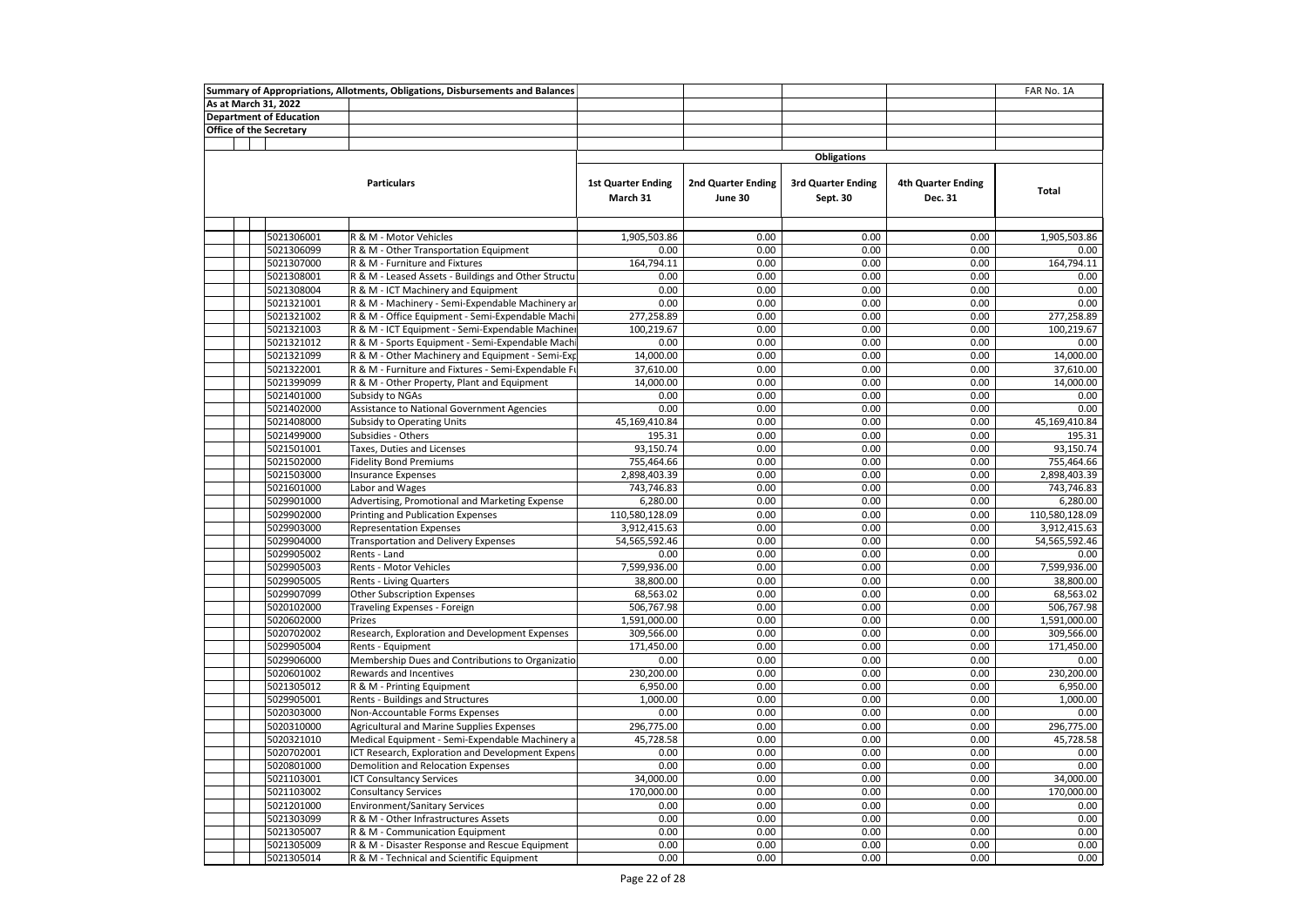|  |                                | Summary of Appropriations, Allotments, Obligations, Disbursements and Balances |                                       |                               |                                       |                               | FAR No. 1A    |
|--|--------------------------------|--------------------------------------------------------------------------------|---------------------------------------|-------------------------------|---------------------------------------|-------------------------------|---------------|
|  | As at March 31, 2022           |                                                                                |                                       |                               |                                       |                               |               |
|  | <b>Department of Education</b> |                                                                                |                                       |                               |                                       |                               |               |
|  | <b>Office of the Secretary</b> |                                                                                |                                       |                               |                                       |                               |               |
|  |                                |                                                                                |                                       |                               |                                       |                               |               |
|  |                                |                                                                                |                                       |                               | <b>Disbursements</b>                  |                               |               |
|  |                                | <b>Particulars</b>                                                             | <b>1st Quarter Ending</b><br>March 31 | 2nd Quarter Ending<br>June 30 | <b>3rd Quarter Ending</b><br>Sept. 30 | 4th Quarter Ending<br>Dec. 31 | Total         |
|  |                                |                                                                                |                                       |                               |                                       |                               |               |
|  | 5021306001                     | R & M - Motor Vehicles                                                         | 441,259.21                            | 0.00                          | 0.00                                  | 0.00                          | 441,259.21    |
|  | 5021306099                     | R & M - Other Transportation Equipment                                         | 0.00                                  | 0.00                          | 0.00                                  | 0.00                          | 0.00          |
|  | 5021307000                     | R & M - Furniture and Fixtures                                                 | 149,307.12                            | 0.00                          | 0.00                                  | 0.00                          | 149,307.12    |
|  | 5021308001                     | R & M - Leased Assets - Buildings and Other Structu                            | 0.00                                  | 0.00                          | 0.00                                  | 0.00                          | 0.00          |
|  | 5021308004                     | R & M - ICT Machinery and Equipment                                            | 0.00                                  | 0.00                          | 0.00                                  | 0.00                          | 0.00          |
|  | 5021321001                     | R & M - Machinery - Semi-Expendable Machinery ar                               | 0.00                                  | 0.00                          | 0.00                                  | 0.00                          | 0.00          |
|  | 5021321002                     | R & M - Office Equipment - Semi-Expendable Machi                               | 139,215.77                            | 0.00                          | 0.00                                  | 0.00                          | 139,215.77    |
|  | 5021321003                     | R & M - ICT Equipment - Semi-Expendable Machiner                               | 16,504.67                             | 0.00                          | 0.00                                  | 0.00                          | 16,504.67     |
|  | 5021321012                     | R & M - Sports Equipment - Semi-Expendable Mach                                | 0.00                                  | 0.00                          | 0.00                                  | 0.00                          | 0.00          |
|  | 5021321099                     | R & M - Other Machinery and Equipment - Semi-Exp                               | 14,000.00                             | 0.00                          | 0.00                                  | 0.00                          | 14,000.00     |
|  | 5021322001                     | R & M - Furniture and Fixtures - Semi-Expendable Fr                            | 30,000.00                             | 0.00                          | 0.00                                  | 0.00                          | 30,000.00     |
|  | 5021399099                     | R & M - Other Property, Plant and Equipment                                    | 14,000.00                             | 0.00                          | 0.00                                  | 0.00                          | 14,000.00     |
|  | 5021401000                     | Subsidy to NGAs                                                                | 0.00                                  | 0.00                          | 0.00                                  | 0.00                          | 0.00          |
|  | 5021402000                     | Assistance to National Government Agencies                                     | 0.00                                  | 0.00                          | 0.00                                  | 0.00                          | 0.00          |
|  | 5021408000                     | Subsidy to Operating Units                                                     | 26,216,262.74                         | 0.00                          | 0.00                                  | 0.00                          | 26,216,262.74 |
|  | 5021499000                     | Subsidies - Others                                                             | 195.31                                | 0.00                          | 0.00                                  | 0.00                          | 195.31        |
|  | 5021501001                     | Taxes, Duties and Licenses                                                     | 58,646.36                             | 0.00                          | 0.00                                  | 0.00                          | 58,646.36     |
|  | 5021502000                     | <b>Fidelity Bond Premiums</b>                                                  | 748,964.66                            | 0.00                          | 0.00                                  | 0.00                          | 748,964.66    |
|  | 5021503000                     | <b>Insurance Expenses</b>                                                      | 2,319,370.87                          | 0.00                          | 0.00                                  | 0.00                          | 2,319,370.87  |
|  | 5021601000                     | Labor and Wages                                                                | 674,982.95                            | 0.00                          | 0.00                                  | 0.00                          | 674,982.95    |
|  | 5029901000                     | Advertising, Promotional and Marketing Expense                                 | 6,280.00                              | 0.00                          | 0.00                                  | 0.00                          | 6,280.00      |
|  | 5029902000                     | Printing and Publication Expenses                                              | 5,884,468.10                          | 0.00                          | 0.00                                  | 0.00                          | 5,884,468.10  |
|  | 5029903000                     | <b>Representation Expenses</b>                                                 | 2,955,347.42                          | 0.00                          | 0.00                                  | 0.00                          | 2,955,347.42  |
|  | 5029904000                     | <b>Transportation and Delivery Expenses</b>                                    | 2,261,876.95                          | 0.00                          | 0.00                                  | 0.00                          | 2,261,876.95  |
|  | 5029905002                     | Rents - Land                                                                   | 0.00                                  | 0.00                          | 0.00                                  | 0.00                          | 0.00          |
|  | 5029905003                     | <b>Rents - Motor Vehicles</b>                                                  | 0.00                                  | 0.00                          | 0.00                                  | 0.00                          | 0.00          |
|  | 5029905005                     | <b>Rents - Living Quarters</b>                                                 | 38,800.00                             | 0.00                          | 0.00                                  | 0.00                          | 38,800.00     |
|  | 5029907099                     | Other Subscription Expenses                                                    | 68,394.26                             | 0.00                          | 0.00                                  | 0.00                          | 68,394.26     |
|  | 5020102000                     | Traveling Expenses - Foreign                                                   | 0.00                                  | 0.00                          | 0.00                                  | 0.00                          | 0.00          |
|  | 5020602000                     | Prizes                                                                         | 1,396,000.00                          | 0.00                          | 0.00                                  | 0.00                          | 1,396,000.00  |
|  | 5020702002                     | Research, Exploration and Development Expenses                                 | 174,000.00                            | 0.00                          | 0.00                                  | 0.00                          | 174,000.00    |
|  | 5029905004                     | Rents - Equipment                                                              | 6,850.00                              | 0.00                          | 0.00                                  | 0.00                          | 6,850.00      |
|  | 5029906000                     | Membership Dues and Contributions to Organizatio                               | 0.00                                  | 0.00                          | 0.00                                  | 0.00                          | 0.00          |
|  | 5020601002                     | Rewards and Incentives                                                         | 182,000.00                            | 0.00                          | 0.00                                  | 0.00                          | 182,000.00    |
|  | 5021305012                     | R & M - Printing Equipment                                                     | 6,950.00                              | 0.00                          | 0.00                                  | 0.00                          | 6,950.00      |
|  | 5029905001                     | Rents - Buildings and Structures                                               | 1,000.00                              | 0.00                          | 0.00                                  | 0.00                          | 1,000.00      |
|  | 5020303000                     | Non-Accountable Forms Expenses                                                 | 0.00                                  | 0.00                          | 0.00                                  | 0.00                          | 0.00          |
|  | 5020310000                     | Agricultural and Marine Supplies Expenses                                      | 263,941.07                            | 0.00                          | 0.00                                  | 0.00                          | 263,941.07    |
|  | 5020321010                     | Medical Equipment - Semi-Expendable Machinery a                                | 44,728.58                             | 0.00                          | 0.00                                  | 0.00                          | 44.728.58     |
|  | 5020702001                     | ICT Research, Exploration and Development Expens                               | 0.00                                  | 0.00                          | 0.00                                  | 0.00                          | 0.00          |
|  | 5020801000                     | Demolition and Relocation Expenses                                             | 0.00                                  | 0.00                          | 0.00                                  | 0.00                          | 0.00          |
|  | 5021103001                     | <b>ICT Consultancy Services</b>                                                | 34,000.00                             | 0.00                          | 0.00                                  | 0.00                          | 34,000.00     |
|  | 5021103002                     | <b>Consultancy Services</b>                                                    | 170,000.00                            | 0.00                          | 0.00                                  | 0.00                          | 170,000.00    |
|  | 5021201000                     | <b>Environment/Sanitary Services</b>                                           | 0.00                                  | 0.00                          | 0.00                                  | 0.00                          | 0.00          |
|  | 5021303099                     | R & M - Other Infrastructures Assets                                           | 0.00                                  | 0.00                          | 0.00                                  | 0.00                          | 0.00          |
|  | 5021305007                     | R & M - Communication Equipment                                                | 0.00                                  | 0.00                          | 0.00                                  | 0.00                          | 0.00          |
|  | 5021305009                     | R & M - Disaster Response and Rescue Equipment                                 | 0.00                                  | 0.00                          | 0.00                                  | 0.00                          | 0.00          |
|  | 5021305014                     | R & M - Technical and Scientific Equipment                                     | 0.00                                  | 0.00                          | 0.00                                  | 0.00                          | 0.00          |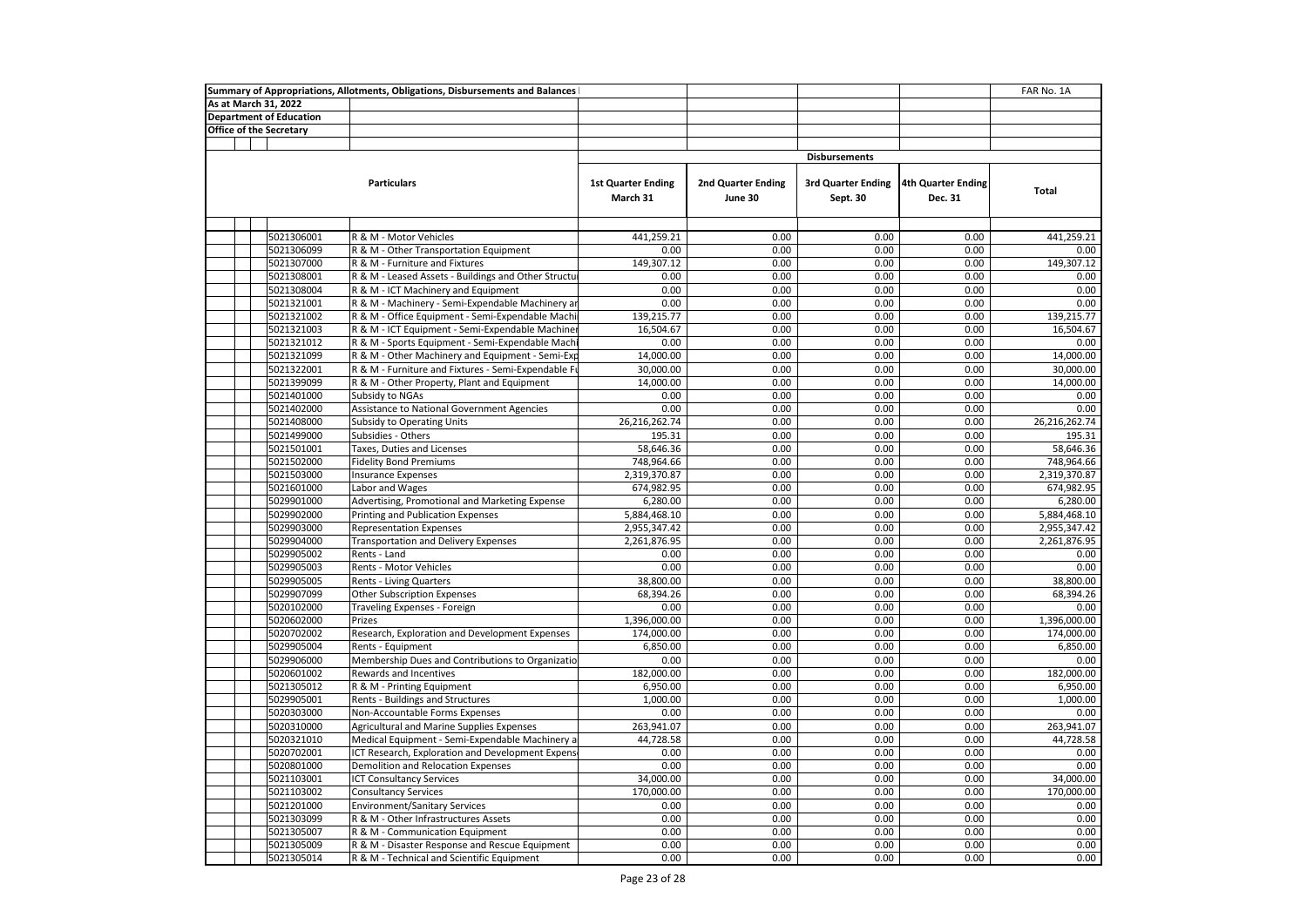| As at March 31, 2022<br><b>Department of Education</b><br>Office of the Secretary<br><b>Balances</b><br><b>Particulars</b><br>Unreleased<br><b>Unobligated Allotments</b><br><b>Unpaid Obligations</b><br><b>Appropriations</b><br>5021306001<br>R & M - Motor Vehicles<br>(0.00)<br>4,011,631.96<br>1,464,244.65<br>0.00<br>5021306099<br>R & M - Other Transportation Equipment<br>1,000.00<br>0.00<br>5021307000<br>R & M - Furniture and Fixtures<br>0.00<br>2,721,494.59<br>15,486.99<br>R & M - Leased Assets - Buildings and Other Structu<br>0.00<br>5,470.14<br>0.00<br>5021308001<br>0.00<br>0.00<br>5021308004<br>R & M - ICT Machinery and Equipment<br>637,528.53<br>0.00<br>5021321001<br>R & M - Machinery - Semi-Expendable Machinery ar<br>0.00<br>157,425.46<br>R & M - Office Equipment - Semi-Expendable Machi<br>5021321002<br>0.00<br>1,598,415.12<br>138,043.12<br>0.00<br>83,715.00<br>5021321003<br>R & M - ICT Equipment - Semi-Expendable Machiner<br>375,616.63<br>0.00<br>50,232.28<br>5021321012<br>R & M - Sports Equipment - Semi-Expendable Machi<br>0.00<br>0.00<br>0.00<br>5021321099<br>R & M - Other Machinery and Equipment - Semi-Exp<br>22,293.53<br>R & M - Furniture and Fixtures - Semi-Expendable Fu<br>0.00<br>1,053,202.61<br>7,610.00<br>5021322001<br>0.00<br>0.00<br>5021399099<br>R & M - Other Property, Plant and Equipment<br>587,315.57<br>Subsidy to NGAs<br>0.00<br>0.00<br>5021401000<br>385,942.00<br>0.00<br>0.00<br>5021402000<br>Assistance to National Government Agencies<br>10,851,551.90<br>5021408000<br>Subsidy to Operating Units<br>(0.00)<br>1,018,943,915.08<br>18,953,148.10<br>562,518,000.00<br>5021499000<br>Subsidies - Others<br>1,990,564.58<br>0.00<br>5021501001<br>Taxes, Duties and Licenses<br>34,504.38<br>0.00<br>1,250,819.40<br>0.00<br>5021502000<br><b>Fidelity Bond Premiums</b><br>10,040,672.24<br>6,500.00<br>5021503000<br>Insurance Expenses<br>0.00<br>7,470,553.33<br>579,032.52<br>Labor and Wages<br>(0.00)<br>68,763.88<br>5021601000<br>813,824.91<br>5029901000<br>Advertising, Promotional and Marketing Expense<br>0.00<br>4,556,569.62<br>0.00<br>0.00<br>5029902000<br>Printing and Publication Expenses<br>29,440,864.83<br>104,695,659.99<br>(0.00)<br><b>Representation Expenses</b><br>14,120,468.86<br>5029903000<br>957,068.21<br>0.00<br>52,303,715.51<br>5029904000<br><b>Transportation and Delivery Expenses</b><br>16,020,347.14<br>5029905002<br>0.00<br>727,445.21<br>0.00<br>Rents - Land<br>Rents - Motor Vehicles<br>0.00<br>7,599,936.00<br>5029905003<br>1,988,154.56<br>5029905005<br>Rents - Living Quarters<br>0.00<br>0.00<br>347,256.92<br>(0.00)<br>168.76<br>5029907099<br>Other Subscription Expenses<br>2,666,903.83<br>5020102000<br>0.00<br>506,767.98<br>Traveling Expenses - Foreign<br>4,809,611.16<br>5020602000<br>Prizes<br>0.00<br>1,795,930.04<br>195,000.00<br>Research, Exploration and Development Expenses<br>0.00<br>17,737,453.52<br>135,566.00<br>5020702002<br>5029905004<br>Rents - Equipment<br>0.00<br>948,000.00<br>164,600.00<br>Membership Dues and Contributions to Organizatio<br>0.00<br>1,041,577.08<br>5029906000<br>0.00<br>0.00<br>48,200.00<br>5020601002<br>Rewards and Incentives<br>7,984,235.32<br>5021305012<br>R & M - Printing Equipment<br>0.00<br>964,960.88<br>0.00<br>0.00<br>5029905001<br>Rents - Buildings and Structures<br>42,196,729.09<br>0.00<br>5020303000<br>Non-Accountable Forms Expenses<br>0.00<br>232,019.88<br>0.00<br>0.00<br>5020310000<br>Agricultural and Marine Supplies Expenses<br>75,684.72<br>32,833.93<br>5020321010<br>Medical Equipment - Semi-Expendable Machinery a<br>0.00<br>172,543.30<br>1,000.00<br>0.00<br>5020702001<br>ICT Research, Exploration and Development Expens<br>10,000.00<br>0.00<br>5020801000<br>Demolition and Relocation Expenses<br>0.00<br>62,619.57<br>0.00 |            | Summary of Appropriations, Allotments, Obligations, Disbursements and Balances |      |              | FAR No. 1A |
|-----------------------------------------------------------------------------------------------------------------------------------------------------------------------------------------------------------------------------------------------------------------------------------------------------------------------------------------------------------------------------------------------------------------------------------------------------------------------------------------------------------------------------------------------------------------------------------------------------------------------------------------------------------------------------------------------------------------------------------------------------------------------------------------------------------------------------------------------------------------------------------------------------------------------------------------------------------------------------------------------------------------------------------------------------------------------------------------------------------------------------------------------------------------------------------------------------------------------------------------------------------------------------------------------------------------------------------------------------------------------------------------------------------------------------------------------------------------------------------------------------------------------------------------------------------------------------------------------------------------------------------------------------------------------------------------------------------------------------------------------------------------------------------------------------------------------------------------------------------------------------------------------------------------------------------------------------------------------------------------------------------------------------------------------------------------------------------------------------------------------------------------------------------------------------------------------------------------------------------------------------------------------------------------------------------------------------------------------------------------------------------------------------------------------------------------------------------------------------------------------------------------------------------------------------------------------------------------------------------------------------------------------------------------------------------------------------------------------------------------------------------------------------------------------------------------------------------------------------------------------------------------------------------------------------------------------------------------------------------------------------------------------------------------------------------------------------------------------------------------------------------------------------------------------------------------------------------------------------------------------------------------------------------------------------------------------------------------------------------------------------------------------------------------------------------------------------------------------------------------------------------------------------------------------------------------------------------------------------------------------------------------------------------------------------------------------------------------------------------------------------------------------------------------------------------------------------------------------------------------------------------------------------|------------|--------------------------------------------------------------------------------|------|--------------|------------|
|                                                                                                                                                                                                                                                                                                                                                                                                                                                                                                                                                                                                                                                                                                                                                                                                                                                                                                                                                                                                                                                                                                                                                                                                                                                                                                                                                                                                                                                                                                                                                                                                                                                                                                                                                                                                                                                                                                                                                                                                                                                                                                                                                                                                                                                                                                                                                                                                                                                                                                                                                                                                                                                                                                                                                                                                                                                                                                                                                                                                                                                                                                                                                                                                                                                                                                                                                                                                                                                                                                                                                                                                                                                                                                                                                                                                                                                                                                     |            |                                                                                |      |              |            |
|                                                                                                                                                                                                                                                                                                                                                                                                                                                                                                                                                                                                                                                                                                                                                                                                                                                                                                                                                                                                                                                                                                                                                                                                                                                                                                                                                                                                                                                                                                                                                                                                                                                                                                                                                                                                                                                                                                                                                                                                                                                                                                                                                                                                                                                                                                                                                                                                                                                                                                                                                                                                                                                                                                                                                                                                                                                                                                                                                                                                                                                                                                                                                                                                                                                                                                                                                                                                                                                                                                                                                                                                                                                                                                                                                                                                                                                                                                     |            |                                                                                |      |              |            |
|                                                                                                                                                                                                                                                                                                                                                                                                                                                                                                                                                                                                                                                                                                                                                                                                                                                                                                                                                                                                                                                                                                                                                                                                                                                                                                                                                                                                                                                                                                                                                                                                                                                                                                                                                                                                                                                                                                                                                                                                                                                                                                                                                                                                                                                                                                                                                                                                                                                                                                                                                                                                                                                                                                                                                                                                                                                                                                                                                                                                                                                                                                                                                                                                                                                                                                                                                                                                                                                                                                                                                                                                                                                                                                                                                                                                                                                                                                     |            |                                                                                |      |              |            |
|                                                                                                                                                                                                                                                                                                                                                                                                                                                                                                                                                                                                                                                                                                                                                                                                                                                                                                                                                                                                                                                                                                                                                                                                                                                                                                                                                                                                                                                                                                                                                                                                                                                                                                                                                                                                                                                                                                                                                                                                                                                                                                                                                                                                                                                                                                                                                                                                                                                                                                                                                                                                                                                                                                                                                                                                                                                                                                                                                                                                                                                                                                                                                                                                                                                                                                                                                                                                                                                                                                                                                                                                                                                                                                                                                                                                                                                                                                     |            |                                                                                |      |              |            |
|                                                                                                                                                                                                                                                                                                                                                                                                                                                                                                                                                                                                                                                                                                                                                                                                                                                                                                                                                                                                                                                                                                                                                                                                                                                                                                                                                                                                                                                                                                                                                                                                                                                                                                                                                                                                                                                                                                                                                                                                                                                                                                                                                                                                                                                                                                                                                                                                                                                                                                                                                                                                                                                                                                                                                                                                                                                                                                                                                                                                                                                                                                                                                                                                                                                                                                                                                                                                                                                                                                                                                                                                                                                                                                                                                                                                                                                                                                     |            |                                                                                |      |              |            |
|                                                                                                                                                                                                                                                                                                                                                                                                                                                                                                                                                                                                                                                                                                                                                                                                                                                                                                                                                                                                                                                                                                                                                                                                                                                                                                                                                                                                                                                                                                                                                                                                                                                                                                                                                                                                                                                                                                                                                                                                                                                                                                                                                                                                                                                                                                                                                                                                                                                                                                                                                                                                                                                                                                                                                                                                                                                                                                                                                                                                                                                                                                                                                                                                                                                                                                                                                                                                                                                                                                                                                                                                                                                                                                                                                                                                                                                                                                     |            |                                                                                |      |              |            |
|                                                                                                                                                                                                                                                                                                                                                                                                                                                                                                                                                                                                                                                                                                                                                                                                                                                                                                                                                                                                                                                                                                                                                                                                                                                                                                                                                                                                                                                                                                                                                                                                                                                                                                                                                                                                                                                                                                                                                                                                                                                                                                                                                                                                                                                                                                                                                                                                                                                                                                                                                                                                                                                                                                                                                                                                                                                                                                                                                                                                                                                                                                                                                                                                                                                                                                                                                                                                                                                                                                                                                                                                                                                                                                                                                                                                                                                                                                     |            |                                                                                |      |              |            |
|                                                                                                                                                                                                                                                                                                                                                                                                                                                                                                                                                                                                                                                                                                                                                                                                                                                                                                                                                                                                                                                                                                                                                                                                                                                                                                                                                                                                                                                                                                                                                                                                                                                                                                                                                                                                                                                                                                                                                                                                                                                                                                                                                                                                                                                                                                                                                                                                                                                                                                                                                                                                                                                                                                                                                                                                                                                                                                                                                                                                                                                                                                                                                                                                                                                                                                                                                                                                                                                                                                                                                                                                                                                                                                                                                                                                                                                                                                     |            |                                                                                |      |              |            |
|                                                                                                                                                                                                                                                                                                                                                                                                                                                                                                                                                                                                                                                                                                                                                                                                                                                                                                                                                                                                                                                                                                                                                                                                                                                                                                                                                                                                                                                                                                                                                                                                                                                                                                                                                                                                                                                                                                                                                                                                                                                                                                                                                                                                                                                                                                                                                                                                                                                                                                                                                                                                                                                                                                                                                                                                                                                                                                                                                                                                                                                                                                                                                                                                                                                                                                                                                                                                                                                                                                                                                                                                                                                                                                                                                                                                                                                                                                     |            |                                                                                |      |              |            |
|                                                                                                                                                                                                                                                                                                                                                                                                                                                                                                                                                                                                                                                                                                                                                                                                                                                                                                                                                                                                                                                                                                                                                                                                                                                                                                                                                                                                                                                                                                                                                                                                                                                                                                                                                                                                                                                                                                                                                                                                                                                                                                                                                                                                                                                                                                                                                                                                                                                                                                                                                                                                                                                                                                                                                                                                                                                                                                                                                                                                                                                                                                                                                                                                                                                                                                                                                                                                                                                                                                                                                                                                                                                                                                                                                                                                                                                                                                     |            |                                                                                |      |              |            |
|                                                                                                                                                                                                                                                                                                                                                                                                                                                                                                                                                                                                                                                                                                                                                                                                                                                                                                                                                                                                                                                                                                                                                                                                                                                                                                                                                                                                                                                                                                                                                                                                                                                                                                                                                                                                                                                                                                                                                                                                                                                                                                                                                                                                                                                                                                                                                                                                                                                                                                                                                                                                                                                                                                                                                                                                                                                                                                                                                                                                                                                                                                                                                                                                                                                                                                                                                                                                                                                                                                                                                                                                                                                                                                                                                                                                                                                                                                     |            |                                                                                |      |              |            |
|                                                                                                                                                                                                                                                                                                                                                                                                                                                                                                                                                                                                                                                                                                                                                                                                                                                                                                                                                                                                                                                                                                                                                                                                                                                                                                                                                                                                                                                                                                                                                                                                                                                                                                                                                                                                                                                                                                                                                                                                                                                                                                                                                                                                                                                                                                                                                                                                                                                                                                                                                                                                                                                                                                                                                                                                                                                                                                                                                                                                                                                                                                                                                                                                                                                                                                                                                                                                                                                                                                                                                                                                                                                                                                                                                                                                                                                                                                     |            |                                                                                |      |              |            |
|                                                                                                                                                                                                                                                                                                                                                                                                                                                                                                                                                                                                                                                                                                                                                                                                                                                                                                                                                                                                                                                                                                                                                                                                                                                                                                                                                                                                                                                                                                                                                                                                                                                                                                                                                                                                                                                                                                                                                                                                                                                                                                                                                                                                                                                                                                                                                                                                                                                                                                                                                                                                                                                                                                                                                                                                                                                                                                                                                                                                                                                                                                                                                                                                                                                                                                                                                                                                                                                                                                                                                                                                                                                                                                                                                                                                                                                                                                     |            |                                                                                |      |              |            |
|                                                                                                                                                                                                                                                                                                                                                                                                                                                                                                                                                                                                                                                                                                                                                                                                                                                                                                                                                                                                                                                                                                                                                                                                                                                                                                                                                                                                                                                                                                                                                                                                                                                                                                                                                                                                                                                                                                                                                                                                                                                                                                                                                                                                                                                                                                                                                                                                                                                                                                                                                                                                                                                                                                                                                                                                                                                                                                                                                                                                                                                                                                                                                                                                                                                                                                                                                                                                                                                                                                                                                                                                                                                                                                                                                                                                                                                                                                     |            |                                                                                |      |              |            |
|                                                                                                                                                                                                                                                                                                                                                                                                                                                                                                                                                                                                                                                                                                                                                                                                                                                                                                                                                                                                                                                                                                                                                                                                                                                                                                                                                                                                                                                                                                                                                                                                                                                                                                                                                                                                                                                                                                                                                                                                                                                                                                                                                                                                                                                                                                                                                                                                                                                                                                                                                                                                                                                                                                                                                                                                                                                                                                                                                                                                                                                                                                                                                                                                                                                                                                                                                                                                                                                                                                                                                                                                                                                                                                                                                                                                                                                                                                     |            |                                                                                |      |              |            |
|                                                                                                                                                                                                                                                                                                                                                                                                                                                                                                                                                                                                                                                                                                                                                                                                                                                                                                                                                                                                                                                                                                                                                                                                                                                                                                                                                                                                                                                                                                                                                                                                                                                                                                                                                                                                                                                                                                                                                                                                                                                                                                                                                                                                                                                                                                                                                                                                                                                                                                                                                                                                                                                                                                                                                                                                                                                                                                                                                                                                                                                                                                                                                                                                                                                                                                                                                                                                                                                                                                                                                                                                                                                                                                                                                                                                                                                                                                     |            |                                                                                |      |              |            |
|                                                                                                                                                                                                                                                                                                                                                                                                                                                                                                                                                                                                                                                                                                                                                                                                                                                                                                                                                                                                                                                                                                                                                                                                                                                                                                                                                                                                                                                                                                                                                                                                                                                                                                                                                                                                                                                                                                                                                                                                                                                                                                                                                                                                                                                                                                                                                                                                                                                                                                                                                                                                                                                                                                                                                                                                                                                                                                                                                                                                                                                                                                                                                                                                                                                                                                                                                                                                                                                                                                                                                                                                                                                                                                                                                                                                                                                                                                     |            |                                                                                |      |              |            |
|                                                                                                                                                                                                                                                                                                                                                                                                                                                                                                                                                                                                                                                                                                                                                                                                                                                                                                                                                                                                                                                                                                                                                                                                                                                                                                                                                                                                                                                                                                                                                                                                                                                                                                                                                                                                                                                                                                                                                                                                                                                                                                                                                                                                                                                                                                                                                                                                                                                                                                                                                                                                                                                                                                                                                                                                                                                                                                                                                                                                                                                                                                                                                                                                                                                                                                                                                                                                                                                                                                                                                                                                                                                                                                                                                                                                                                                                                                     |            |                                                                                |      |              |            |
|                                                                                                                                                                                                                                                                                                                                                                                                                                                                                                                                                                                                                                                                                                                                                                                                                                                                                                                                                                                                                                                                                                                                                                                                                                                                                                                                                                                                                                                                                                                                                                                                                                                                                                                                                                                                                                                                                                                                                                                                                                                                                                                                                                                                                                                                                                                                                                                                                                                                                                                                                                                                                                                                                                                                                                                                                                                                                                                                                                                                                                                                                                                                                                                                                                                                                                                                                                                                                                                                                                                                                                                                                                                                                                                                                                                                                                                                                                     |            |                                                                                |      |              |            |
|                                                                                                                                                                                                                                                                                                                                                                                                                                                                                                                                                                                                                                                                                                                                                                                                                                                                                                                                                                                                                                                                                                                                                                                                                                                                                                                                                                                                                                                                                                                                                                                                                                                                                                                                                                                                                                                                                                                                                                                                                                                                                                                                                                                                                                                                                                                                                                                                                                                                                                                                                                                                                                                                                                                                                                                                                                                                                                                                                                                                                                                                                                                                                                                                                                                                                                                                                                                                                                                                                                                                                                                                                                                                                                                                                                                                                                                                                                     |            |                                                                                |      |              |            |
|                                                                                                                                                                                                                                                                                                                                                                                                                                                                                                                                                                                                                                                                                                                                                                                                                                                                                                                                                                                                                                                                                                                                                                                                                                                                                                                                                                                                                                                                                                                                                                                                                                                                                                                                                                                                                                                                                                                                                                                                                                                                                                                                                                                                                                                                                                                                                                                                                                                                                                                                                                                                                                                                                                                                                                                                                                                                                                                                                                                                                                                                                                                                                                                                                                                                                                                                                                                                                                                                                                                                                                                                                                                                                                                                                                                                                                                                                                     |            |                                                                                |      |              |            |
|                                                                                                                                                                                                                                                                                                                                                                                                                                                                                                                                                                                                                                                                                                                                                                                                                                                                                                                                                                                                                                                                                                                                                                                                                                                                                                                                                                                                                                                                                                                                                                                                                                                                                                                                                                                                                                                                                                                                                                                                                                                                                                                                                                                                                                                                                                                                                                                                                                                                                                                                                                                                                                                                                                                                                                                                                                                                                                                                                                                                                                                                                                                                                                                                                                                                                                                                                                                                                                                                                                                                                                                                                                                                                                                                                                                                                                                                                                     |            |                                                                                |      |              |            |
|                                                                                                                                                                                                                                                                                                                                                                                                                                                                                                                                                                                                                                                                                                                                                                                                                                                                                                                                                                                                                                                                                                                                                                                                                                                                                                                                                                                                                                                                                                                                                                                                                                                                                                                                                                                                                                                                                                                                                                                                                                                                                                                                                                                                                                                                                                                                                                                                                                                                                                                                                                                                                                                                                                                                                                                                                                                                                                                                                                                                                                                                                                                                                                                                                                                                                                                                                                                                                                                                                                                                                                                                                                                                                                                                                                                                                                                                                                     |            |                                                                                |      |              |            |
|                                                                                                                                                                                                                                                                                                                                                                                                                                                                                                                                                                                                                                                                                                                                                                                                                                                                                                                                                                                                                                                                                                                                                                                                                                                                                                                                                                                                                                                                                                                                                                                                                                                                                                                                                                                                                                                                                                                                                                                                                                                                                                                                                                                                                                                                                                                                                                                                                                                                                                                                                                                                                                                                                                                                                                                                                                                                                                                                                                                                                                                                                                                                                                                                                                                                                                                                                                                                                                                                                                                                                                                                                                                                                                                                                                                                                                                                                                     |            |                                                                                |      |              |            |
|                                                                                                                                                                                                                                                                                                                                                                                                                                                                                                                                                                                                                                                                                                                                                                                                                                                                                                                                                                                                                                                                                                                                                                                                                                                                                                                                                                                                                                                                                                                                                                                                                                                                                                                                                                                                                                                                                                                                                                                                                                                                                                                                                                                                                                                                                                                                                                                                                                                                                                                                                                                                                                                                                                                                                                                                                                                                                                                                                                                                                                                                                                                                                                                                                                                                                                                                                                                                                                                                                                                                                                                                                                                                                                                                                                                                                                                                                                     |            |                                                                                |      |              |            |
|                                                                                                                                                                                                                                                                                                                                                                                                                                                                                                                                                                                                                                                                                                                                                                                                                                                                                                                                                                                                                                                                                                                                                                                                                                                                                                                                                                                                                                                                                                                                                                                                                                                                                                                                                                                                                                                                                                                                                                                                                                                                                                                                                                                                                                                                                                                                                                                                                                                                                                                                                                                                                                                                                                                                                                                                                                                                                                                                                                                                                                                                                                                                                                                                                                                                                                                                                                                                                                                                                                                                                                                                                                                                                                                                                                                                                                                                                                     |            |                                                                                |      |              |            |
|                                                                                                                                                                                                                                                                                                                                                                                                                                                                                                                                                                                                                                                                                                                                                                                                                                                                                                                                                                                                                                                                                                                                                                                                                                                                                                                                                                                                                                                                                                                                                                                                                                                                                                                                                                                                                                                                                                                                                                                                                                                                                                                                                                                                                                                                                                                                                                                                                                                                                                                                                                                                                                                                                                                                                                                                                                                                                                                                                                                                                                                                                                                                                                                                                                                                                                                                                                                                                                                                                                                                                                                                                                                                                                                                                                                                                                                                                                     |            |                                                                                |      |              |            |
|                                                                                                                                                                                                                                                                                                                                                                                                                                                                                                                                                                                                                                                                                                                                                                                                                                                                                                                                                                                                                                                                                                                                                                                                                                                                                                                                                                                                                                                                                                                                                                                                                                                                                                                                                                                                                                                                                                                                                                                                                                                                                                                                                                                                                                                                                                                                                                                                                                                                                                                                                                                                                                                                                                                                                                                                                                                                                                                                                                                                                                                                                                                                                                                                                                                                                                                                                                                                                                                                                                                                                                                                                                                                                                                                                                                                                                                                                                     |            |                                                                                |      |              |            |
|                                                                                                                                                                                                                                                                                                                                                                                                                                                                                                                                                                                                                                                                                                                                                                                                                                                                                                                                                                                                                                                                                                                                                                                                                                                                                                                                                                                                                                                                                                                                                                                                                                                                                                                                                                                                                                                                                                                                                                                                                                                                                                                                                                                                                                                                                                                                                                                                                                                                                                                                                                                                                                                                                                                                                                                                                                                                                                                                                                                                                                                                                                                                                                                                                                                                                                                                                                                                                                                                                                                                                                                                                                                                                                                                                                                                                                                                                                     |            |                                                                                |      |              |            |
|                                                                                                                                                                                                                                                                                                                                                                                                                                                                                                                                                                                                                                                                                                                                                                                                                                                                                                                                                                                                                                                                                                                                                                                                                                                                                                                                                                                                                                                                                                                                                                                                                                                                                                                                                                                                                                                                                                                                                                                                                                                                                                                                                                                                                                                                                                                                                                                                                                                                                                                                                                                                                                                                                                                                                                                                                                                                                                                                                                                                                                                                                                                                                                                                                                                                                                                                                                                                                                                                                                                                                                                                                                                                                                                                                                                                                                                                                                     |            |                                                                                |      |              |            |
|                                                                                                                                                                                                                                                                                                                                                                                                                                                                                                                                                                                                                                                                                                                                                                                                                                                                                                                                                                                                                                                                                                                                                                                                                                                                                                                                                                                                                                                                                                                                                                                                                                                                                                                                                                                                                                                                                                                                                                                                                                                                                                                                                                                                                                                                                                                                                                                                                                                                                                                                                                                                                                                                                                                                                                                                                                                                                                                                                                                                                                                                                                                                                                                                                                                                                                                                                                                                                                                                                                                                                                                                                                                                                                                                                                                                                                                                                                     |            |                                                                                |      |              |            |
|                                                                                                                                                                                                                                                                                                                                                                                                                                                                                                                                                                                                                                                                                                                                                                                                                                                                                                                                                                                                                                                                                                                                                                                                                                                                                                                                                                                                                                                                                                                                                                                                                                                                                                                                                                                                                                                                                                                                                                                                                                                                                                                                                                                                                                                                                                                                                                                                                                                                                                                                                                                                                                                                                                                                                                                                                                                                                                                                                                                                                                                                                                                                                                                                                                                                                                                                                                                                                                                                                                                                                                                                                                                                                                                                                                                                                                                                                                     |            |                                                                                |      |              |            |
|                                                                                                                                                                                                                                                                                                                                                                                                                                                                                                                                                                                                                                                                                                                                                                                                                                                                                                                                                                                                                                                                                                                                                                                                                                                                                                                                                                                                                                                                                                                                                                                                                                                                                                                                                                                                                                                                                                                                                                                                                                                                                                                                                                                                                                                                                                                                                                                                                                                                                                                                                                                                                                                                                                                                                                                                                                                                                                                                                                                                                                                                                                                                                                                                                                                                                                                                                                                                                                                                                                                                                                                                                                                                                                                                                                                                                                                                                                     |            |                                                                                |      |              |            |
|                                                                                                                                                                                                                                                                                                                                                                                                                                                                                                                                                                                                                                                                                                                                                                                                                                                                                                                                                                                                                                                                                                                                                                                                                                                                                                                                                                                                                                                                                                                                                                                                                                                                                                                                                                                                                                                                                                                                                                                                                                                                                                                                                                                                                                                                                                                                                                                                                                                                                                                                                                                                                                                                                                                                                                                                                                                                                                                                                                                                                                                                                                                                                                                                                                                                                                                                                                                                                                                                                                                                                                                                                                                                                                                                                                                                                                                                                                     |            |                                                                                |      |              |            |
|                                                                                                                                                                                                                                                                                                                                                                                                                                                                                                                                                                                                                                                                                                                                                                                                                                                                                                                                                                                                                                                                                                                                                                                                                                                                                                                                                                                                                                                                                                                                                                                                                                                                                                                                                                                                                                                                                                                                                                                                                                                                                                                                                                                                                                                                                                                                                                                                                                                                                                                                                                                                                                                                                                                                                                                                                                                                                                                                                                                                                                                                                                                                                                                                                                                                                                                                                                                                                                                                                                                                                                                                                                                                                                                                                                                                                                                                                                     |            |                                                                                |      |              |            |
|                                                                                                                                                                                                                                                                                                                                                                                                                                                                                                                                                                                                                                                                                                                                                                                                                                                                                                                                                                                                                                                                                                                                                                                                                                                                                                                                                                                                                                                                                                                                                                                                                                                                                                                                                                                                                                                                                                                                                                                                                                                                                                                                                                                                                                                                                                                                                                                                                                                                                                                                                                                                                                                                                                                                                                                                                                                                                                                                                                                                                                                                                                                                                                                                                                                                                                                                                                                                                                                                                                                                                                                                                                                                                                                                                                                                                                                                                                     |            |                                                                                |      |              |            |
|                                                                                                                                                                                                                                                                                                                                                                                                                                                                                                                                                                                                                                                                                                                                                                                                                                                                                                                                                                                                                                                                                                                                                                                                                                                                                                                                                                                                                                                                                                                                                                                                                                                                                                                                                                                                                                                                                                                                                                                                                                                                                                                                                                                                                                                                                                                                                                                                                                                                                                                                                                                                                                                                                                                                                                                                                                                                                                                                                                                                                                                                                                                                                                                                                                                                                                                                                                                                                                                                                                                                                                                                                                                                                                                                                                                                                                                                                                     |            |                                                                                |      |              |            |
|                                                                                                                                                                                                                                                                                                                                                                                                                                                                                                                                                                                                                                                                                                                                                                                                                                                                                                                                                                                                                                                                                                                                                                                                                                                                                                                                                                                                                                                                                                                                                                                                                                                                                                                                                                                                                                                                                                                                                                                                                                                                                                                                                                                                                                                                                                                                                                                                                                                                                                                                                                                                                                                                                                                                                                                                                                                                                                                                                                                                                                                                                                                                                                                                                                                                                                                                                                                                                                                                                                                                                                                                                                                                                                                                                                                                                                                                                                     |            |                                                                                |      |              |            |
|                                                                                                                                                                                                                                                                                                                                                                                                                                                                                                                                                                                                                                                                                                                                                                                                                                                                                                                                                                                                                                                                                                                                                                                                                                                                                                                                                                                                                                                                                                                                                                                                                                                                                                                                                                                                                                                                                                                                                                                                                                                                                                                                                                                                                                                                                                                                                                                                                                                                                                                                                                                                                                                                                                                                                                                                                                                                                                                                                                                                                                                                                                                                                                                                                                                                                                                                                                                                                                                                                                                                                                                                                                                                                                                                                                                                                                                                                                     |            |                                                                                |      |              |            |
|                                                                                                                                                                                                                                                                                                                                                                                                                                                                                                                                                                                                                                                                                                                                                                                                                                                                                                                                                                                                                                                                                                                                                                                                                                                                                                                                                                                                                                                                                                                                                                                                                                                                                                                                                                                                                                                                                                                                                                                                                                                                                                                                                                                                                                                                                                                                                                                                                                                                                                                                                                                                                                                                                                                                                                                                                                                                                                                                                                                                                                                                                                                                                                                                                                                                                                                                                                                                                                                                                                                                                                                                                                                                                                                                                                                                                                                                                                     |            |                                                                                |      |              |            |
|                                                                                                                                                                                                                                                                                                                                                                                                                                                                                                                                                                                                                                                                                                                                                                                                                                                                                                                                                                                                                                                                                                                                                                                                                                                                                                                                                                                                                                                                                                                                                                                                                                                                                                                                                                                                                                                                                                                                                                                                                                                                                                                                                                                                                                                                                                                                                                                                                                                                                                                                                                                                                                                                                                                                                                                                                                                                                                                                                                                                                                                                                                                                                                                                                                                                                                                                                                                                                                                                                                                                                                                                                                                                                                                                                                                                                                                                                                     |            |                                                                                |      |              |            |
|                                                                                                                                                                                                                                                                                                                                                                                                                                                                                                                                                                                                                                                                                                                                                                                                                                                                                                                                                                                                                                                                                                                                                                                                                                                                                                                                                                                                                                                                                                                                                                                                                                                                                                                                                                                                                                                                                                                                                                                                                                                                                                                                                                                                                                                                                                                                                                                                                                                                                                                                                                                                                                                                                                                                                                                                                                                                                                                                                                                                                                                                                                                                                                                                                                                                                                                                                                                                                                                                                                                                                                                                                                                                                                                                                                                                                                                                                                     |            |                                                                                |      |              |            |
|                                                                                                                                                                                                                                                                                                                                                                                                                                                                                                                                                                                                                                                                                                                                                                                                                                                                                                                                                                                                                                                                                                                                                                                                                                                                                                                                                                                                                                                                                                                                                                                                                                                                                                                                                                                                                                                                                                                                                                                                                                                                                                                                                                                                                                                                                                                                                                                                                                                                                                                                                                                                                                                                                                                                                                                                                                                                                                                                                                                                                                                                                                                                                                                                                                                                                                                                                                                                                                                                                                                                                                                                                                                                                                                                                                                                                                                                                                     |            |                                                                                |      |              |            |
|                                                                                                                                                                                                                                                                                                                                                                                                                                                                                                                                                                                                                                                                                                                                                                                                                                                                                                                                                                                                                                                                                                                                                                                                                                                                                                                                                                                                                                                                                                                                                                                                                                                                                                                                                                                                                                                                                                                                                                                                                                                                                                                                                                                                                                                                                                                                                                                                                                                                                                                                                                                                                                                                                                                                                                                                                                                                                                                                                                                                                                                                                                                                                                                                                                                                                                                                                                                                                                                                                                                                                                                                                                                                                                                                                                                                                                                                                                     |            |                                                                                |      |              |            |
|                                                                                                                                                                                                                                                                                                                                                                                                                                                                                                                                                                                                                                                                                                                                                                                                                                                                                                                                                                                                                                                                                                                                                                                                                                                                                                                                                                                                                                                                                                                                                                                                                                                                                                                                                                                                                                                                                                                                                                                                                                                                                                                                                                                                                                                                                                                                                                                                                                                                                                                                                                                                                                                                                                                                                                                                                                                                                                                                                                                                                                                                                                                                                                                                                                                                                                                                                                                                                                                                                                                                                                                                                                                                                                                                                                                                                                                                                                     |            |                                                                                |      |              |            |
|                                                                                                                                                                                                                                                                                                                                                                                                                                                                                                                                                                                                                                                                                                                                                                                                                                                                                                                                                                                                                                                                                                                                                                                                                                                                                                                                                                                                                                                                                                                                                                                                                                                                                                                                                                                                                                                                                                                                                                                                                                                                                                                                                                                                                                                                                                                                                                                                                                                                                                                                                                                                                                                                                                                                                                                                                                                                                                                                                                                                                                                                                                                                                                                                                                                                                                                                                                                                                                                                                                                                                                                                                                                                                                                                                                                                                                                                                                     |            |                                                                                |      |              |            |
|                                                                                                                                                                                                                                                                                                                                                                                                                                                                                                                                                                                                                                                                                                                                                                                                                                                                                                                                                                                                                                                                                                                                                                                                                                                                                                                                                                                                                                                                                                                                                                                                                                                                                                                                                                                                                                                                                                                                                                                                                                                                                                                                                                                                                                                                                                                                                                                                                                                                                                                                                                                                                                                                                                                                                                                                                                                                                                                                                                                                                                                                                                                                                                                                                                                                                                                                                                                                                                                                                                                                                                                                                                                                                                                                                                                                                                                                                                     |            |                                                                                |      |              |            |
|                                                                                                                                                                                                                                                                                                                                                                                                                                                                                                                                                                                                                                                                                                                                                                                                                                                                                                                                                                                                                                                                                                                                                                                                                                                                                                                                                                                                                                                                                                                                                                                                                                                                                                                                                                                                                                                                                                                                                                                                                                                                                                                                                                                                                                                                                                                                                                                                                                                                                                                                                                                                                                                                                                                                                                                                                                                                                                                                                                                                                                                                                                                                                                                                                                                                                                                                                                                                                                                                                                                                                                                                                                                                                                                                                                                                                                                                                                     |            |                                                                                |      |              |            |
|                                                                                                                                                                                                                                                                                                                                                                                                                                                                                                                                                                                                                                                                                                                                                                                                                                                                                                                                                                                                                                                                                                                                                                                                                                                                                                                                                                                                                                                                                                                                                                                                                                                                                                                                                                                                                                                                                                                                                                                                                                                                                                                                                                                                                                                                                                                                                                                                                                                                                                                                                                                                                                                                                                                                                                                                                                                                                                                                                                                                                                                                                                                                                                                                                                                                                                                                                                                                                                                                                                                                                                                                                                                                                                                                                                                                                                                                                                     | 5021103001 | <b>ICT Consultancy Services</b>                                                | 0.00 | 1,275,851.28 | 0.00       |
| 0.00<br>5021103002<br>0.00<br><b>Consultancy Services</b><br>5,862,731.24                                                                                                                                                                                                                                                                                                                                                                                                                                                                                                                                                                                                                                                                                                                                                                                                                                                                                                                                                                                                                                                                                                                                                                                                                                                                                                                                                                                                                                                                                                                                                                                                                                                                                                                                                                                                                                                                                                                                                                                                                                                                                                                                                                                                                                                                                                                                                                                                                                                                                                                                                                                                                                                                                                                                                                                                                                                                                                                                                                                                                                                                                                                                                                                                                                                                                                                                                                                                                                                                                                                                                                                                                                                                                                                                                                                                                           |            |                                                                                |      |              |            |
| 0.00<br>0.00<br>5021201000<br><b>Environment/Sanitary Services</b><br>53,000.00                                                                                                                                                                                                                                                                                                                                                                                                                                                                                                                                                                                                                                                                                                                                                                                                                                                                                                                                                                                                                                                                                                                                                                                                                                                                                                                                                                                                                                                                                                                                                                                                                                                                                                                                                                                                                                                                                                                                                                                                                                                                                                                                                                                                                                                                                                                                                                                                                                                                                                                                                                                                                                                                                                                                                                                                                                                                                                                                                                                                                                                                                                                                                                                                                                                                                                                                                                                                                                                                                                                                                                                                                                                                                                                                                                                                                     |            |                                                                                |      |              |            |
| R & M - Other Infrastructures Assets<br>0.00<br>83,646.50<br>0.00<br>5021303099                                                                                                                                                                                                                                                                                                                                                                                                                                                                                                                                                                                                                                                                                                                                                                                                                                                                                                                                                                                                                                                                                                                                                                                                                                                                                                                                                                                                                                                                                                                                                                                                                                                                                                                                                                                                                                                                                                                                                                                                                                                                                                                                                                                                                                                                                                                                                                                                                                                                                                                                                                                                                                                                                                                                                                                                                                                                                                                                                                                                                                                                                                                                                                                                                                                                                                                                                                                                                                                                                                                                                                                                                                                                                                                                                                                                                     |            |                                                                                |      |              |            |
| 0.00<br>5021305007<br>R & M - Communication Equipment<br>0.00<br>172,346.67                                                                                                                                                                                                                                                                                                                                                                                                                                                                                                                                                                                                                                                                                                                                                                                                                                                                                                                                                                                                                                                                                                                                                                                                                                                                                                                                                                                                                                                                                                                                                                                                                                                                                                                                                                                                                                                                                                                                                                                                                                                                                                                                                                                                                                                                                                                                                                                                                                                                                                                                                                                                                                                                                                                                                                                                                                                                                                                                                                                                                                                                                                                                                                                                                                                                                                                                                                                                                                                                                                                                                                                                                                                                                                                                                                                                                         |            |                                                                                |      |              |            |
| 0.00<br>5021305009<br>R & M - Disaster Response and Rescue Equipment<br>(0.00)<br>129,239.09                                                                                                                                                                                                                                                                                                                                                                                                                                                                                                                                                                                                                                                                                                                                                                                                                                                                                                                                                                                                                                                                                                                                                                                                                                                                                                                                                                                                                                                                                                                                                                                                                                                                                                                                                                                                                                                                                                                                                                                                                                                                                                                                                                                                                                                                                                                                                                                                                                                                                                                                                                                                                                                                                                                                                                                                                                                                                                                                                                                                                                                                                                                                                                                                                                                                                                                                                                                                                                                                                                                                                                                                                                                                                                                                                                                                        |            |                                                                                |      |              |            |
| 0.00<br>5021305014<br>R & M - Technical and Scientific Equipment<br>0.00<br>31,109.02                                                                                                                                                                                                                                                                                                                                                                                                                                                                                                                                                                                                                                                                                                                                                                                                                                                                                                                                                                                                                                                                                                                                                                                                                                                                                                                                                                                                                                                                                                                                                                                                                                                                                                                                                                                                                                                                                                                                                                                                                                                                                                                                                                                                                                                                                                                                                                                                                                                                                                                                                                                                                                                                                                                                                                                                                                                                                                                                                                                                                                                                                                                                                                                                                                                                                                                                                                                                                                                                                                                                                                                                                                                                                                                                                                                                               |            |                                                                                |      |              |            |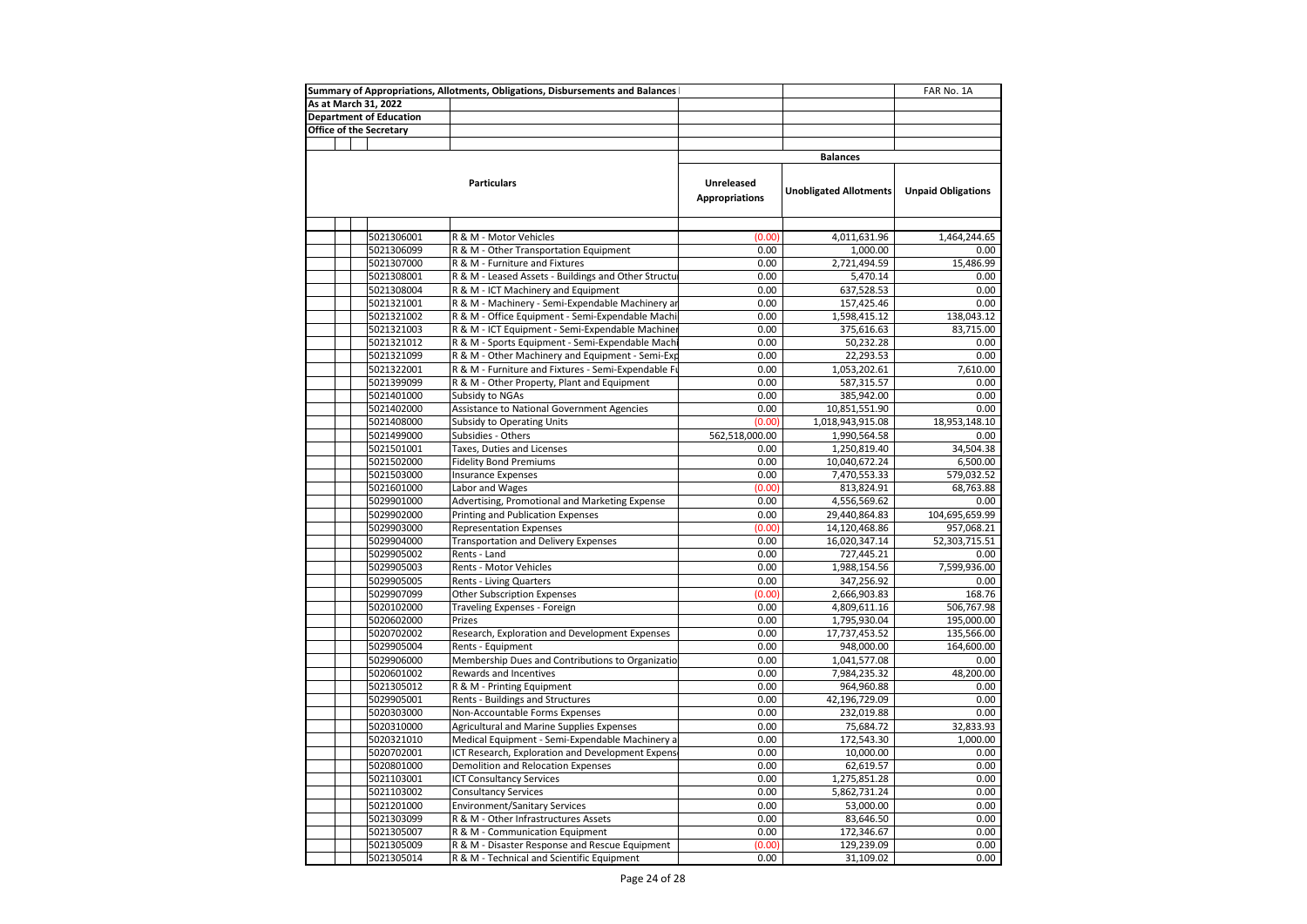|                                              | Summary of Appropriations, Allotments, Obligations, Disbursements and Balances by Object of Expenditures (SAAODBOE) |                                     |                                                                                     |                                    |                                    |                                                                         |                               |                               | FAR No. 1A                         |
|----------------------------------------------|---------------------------------------------------------------------------------------------------------------------|-------------------------------------|-------------------------------------------------------------------------------------|------------------------------------|------------------------------------|-------------------------------------------------------------------------|-------------------------------|-------------------------------|------------------------------------|
| As at March 31, 2022                         |                                                                                                                     |                                     |                                                                                     |                                    |                                    |                                                                         |                               |                               |                                    |
| <b>Department of Education</b>               |                                                                                                                     |                                     |                                                                                     |                                    |                                    |                                                                         |                               |                               |                                    |
| <b>Office of the Secretary</b>               |                                                                                                                     |                                     |                                                                                     |                                    |                                    |                                                                         |                               |                               |                                    |
|                                              |                                                                                                                     |                                     |                                                                                     |                                    |                                    |                                                                         |                               |                               |                                    |
|                                              |                                                                                                                     |                                     | <b>Appropriations</b>                                                               |                                    |                                    |                                                                         | <b>Allotments</b>             |                               |                                    |
| <b>Particulars</b>                           |                                                                                                                     | Authorized<br><b>Appropriations</b> | <b>Adjustments (Transfer</b><br>To/From,<br>Modifications/<br><b>Augmentations)</b> | Adjusted<br><b>Appropriations</b>  | <b>Allotment Received</b>          | Adjustments<br>(Reductions,<br>Modifications/<br><b>Augmentations</b> ) | <b>Transfer To</b>            | <b>Transfer From</b>          | <b>Adjusted Allotments</b>         |
|                                              |                                                                                                                     |                                     |                                                                                     |                                    |                                    |                                                                         |                               |                               |                                    |
| 5021321011                                   | R & M - Printing Equipment - Semi-Expendable Mac                                                                    | 0.00                                | 10,866.72                                                                           | 10,866.72                          | 10.866.72                          | 0.00                                                                    | 0.00                          | 0.00                          | 10,866.72                          |
| 5029907004                                   | Library and Other Reading Materials Subscription Ex                                                                 | 0.00                                | 82,733.03                                                                           | 82,733.03                          | 82,733.03                          | 0.00                                                                    | 0.00                          | 0.00                          | 82,733.03                          |
| 5020321008                                   | Disaster Response and Rescue Equipment - Semi-Ex                                                                    | 0.00                                | 877,500.00                                                                          | 877,500.00                         | 831,095.98                         | 46,404.02                                                               | 0.00                          | 0.00                          | 877,500.00                         |
| 5021321007                                   | R & M - Communication Equipment - Semi-Expenda                                                                      | 0.00                                | 20,500.00                                                                           | 20,500.00                          | 20,500.00                          | 0.00                                                                    | 0.00                          | 0.00                          | 20,500.00                          |
| 5029909001                                   | <b>Website Maintenance</b>                                                                                          | 0.00                                | 36,714.80                                                                           | 36,714.80                          | 299.91                             | 36,414.89                                                               | 0.00                          | 0.00                          | 36,714.80                          |
| 5020403000                                   | <b>Gas/Heating Expenses</b>                                                                                         | 0.00                                | 4,300.00                                                                            | 4,300.00                           | 4,300.00                           | 0.00                                                                    | 0.00                          | 0.00                          | 4,300.00                           |
| 5021321008                                   | R & M - Disaster Response and Rescue Equipment -                                                                    | 0.00                                | 17,716.15                                                                           | 17,716.15                          | 17,716.15                          | 0.00                                                                    | 0.00                          | 0.00                          | 17,716.15                          |
| 5021308002                                   | R & M - Leased Assets - Machinery and Equipment                                                                     | 0.00                                | 164,463.00                                                                          | 164,463.00                         | 168,963.00                         | (4.500.00)                                                              | 0.00                          | 0.00                          | 164,463.00                         |
| 5021308003                                   | R & M - Leased Assets - Transportation Equipment                                                                    | 0.00                                | 23,039.09                                                                           | 23,039.09                          | 23,039.09                          | 0.00                                                                    | 0.00                          | 0.00                          | 23,039.09                          |
| 5029999099                                   | Other Maintenance and Operating Expenses                                                                            | 0.00                                | 64,862,436.02                                                                       | 64,862,436.02                      | 38,079,541.02                      | 26,782,895.00                                                           | 0.00                          | 0.00                          | 64,862,436.02                      |
| 5029907001                                   | ICT Software Subscription                                                                                           | 0.00                                | 1,323.51                                                                            | 1,323.51                           | 0.00                               | 1,323.51                                                                | 0.00                          | 0.00                          | 1,323.51                           |
| 5020701002                                   | <b>Survey Expenses</b>                                                                                              | 0.00                                | 33,992,266.03                                                                       | 33,992,266.03                      | 33,927,422.60                      | 64,843.43                                                               | 0.00                          | 0.00                          | 33,992,266.03                      |
| 5021398000                                   | R & M - Others                                                                                                      | 0.00                                | 999.75                                                                              | 999.75                             | 0.00                               | 999.75                                                                  | 0.00                          | 0.00                          | 999.75                             |
| 5021309002                                   | R & M - Leased Assets Improvements - Buildings                                                                      | 0.00                                | 161,800.00                                                                          | 161,800.00                         | 161,800.00                         | 0.00                                                                    | 0.00                          | 0.00                          | 161,800.00                         |
| 5021501002<br><b>Tax Refund</b>              |                                                                                                                     | 0.00                                | 1,452.72                                                                            | 1,452.72                           | 1,452.72                           | 0.00                                                                    | 0.00                          | 0.00                          | 1,452.72                           |
| 5020499000                                   | <b>Other Utility Expenses</b>                                                                                       | 0.00                                | 42,264.15                                                                           | 42,264.15                          | 42,264.15                          | 0.00                                                                    | 0.00                          | 0.00                          | 42,264.15                          |
| 5021301000                                   | R & M - Investment Property                                                                                         | 0.00                                | 30,935.00                                                                           | 30,935.00                          | 30,935.00                          | 0.00                                                                    | 0.00                          | 0.00                          | 30,935.00                          |
| 5029905008                                   | Rents - ICT Machinery and Equipment                                                                                 | 0.00                                | 8,500.00                                                                            | 8,500.00                           | 0.00                               | 8,500.00                                                                | 0.00                          | 0.00                          | 8,500.00                           |
| 5021309099                                   | R & M - Leased Assets Improvements - Other Leased                                                                   | 0.00                                | 616,000.00                                                                          | 616,000.00                         | 616,000.00                         | 0.00                                                                    | 0.00                          | 0.00                          | 616,000.00                         |
| 5020306000                                   | <b>Welfare Goods Expenses</b>                                                                                       | 0.00                                | 345,815.00                                                                          | 345,815.00<br>3,703,324,615.04     | 0.00                               | 345,815.00                                                              | 0.00                          | 0.00                          | 345,815.00<br>3,694,537,428.04     |
| CO                                           |                                                                                                                     | 68,787,187.00                       | 3,634,537,428.04                                                                    |                                    | 3,692,095,244.54                   | 3,955,160.00<br>0.00                                                    | 110,986,415.38<br>0.00        | 109,473,438.88                |                                    |
| 5060403005                                   | Power Supply Systems                                                                                                | 0.00                                | 30,000.00                                                                           | 30,000.00                          | 30,000.00                          |                                                                         |                               | 0.00                          | 30,000.00                          |
| 5060404001<br><b>Buildings</b><br>5060404002 | <b>School Buildings</b>                                                                                             | 0.00<br>60,037,187.00               | 165,178,140.69<br>1,669,753,222.42                                                  | 165,178,140.69<br>1,729,790,409.42 | 162,865,957.19<br>1,758,908,901.26 | 3,825,160.00<br>(29,155,678.84                                          | 79,771,193.93<br>1,895,577.00 | 78,258,217.43<br>1,895,577.00 | 165,178,140.69<br>1,729,753,222.42 |
| 5060405003                                   |                                                                                                                     | 0.00                                | 1,547,700,842.89                                                                    | 1,547,700,842.89                   | 1,547,282,352.89                   |                                                                         | 0.00                          | 0.00                          | 1,547,700,842.89                   |
|                                              | Information and Communication Technology Equipr                                                                     | 0.00                                |                                                                                     |                                    | 126,914,181.82                     | 418,490.00                                                              | 0.00                          | 0.00                          | 126,914,181.82                     |
| 5060405014<br>5060407001                     | <b>Technical and Scientific Equipment</b>                                                                           | 0.00                                | 126,914,181.82<br>3,747,270.00                                                      | 126,914,181.82                     |                                    | 0.00<br>0.00                                                            | 0.00                          |                               | 3,747,270.00                       |
| 5060405002                                   | Furniture and Fixtures                                                                                              | 0.00                                | 34,296,229.46                                                                       | 3,747,270.00                       | 3,747,270.00<br>4,242,405.01       | 30,053,824.45                                                           | 29,319,644.45                 | 0.00<br>29,319,644.45         | 34,296,229.46                      |
| 5060404099                                   | Office Equipment<br>Other Structures                                                                                | 0.00                                | 9,873,388.73                                                                        | 34,296,229.46<br>9,873,388.73      | 11,060,024.34                      | (1, 186, 635.61)                                                        | 0.00                          | 0.00                          | 9,873,388.73                       |
| 5060402099                                   |                                                                                                                     | 0.00                                | 1,422,604.00                                                                        | 1,422,604.00                       | 1,422,604.00                       | 0.00                                                                    | 0.00                          | 0.00                          | 1,422,604.00                       |
| 5060405099                                   | Other Land Improvements                                                                                             | 0.00                                | 140,000.00                                                                          | 140,000.00                         | 140,000.00                         | 0.00                                                                    | 0.00                          | 0.00                          | 140,000.00                         |
| 5060401001<br>Land                           | Other Machinery and Equipment                                                                                       | 0.00                                | 72,464,698.03                                                                       | 72,464,698.03                      | 72,464,698.03                      | 0.00                                                                    | 0.00                          | 0.00                          | 72,464,698.03                      |
| 5060406001                                   | <b>Motor Vehicles</b>                                                                                               | 8,750,000.00                        | 2,650,000.00                                                                        | 11,400,000.00                      | 2,650,000.00                       | 0.00                                                                    | 0.00                          | 0.00                          | 2,650,000.00                       |
| 5060405007                                   | Communication Equipment                                                                                             | 0.00                                | 350,000.00                                                                          | 350,000.00                         | 350,000.00                         | 0.00                                                                    | 0.00                          | 0.00                          | 350,000.00                         |
| 5060405012                                   | <b>Printing Equipment</b>                                                                                           | 0.00                                | 16,840.00                                                                           | 16,840.00                          | 16,840.00                          | 0.00                                                                    | 0.00                          | 0.00                          | 16,840.00                          |
| 5060403006                                   | <b>Communication Networks</b>                                                                                       | 0.00                                | 10.00                                                                               | 10.00                              | 10.00                              | 0.00                                                                    | 0.00                          | 0.00                          | 10.00                              |
| Special Purpose Fund                         |                                                                                                                     | 0.00                                | 19,109,400.00                                                                       | 19,109,400.00                      | 19,109,400.00                      | 0.00                                                                    | 0.00                          | 0.00                          | 19,109,400.00                      |
| MOOE                                         |                                                                                                                     | 0.00                                | 19,109,400.00                                                                       | 19,109,400.00                      | 19,109,400.00                      | 0.00                                                                    | 0.00                          | 0.00                          | 19,109,400.00                      |
| 5020322001                                   | Furniture and Fixtures - Semi-Expendable Furniture,                                                                 | 0.00                                | 19,109,400.00                                                                       | 19,109,400.00                      | 19,109,400.00                      | 0.00                                                                    | 0.00                          | 0.00                          | 19,109,400.00                      |
| <b>Grand Total</b>                           |                                                                                                                     | 632,987,109,112.00                  | 22,861,695,168.70                                                                   | 655,848,804,280.70                 | 634,202,407,735.70                 | 0.00                                                                    | 15,339,507,355.38             | 15,339,507,355.38             | 634,202,407,735.70                 |
|                                              |                                                                                                                     |                                     |                                                                                     |                                    |                                    |                                                                         |                               |                               |                                    |
|                                              |                                                                                                                     |                                     |                                                                                     |                                    |                                    |                                                                         |                               |                               |                                    |
|                                              |                                                                                                                     |                                     |                                                                                     |                                    |                                    |                                                                         |                               |                               |                                    |
|                                              |                                                                                                                     |                                     |                                                                                     |                                    |                                    |                                                                         |                               |                               |                                    |
|                                              |                                                                                                                     |                                     |                                                                                     |                                    |                                    |                                                                         |                               |                               |                                    |
|                                              |                                                                                                                     |                                     |                                                                                     |                                    |                                    |                                                                         |                               |                               |                                    |
|                                              |                                                                                                                     |                                     |                                                                                     |                                    |                                    |                                                                         |                               |                               |                                    |
|                                              |                                                                                                                     |                                     |                                                                                     |                                    |                                    |                                                                         |                               |                               |                                    |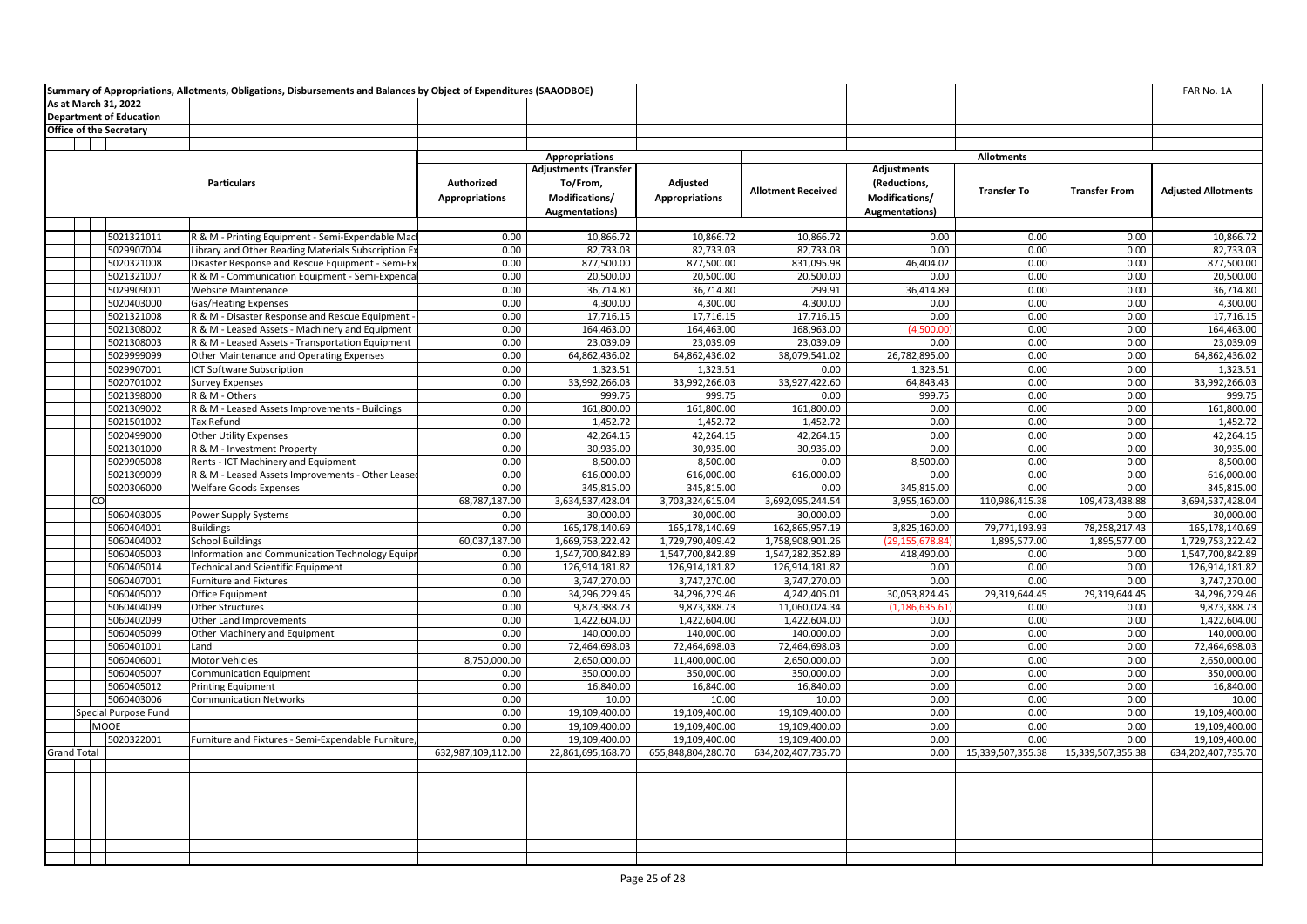| Summary of Appropriations, Allotments, Obligations, Disbursements and Balances |  |    |                          |                                                                                                     |                                       |                                      | FAR No. 1A                     |                                      |                    |
|--------------------------------------------------------------------------------|--|----|--------------------------|-----------------------------------------------------------------------------------------------------|---------------------------------------|--------------------------------------|--------------------------------|--------------------------------------|--------------------|
| As at March 31, 2022                                                           |  |    |                          |                                                                                                     |                                       |                                      |                                |                                      |                    |
| <b>Department of Education</b>                                                 |  |    |                          |                                                                                                     |                                       |                                      |                                |                                      |                    |
|                                                                                |  |    | Office of the Secretary  |                                                                                                     |                                       |                                      |                                |                                      |                    |
|                                                                                |  |    |                          |                                                                                                     |                                       |                                      |                                |                                      |                    |
|                                                                                |  |    |                          |                                                                                                     |                                       |                                      | <b>Obligations</b>             |                                      |                    |
|                                                                                |  |    |                          | <b>Particulars</b>                                                                                  | <b>1st Quarter Ending</b><br>March 31 | <b>2nd Quarter Ending</b><br>June 30 | 3rd Quarter Ending<br>Sept. 30 | <b>4th Quarter Ending</b><br>Dec. 31 | <b>Total</b>       |
|                                                                                |  |    |                          |                                                                                                     |                                       |                                      |                                |                                      |                    |
|                                                                                |  |    | 5021321011               | R & M - Printing Equipment - Semi-Expendable Mac                                                    | 0.00                                  | 0.00                                 | 0.00                           | 0.00                                 | 0.00               |
|                                                                                |  |    | 5029907004               | Library and Other Reading Materials Subscription Ex                                                 | 441.00                                | 0.00                                 | 0.00                           | 0.00                                 | 441.00             |
|                                                                                |  |    | 5020321008               | Disaster Response and Rescue Equipment - Semi-Ex                                                    | 100,692.02                            | 0.00                                 | 0.00                           | 0.00                                 | 100,692.02         |
|                                                                                |  |    | 5021321007               | R & M - Communication Equipment - Semi-Expenda                                                      | 0.00                                  | 0.00                                 | 0.00                           | 0.00                                 | 0.00               |
|                                                                                |  |    | 5029909001               | <b>Website Maintenance</b>                                                                          | 36,414.89                             | 0.00                                 | 0.00                           | 0.00                                 | 36,414.89          |
|                                                                                |  |    | 5020403000               | Gas/Heating Expenses                                                                                | 0.00                                  | 0.00                                 | 0.00                           | 0.00                                 | 0.00               |
|                                                                                |  |    | 5021321008               | R & M - Disaster Response and Rescue Equipment -                                                    | 0.00                                  | 0.00                                 | 0.00                           | 0.00                                 | 0.00<br>0.00       |
|                                                                                |  |    | 5021308002<br>5021308003 | R & M - Leased Assets - Machinery and Equipment<br>R & M - Leased Assets - Transportation Equipment | 0.00<br>0.00                          | 0.00<br>0.00                         | 0.00<br>0.00                   | 0.00<br>0.00                         | 0.00               |
|                                                                                |  |    | 5029999099               | Other Maintenance and Operating Expenses                                                            | 41,394,782.14                         | 0.00                                 | 0.00                           | 0.00                                 | 41,394,782.14      |
|                                                                                |  |    | 5029907001               | <b>ICT Software Subscription</b>                                                                    | 1,323.51                              | 0.00                                 | 0.00                           | 0.00                                 | 1,323.51           |
|                                                                                |  |    | 5020701002               | <b>Survey Expenses</b>                                                                              | 3,459,234.15                          | 0.00                                 | 0.00                           | 0.00                                 | 3,459,234.15       |
|                                                                                |  |    | 5021398000               | R & M - Others                                                                                      | 999.75                                | 0.00                                 | 0.00                           | 0.00                                 | 999.75             |
|                                                                                |  |    | 5021309002               | R & M - Leased Assets Improvements - Buildings                                                      | 0.00                                  | 0.00                                 | 0.00                           | 0.00                                 | 0.00               |
|                                                                                |  |    | 5021501002               | <b>Tax Refund</b>                                                                                   | 0.00                                  | 0.00                                 | 0.00                           | 0.00                                 | 0.00               |
|                                                                                |  |    | 5020499000               | Other Utility Expenses                                                                              | 0.00                                  | 0.00                                 | 0.00                           | 0.00                                 | 0.00               |
|                                                                                |  |    | 5021301000               | R & M - Investment Property                                                                         | 0.00                                  | 0.00                                 | 0.00                           | 0.00                                 | 0.00               |
|                                                                                |  |    | 5029905008               | Rents - ICT Machinery and Equipment                                                                 | 8,500.00                              | 0.00                                 | 0.00                           | 0.00                                 | 8,500.00           |
|                                                                                |  |    | 5021309099               | R & M - Leased Assets Improvements - Other Leaser                                                   | 0.00                                  | 0.00                                 | 0.00                           | 0.00                                 | 0.00               |
|                                                                                |  |    | 5020306000               | <b>Welfare Goods Expenses</b>                                                                       | 345,815.00                            | 0.00                                 | 0.00                           | 0.00                                 | 345,815.00         |
|                                                                                |  | CO |                          |                                                                                                     | 1,467,464,550.28                      | 0.00                                 | 0.00                           | 0.00                                 | 1,467,464,550.28   |
|                                                                                |  |    | 5060403005               | Power Supply Systems                                                                                | 0.00                                  | 0.00                                 | 0.00                           | 0.00                                 | 0.00               |
|                                                                                |  |    | 5060404001               | <b>Buildings</b>                                                                                    | 13,190,423.76                         | 0.00                                 | 0.00                           | 0.00                                 | 13,190,423.76      |
|                                                                                |  |    | 5060404002               | <b>School Buildings</b>                                                                             | 1,441,226,135.19                      | 0.00                                 | 0.00                           | 0.00                                 | 1,441,226,135.19   |
|                                                                                |  |    | 5060405003               | Information and Communication Technology Equipr                                                     | 6,387,517.16                          | 0.00                                 | 0.00                           | 0.00                                 | 6,387,517.16       |
|                                                                                |  |    | 5060405014               | <b>Technical and Scientific Equipment</b>                                                           | 0.00                                  | 0.00                                 | 0.00                           | 0.00                                 | 0.00               |
|                                                                                |  |    | 5060407001               | Furniture and Fixtures                                                                              | 60,800.00                             | 0.00                                 | 0.00                           | 0.00                                 | 60,800.00          |
|                                                                                |  |    | 5060405002               | Office Equipment                                                                                    | 2,945,930.29                          | 0.00                                 | 0.00                           | 0.00                                 | 2,945,930.29       |
|                                                                                |  |    | 5060404099               | Other Structures                                                                                    | 3,415,100.48                          | 0.00                                 | 0.00                           | 0.00                                 | 3,415,100.48       |
|                                                                                |  |    | 5060402099               | Other Land Improvements                                                                             | 238,643.40                            | 0.00                                 | 0.00                           | 0.00                                 | 238,643.40         |
|                                                                                |  |    | 5060405099               | Other Machinery and Equipment                                                                       | 0.00                                  | 0.00                                 | 0.00<br>0.00                   | 0.00                                 | 0.00<br>0.00       |
|                                                                                |  |    | 5060401001<br>5060406001 | Land<br>Motor Vehicles                                                                              | 0.00<br>0.00                          | 0.00<br>0.00                         | 0.00                           | 0.00<br>0.00                         | 0.00               |
|                                                                                |  |    | 5060405007               | Communication Equipment                                                                             | 0.00                                  | 0.00                                 | 0.00                           | 0.00                                 | 0.00               |
|                                                                                |  |    | 5060405012               | <b>Printing Equipment</b>                                                                           | 0.00                                  | 0.00                                 | 0.00                           | 0.00                                 | 0.00               |
|                                                                                |  |    | 5060403006               | <b>Communication Networks</b>                                                                       | 0.00                                  | 0.00                                 | 0.00                           | 0.00                                 | 0.00               |
|                                                                                |  |    | Special Purpose Fund     |                                                                                                     | 0.00                                  | 0.00                                 | 0.00                           | 0.00                                 | 0.00               |
|                                                                                |  |    | MOOE                     |                                                                                                     | 0.00                                  | 0.00                                 | 0.00                           | 0.00                                 | 0.00               |
|                                                                                |  |    | 5020322001               | Furniture and Fixtures - Semi-Expendable Furniture                                                  | 0.00                                  | 0.00                                 | 0.00                           | 0.00                                 | 0.00               |
| <b>Grand Total</b>                                                             |  |    |                          |                                                                                                     | 137,560,727,306.14                    | 0.00                                 | 0.00                           | 0.00                                 | 137,560,727,306.14 |
|                                                                                |  |    |                          |                                                                                                     |                                       |                                      |                                |                                      |                    |
|                                                                                |  |    |                          |                                                                                                     |                                       |                                      |                                |                                      |                    |
|                                                                                |  |    |                          |                                                                                                     |                                       |                                      |                                |                                      |                    |
|                                                                                |  |    |                          |                                                                                                     |                                       |                                      |                                |                                      |                    |
|                                                                                |  |    |                          |                                                                                                     |                                       |                                      |                                |                                      |                    |
|                                                                                |  |    |                          |                                                                                                     |                                       |                                      |                                |                                      |                    |
|                                                                                |  |    |                          |                                                                                                     |                                       |                                      |                                |                                      |                    |
|                                                                                |  |    |                          |                                                                                                     |                                       |                                      |                                |                                      |                    |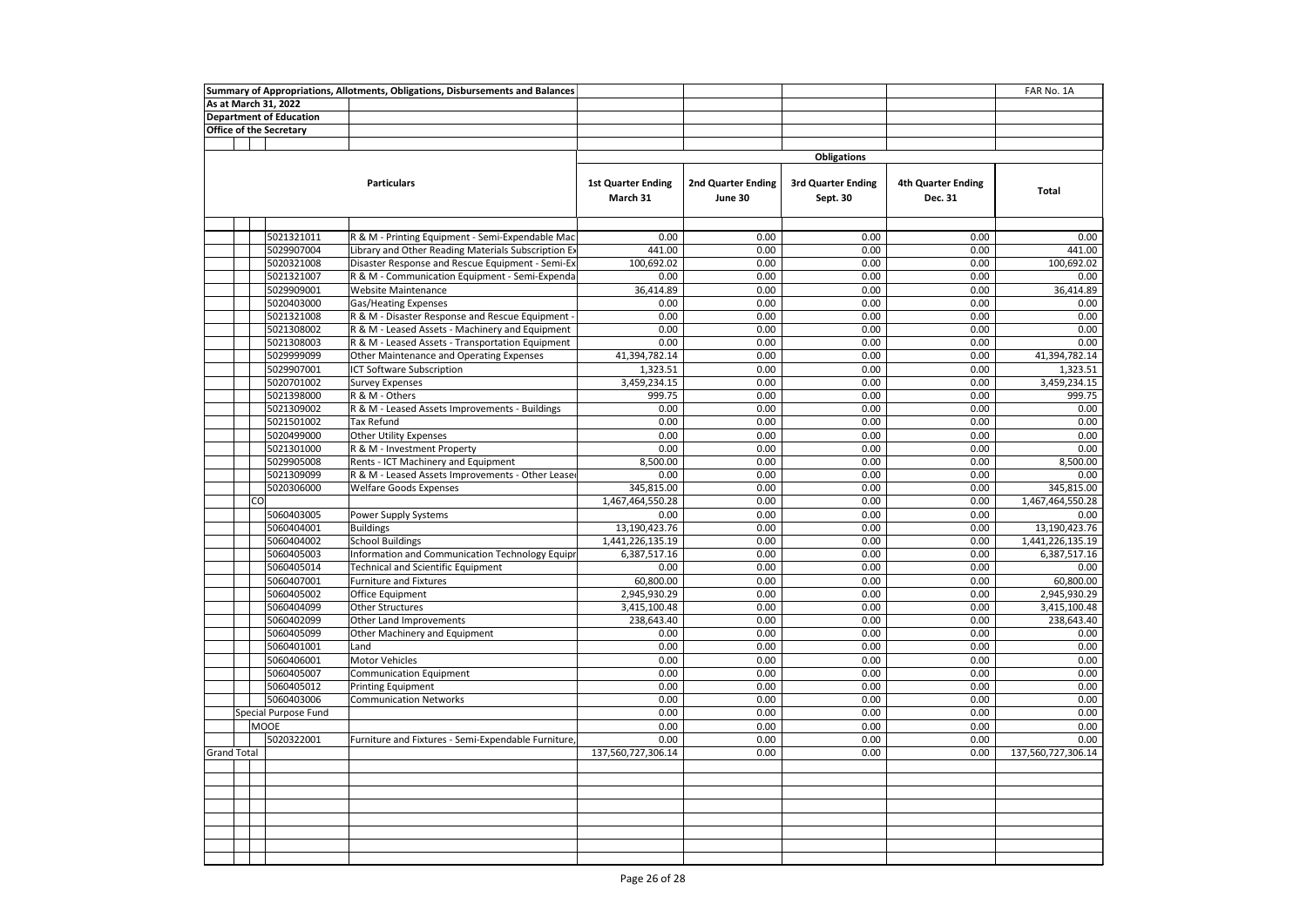| As at March 31, 2022<br><b>Department of Education</b><br><b>Office of the Secretary</b><br><b>Disbursements</b><br><b>Particulars</b><br><b>1st Quarter Ending</b><br>2nd Quarter Ending<br><b>3rd Quarter Ending</b><br>4th Quarter Ending<br>Total<br>March 31<br>June 30<br>Sept. 30<br>Dec. 31<br>5021321011<br>0.00<br>0.00<br>0.00<br>0.00<br>R & M - Printing Equipment - Semi-Expendable Mac<br>0.00<br>5029907004<br>Library and Other Reading Materials Subscription Ex<br>441.00<br>0.00<br>0.00<br>0.00<br>441.00<br>5020321008<br>0.00<br>0.00<br>0.00<br>Disaster Response and Rescue Equipment - Semi-Ex<br>71,338.00<br>71,338.00<br>5021321007<br>R & M - Communication Equipment - Semi-Expenda<br>0.00<br>0.00<br>0.00<br>0.00<br>0.00<br>5029909001<br><b>Website Maintenance</b><br>32,833.42<br>0.00<br>0.00<br>0.00<br>32,833.42<br>5020403000<br><b>Gas/Heating Expenses</b><br>0.00<br>0.00<br>0.00<br>0.00<br>0.00<br>5021321008<br>R & M - Disaster Response and Rescue Equipment -<br>0.00<br>0.00<br>0.00<br>0.00<br>0.00<br>R & M - Leased Assets - Machinery and Equipment<br>0.00<br>0.00<br>0.00<br>0.00<br>0.00<br>5021308002<br>5021308003<br>R & M - Leased Assets - Transportation Equipment<br>0.00<br>0.00<br>0.00<br>0.00<br>0.00<br>0.00<br>5029999099<br>Other Maintenance and Operating Expenses<br>31,357,008.44<br>0.00<br>0.00<br>31,357,008.44<br>5029907001<br>ICT Software Subscription<br>1,323.51<br>0.00<br>0.00<br>0.00<br>1,323.51<br>5020701002<br>637,137.70<br>0.00<br>0.00<br>0.00<br>637,137.70<br><b>Survey Expenses</b><br>5021398000<br>R & M - Others<br>0.00<br>0.00<br>0.00<br>0.00<br>0.00<br>5021309002<br>R & M - Leased Assets Improvements - Buildings<br>0.00<br>0.00<br>0.00<br>0.00<br>0.00<br><b>Tax Refund</b><br>0.00<br>5021501002<br>0.00<br>0.00<br>0.00<br>0.00<br>Other Utility Expenses<br>0.00<br>0.00<br>0.00<br>0.00<br>0.00<br>5020499000<br>5021301000<br>R & M - Investment Property<br>0.00<br>0.00<br>0.00<br>0.00<br>0.00<br>0.00<br>0.00<br>0.00<br>0.00<br>5029905008<br>Rents - ICT Machinery and Equipment<br>0.00<br>R & M - Leased Assets Improvements - Other Leased<br>0.00<br>5021309099<br>0.00<br>0.00<br>0.00<br>0.00<br>5020306000<br><b>Welfare Goods Expenses</b><br>0.00<br>0.00<br>0.00<br>0.00<br>0.00<br>87,820,208.36<br><b>CO</b><br>0.00<br>0.00<br>0.00<br>87,820,208.36<br>5060403005<br>Power Supply Systems<br>0.00<br>0.00<br>0.00<br>0.00<br>0.00<br>5060404001<br>2,764,319.68<br>0.00<br>0.00<br>0.00<br>2,764,319.68<br><b>Buildings</b><br>5060404002<br><b>School Buildings</b><br>83,758,687.12<br>0.00<br>0.00<br>0.00<br>83,758,687.12<br>5060405003<br>Information and Communication Technology Equipr<br>0.00<br>0.00<br>0.00<br>733,677.72<br>733,677.72<br>0.00<br>5060405014<br><b>Technical and Scientific Equipment</b><br>0.00<br>0.00<br>0.00<br>0.00<br>5060407001<br>Furniture and Fixtures<br>0.00<br>0.00<br>0.00<br>0.00<br>0.00<br>160,000.00<br>5060405002<br>Office Equipment<br>160,000.00<br>0.00<br>0.00<br>0.00<br>5060404099<br><b>Other Structures</b><br>403,523.84<br>0.00<br>0.00<br>0.00<br>403,523.84<br>5060402099<br>0.00<br>0.00<br>0.00<br>Other Land Improvements<br>0.00<br>0.00<br>5060405099<br>Other Machinery and Equipment<br>0.00<br>0.00<br>0.00<br>0.00<br>0.00<br>5060401001<br>0.00<br>0.00<br>0.00<br>0.00<br>0.00<br>Land<br>Motor Vehicles<br>0.00<br>5060406001<br>0.00<br>0.00<br>0.00<br>0.00<br>5060405007<br><b>Communication Equipment</b><br>0.00<br>0.00<br>0.00<br>0.00<br>0.00<br>0.00<br>0.00<br>0.00<br>0.00<br>0.00<br>5060405012<br><b>Printing Equipment</b><br>5060403006<br>0.00<br>0.00<br>0.00<br>0.00<br>0.00<br><b>Communication Networks</b><br>0.00<br>0.00<br>0.00<br>0.00<br>0.00<br>Special Purpose Fund<br><b>MOOE</b><br>0.00<br>0.00<br>0.00<br>0.00<br>0.00<br>5020322001<br>0.00<br>0.00<br>0.00<br>Furniture and Fixtures - Semi-Expendable Furniture,<br>0.00<br>0.00<br><b>Grand Total</b><br>125,919,153,381.51<br>0.00<br>0.00<br>125,919,153,381.51<br>0.00 | Summary of Appropriations, Allotments, Obligations, Disbursements and Balances<br>FAR No. 1A |  |  |  |  |  |  |  |  |
|---------------------------------------------------------------------------------------------------------------------------------------------------------------------------------------------------------------------------------------------------------------------------------------------------------------------------------------------------------------------------------------------------------------------------------------------------------------------------------------------------------------------------------------------------------------------------------------------------------------------------------------------------------------------------------------------------------------------------------------------------------------------------------------------------------------------------------------------------------------------------------------------------------------------------------------------------------------------------------------------------------------------------------------------------------------------------------------------------------------------------------------------------------------------------------------------------------------------------------------------------------------------------------------------------------------------------------------------------------------------------------------------------------------------------------------------------------------------------------------------------------------------------------------------------------------------------------------------------------------------------------------------------------------------------------------------------------------------------------------------------------------------------------------------------------------------------------------------------------------------------------------------------------------------------------------------------------------------------------------------------------------------------------------------------------------------------------------------------------------------------------------------------------------------------------------------------------------------------------------------------------------------------------------------------------------------------------------------------------------------------------------------------------------------------------------------------------------------------------------------------------------------------------------------------------------------------------------------------------------------------------------------------------------------------------------------------------------------------------------------------------------------------------------------------------------------------------------------------------------------------------------------------------------------------------------------------------------------------------------------------------------------------------------------------------------------------------------------------------------------------------------------------------------------------------------------------------------------------------------------------------------------------------------------------------------------------------------------------------------------------------------------------------------------------------------------------------------------------------------------------------------------------------------------------------------------------------------------------------------------------------------------------------------------------------------------------------------------------------------------------------------------------------------------------------------------------------------------------------------------------------------------------------------------------------------------------------------------------------------------------------------------------------------------------------------------------------|----------------------------------------------------------------------------------------------|--|--|--|--|--|--|--|--|
|                                                                                                                                                                                                                                                                                                                                                                                                                                                                                                                                                                                                                                                                                                                                                                                                                                                                                                                                                                                                                                                                                                                                                                                                                                                                                                                                                                                                                                                                                                                                                                                                                                                                                                                                                                                                                                                                                                                                                                                                                                                                                                                                                                                                                                                                                                                                                                                                                                                                                                                                                                                                                                                                                                                                                                                                                                                                                                                                                                                                                                                                                                                                                                                                                                                                                                                                                                                                                                                                                                                                                                                                                                                                                                                                                                                                                                                                                                                                                                                                                                                                                 |                                                                                              |  |  |  |  |  |  |  |  |
|                                                                                                                                                                                                                                                                                                                                                                                                                                                                                                                                                                                                                                                                                                                                                                                                                                                                                                                                                                                                                                                                                                                                                                                                                                                                                                                                                                                                                                                                                                                                                                                                                                                                                                                                                                                                                                                                                                                                                                                                                                                                                                                                                                                                                                                                                                                                                                                                                                                                                                                                                                                                                                                                                                                                                                                                                                                                                                                                                                                                                                                                                                                                                                                                                                                                                                                                                                                                                                                                                                                                                                                                                                                                                                                                                                                                                                                                                                                                                                                                                                                                                 |                                                                                              |  |  |  |  |  |  |  |  |
|                                                                                                                                                                                                                                                                                                                                                                                                                                                                                                                                                                                                                                                                                                                                                                                                                                                                                                                                                                                                                                                                                                                                                                                                                                                                                                                                                                                                                                                                                                                                                                                                                                                                                                                                                                                                                                                                                                                                                                                                                                                                                                                                                                                                                                                                                                                                                                                                                                                                                                                                                                                                                                                                                                                                                                                                                                                                                                                                                                                                                                                                                                                                                                                                                                                                                                                                                                                                                                                                                                                                                                                                                                                                                                                                                                                                                                                                                                                                                                                                                                                                                 |                                                                                              |  |  |  |  |  |  |  |  |
|                                                                                                                                                                                                                                                                                                                                                                                                                                                                                                                                                                                                                                                                                                                                                                                                                                                                                                                                                                                                                                                                                                                                                                                                                                                                                                                                                                                                                                                                                                                                                                                                                                                                                                                                                                                                                                                                                                                                                                                                                                                                                                                                                                                                                                                                                                                                                                                                                                                                                                                                                                                                                                                                                                                                                                                                                                                                                                                                                                                                                                                                                                                                                                                                                                                                                                                                                                                                                                                                                                                                                                                                                                                                                                                                                                                                                                                                                                                                                                                                                                                                                 |                                                                                              |  |  |  |  |  |  |  |  |
|                                                                                                                                                                                                                                                                                                                                                                                                                                                                                                                                                                                                                                                                                                                                                                                                                                                                                                                                                                                                                                                                                                                                                                                                                                                                                                                                                                                                                                                                                                                                                                                                                                                                                                                                                                                                                                                                                                                                                                                                                                                                                                                                                                                                                                                                                                                                                                                                                                                                                                                                                                                                                                                                                                                                                                                                                                                                                                                                                                                                                                                                                                                                                                                                                                                                                                                                                                                                                                                                                                                                                                                                                                                                                                                                                                                                                                                                                                                                                                                                                                                                                 |                                                                                              |  |  |  |  |  |  |  |  |
|                                                                                                                                                                                                                                                                                                                                                                                                                                                                                                                                                                                                                                                                                                                                                                                                                                                                                                                                                                                                                                                                                                                                                                                                                                                                                                                                                                                                                                                                                                                                                                                                                                                                                                                                                                                                                                                                                                                                                                                                                                                                                                                                                                                                                                                                                                                                                                                                                                                                                                                                                                                                                                                                                                                                                                                                                                                                                                                                                                                                                                                                                                                                                                                                                                                                                                                                                                                                                                                                                                                                                                                                                                                                                                                                                                                                                                                                                                                                                                                                                                                                                 |                                                                                              |  |  |  |  |  |  |  |  |
|                                                                                                                                                                                                                                                                                                                                                                                                                                                                                                                                                                                                                                                                                                                                                                                                                                                                                                                                                                                                                                                                                                                                                                                                                                                                                                                                                                                                                                                                                                                                                                                                                                                                                                                                                                                                                                                                                                                                                                                                                                                                                                                                                                                                                                                                                                                                                                                                                                                                                                                                                                                                                                                                                                                                                                                                                                                                                                                                                                                                                                                                                                                                                                                                                                                                                                                                                                                                                                                                                                                                                                                                                                                                                                                                                                                                                                                                                                                                                                                                                                                                                 |                                                                                              |  |  |  |  |  |  |  |  |
|                                                                                                                                                                                                                                                                                                                                                                                                                                                                                                                                                                                                                                                                                                                                                                                                                                                                                                                                                                                                                                                                                                                                                                                                                                                                                                                                                                                                                                                                                                                                                                                                                                                                                                                                                                                                                                                                                                                                                                                                                                                                                                                                                                                                                                                                                                                                                                                                                                                                                                                                                                                                                                                                                                                                                                                                                                                                                                                                                                                                                                                                                                                                                                                                                                                                                                                                                                                                                                                                                                                                                                                                                                                                                                                                                                                                                                                                                                                                                                                                                                                                                 |                                                                                              |  |  |  |  |  |  |  |  |
|                                                                                                                                                                                                                                                                                                                                                                                                                                                                                                                                                                                                                                                                                                                                                                                                                                                                                                                                                                                                                                                                                                                                                                                                                                                                                                                                                                                                                                                                                                                                                                                                                                                                                                                                                                                                                                                                                                                                                                                                                                                                                                                                                                                                                                                                                                                                                                                                                                                                                                                                                                                                                                                                                                                                                                                                                                                                                                                                                                                                                                                                                                                                                                                                                                                                                                                                                                                                                                                                                                                                                                                                                                                                                                                                                                                                                                                                                                                                                                                                                                                                                 |                                                                                              |  |  |  |  |  |  |  |  |
|                                                                                                                                                                                                                                                                                                                                                                                                                                                                                                                                                                                                                                                                                                                                                                                                                                                                                                                                                                                                                                                                                                                                                                                                                                                                                                                                                                                                                                                                                                                                                                                                                                                                                                                                                                                                                                                                                                                                                                                                                                                                                                                                                                                                                                                                                                                                                                                                                                                                                                                                                                                                                                                                                                                                                                                                                                                                                                                                                                                                                                                                                                                                                                                                                                                                                                                                                                                                                                                                                                                                                                                                                                                                                                                                                                                                                                                                                                                                                                                                                                                                                 |                                                                                              |  |  |  |  |  |  |  |  |
|                                                                                                                                                                                                                                                                                                                                                                                                                                                                                                                                                                                                                                                                                                                                                                                                                                                                                                                                                                                                                                                                                                                                                                                                                                                                                                                                                                                                                                                                                                                                                                                                                                                                                                                                                                                                                                                                                                                                                                                                                                                                                                                                                                                                                                                                                                                                                                                                                                                                                                                                                                                                                                                                                                                                                                                                                                                                                                                                                                                                                                                                                                                                                                                                                                                                                                                                                                                                                                                                                                                                                                                                                                                                                                                                                                                                                                                                                                                                                                                                                                                                                 |                                                                                              |  |  |  |  |  |  |  |  |
|                                                                                                                                                                                                                                                                                                                                                                                                                                                                                                                                                                                                                                                                                                                                                                                                                                                                                                                                                                                                                                                                                                                                                                                                                                                                                                                                                                                                                                                                                                                                                                                                                                                                                                                                                                                                                                                                                                                                                                                                                                                                                                                                                                                                                                                                                                                                                                                                                                                                                                                                                                                                                                                                                                                                                                                                                                                                                                                                                                                                                                                                                                                                                                                                                                                                                                                                                                                                                                                                                                                                                                                                                                                                                                                                                                                                                                                                                                                                                                                                                                                                                 |                                                                                              |  |  |  |  |  |  |  |  |
|                                                                                                                                                                                                                                                                                                                                                                                                                                                                                                                                                                                                                                                                                                                                                                                                                                                                                                                                                                                                                                                                                                                                                                                                                                                                                                                                                                                                                                                                                                                                                                                                                                                                                                                                                                                                                                                                                                                                                                                                                                                                                                                                                                                                                                                                                                                                                                                                                                                                                                                                                                                                                                                                                                                                                                                                                                                                                                                                                                                                                                                                                                                                                                                                                                                                                                                                                                                                                                                                                                                                                                                                                                                                                                                                                                                                                                                                                                                                                                                                                                                                                 |                                                                                              |  |  |  |  |  |  |  |  |
|                                                                                                                                                                                                                                                                                                                                                                                                                                                                                                                                                                                                                                                                                                                                                                                                                                                                                                                                                                                                                                                                                                                                                                                                                                                                                                                                                                                                                                                                                                                                                                                                                                                                                                                                                                                                                                                                                                                                                                                                                                                                                                                                                                                                                                                                                                                                                                                                                                                                                                                                                                                                                                                                                                                                                                                                                                                                                                                                                                                                                                                                                                                                                                                                                                                                                                                                                                                                                                                                                                                                                                                                                                                                                                                                                                                                                                                                                                                                                                                                                                                                                 |                                                                                              |  |  |  |  |  |  |  |  |
|                                                                                                                                                                                                                                                                                                                                                                                                                                                                                                                                                                                                                                                                                                                                                                                                                                                                                                                                                                                                                                                                                                                                                                                                                                                                                                                                                                                                                                                                                                                                                                                                                                                                                                                                                                                                                                                                                                                                                                                                                                                                                                                                                                                                                                                                                                                                                                                                                                                                                                                                                                                                                                                                                                                                                                                                                                                                                                                                                                                                                                                                                                                                                                                                                                                                                                                                                                                                                                                                                                                                                                                                                                                                                                                                                                                                                                                                                                                                                                                                                                                                                 |                                                                                              |  |  |  |  |  |  |  |  |
|                                                                                                                                                                                                                                                                                                                                                                                                                                                                                                                                                                                                                                                                                                                                                                                                                                                                                                                                                                                                                                                                                                                                                                                                                                                                                                                                                                                                                                                                                                                                                                                                                                                                                                                                                                                                                                                                                                                                                                                                                                                                                                                                                                                                                                                                                                                                                                                                                                                                                                                                                                                                                                                                                                                                                                                                                                                                                                                                                                                                                                                                                                                                                                                                                                                                                                                                                                                                                                                                                                                                                                                                                                                                                                                                                                                                                                                                                                                                                                                                                                                                                 |                                                                                              |  |  |  |  |  |  |  |  |
|                                                                                                                                                                                                                                                                                                                                                                                                                                                                                                                                                                                                                                                                                                                                                                                                                                                                                                                                                                                                                                                                                                                                                                                                                                                                                                                                                                                                                                                                                                                                                                                                                                                                                                                                                                                                                                                                                                                                                                                                                                                                                                                                                                                                                                                                                                                                                                                                                                                                                                                                                                                                                                                                                                                                                                                                                                                                                                                                                                                                                                                                                                                                                                                                                                                                                                                                                                                                                                                                                                                                                                                                                                                                                                                                                                                                                                                                                                                                                                                                                                                                                 |                                                                                              |  |  |  |  |  |  |  |  |
|                                                                                                                                                                                                                                                                                                                                                                                                                                                                                                                                                                                                                                                                                                                                                                                                                                                                                                                                                                                                                                                                                                                                                                                                                                                                                                                                                                                                                                                                                                                                                                                                                                                                                                                                                                                                                                                                                                                                                                                                                                                                                                                                                                                                                                                                                                                                                                                                                                                                                                                                                                                                                                                                                                                                                                                                                                                                                                                                                                                                                                                                                                                                                                                                                                                                                                                                                                                                                                                                                                                                                                                                                                                                                                                                                                                                                                                                                                                                                                                                                                                                                 |                                                                                              |  |  |  |  |  |  |  |  |
|                                                                                                                                                                                                                                                                                                                                                                                                                                                                                                                                                                                                                                                                                                                                                                                                                                                                                                                                                                                                                                                                                                                                                                                                                                                                                                                                                                                                                                                                                                                                                                                                                                                                                                                                                                                                                                                                                                                                                                                                                                                                                                                                                                                                                                                                                                                                                                                                                                                                                                                                                                                                                                                                                                                                                                                                                                                                                                                                                                                                                                                                                                                                                                                                                                                                                                                                                                                                                                                                                                                                                                                                                                                                                                                                                                                                                                                                                                                                                                                                                                                                                 |                                                                                              |  |  |  |  |  |  |  |  |
|                                                                                                                                                                                                                                                                                                                                                                                                                                                                                                                                                                                                                                                                                                                                                                                                                                                                                                                                                                                                                                                                                                                                                                                                                                                                                                                                                                                                                                                                                                                                                                                                                                                                                                                                                                                                                                                                                                                                                                                                                                                                                                                                                                                                                                                                                                                                                                                                                                                                                                                                                                                                                                                                                                                                                                                                                                                                                                                                                                                                                                                                                                                                                                                                                                                                                                                                                                                                                                                                                                                                                                                                                                                                                                                                                                                                                                                                                                                                                                                                                                                                                 |                                                                                              |  |  |  |  |  |  |  |  |
|                                                                                                                                                                                                                                                                                                                                                                                                                                                                                                                                                                                                                                                                                                                                                                                                                                                                                                                                                                                                                                                                                                                                                                                                                                                                                                                                                                                                                                                                                                                                                                                                                                                                                                                                                                                                                                                                                                                                                                                                                                                                                                                                                                                                                                                                                                                                                                                                                                                                                                                                                                                                                                                                                                                                                                                                                                                                                                                                                                                                                                                                                                                                                                                                                                                                                                                                                                                                                                                                                                                                                                                                                                                                                                                                                                                                                                                                                                                                                                                                                                                                                 |                                                                                              |  |  |  |  |  |  |  |  |
|                                                                                                                                                                                                                                                                                                                                                                                                                                                                                                                                                                                                                                                                                                                                                                                                                                                                                                                                                                                                                                                                                                                                                                                                                                                                                                                                                                                                                                                                                                                                                                                                                                                                                                                                                                                                                                                                                                                                                                                                                                                                                                                                                                                                                                                                                                                                                                                                                                                                                                                                                                                                                                                                                                                                                                                                                                                                                                                                                                                                                                                                                                                                                                                                                                                                                                                                                                                                                                                                                                                                                                                                                                                                                                                                                                                                                                                                                                                                                                                                                                                                                 |                                                                                              |  |  |  |  |  |  |  |  |
|                                                                                                                                                                                                                                                                                                                                                                                                                                                                                                                                                                                                                                                                                                                                                                                                                                                                                                                                                                                                                                                                                                                                                                                                                                                                                                                                                                                                                                                                                                                                                                                                                                                                                                                                                                                                                                                                                                                                                                                                                                                                                                                                                                                                                                                                                                                                                                                                                                                                                                                                                                                                                                                                                                                                                                                                                                                                                                                                                                                                                                                                                                                                                                                                                                                                                                                                                                                                                                                                                                                                                                                                                                                                                                                                                                                                                                                                                                                                                                                                                                                                                 |                                                                                              |  |  |  |  |  |  |  |  |
|                                                                                                                                                                                                                                                                                                                                                                                                                                                                                                                                                                                                                                                                                                                                                                                                                                                                                                                                                                                                                                                                                                                                                                                                                                                                                                                                                                                                                                                                                                                                                                                                                                                                                                                                                                                                                                                                                                                                                                                                                                                                                                                                                                                                                                                                                                                                                                                                                                                                                                                                                                                                                                                                                                                                                                                                                                                                                                                                                                                                                                                                                                                                                                                                                                                                                                                                                                                                                                                                                                                                                                                                                                                                                                                                                                                                                                                                                                                                                                                                                                                                                 |                                                                                              |  |  |  |  |  |  |  |  |
|                                                                                                                                                                                                                                                                                                                                                                                                                                                                                                                                                                                                                                                                                                                                                                                                                                                                                                                                                                                                                                                                                                                                                                                                                                                                                                                                                                                                                                                                                                                                                                                                                                                                                                                                                                                                                                                                                                                                                                                                                                                                                                                                                                                                                                                                                                                                                                                                                                                                                                                                                                                                                                                                                                                                                                                                                                                                                                                                                                                                                                                                                                                                                                                                                                                                                                                                                                                                                                                                                                                                                                                                                                                                                                                                                                                                                                                                                                                                                                                                                                                                                 |                                                                                              |  |  |  |  |  |  |  |  |
|                                                                                                                                                                                                                                                                                                                                                                                                                                                                                                                                                                                                                                                                                                                                                                                                                                                                                                                                                                                                                                                                                                                                                                                                                                                                                                                                                                                                                                                                                                                                                                                                                                                                                                                                                                                                                                                                                                                                                                                                                                                                                                                                                                                                                                                                                                                                                                                                                                                                                                                                                                                                                                                                                                                                                                                                                                                                                                                                                                                                                                                                                                                                                                                                                                                                                                                                                                                                                                                                                                                                                                                                                                                                                                                                                                                                                                                                                                                                                                                                                                                                                 |                                                                                              |  |  |  |  |  |  |  |  |
|                                                                                                                                                                                                                                                                                                                                                                                                                                                                                                                                                                                                                                                                                                                                                                                                                                                                                                                                                                                                                                                                                                                                                                                                                                                                                                                                                                                                                                                                                                                                                                                                                                                                                                                                                                                                                                                                                                                                                                                                                                                                                                                                                                                                                                                                                                                                                                                                                                                                                                                                                                                                                                                                                                                                                                                                                                                                                                                                                                                                                                                                                                                                                                                                                                                                                                                                                                                                                                                                                                                                                                                                                                                                                                                                                                                                                                                                                                                                                                                                                                                                                 |                                                                                              |  |  |  |  |  |  |  |  |
|                                                                                                                                                                                                                                                                                                                                                                                                                                                                                                                                                                                                                                                                                                                                                                                                                                                                                                                                                                                                                                                                                                                                                                                                                                                                                                                                                                                                                                                                                                                                                                                                                                                                                                                                                                                                                                                                                                                                                                                                                                                                                                                                                                                                                                                                                                                                                                                                                                                                                                                                                                                                                                                                                                                                                                                                                                                                                                                                                                                                                                                                                                                                                                                                                                                                                                                                                                                                                                                                                                                                                                                                                                                                                                                                                                                                                                                                                                                                                                                                                                                                                 |                                                                                              |  |  |  |  |  |  |  |  |
|                                                                                                                                                                                                                                                                                                                                                                                                                                                                                                                                                                                                                                                                                                                                                                                                                                                                                                                                                                                                                                                                                                                                                                                                                                                                                                                                                                                                                                                                                                                                                                                                                                                                                                                                                                                                                                                                                                                                                                                                                                                                                                                                                                                                                                                                                                                                                                                                                                                                                                                                                                                                                                                                                                                                                                                                                                                                                                                                                                                                                                                                                                                                                                                                                                                                                                                                                                                                                                                                                                                                                                                                                                                                                                                                                                                                                                                                                                                                                                                                                                                                                 |                                                                                              |  |  |  |  |  |  |  |  |
|                                                                                                                                                                                                                                                                                                                                                                                                                                                                                                                                                                                                                                                                                                                                                                                                                                                                                                                                                                                                                                                                                                                                                                                                                                                                                                                                                                                                                                                                                                                                                                                                                                                                                                                                                                                                                                                                                                                                                                                                                                                                                                                                                                                                                                                                                                                                                                                                                                                                                                                                                                                                                                                                                                                                                                                                                                                                                                                                                                                                                                                                                                                                                                                                                                                                                                                                                                                                                                                                                                                                                                                                                                                                                                                                                                                                                                                                                                                                                                                                                                                                                 |                                                                                              |  |  |  |  |  |  |  |  |
|                                                                                                                                                                                                                                                                                                                                                                                                                                                                                                                                                                                                                                                                                                                                                                                                                                                                                                                                                                                                                                                                                                                                                                                                                                                                                                                                                                                                                                                                                                                                                                                                                                                                                                                                                                                                                                                                                                                                                                                                                                                                                                                                                                                                                                                                                                                                                                                                                                                                                                                                                                                                                                                                                                                                                                                                                                                                                                                                                                                                                                                                                                                                                                                                                                                                                                                                                                                                                                                                                                                                                                                                                                                                                                                                                                                                                                                                                                                                                                                                                                                                                 |                                                                                              |  |  |  |  |  |  |  |  |
|                                                                                                                                                                                                                                                                                                                                                                                                                                                                                                                                                                                                                                                                                                                                                                                                                                                                                                                                                                                                                                                                                                                                                                                                                                                                                                                                                                                                                                                                                                                                                                                                                                                                                                                                                                                                                                                                                                                                                                                                                                                                                                                                                                                                                                                                                                                                                                                                                                                                                                                                                                                                                                                                                                                                                                                                                                                                                                                                                                                                                                                                                                                                                                                                                                                                                                                                                                                                                                                                                                                                                                                                                                                                                                                                                                                                                                                                                                                                                                                                                                                                                 |                                                                                              |  |  |  |  |  |  |  |  |
|                                                                                                                                                                                                                                                                                                                                                                                                                                                                                                                                                                                                                                                                                                                                                                                                                                                                                                                                                                                                                                                                                                                                                                                                                                                                                                                                                                                                                                                                                                                                                                                                                                                                                                                                                                                                                                                                                                                                                                                                                                                                                                                                                                                                                                                                                                                                                                                                                                                                                                                                                                                                                                                                                                                                                                                                                                                                                                                                                                                                                                                                                                                                                                                                                                                                                                                                                                                                                                                                                                                                                                                                                                                                                                                                                                                                                                                                                                                                                                                                                                                                                 |                                                                                              |  |  |  |  |  |  |  |  |
|                                                                                                                                                                                                                                                                                                                                                                                                                                                                                                                                                                                                                                                                                                                                                                                                                                                                                                                                                                                                                                                                                                                                                                                                                                                                                                                                                                                                                                                                                                                                                                                                                                                                                                                                                                                                                                                                                                                                                                                                                                                                                                                                                                                                                                                                                                                                                                                                                                                                                                                                                                                                                                                                                                                                                                                                                                                                                                                                                                                                                                                                                                                                                                                                                                                                                                                                                                                                                                                                                                                                                                                                                                                                                                                                                                                                                                                                                                                                                                                                                                                                                 |                                                                                              |  |  |  |  |  |  |  |  |
|                                                                                                                                                                                                                                                                                                                                                                                                                                                                                                                                                                                                                                                                                                                                                                                                                                                                                                                                                                                                                                                                                                                                                                                                                                                                                                                                                                                                                                                                                                                                                                                                                                                                                                                                                                                                                                                                                                                                                                                                                                                                                                                                                                                                                                                                                                                                                                                                                                                                                                                                                                                                                                                                                                                                                                                                                                                                                                                                                                                                                                                                                                                                                                                                                                                                                                                                                                                                                                                                                                                                                                                                                                                                                                                                                                                                                                                                                                                                                                                                                                                                                 |                                                                                              |  |  |  |  |  |  |  |  |
|                                                                                                                                                                                                                                                                                                                                                                                                                                                                                                                                                                                                                                                                                                                                                                                                                                                                                                                                                                                                                                                                                                                                                                                                                                                                                                                                                                                                                                                                                                                                                                                                                                                                                                                                                                                                                                                                                                                                                                                                                                                                                                                                                                                                                                                                                                                                                                                                                                                                                                                                                                                                                                                                                                                                                                                                                                                                                                                                                                                                                                                                                                                                                                                                                                                                                                                                                                                                                                                                                                                                                                                                                                                                                                                                                                                                                                                                                                                                                                                                                                                                                 |                                                                                              |  |  |  |  |  |  |  |  |
|                                                                                                                                                                                                                                                                                                                                                                                                                                                                                                                                                                                                                                                                                                                                                                                                                                                                                                                                                                                                                                                                                                                                                                                                                                                                                                                                                                                                                                                                                                                                                                                                                                                                                                                                                                                                                                                                                                                                                                                                                                                                                                                                                                                                                                                                                                                                                                                                                                                                                                                                                                                                                                                                                                                                                                                                                                                                                                                                                                                                                                                                                                                                                                                                                                                                                                                                                                                                                                                                                                                                                                                                                                                                                                                                                                                                                                                                                                                                                                                                                                                                                 |                                                                                              |  |  |  |  |  |  |  |  |
|                                                                                                                                                                                                                                                                                                                                                                                                                                                                                                                                                                                                                                                                                                                                                                                                                                                                                                                                                                                                                                                                                                                                                                                                                                                                                                                                                                                                                                                                                                                                                                                                                                                                                                                                                                                                                                                                                                                                                                                                                                                                                                                                                                                                                                                                                                                                                                                                                                                                                                                                                                                                                                                                                                                                                                                                                                                                                                                                                                                                                                                                                                                                                                                                                                                                                                                                                                                                                                                                                                                                                                                                                                                                                                                                                                                                                                                                                                                                                                                                                                                                                 |                                                                                              |  |  |  |  |  |  |  |  |
|                                                                                                                                                                                                                                                                                                                                                                                                                                                                                                                                                                                                                                                                                                                                                                                                                                                                                                                                                                                                                                                                                                                                                                                                                                                                                                                                                                                                                                                                                                                                                                                                                                                                                                                                                                                                                                                                                                                                                                                                                                                                                                                                                                                                                                                                                                                                                                                                                                                                                                                                                                                                                                                                                                                                                                                                                                                                                                                                                                                                                                                                                                                                                                                                                                                                                                                                                                                                                                                                                                                                                                                                                                                                                                                                                                                                                                                                                                                                                                                                                                                                                 |                                                                                              |  |  |  |  |  |  |  |  |
|                                                                                                                                                                                                                                                                                                                                                                                                                                                                                                                                                                                                                                                                                                                                                                                                                                                                                                                                                                                                                                                                                                                                                                                                                                                                                                                                                                                                                                                                                                                                                                                                                                                                                                                                                                                                                                                                                                                                                                                                                                                                                                                                                                                                                                                                                                                                                                                                                                                                                                                                                                                                                                                                                                                                                                                                                                                                                                                                                                                                                                                                                                                                                                                                                                                                                                                                                                                                                                                                                                                                                                                                                                                                                                                                                                                                                                                                                                                                                                                                                                                                                 |                                                                                              |  |  |  |  |  |  |  |  |
|                                                                                                                                                                                                                                                                                                                                                                                                                                                                                                                                                                                                                                                                                                                                                                                                                                                                                                                                                                                                                                                                                                                                                                                                                                                                                                                                                                                                                                                                                                                                                                                                                                                                                                                                                                                                                                                                                                                                                                                                                                                                                                                                                                                                                                                                                                                                                                                                                                                                                                                                                                                                                                                                                                                                                                                                                                                                                                                                                                                                                                                                                                                                                                                                                                                                                                                                                                                                                                                                                                                                                                                                                                                                                                                                                                                                                                                                                                                                                                                                                                                                                 |                                                                                              |  |  |  |  |  |  |  |  |
|                                                                                                                                                                                                                                                                                                                                                                                                                                                                                                                                                                                                                                                                                                                                                                                                                                                                                                                                                                                                                                                                                                                                                                                                                                                                                                                                                                                                                                                                                                                                                                                                                                                                                                                                                                                                                                                                                                                                                                                                                                                                                                                                                                                                                                                                                                                                                                                                                                                                                                                                                                                                                                                                                                                                                                                                                                                                                                                                                                                                                                                                                                                                                                                                                                                                                                                                                                                                                                                                                                                                                                                                                                                                                                                                                                                                                                                                                                                                                                                                                                                                                 |                                                                                              |  |  |  |  |  |  |  |  |
|                                                                                                                                                                                                                                                                                                                                                                                                                                                                                                                                                                                                                                                                                                                                                                                                                                                                                                                                                                                                                                                                                                                                                                                                                                                                                                                                                                                                                                                                                                                                                                                                                                                                                                                                                                                                                                                                                                                                                                                                                                                                                                                                                                                                                                                                                                                                                                                                                                                                                                                                                                                                                                                                                                                                                                                                                                                                                                                                                                                                                                                                                                                                                                                                                                                                                                                                                                                                                                                                                                                                                                                                                                                                                                                                                                                                                                                                                                                                                                                                                                                                                 |                                                                                              |  |  |  |  |  |  |  |  |
|                                                                                                                                                                                                                                                                                                                                                                                                                                                                                                                                                                                                                                                                                                                                                                                                                                                                                                                                                                                                                                                                                                                                                                                                                                                                                                                                                                                                                                                                                                                                                                                                                                                                                                                                                                                                                                                                                                                                                                                                                                                                                                                                                                                                                                                                                                                                                                                                                                                                                                                                                                                                                                                                                                                                                                                                                                                                                                                                                                                                                                                                                                                                                                                                                                                                                                                                                                                                                                                                                                                                                                                                                                                                                                                                                                                                                                                                                                                                                                                                                                                                                 |                                                                                              |  |  |  |  |  |  |  |  |
|                                                                                                                                                                                                                                                                                                                                                                                                                                                                                                                                                                                                                                                                                                                                                                                                                                                                                                                                                                                                                                                                                                                                                                                                                                                                                                                                                                                                                                                                                                                                                                                                                                                                                                                                                                                                                                                                                                                                                                                                                                                                                                                                                                                                                                                                                                                                                                                                                                                                                                                                                                                                                                                                                                                                                                                                                                                                                                                                                                                                                                                                                                                                                                                                                                                                                                                                                                                                                                                                                                                                                                                                                                                                                                                                                                                                                                                                                                                                                                                                                                                                                 |                                                                                              |  |  |  |  |  |  |  |  |
|                                                                                                                                                                                                                                                                                                                                                                                                                                                                                                                                                                                                                                                                                                                                                                                                                                                                                                                                                                                                                                                                                                                                                                                                                                                                                                                                                                                                                                                                                                                                                                                                                                                                                                                                                                                                                                                                                                                                                                                                                                                                                                                                                                                                                                                                                                                                                                                                                                                                                                                                                                                                                                                                                                                                                                                                                                                                                                                                                                                                                                                                                                                                                                                                                                                                                                                                                                                                                                                                                                                                                                                                                                                                                                                                                                                                                                                                                                                                                                                                                                                                                 |                                                                                              |  |  |  |  |  |  |  |  |
|                                                                                                                                                                                                                                                                                                                                                                                                                                                                                                                                                                                                                                                                                                                                                                                                                                                                                                                                                                                                                                                                                                                                                                                                                                                                                                                                                                                                                                                                                                                                                                                                                                                                                                                                                                                                                                                                                                                                                                                                                                                                                                                                                                                                                                                                                                                                                                                                                                                                                                                                                                                                                                                                                                                                                                                                                                                                                                                                                                                                                                                                                                                                                                                                                                                                                                                                                                                                                                                                                                                                                                                                                                                                                                                                                                                                                                                                                                                                                                                                                                                                                 |                                                                                              |  |  |  |  |  |  |  |  |
|                                                                                                                                                                                                                                                                                                                                                                                                                                                                                                                                                                                                                                                                                                                                                                                                                                                                                                                                                                                                                                                                                                                                                                                                                                                                                                                                                                                                                                                                                                                                                                                                                                                                                                                                                                                                                                                                                                                                                                                                                                                                                                                                                                                                                                                                                                                                                                                                                                                                                                                                                                                                                                                                                                                                                                                                                                                                                                                                                                                                                                                                                                                                                                                                                                                                                                                                                                                                                                                                                                                                                                                                                                                                                                                                                                                                                                                                                                                                                                                                                                                                                 |                                                                                              |  |  |  |  |  |  |  |  |
|                                                                                                                                                                                                                                                                                                                                                                                                                                                                                                                                                                                                                                                                                                                                                                                                                                                                                                                                                                                                                                                                                                                                                                                                                                                                                                                                                                                                                                                                                                                                                                                                                                                                                                                                                                                                                                                                                                                                                                                                                                                                                                                                                                                                                                                                                                                                                                                                                                                                                                                                                                                                                                                                                                                                                                                                                                                                                                                                                                                                                                                                                                                                                                                                                                                                                                                                                                                                                                                                                                                                                                                                                                                                                                                                                                                                                                                                                                                                                                                                                                                                                 |                                                                                              |  |  |  |  |  |  |  |  |
|                                                                                                                                                                                                                                                                                                                                                                                                                                                                                                                                                                                                                                                                                                                                                                                                                                                                                                                                                                                                                                                                                                                                                                                                                                                                                                                                                                                                                                                                                                                                                                                                                                                                                                                                                                                                                                                                                                                                                                                                                                                                                                                                                                                                                                                                                                                                                                                                                                                                                                                                                                                                                                                                                                                                                                                                                                                                                                                                                                                                                                                                                                                                                                                                                                                                                                                                                                                                                                                                                                                                                                                                                                                                                                                                                                                                                                                                                                                                                                                                                                                                                 |                                                                                              |  |  |  |  |  |  |  |  |
|                                                                                                                                                                                                                                                                                                                                                                                                                                                                                                                                                                                                                                                                                                                                                                                                                                                                                                                                                                                                                                                                                                                                                                                                                                                                                                                                                                                                                                                                                                                                                                                                                                                                                                                                                                                                                                                                                                                                                                                                                                                                                                                                                                                                                                                                                                                                                                                                                                                                                                                                                                                                                                                                                                                                                                                                                                                                                                                                                                                                                                                                                                                                                                                                                                                                                                                                                                                                                                                                                                                                                                                                                                                                                                                                                                                                                                                                                                                                                                                                                                                                                 |                                                                                              |  |  |  |  |  |  |  |  |
|                                                                                                                                                                                                                                                                                                                                                                                                                                                                                                                                                                                                                                                                                                                                                                                                                                                                                                                                                                                                                                                                                                                                                                                                                                                                                                                                                                                                                                                                                                                                                                                                                                                                                                                                                                                                                                                                                                                                                                                                                                                                                                                                                                                                                                                                                                                                                                                                                                                                                                                                                                                                                                                                                                                                                                                                                                                                                                                                                                                                                                                                                                                                                                                                                                                                                                                                                                                                                                                                                                                                                                                                                                                                                                                                                                                                                                                                                                                                                                                                                                                                                 |                                                                                              |  |  |  |  |  |  |  |  |
|                                                                                                                                                                                                                                                                                                                                                                                                                                                                                                                                                                                                                                                                                                                                                                                                                                                                                                                                                                                                                                                                                                                                                                                                                                                                                                                                                                                                                                                                                                                                                                                                                                                                                                                                                                                                                                                                                                                                                                                                                                                                                                                                                                                                                                                                                                                                                                                                                                                                                                                                                                                                                                                                                                                                                                                                                                                                                                                                                                                                                                                                                                                                                                                                                                                                                                                                                                                                                                                                                                                                                                                                                                                                                                                                                                                                                                                                                                                                                                                                                                                                                 |                                                                                              |  |  |  |  |  |  |  |  |
|                                                                                                                                                                                                                                                                                                                                                                                                                                                                                                                                                                                                                                                                                                                                                                                                                                                                                                                                                                                                                                                                                                                                                                                                                                                                                                                                                                                                                                                                                                                                                                                                                                                                                                                                                                                                                                                                                                                                                                                                                                                                                                                                                                                                                                                                                                                                                                                                                                                                                                                                                                                                                                                                                                                                                                                                                                                                                                                                                                                                                                                                                                                                                                                                                                                                                                                                                                                                                                                                                                                                                                                                                                                                                                                                                                                                                                                                                                                                                                                                                                                                                 |                                                                                              |  |  |  |  |  |  |  |  |
|                                                                                                                                                                                                                                                                                                                                                                                                                                                                                                                                                                                                                                                                                                                                                                                                                                                                                                                                                                                                                                                                                                                                                                                                                                                                                                                                                                                                                                                                                                                                                                                                                                                                                                                                                                                                                                                                                                                                                                                                                                                                                                                                                                                                                                                                                                                                                                                                                                                                                                                                                                                                                                                                                                                                                                                                                                                                                                                                                                                                                                                                                                                                                                                                                                                                                                                                                                                                                                                                                                                                                                                                                                                                                                                                                                                                                                                                                                                                                                                                                                                                                 |                                                                                              |  |  |  |  |  |  |  |  |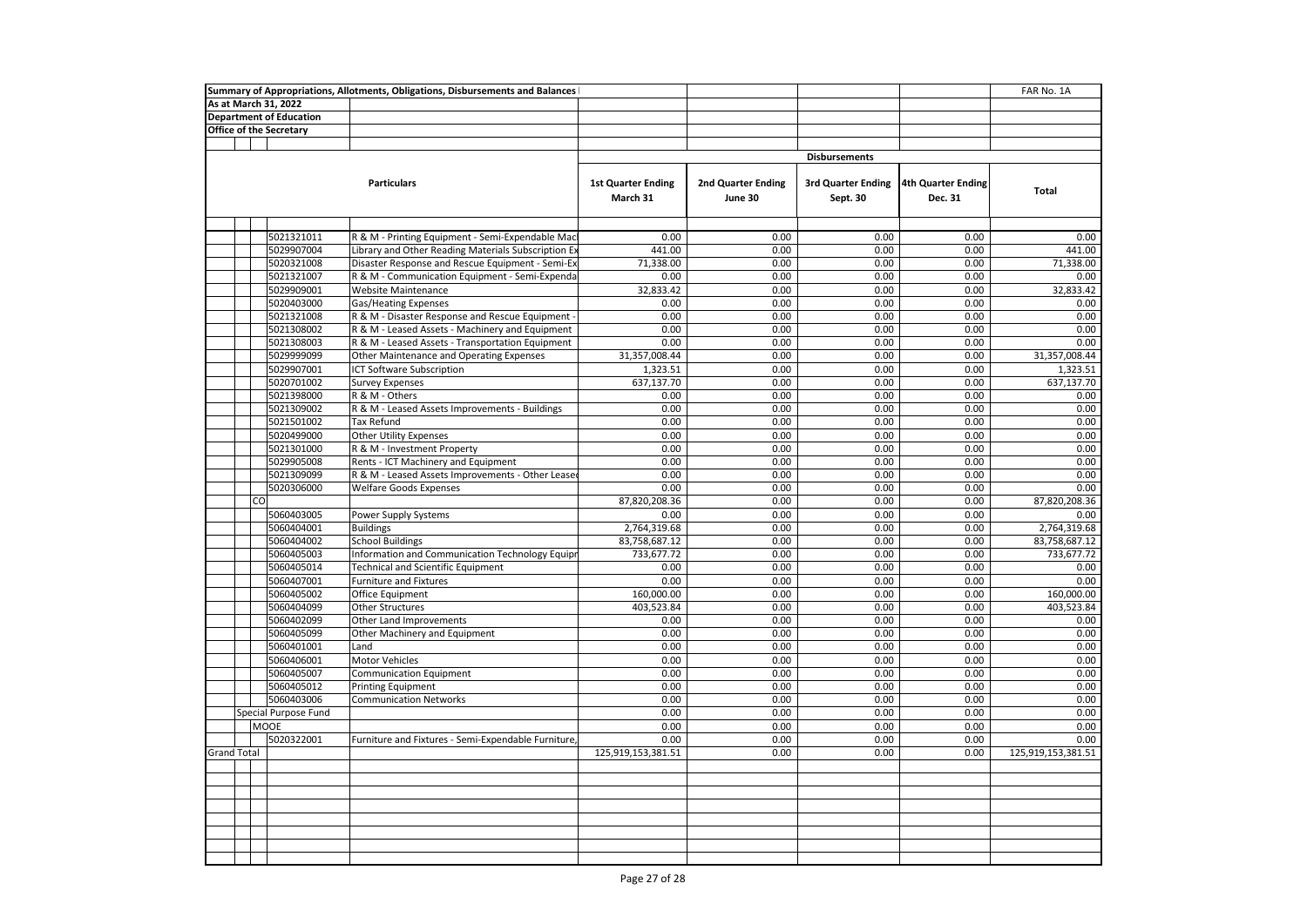|                                |                                | Summary of Appropriations, Allotments, Obligations, Disbursements and Balances |                       |                               | FAR No. 1A                |
|--------------------------------|--------------------------------|--------------------------------------------------------------------------------|-----------------------|-------------------------------|---------------------------|
| As at March 31, 2022           |                                |                                                                                |                       |                               |                           |
|                                | <b>Department of Education</b> |                                                                                |                       |                               |                           |
| <b>Office of the Secretary</b> |                                |                                                                                |                       |                               |                           |
|                                |                                |                                                                                |                       |                               |                           |
|                                |                                |                                                                                |                       | <b>Balances</b>               |                           |
|                                |                                |                                                                                |                       |                               |                           |
|                                |                                | <b>Particulars</b>                                                             | <b>Unreleased</b>     |                               |                           |
|                                |                                |                                                                                | <b>Appropriations</b> | <b>Unobligated Allotments</b> | <b>Unpaid Obligations</b> |
|                                |                                |                                                                                |                       |                               |                           |
|                                |                                |                                                                                |                       |                               |                           |
|                                | 5021321011                     | R & M - Printing Equipment - Semi-Expendable Mac                               | 0.00                  | 10,866.72                     | 0.00                      |
|                                | 5029907004                     | Library and Other Reading Materials Subscription Ex                            | 0.00                  | 82,292.03                     | 0.00                      |
|                                | 5020321008                     | Disaster Response and Rescue Equipment - Semi-Ex                               | 0.00                  | 776,807.98                    | 29,354.02                 |
|                                | 5021321007                     | R & M - Communication Equipment - Semi-Expenda                                 | 0.00                  | 20,500.00                     | 0.00                      |
|                                | 5029909001                     | Website Maintenance                                                            | 0.00                  | 299.91                        | 3,581.47                  |
|                                | 5020403000                     | Gas/Heating Expenses                                                           | 0.00                  | 4,300.00                      | 0.00                      |
|                                | 5021321008                     | R & M - Disaster Response and Rescue Equipment -                               | 0.00                  | 17,716.15                     | 0.00                      |
|                                | 5021308002                     | R & M - Leased Assets - Machinery and Equipment                                | 0.00                  | 164,463.00                    | 0.00                      |
|                                | 5021308003                     | R & M - Leased Assets - Transportation Equipment                               | 0.00                  | 23,039.09                     | 0.00                      |
|                                | 5029999099                     | Other Maintenance and Operating Expenses                                       | (0.00)                | 23,467,653.88                 | 10,037,773.70             |
|                                | 5029907001                     | ICT Software Subscription                                                      | 0.00                  | 0.00                          | 0.00                      |
|                                | 5020701002                     | <b>Survey Expenses</b>                                                         | 0.00                  | 30,533,031.88                 | 2,822,096.45              |
|                                | 5021398000                     | R & M - Others                                                                 | 0.00                  | 0.00                          | 999.75                    |
|                                | 5021309002                     | R & M - Leased Assets Improvements - Buildings                                 | 0.00                  | 161,800.00                    | 0.00                      |
|                                | 5021501002                     | <b>Tax Refund</b>                                                              | 0.00                  | 1,452.72                      | 0.00                      |
|                                | 5020499000                     | Other Utility Expenses                                                         | 0.00                  | 42,264.15                     | 0.00                      |
|                                | 5021301000                     | R & M - Investment Property                                                    | 0.00                  | 30,935.00                     | 0.00                      |
|                                | 5029905008                     | Rents - ICT Machinery and Equipment                                            | 0.00                  | 0.00                          | 8,500.00                  |
|                                | 5021309099                     | R & M - Leased Assets Improvements - Other Lease                               | 0.00                  | 616,000.00                    | 0.00                      |
|                                | 5020306000                     | <b>Welfare Goods Expenses</b>                                                  | 0.00                  | 0.00                          | 345,815.00                |
| CO                             |                                |                                                                                | 8,787,187.00          | 2,227,072,877.76              | 1,379,644,341.92          |
|                                | 5060403005                     | Power Supply Systems                                                           | 0.00                  | 30,000.00                     | 0.00                      |
|                                | 5060404001                     | <b>Buildings</b>                                                               | 0.00                  | 151,987,716.93                | 10,426,104.08             |
|                                | 5060404002                     | <b>School Buildings</b>                                                        | 37,187.00             | 288,527,087.23                | 1,357,467,448.07          |
|                                | 5060405003                     | Information and Communication Technology Equipr                                | (0.00)                | 1,541,313,325.73              | 5,653,839.44              |
|                                | 5060405014                     | <b>Technical and Scientific Equipment</b>                                      | 0.00                  | 126,914,181.82                | 0.00                      |
|                                | 5060407001                     | <b>Furniture and Fixtures</b>                                                  | 0.00                  | 3,686,470.00                  | 60,800.00                 |
|                                | 5060405002                     | Office Equipment                                                               | 0.00                  | 31,350,299.17                 | 2,785,930.29              |
|                                | 5060404099                     | <b>Other Structures</b>                                                        | 0.00                  | 6,458,288.25                  | 3,011,576.64              |
|                                | 5060402099                     | Other Land Improvements                                                        | 0.00                  | 1,183,960.60                  | 238,643.40                |
|                                | 5060405099                     | Other Machinery and Equipment                                                  | 0.00                  | 140.000.00                    | 0.00                      |
|                                | 5060401001                     | Land                                                                           | 0.00                  | 72,464,698.03                 | 0.00                      |
|                                | 5060406001                     | Motor Vehicles                                                                 | 8,750,000.00          | 2,650,000.00                  | 0.00                      |
|                                | 5060405007                     | <b>Communication Equipment</b>                                                 | 0.00                  | 350,000.00                    | 0.00                      |
|                                | 5060405012                     | <b>Printing Equipment</b>                                                      | 0.00                  | 16,840.00                     | 0.00                      |
|                                | 5060403006                     | <b>Communication Networks</b>                                                  | 0.00                  | 10.00                         | 0.00                      |
|                                | Special Purpose Fund           |                                                                                | 0.00                  | 19,109,400.00                 | 0.00                      |
|                                | <b>MOOE</b>                    |                                                                                | 0.00                  | 19,109,400.00                 | 0.00                      |
|                                | 5020322001                     | Furniture and Fixtures - Semi-Expendable Furniture,                            | 0.00                  | 19,109,400.00                 | 0.00                      |
| <b>Grand Total</b>             |                                |                                                                                | 21,646,396,545.00     | 496,641,680,429.56            | 11,641,573,924.63         |
|                                |                                |                                                                                |                       |                               |                           |
|                                |                                |                                                                                |                       |                               |                           |
|                                |                                |                                                                                |                       |                               |                           |
|                                |                                |                                                                                |                       |                               |                           |
|                                |                                |                                                                                |                       |                               |                           |
|                                |                                |                                                                                |                       |                               |                           |
|                                |                                |                                                                                |                       |                               |                           |
|                                |                                |                                                                                |                       |                               |                           |